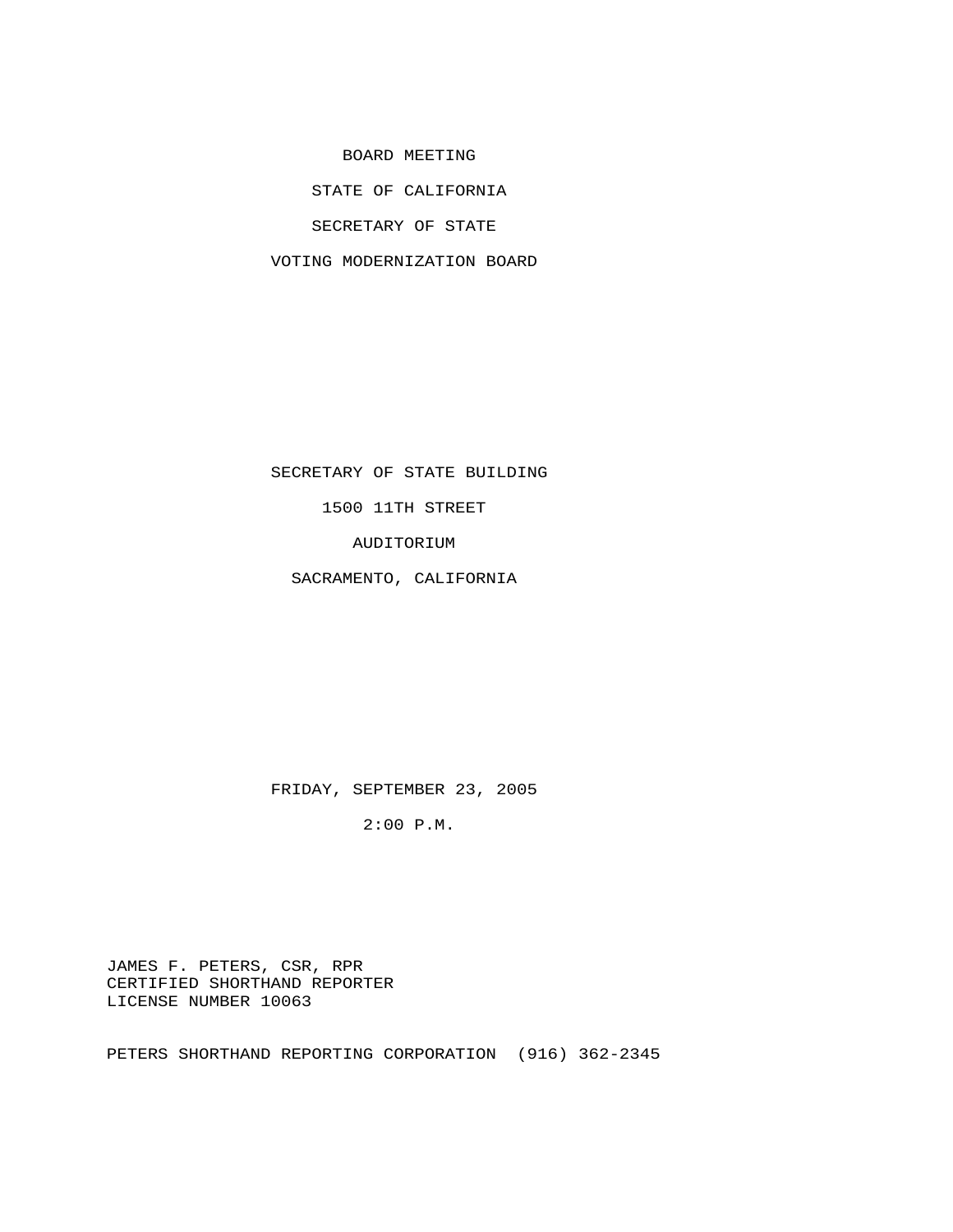## APPEARANCES

#### BOARD MEMBERS

Mr. John A. Pérez, Chairperson

Mr. Stephen Kaufman, Vice Chairperson

- Mr. Michael Bustamante
- Mr. Tal Finney
- Mr. Carl Guardino(via teleconference)

## SECRETARY OF STATE

Mr. Bruce McPherson

#### STAFF

- Mr. John Mott-Smith, Chief, Elections Division
- Mr. Michael Kanotz, Staff Counsel
- Ms. Jana Lean
- Mr. Bruce McDannold
- Ms. Katherine Montgomery
- Mr. Chris Reynolds

# ALSO PRESENT

- Ms. Janice Atkinson, Sonoma County
- Mr. Alfie Charles, Sequoia Voting Systems
- Ms. Vicki Fraiser, Del Norte County
- Mr. Joe Holland, Santa Barbara County

PETERS SHORTHAND REPORTING CORPORATION (916) 362-2345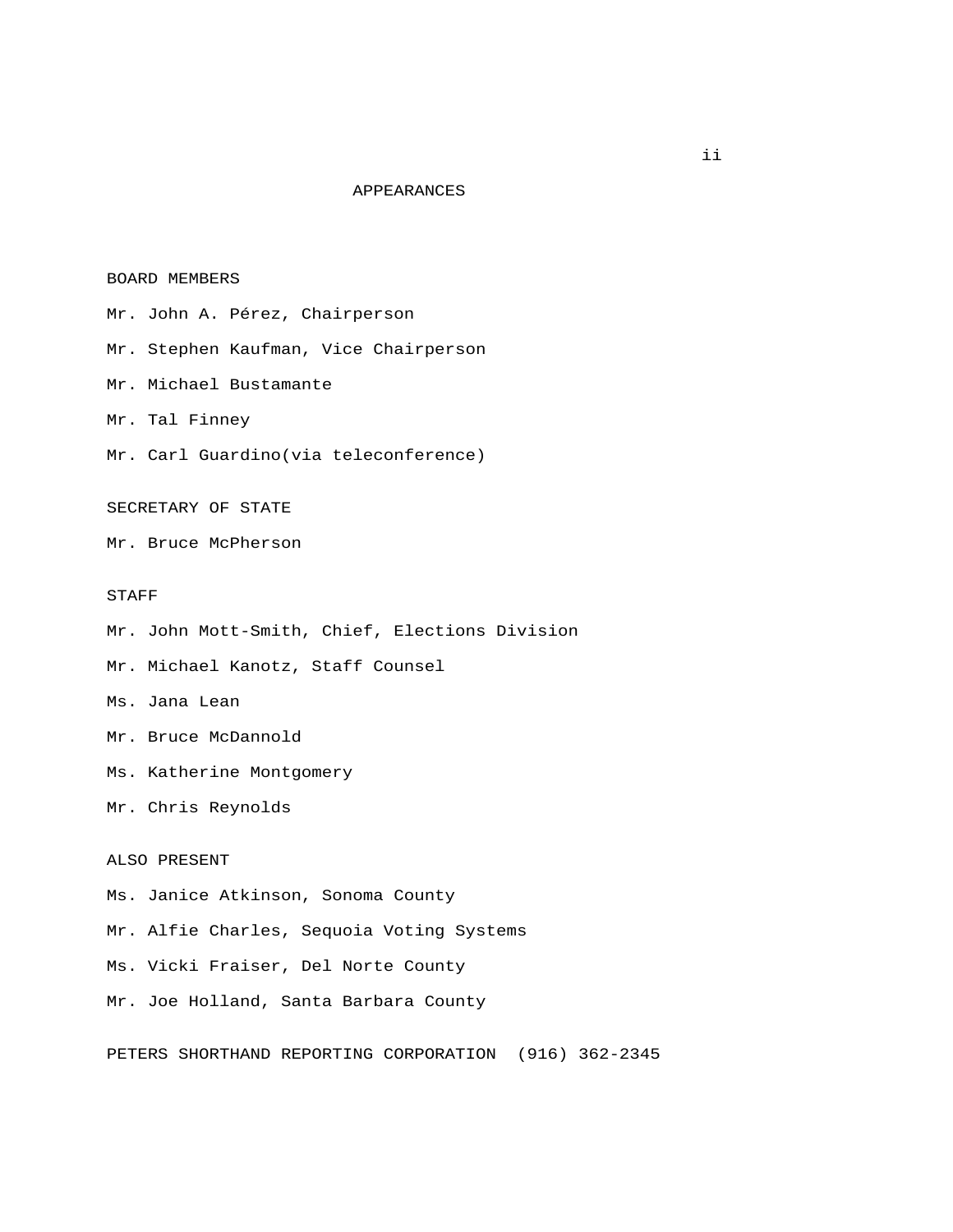INDEX

PAGE

I Call to Order 1 II Roll Call and Declaration of Quorum 1 III Public Comment 5 IV Adoption of July 27, 2005 Actions & Meeting Minutes 6 V Project Documentation Submittal Deadline (A) Consider possible change of the January 1, 2006 deadline for counties to submit their Project Documentation Plans to January 1, 2007. 6 VI Project Documentation Package Review and Funding Award Approval: Receive staff report for approval of funding awards. (A) Del Norte County 25 (B) Solano County VII Staff Report on Related Issues: Receive staff report on the following issues: (A) VMB Policy Question -- What constitutes an expansion of an existing system or components related to a previously approved application? Legal interpretation of Elections Code Section 19234(c)(3). 67<br>VMB Conflict of Interest Code Finalized 90 (B) VMB Conflict of Interest Code Finalized VIII Other Business 90 IX Adjournment 91 Reporter's Certificate 52 and 22 and 22 and 23 and 23 and 23 and 23 and 23 and 23 and 23 and 23 and 24 and 25

PETERS SHORTHAND REPORTING CORPORATION (916) 362-2345

iii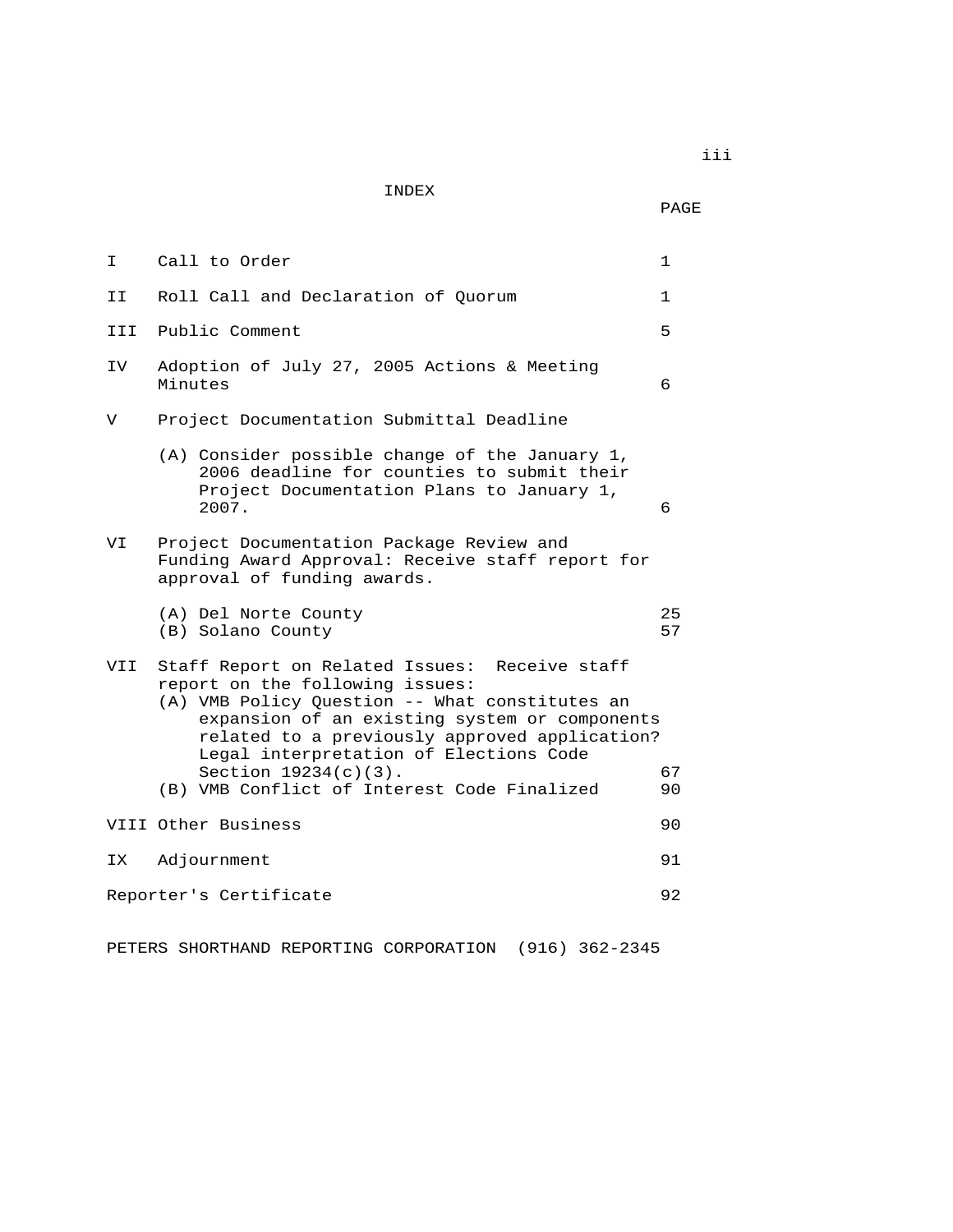| 1  | PROCEEDINGS                                               |
|----|-----------------------------------------------------------|
| 2  | CHAIRPERSON PÉREZ: I'd now like to call to order          |
| 3  | the February -- February, I wish -- the Friday, September |
| 4  | 23rd meeting of the Voting Modernization Board.           |
| 5  | If you'd please call the roll.                            |
| 6  | MS. MONTGOMERY: John Perez?                               |
| 7  | CHAIRPERSON PÉREZ: Here.                                  |
| 8  | MS. MONTGOMERY: Stephen Kaufman?                          |
| 9  | VICE CHAIRPERSON KAUFMAN: Here.                           |
| 10 | MS. MONTGOMERY: Carl Guardino's on the phone,             |
| 11 | correct?                                                  |
| 12 | Carl, are you there?                                      |
| 13 | BOARD MEMBER GUARDINO: Yes, ma'am.                        |
| 14 | MS. MONTGOMERY: Michael Bustamante?                       |
| 15 | BOARD MEMBER BUSTAMANTE: Here.                            |
| 16 | MS. MONTGOMERY: Tal Finney?                               |
| 17 | BOARD MEMBER FINNEY: Present.                             |
| 18 | CHAIRPERSON PÉREZ: Well, we actually have a full          |
| 19 | complement. Thank you all for being here. And I'm happy   |
|    | 20 that we're able to start as close to time as ever.     |
| 21 | The first -- we obviously have a quorum.                  |
| 22 | The first item on our agenda as printed is public         |
| 23 | comment. But before we get to public comment I'd like to  |
| 24 | actually dispense with a normal order of business and ask |
| 25 | our Secretary of State to come forward and he can address |
|    |                                                           |

PETERS SHORTHAND REPORTING CORPORATION (916) 362-2345

 $\mathbf{1}$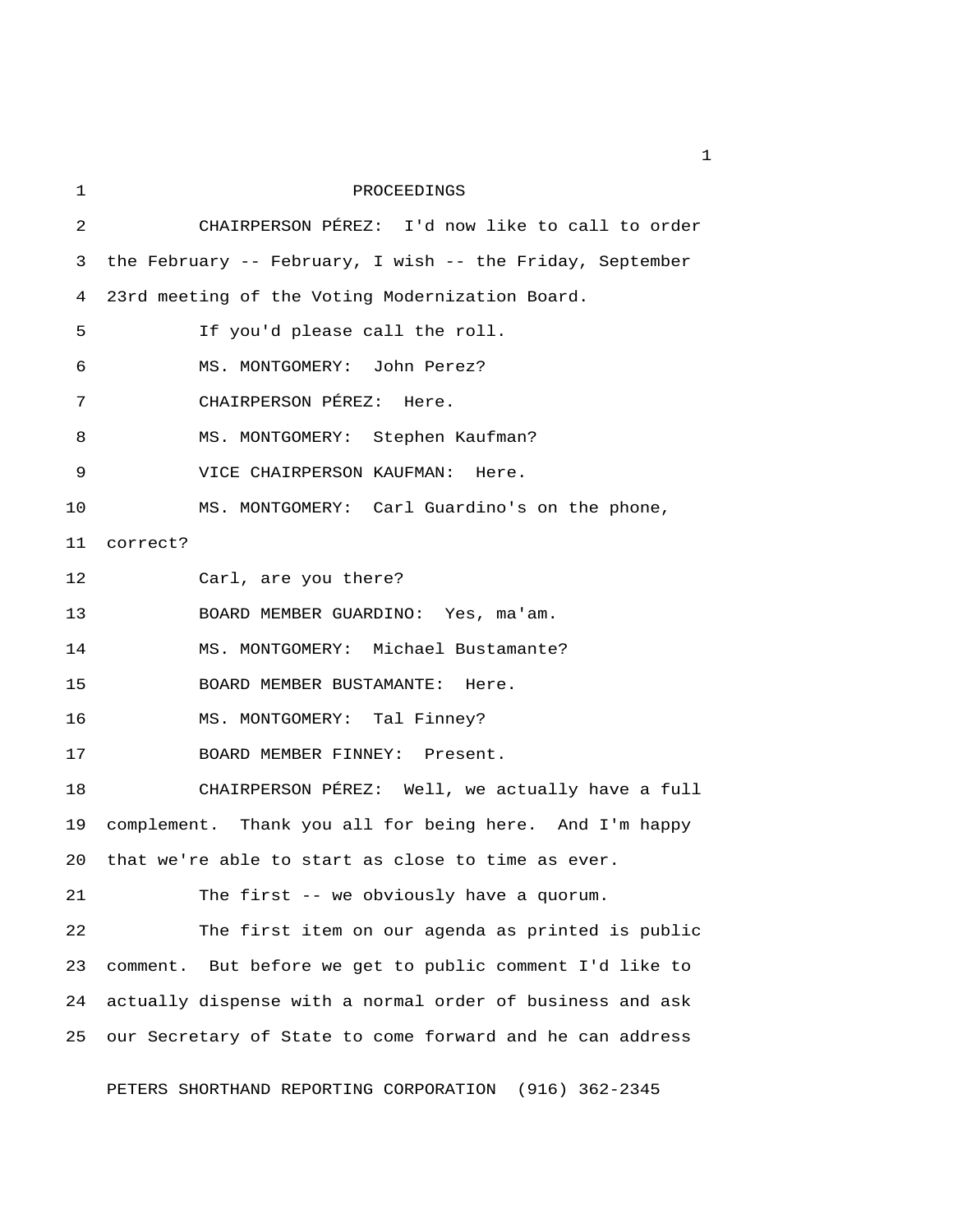1 us, if there's no objection.

2 Mr. Secretary.

 3 SECRETARY OF STATE McPHERSON: Thank you, 4 Chairman Perez, Board members, and Carl via the phone. I 5 appreciate your being here today.

 6 I wanted to address a subject. We're right now 7 at a crossroads in efforts to modernize our voting 8 equipment. On the one hand we have clear mandates to 9 upgrade voting equipment under the Voting Modernization 10 Board -- or Bond Act -- excuse me -- and the Help America 11 Vote Act of 2002.

12 On the other hand there has been an evolution of 13 thought and public policy on what it means to upgrade 14 voting equipment that occurred after the enacted of these 15 sweeping policies, both on the federal and state level. 16 For instance, half of the nation including California now 17 requires a Voter Verified Paper Audit Trail to be a 18 component of any voting system. And national voting 19 system guidelines that further refine HAVA mandates are 20 still being considered right now. They are due next 21 month. That would be in October.

22 As policy makers and policy implementers, the VMB 23 and the Secretary of State have an obligation to the 24 voters and to the taxpayers. The voters deserve to have 25 secure accurate voting systems and enjoy the full faith of

PETERS SHORTHAND REPORTING CORPORATION (916) 362-2345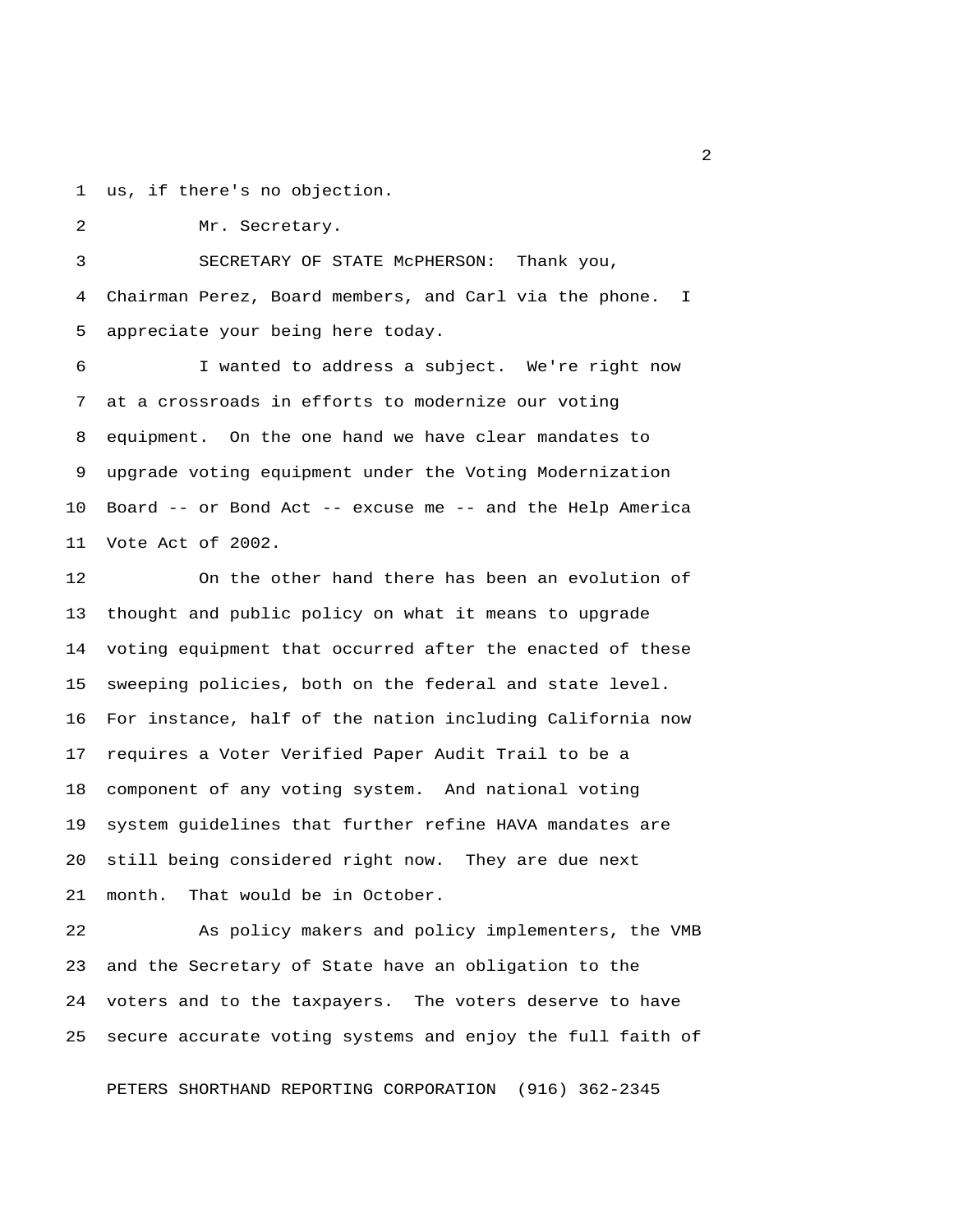1 the public. The foundation of any democracy worthy of 2 name is a public confidence in the electoral process.

 3 And the taxpayers have a right to expect that the 4 one-time funds provided under the Bond Act of 2002 and the 5 HAVA Act get spent wisely and fulfill these public 6 mandates.

 7 As we weigh the ability of new technologies to 8 meet new mandates including the need for accuracy, 9 security, accessibility and the need to address public 10 skepticism, time is against us. And it's worth repeating 11 that nearly \$400 million that is presently budgeted to do 12 the job is one-time money. We get one chance to do the 13 job correctly. Everyone involved -- federal officials, 14 state officials, local officials and vendors -- seem to be 15 working in good faith toward a common goal. And I hope we 16 will get there and I'm sure we will. But if it is a 17 choice between doing it fast and doing it right, we have 18 to emphasize doing it right. The alternative is to 19 increase the risk to the voters and the taxpayers.

20 So I'm here today to encourage the VMB to provide 21 flexibility we need to reduce those risks by extending the 22 deadline by one year, to January 2007, for counties to 23 submit project document plans to the VMB.

24 Although January 1st, 2006, seems like an 25 appropriate deadline, because that is the HAVA deadline

PETERS SHORTHAND REPORTING CORPORATION (916) 362-2345

 $\overline{\mathbf{3}}$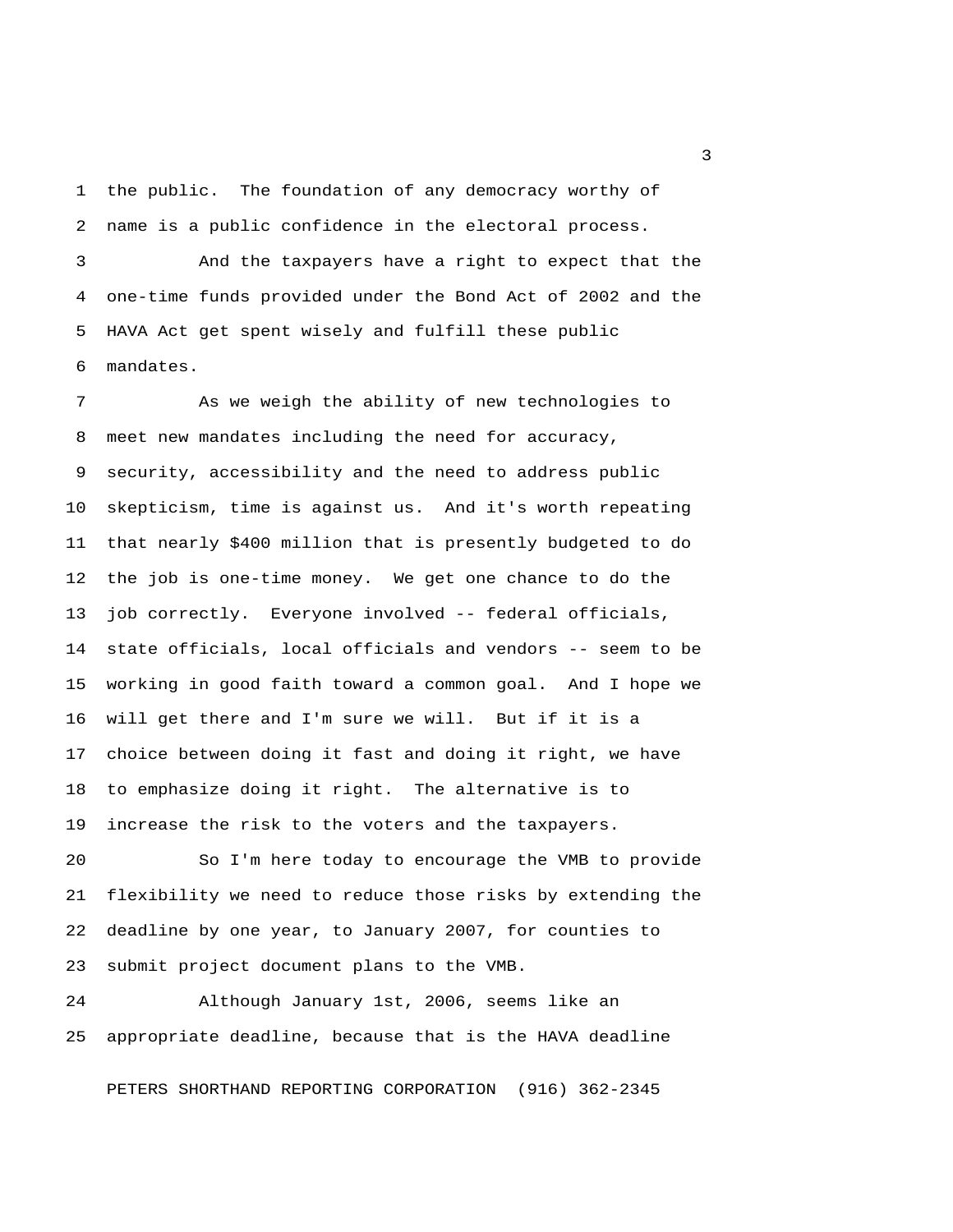1 for compliant voting systems, that deadline alone is not 2 definitive. For instance, HAVA provides that Section 102 3 punch card replacement funds, the funds that are being 4 used by some counties as a match against VMB funds, need 5 to be expended to replace voting systems by the time of 6 the first federal election after January 1st, 2006. In 7 California, barring a special election for federal office, 8 that means Section 102 funds need to be committed by June 9 6th, 2006, not January 1st, 2006.

10 And as I mentioned before, the federal voting 11 system guidelines will not be out for publicly review 12 until September 30th, just a couple -- ten days from now, 13 or maybe by the first part of October. But by mid-October 14 the Federal Election Assistance Commission hopes to make 15 those guidelines final. Those will be the most definitive 16 guidance on HAVA voting system standards. But it will 17 take some time to fully understand those guidelines.

18 So in many respects extending the VMB deadline to 19 January 1st, 2007, is consistent not only with our 20 practical needs in California but also with the scheme 21 under existing law.

22 I thank you for this opportunity to address you 23 and I ask that you extend this deadline to January 1st, 24 2007.

25 CHAIRPERSON PÉREZ: Thank you, Mr. Secretary. PETERS SHORTHAND REPORTING CORPORATION (916) 362-2345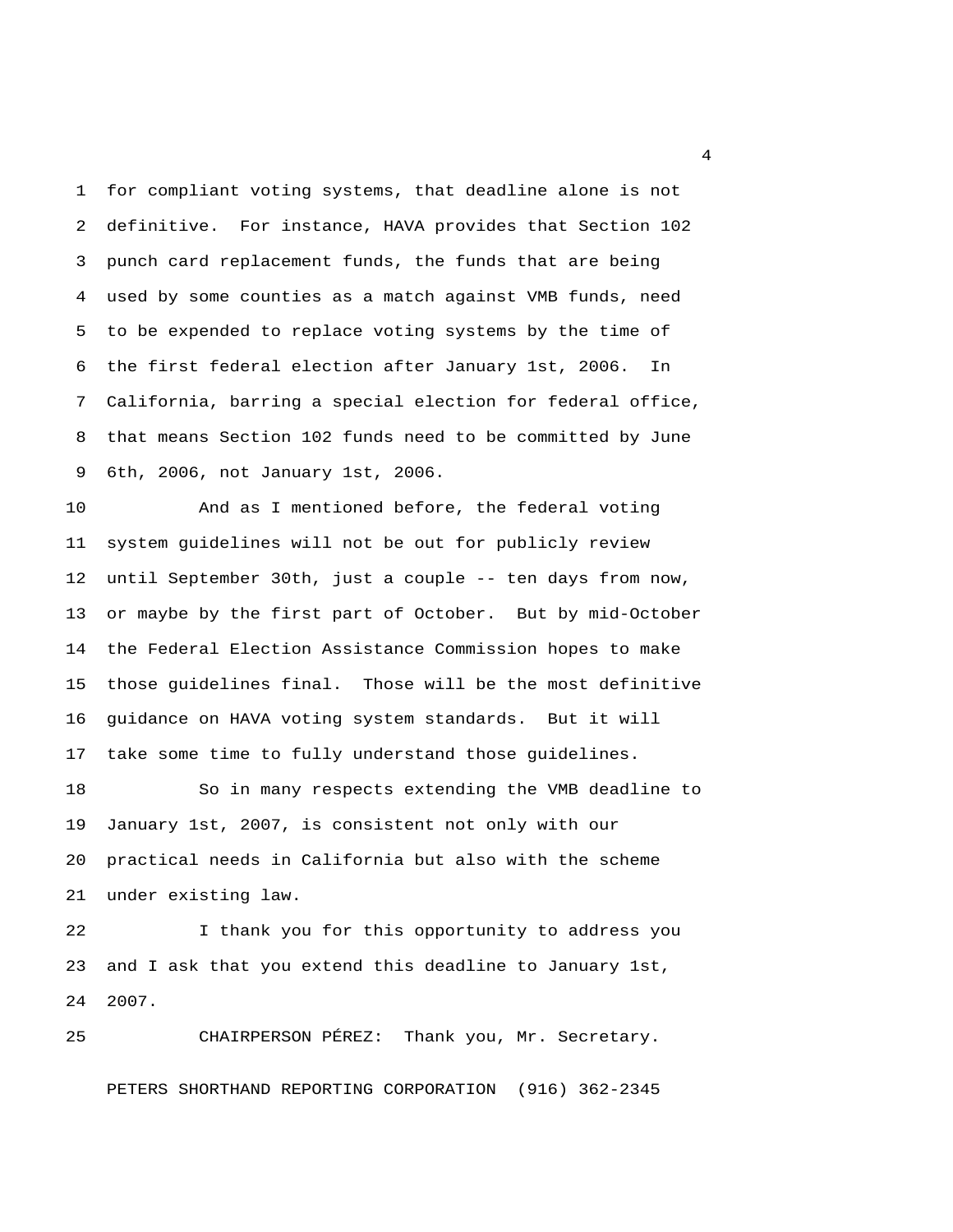1 On behalf of the Board, I think I want to thank 2 you for your input and your guidance on this. This is 3 something that we've dealt with several times. And the 4 manner in which you've put this together with the other 5 obligations that the counties are wrestling with is 6 greatly appreciated.

 7 SECRETARY OF STATE McPHERSON: Thank you. 8 CHAIRPERSON PÉREZ: Anything else before we move 9 on?

10 VICE CHAIRPERSON KAUFMAN: I just want to thank 11 you for your personal attention and personal involvement 12 in this.

13 SECRETARY OF STATE McPHERSON: Thank you. Well, 14 that's what I'm here for.

15 And I do want to say in -- well, it's almost six 16 months now that I was confirmed to be Secretary of State. 17 I've had nothing but great cooperation with the Election 18 Assistance Commission, with the U.S. Department of Justice 19 and, most importantly, with the registrars of the 58 20 counties of California who really do conduct the elections 21 for the people of California.

22 CHAIRPERSON PÉREZ: Thank you.

23 Okay. With that, I'm going to move on with Item 24 3, which is a period of our meeting set aside for public 25 comment, not on specifically agendized items. I don't

PETERS SHORTHAND REPORTING CORPORATION (916) 362-2345

 $\sim$  5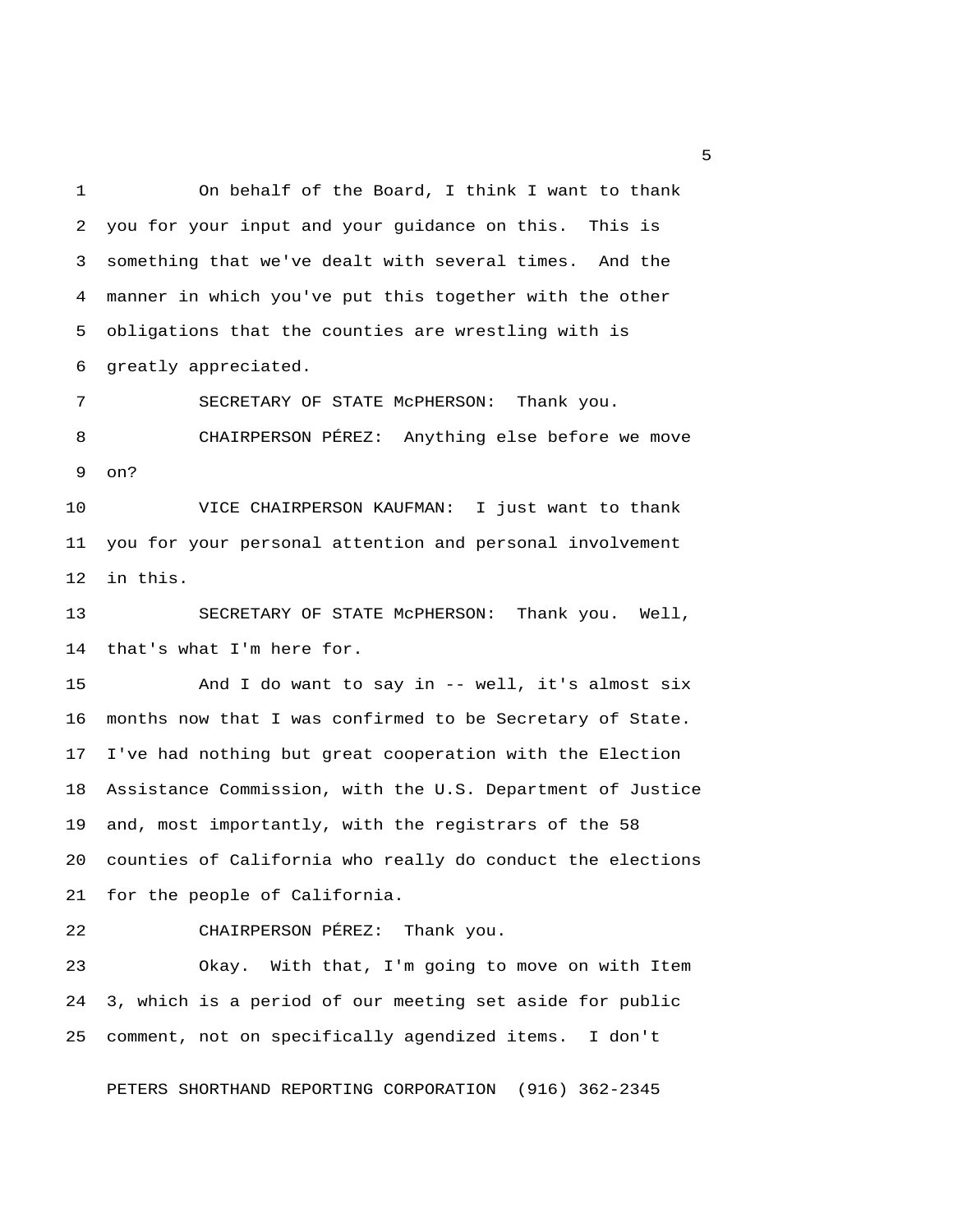1 have any cards before me.

| 2  | Are there any cards for general public comment?       |
|----|-------------------------------------------------------|
| 3  | MS. LEAN: No, sir.                                    |
| 4  | CHAIRPERSON PÉREZ: Okay. Very good.                   |
| 5  | The next item before us, Item 4, is the adoption      |
| 6  | of our July 27th minutes.                             |
| 7  | Has everybody had a chance to review them?            |
| 8  | VICE CHAIRPERSON KAUFMAN: Yes. And I'll move          |
| 9  | adoption of the minutes.                              |
| 10 | CHAIRPERSON PÉREZ: Is there a second?                 |
| 11 | BOARD MEMBER FINNEY: Second.                          |
| 12 | CHAIRPERSON PÉREZ: Mr. Kaufman moves, Mr. Finney      |
| 13 | seconds.                                              |
| 14 | All in favor?                                         |
| 15 | (Ayes.)                                               |
| 16 | CHAIRPERSON PÉREZ: Any opposed?                       |
| 17 | Okay. Thank you.                                      |
| 18 | BOARD MEMBER BUSTAMANTE: Abstain. I wasn't            |
| 19 | here.                                                 |
| 20 | CHAIRPERSON PÉREZ: One abstention for Mr.             |
| 21 | Bustamante.                                           |
| 22 | Very good.                                            |
| 23 | Next item before us is Item 5, Project                |
| 24 | Documentation Submittal Deadlines. And the first item |
| 25 | before us is the staff report.                        |
|    |                                                       |

PETERS SHORTHAND REPORTING CORPORATION (916) 362-2345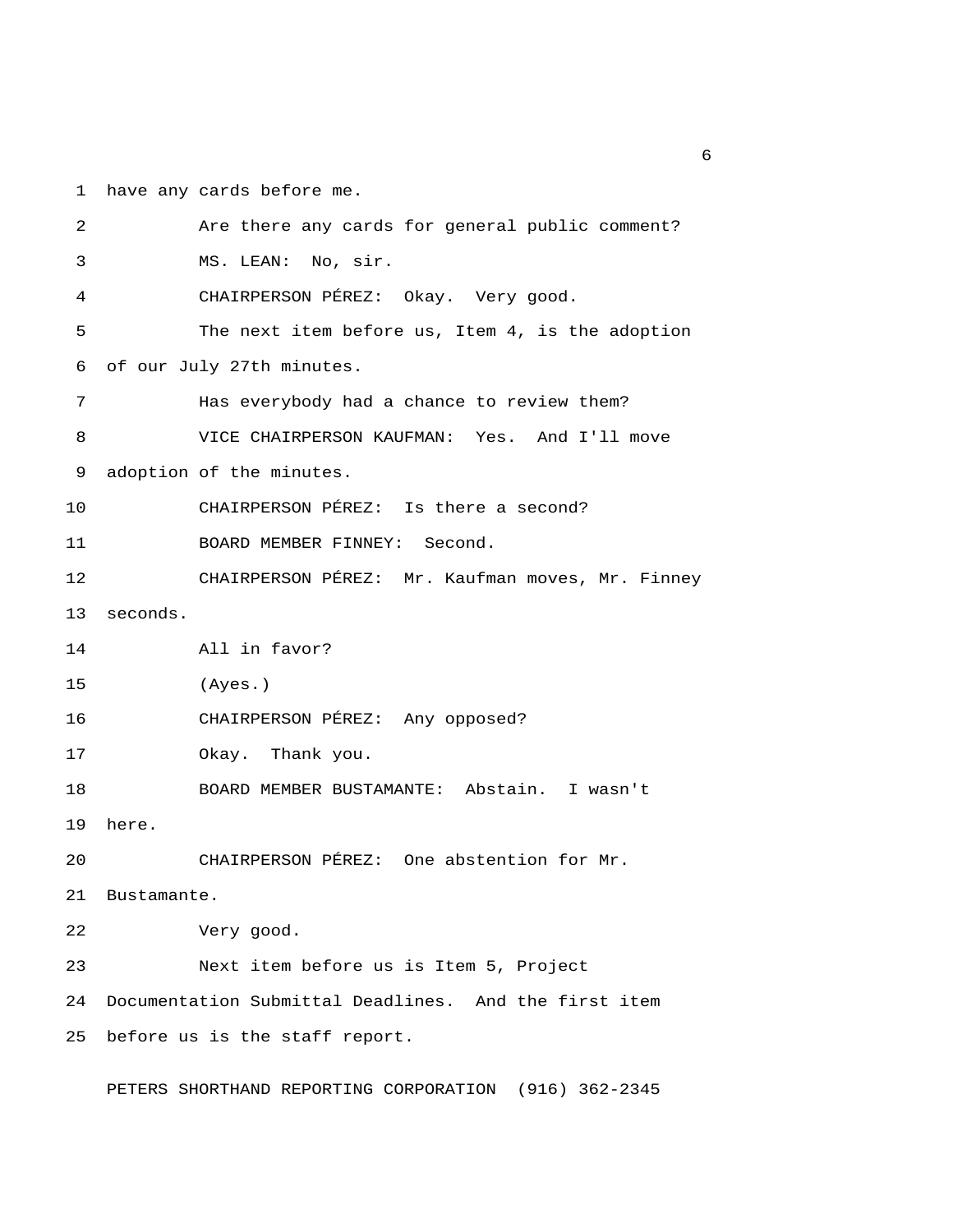1 Jana, if you'd like to walk us through this. 2 MS. LEAN: I want to start off with some 3 background. Then I'll give a staff report and a 4 recommendation.

 5 So to start off with the background. At the 6 December 17th, 2002, meeting of the Voting Modernization 7 Board the VMB adopted January 1, 2005, deadline for 8 counties to receive approval from the VMB for Project 9 Documentation Plans. Under this adoption, counties that 10 did not receive approval by the deadline would forfeit 11 their approved allocations.

12 At the July 22nd, 2004, meeting the VMB changed 13 the deadline for counties to receive approval for their 14 Project Documentation Plans to July 1st, 2005.

15 At the February 17th, 2005, meeting of the VMB 16 the VMB again changed the deadline for counties to receive 17 project -- receive approval for Project Documentation 18 Plans to January 1, 2006. The Board members indicated at 19 this meeting that you would be receptive to reviewing the 20 deadline again at a future date if necessary.

21 Proposition 41 does not have a deadline by which 22 the funds need to be approved or distributed to the 23 counties. The above deadline that we talked about was 24 adopted as a policy and could be reconsidered by the VMB 25 at any time.

PETERS SHORTHAND REPORTING CORPORATION (916) 362-2345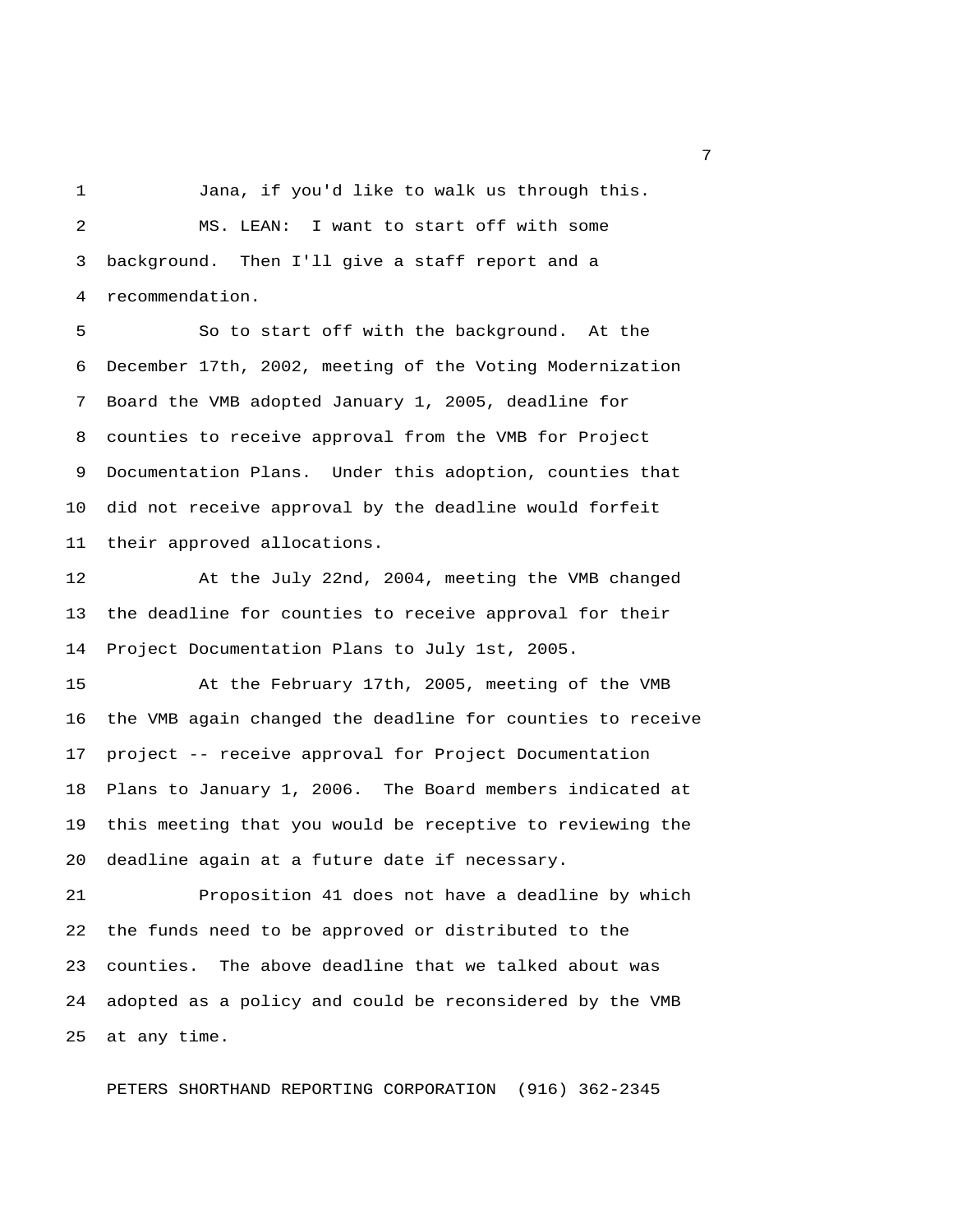1 It should be noted though that if the deadline 2 were changed, it would postpone the reallocation by the 3 VMB of additional monies forfeited by the counties that 4 did not meet the deadline.

 5 Given that there has been little movement in the 6 availability of certified voting systems for counties to 7 purchase since the VMB adopted the January, 1, 2006, 8 deadline and with more than half of the 58 counties yet to 9 begin upgrading their voting systems, the counties I've 10 heard are vigorously supporting the extension of this 11 deadline and they are here today -- some are here today to 12 talk to you.

13 The original objective of the Voting 14 Modernization Board has been to assist in accelerating the 15 voting system modernization progress in California.

16 In the interests of this objective, the VMB could 17 again extend the deadline for county system with their 18 Project Documentation Plan but require that each county 19 that does not submit a Project Documentation Plan by 20 December 31st, 2005, begin submitting status reports on 21 the county's progress towards producing a Project 22 Documentation Plan. These reports could be required to be 23 submitted quarterly beginning December 31st, 2005, and 24 continuing until they fulfill the Project Documentation 25 Plan requirement.

PETERS SHORTHAND REPORTING CORPORATION (916) 362-2345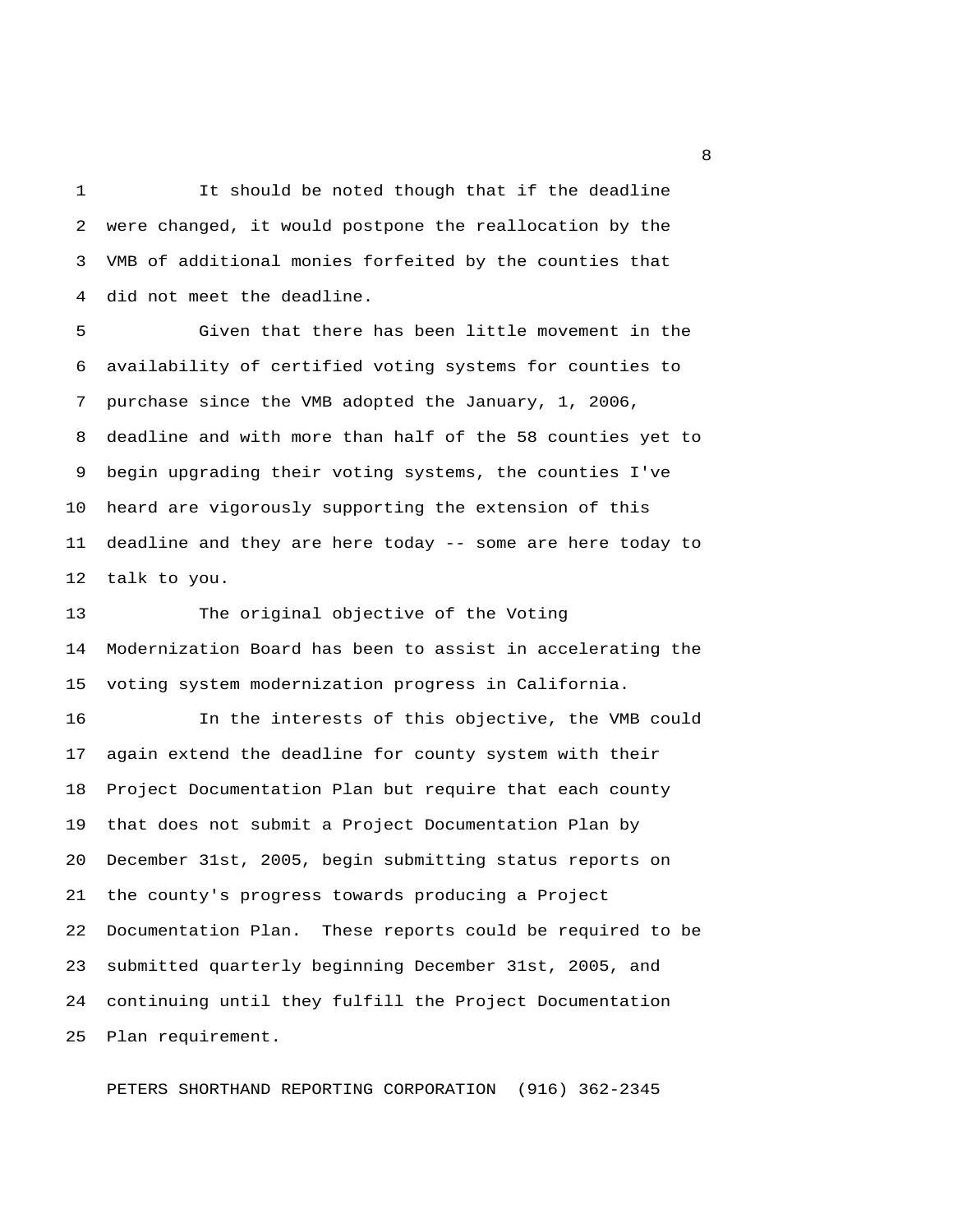1 Changing the deadline and requiring quarterly 2 status reports would enable the VMB to address the 3 concerns of the counties regarding the availability of the 4 certified systems while giving the Board the ability to 5 ensure that counties are moving forward in modernizing 6 their voting systems.

 7 It should be noted that HAVA requires that voting 8 equipment be accessible by January 1, 2006, the first 9 statewide-federal election -- or which the first 10 statewide-federal election equipment will be used. And 11 that election is June 6th, 2006, primary barring no 12 special elections.

13 The staff recommendation is to recommend that the 14 January 1, 2006, deadline be extended to January 1, 2007. 15 The staff also recommends that the Board extend the 16 deadline -- if they extend the deadline, that quarterly 17 status reports be required by counties that have not begun 18 submitting a Project Documentation Plan by December 31st, 19 2005.

20 CHAIRPERSON PÉREZ: Very good.

21 Any questions for Jana before we move forward? 22 VICE CHAIRPERSON KAUFMAN: Actually I just have 23 one.

24 Under the -- when we moved the deadline this last 25 time, we did request status reports from the counties.

PETERS SHORTHAND REPORTING CORPORATION (916) 362-2345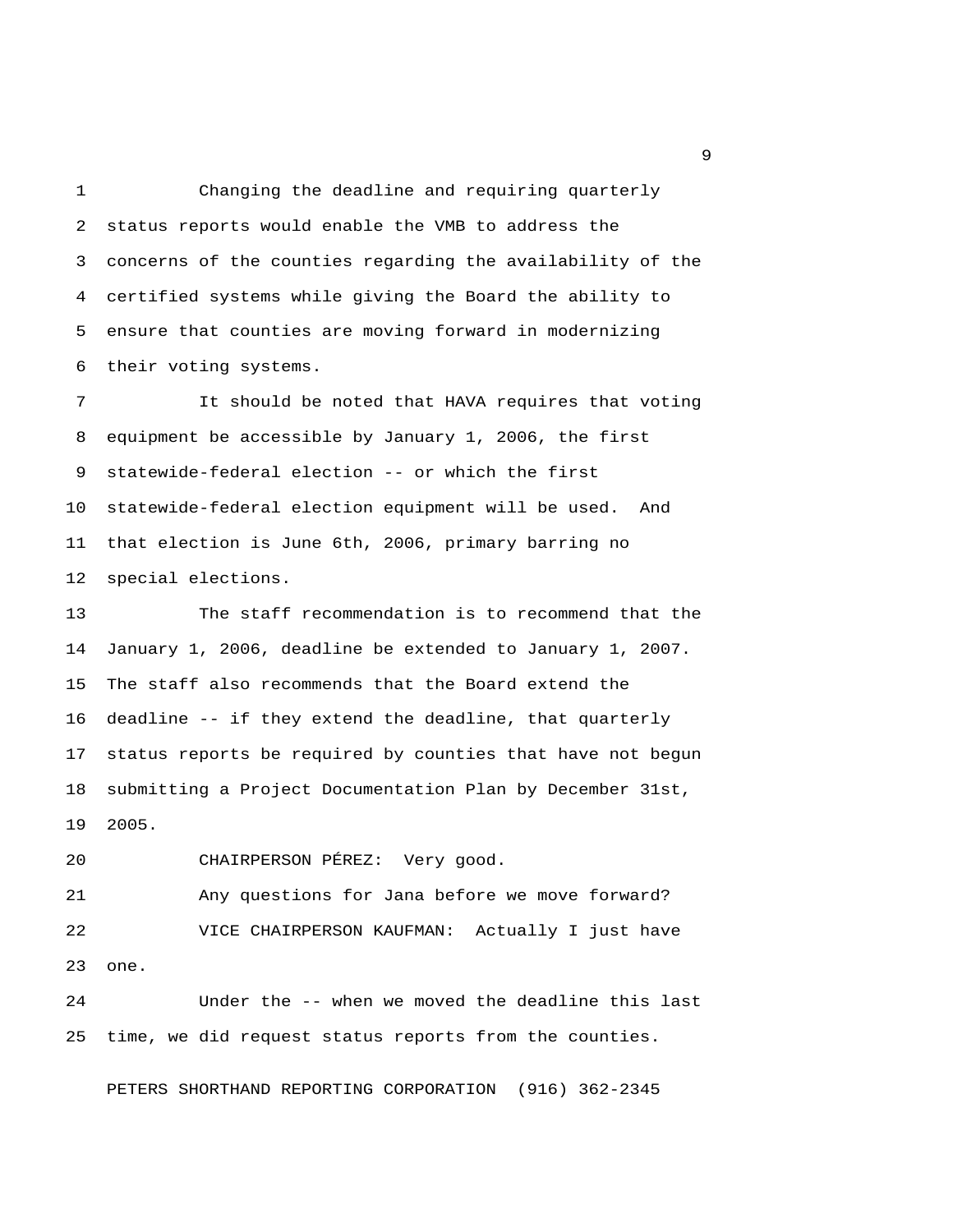1 And have those all been being met, those --

 2 MS. LEAN: Those have been met. Those were 3 interim -- we called them interim status reports. Those 4 weren't very detailed in asking them exactly what they 5 were planning. We just basically asked them, "Are you 6 planning to come in for your money?" And they said yes. 7 And asked for an estimate of when they were planning to 8 come in. 9 I think the quarterly status reports that could 10 be required at this time could be a little more in depth 11 just to make sure that you have enough information to know 12 that they're moving forward. 13 VICE CHAIRPERSON KAUFMAN: Thank you. 14 MS. LEAN: We have one public comment. 15 CHAIRPERSON PÉREZ: Very good. 16 Why don't you bring that card forward before we 17 move on with our discussion. 18 Any other questions before we move on to 19 discussion? 20 Okay. If not, I have a card from Janice Atkinson 21 from Sonoma County. 22 MS. ATKINSON: Good afternoon, members of the 23 Board. Thank you very much. I am Janice Atkinson. I'm 24 the Assistant Registrar of Voters from the County of 25 Sonoma. And once again I'm here before you requesting an

PETERS SHORTHAND REPORTING CORPORATION (916) 362-2345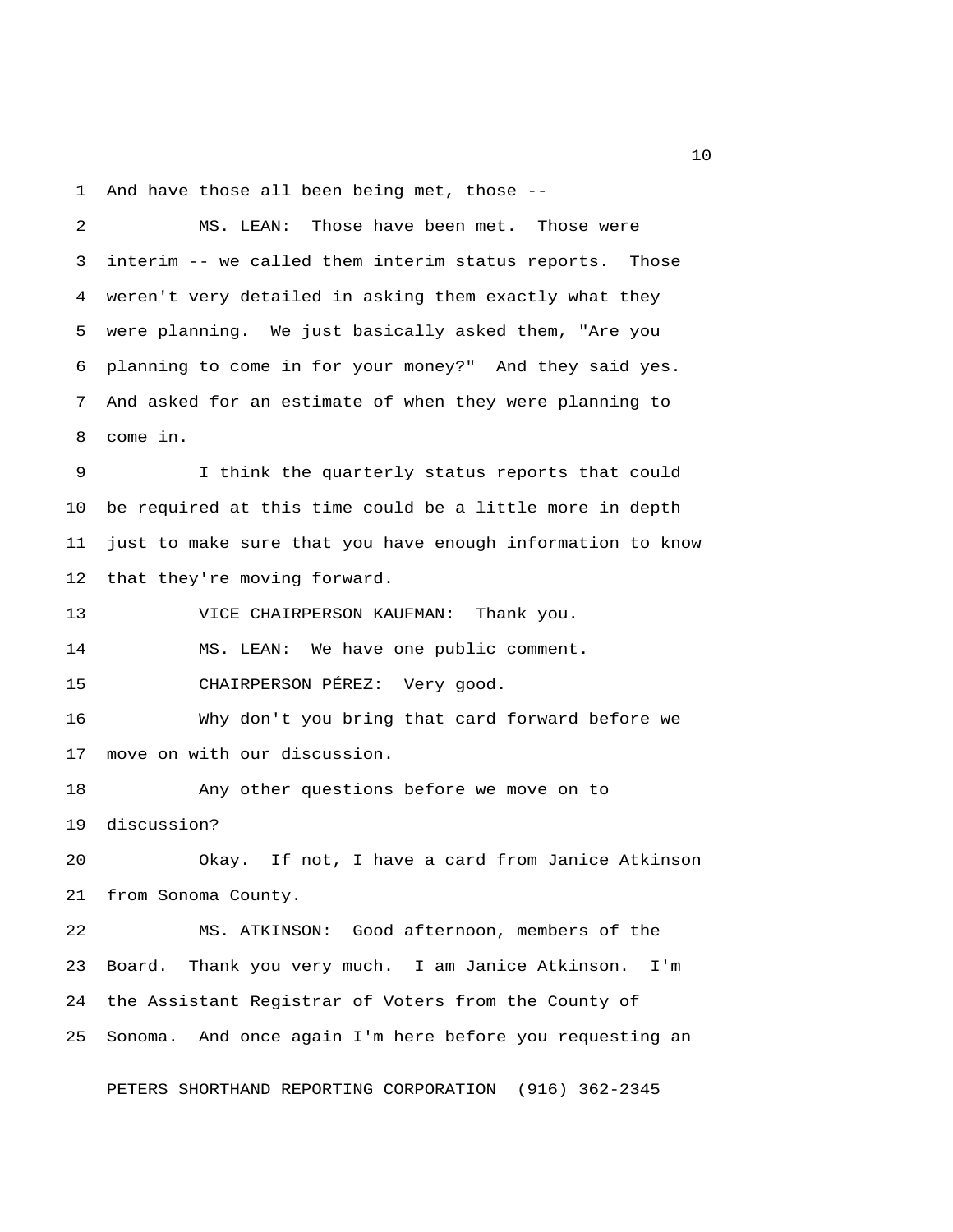1 extension in the deadline for our voting modernization 2 fund project documentation.

 3 Gee, a lot has happened since I was up here last 4 time. And one of those things was that we faced some 5 uncertainty as to the voting system we are currently 6 using, the Mark-a-Vote voting system, which is a 7 grandfathered voting system and had been put back before 8 the Voting Systems Panel to determine whether or not they 9 were going to be able to continue to use that.

10 And I am happy to report that under the new 11 Secretary of State we have been given authorization to 12 continue to use our grandfathered voting system.

13 I will say that a good deal of energy and time 14 was taken up in reaching that decision, and it has only 15 recently come forward.

16 Unfortunately, other than that there are other 17 things that haven't moved as rapidly. And one of those is 18 having new voting systems that counties can consider for 19 voting modernization and for reaching the requirements of 20 HAVA for disability access. Currently in California, 21 there is only one voting system certified that meets the 22 accessibility requirements of HAVA.

23 The counties need do have more systems to choose 24 between. There's no one-size-fits-all in California 25 certainly. What they use in Alpine doesn't necessarily

PETERS SHORTHAND REPORTING CORPORATION (916) 362-2345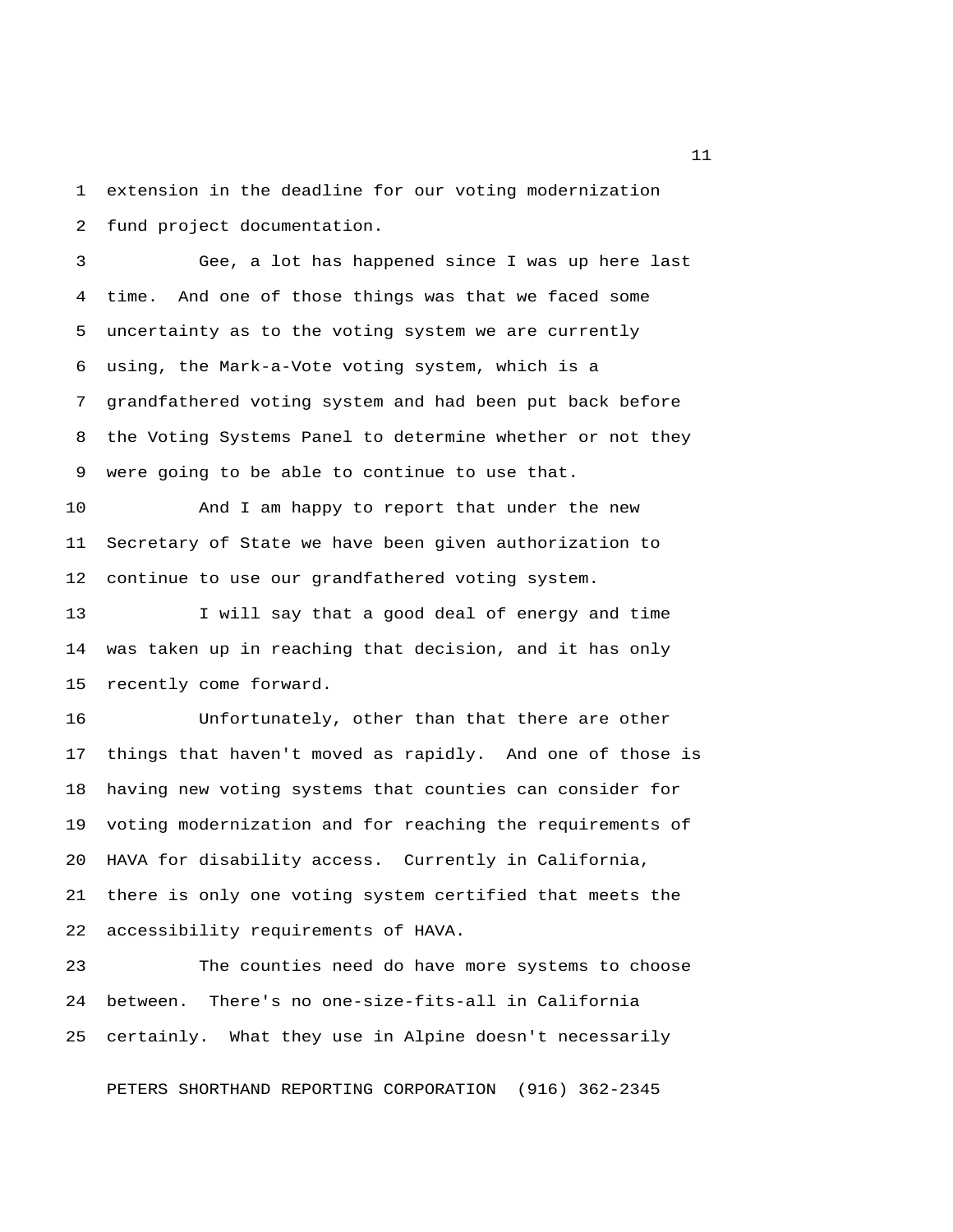1 work in Los Angeles. So we are hoping that within the 2 next few months we will have more voting systems certified 3 who will come forward through Voting Systems Panel and get 4 certification.

 5 One of the big holdups seems to be at the federal 6 level. And it was very frustrating for us in California, 7 because before a system could be certified in California 8 it has to get federal qualification.

 9 As nearly as I've been able to ascertain, federal 10 qualification seems to be submitting all your documents to 11 some black box in -- somewhere, and you don't hear 12 anything more out of them, because the vendors seem to be 13 very frustrated getting any information as to where they 14 are in the federal qualification process.

15 You know, we are conducting a special statewide 16 election. It seems like every time we've come up here 17 we've been saying we're conducting a special statewide 18 election.

19 CHAIRPERSON PÉREZ: You have been.

20 (Laughter.)

21 MS. ATKINSON: Yeah. Thanks. Feels that way. 22 You know, quite frankly, the counties are just 23 kind of buried right now trying to get through the next 24 couple of months. The idea of trying to purchase a system 25 right now, even if there were a system available to us,

PETERS SHORTHAND REPORTING CORPORATION (916) 362-2345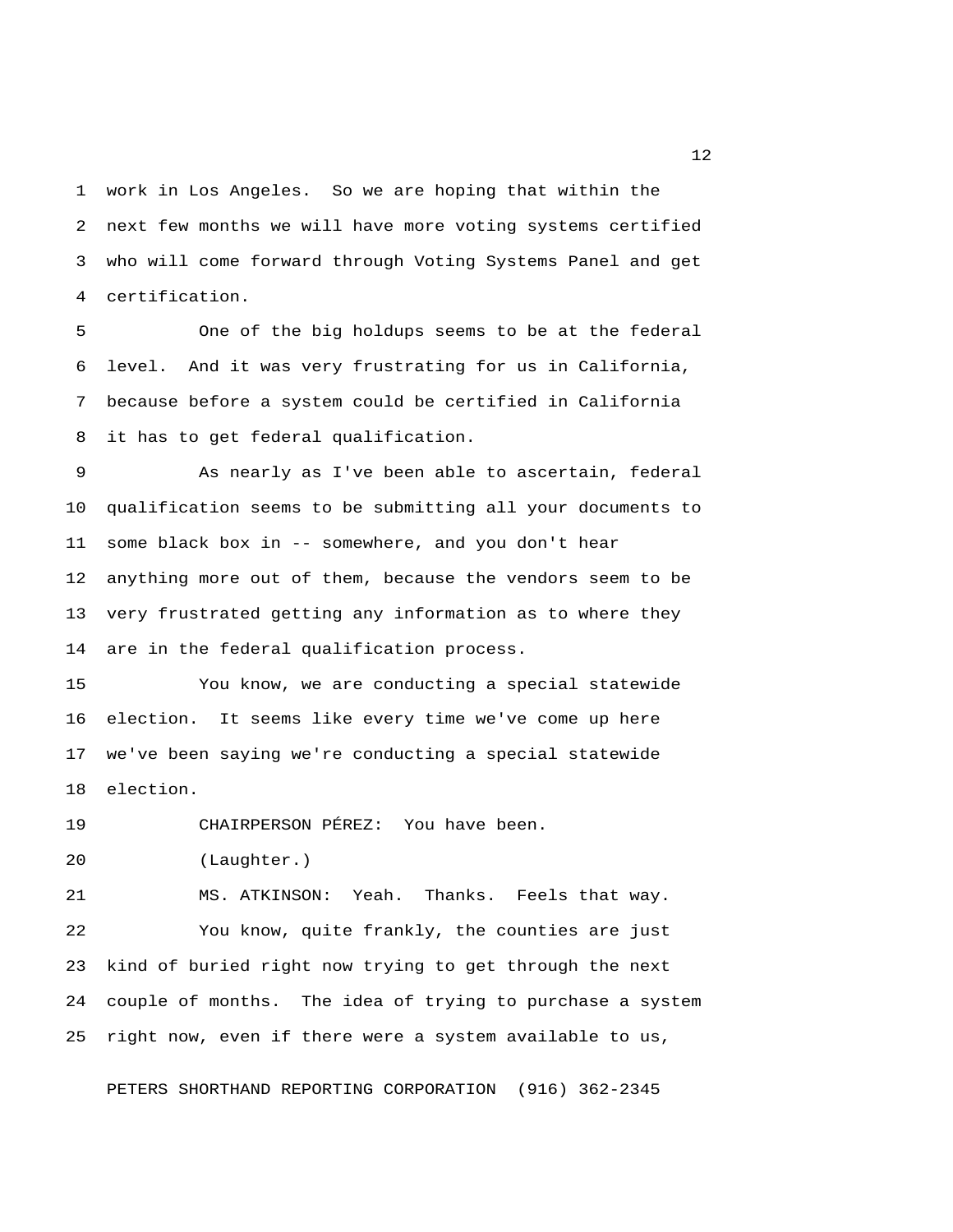1 it's just not feasible. I would hate for my county and 2 other counties in the same situation to have to forgo our 3 voting modernization funds because of the situation we're 4 in. 5 Thank you. 6 CHAIRPERSON PÉREZ: Thank you. 7 Any questions? 8 Okay. Thank you very much. 9 Seeing no other cards, any discussion from the 10 Board members? 11 VICE CHAIRPERSON KAUFMAN: Yeah, I had just -- 12 well, a couple thoughts. One was a question. And I 13 almost hate to ask this question because we ask it every 14 time we're here. But what is -- I'll just put it out 15 there. 16 What is the status of the certification -- well, 17 when we were last here there's -- I guess there'd still be 18 software certification issue for the one piece of 19 equipment that has been certified subject to a 20 contingency. 21 So I guess my first question is: Where are we 22 with this? 23 MS. LEAN: We do have a new voting system 24 expertise person here in our office. His name is Bruce 25 McDannold. And he's sitting right here next to me. And I

PETERS SHORTHAND REPORTING CORPORATION (916) 362-2345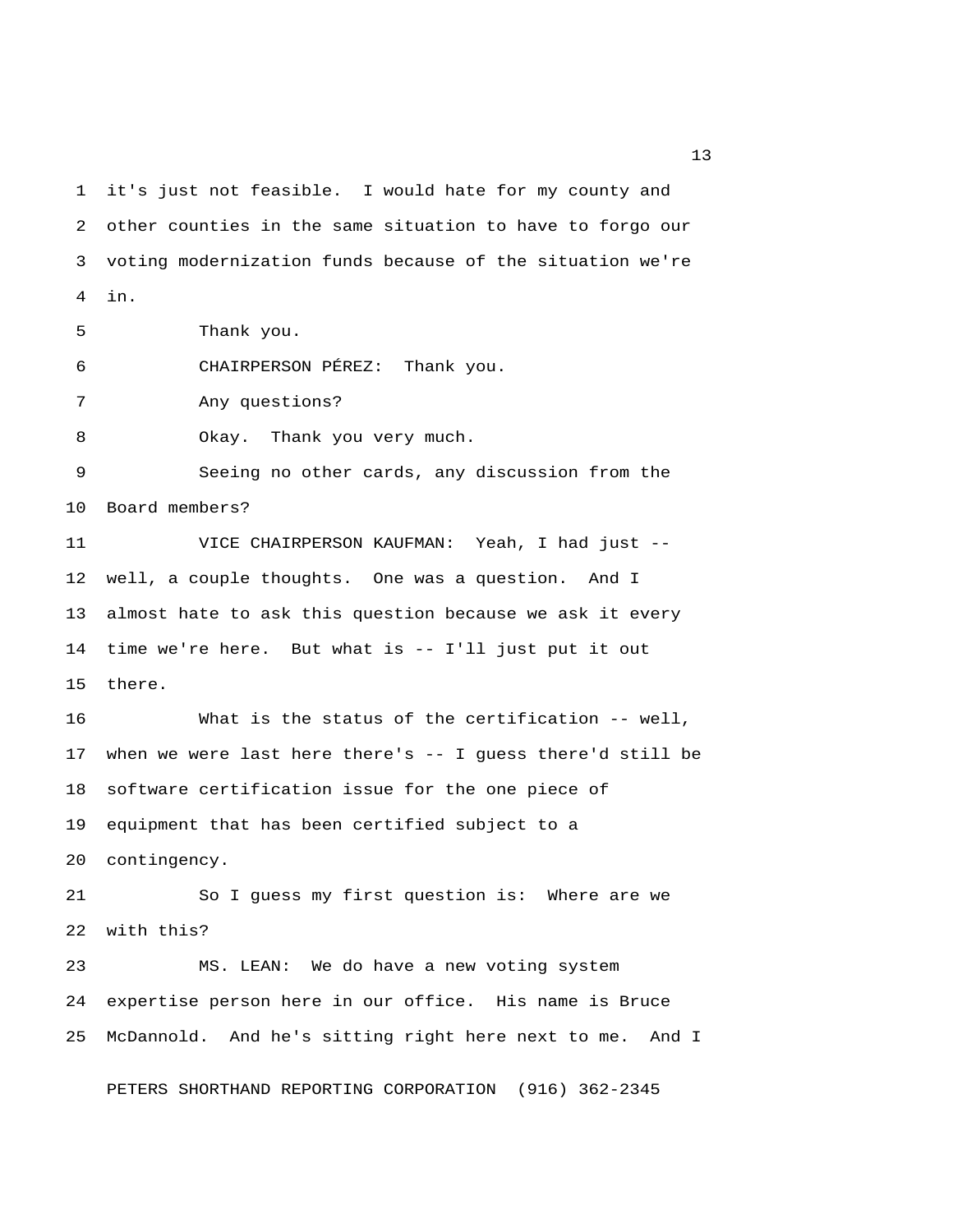1 think we could give you a couple -- at least some updates 2 on where we're at.

 3 VICE CHAIRPERSON KAUFMAN: Please don't tell us 4 it's 30 days away, because we've heard that.

 5 MR. McDANNOLD: No. Currently we have, as we've 6 had for some time, a system that is fully  $-$ - appears to be 7 fully compliant with both HAVA and the mandate for a Voter 8 Verified Paper Audit Trail. That system is produced by 9 Sequoia. That system still has a condition on it that it 10 cannot be used in a California primary election due to 11 some issues with the software.

12 Sequoia still -- last word we've had from them -- 13 intends to bring that forward before the end of the year 14 for a new version for recertification that will make it 15 fully compliant and resolve the issues on the primary. 16 Since June -- I'm not sure when the last time you 17 all met -- we've certified a voting system from Election 18 Systems & Software, ES&S, that does not have a DRE 19 component, but has a touch screen device to mark a ballot 20 and that's called the AutoMARK. And that system has been

21 certified.

22 The other major vendors in the state that we have 23 currently. Diebold Election Systems is coming forward for 24 re new testing next week. And if that's successful, it's 25 possible that within the next 60 to 90 days they could

PETERS SHORTHAND REPORTING CORPORATION (916) 362-2345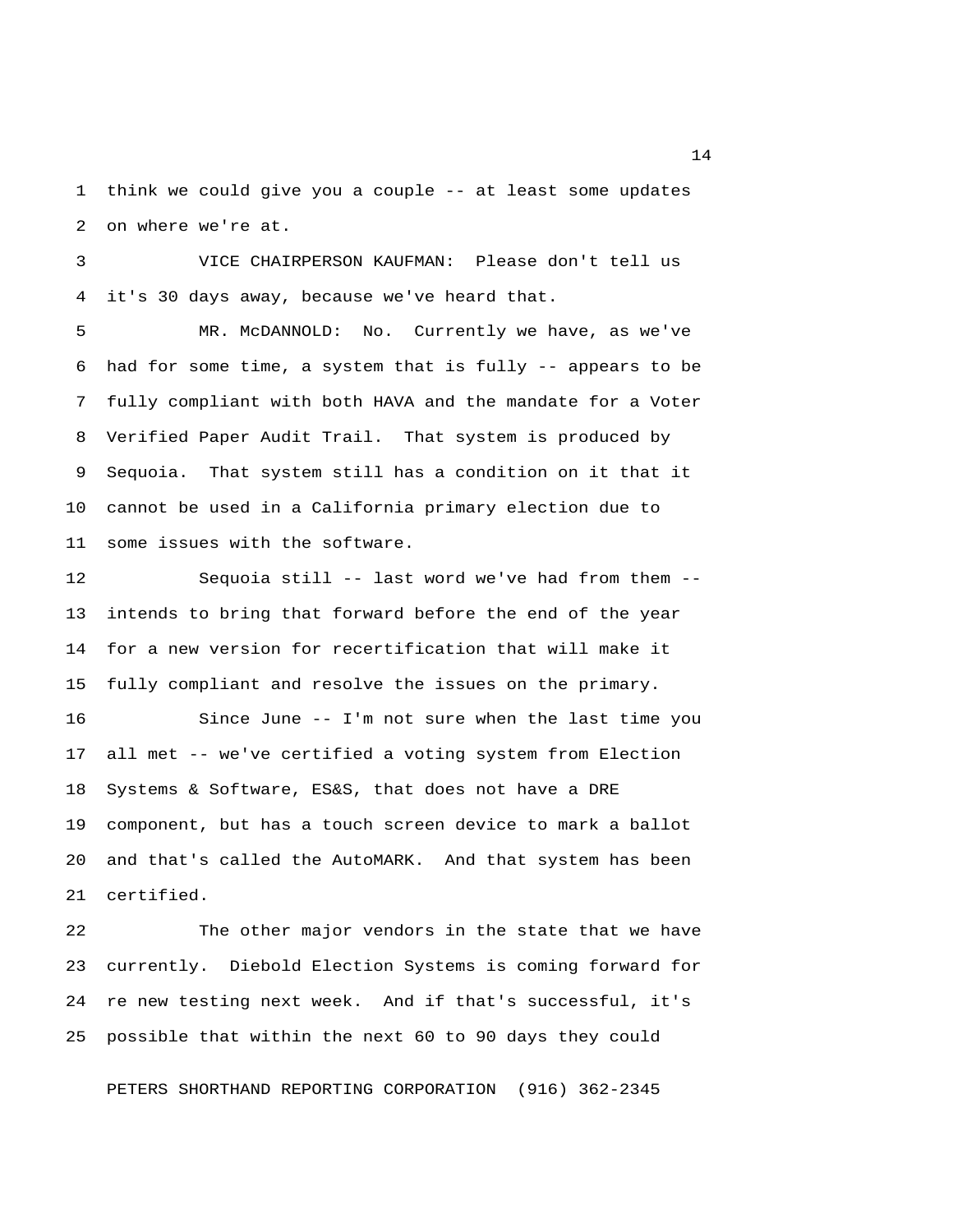1 become certified as well.

 2 The last major vendor is used by Orange County, 3 is Hart and Hart InterCivic is planning to come forward 4 with a modified version of their system that includes a 5 paper trail. And currently they're targeted to come in in 6 December.

 7 So those are the major vendors. We're having 8 ongoing meetings and discussions with several other 9 vendors. There's a proposed modification to the InkaVote 10 system that we had preliminary testing of I believe in 11 August. They had some issues. They're back with -- to 12 get those issues resolved before they can come forward to 13 us again.

14 VICE CHAIRPERSON KAUFMAN: So as far as our 15 current January 1 deadline, as of today and potentially 16 through the end of the year any county looking to 17 implement a DRE system, there is no system that's 18 completely certified without contingencies for the 19 counties to purchase?

20 MR. McDANNOLD: No, that's not true. The 21 Election Systems & Software optical scan system with the 22 Mark-a-Vote voting devise --

23 CHAIRPERSON PÉREZ: But he asked a question about 24 DRE.

25 MR. McDANNOLD: There has been -- there's only PETERS SHORTHAND REPORTING CORPORATION (916) 362-2345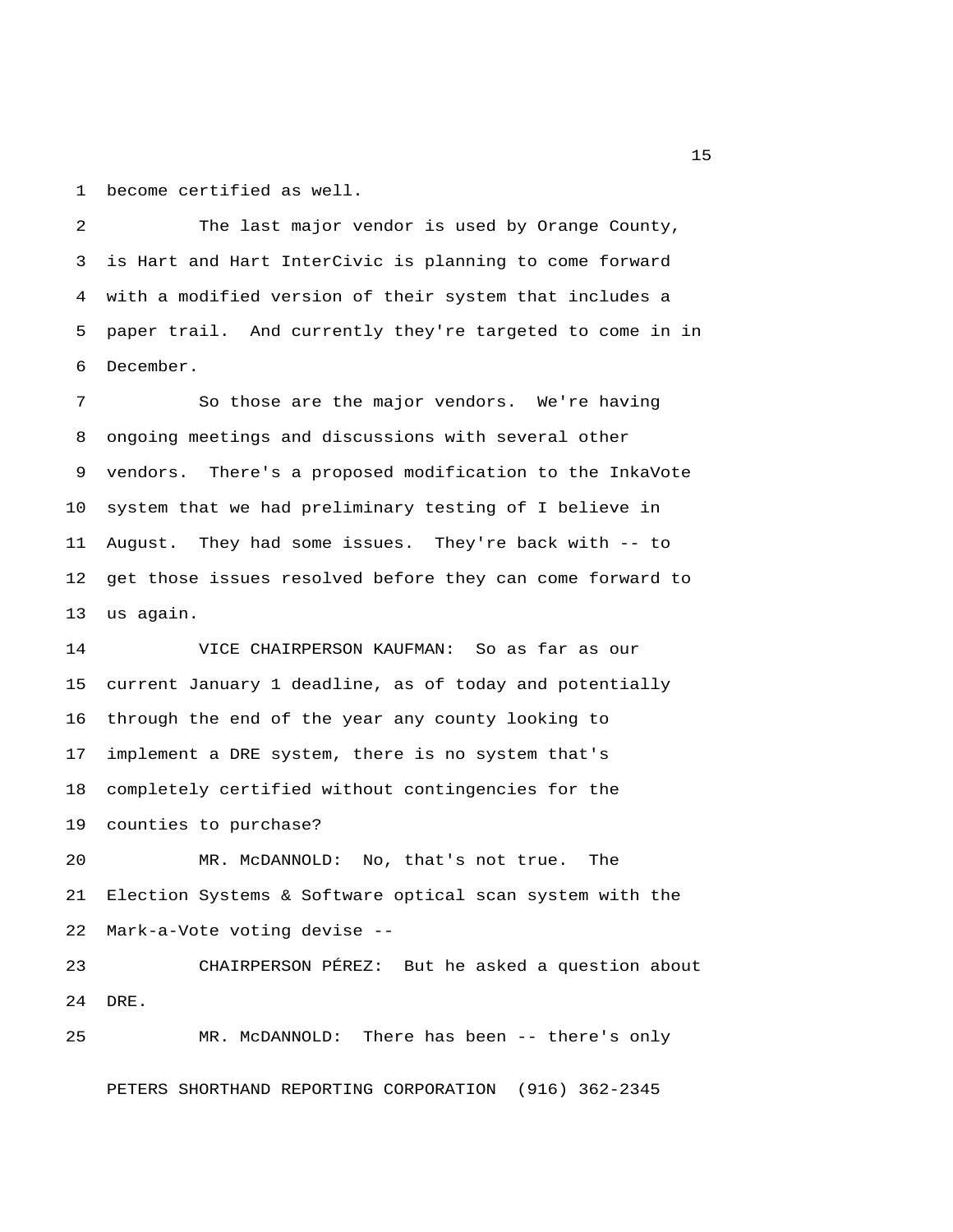1 one DRE system that has been certified, and that still has 2 a condition on it.

 3 CHAIRPERSON PÉREZ: Right. And, quite frankly -- 4 and the condition is with respect to primaries, which 5 would in all likelihood be the first instance in which the 6 counties would need this switch-over?

7 MR. McDANNOLD: Yes, that's correct.

8 VICE CHAIRPERSON KAUFMAN: Okay.

 9 CHAIRPERSON PÉREZ: Any other -- Mr. Bustamante, 10 would you like to ask your regular question?

11 BOARD MEMBER BUSTAMANTE: That was my question,  $12$  so  $-$ 

13 VICE CHAIRPERSON KAUFMAN: Sorry.

14 BOARD MEMBER BUSTAMANTE: No, that's okay.

15 CHAIRPERSON PÉREZ: Well, you know -- go ahead, 16 Mr. Bustamante.

17 BOARD MEMBER BUSTAMANTE: So basically really 18 between now and the end of the year there probably -- 19 there might be a system -- between now and the end of the 20 year there might be a system, a DRE system, probably not? 21 And between now and the beginning of the third quarter the 22 likelihood -- the third quarter of 2006 the likelihood of 23 additional systems coming on line for counties to be able 24 to choose from is pretty slim too, right? Because when 25 you say things are coming up in November or December, I

PETERS SHORTHAND REPORTING CORPORATION (916) 362-2345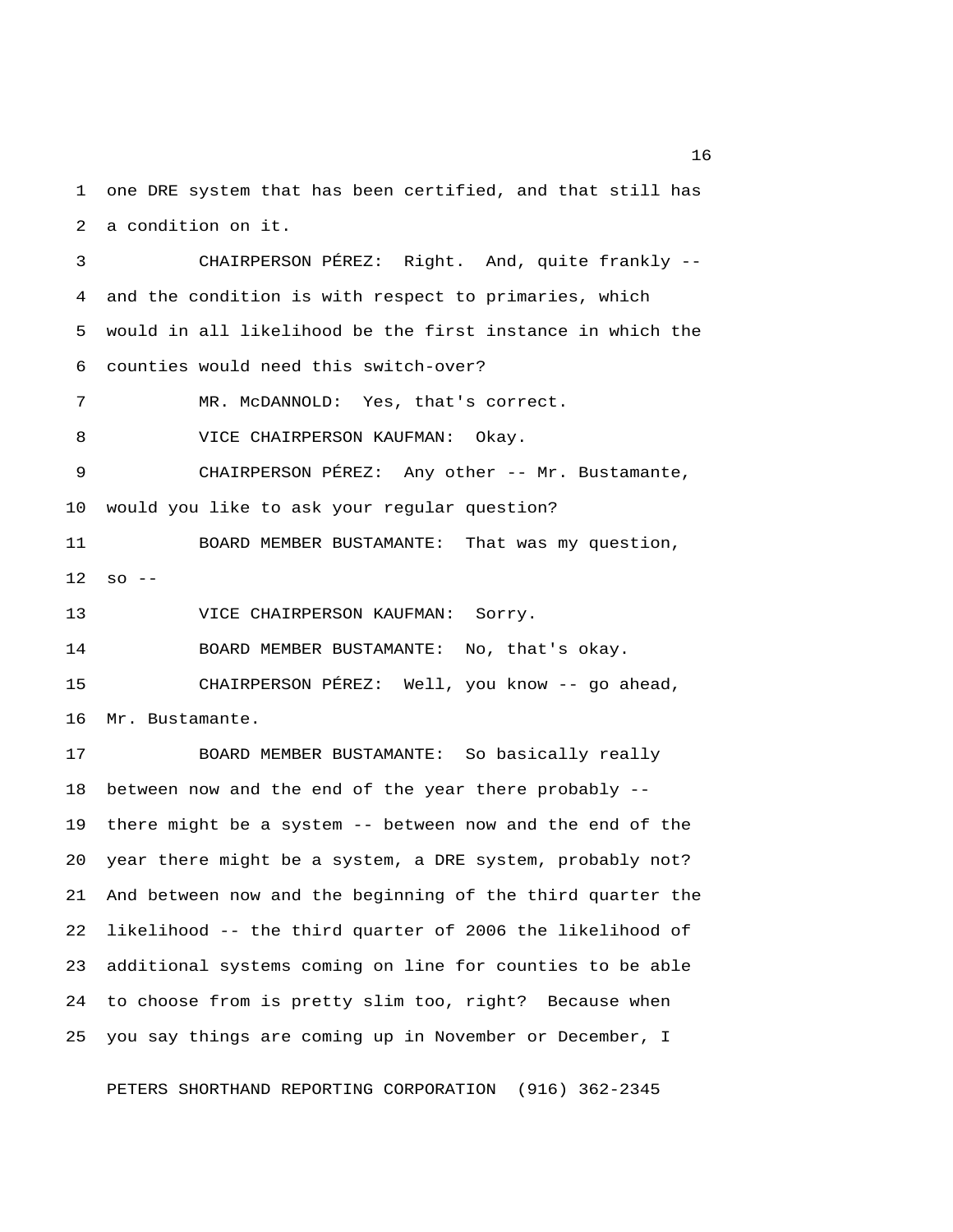1 mean that's when they're beginning the certification 2 process and so --

 3 MR. McDANNOLD: No, those are when the vendors 4 are proposing to be done with the estimating, to be done 5 with the federal testing process and coming forward to 6 us --

7 BOARD MEMBER BUSTAMANTE: -- for your --8 MR. McDANNOLD: -- for our certification. 9 BOARD MEMBER BUSTAMANTE: I see. So -- 10 MR. McDANNOLD: By the time they apply to us and 11 submit a complete application, we're trying to schedule 12 our testing within a of couple weeks, the whole process 13 beginning to end probably six to eight weeks.

14 BOARD MEMBER BUSTAMANTE: A contract of double -- 15 okay.

16 VICE CHAIRPERSON KAUFMAN: Can I ask a follow-up 17 on that?

18 And so reasonably speaking, I mean once a system 19 gets certified -- it gets federal certification, state 20 certification -- the realistic time for a county to begin 21 the contracting process with those vendors and even be 22 able to purchase equipment and get it in place, I mean 23 what are we talking about, the reality, once a system is 24 certified?

25 MR. McDANNOLD: I'm hesitating to speak to the PETERS SHORTHAND REPORTING CORPORATION (916) 362-2345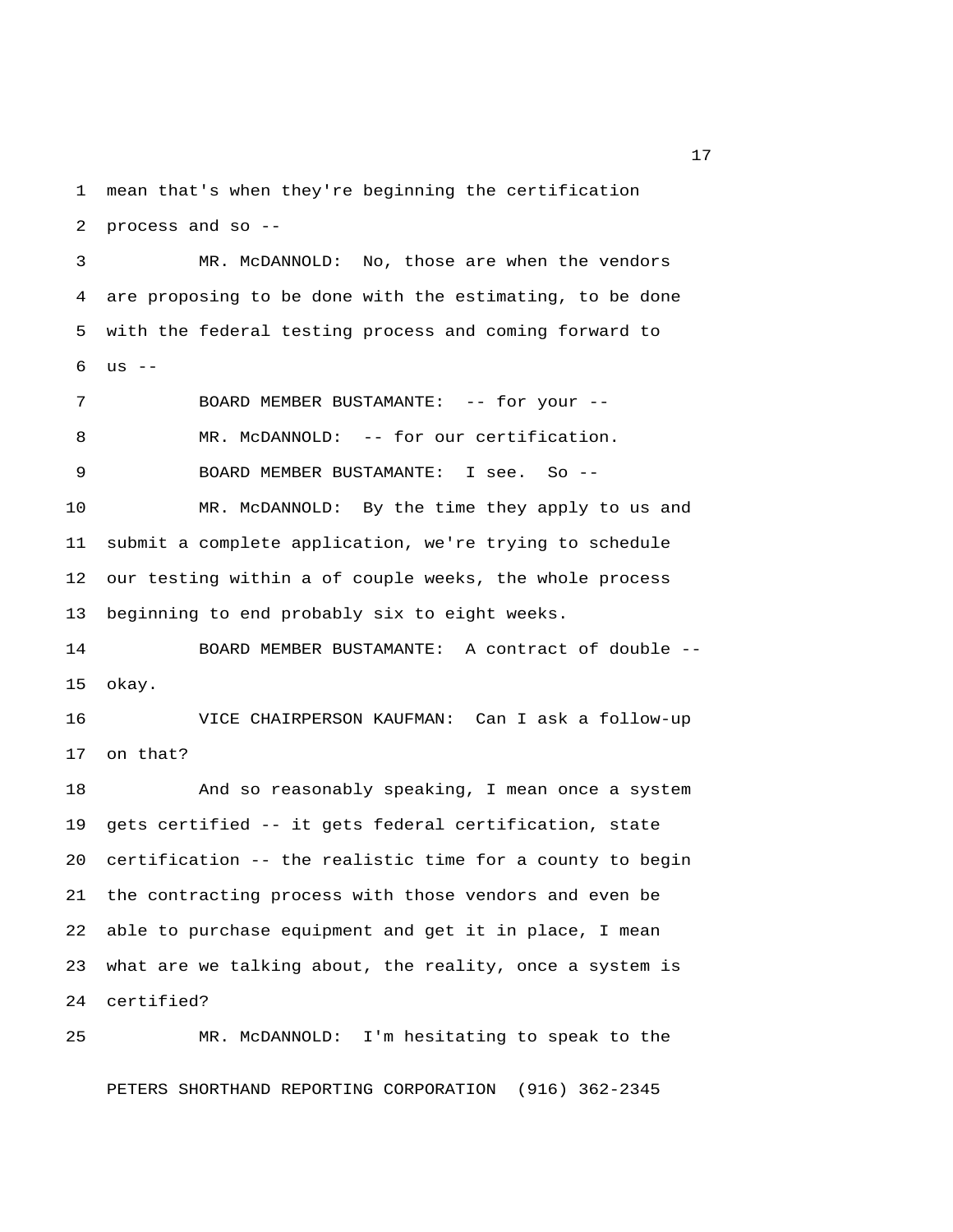1 counties and their processes, because that's not where 2  $mv = -$ 

 3 CHAIRPERSON PÉREZ: Well, I think the question  $4$  is  $-$ 

 5 MR. McDANNOLD: So, yes, realistically they can't 6 purchase it until it's been certified and there's a 7 process afterwards that they have to go through in 8 procurement.

 9 CHAIRPERSON PÉREZ: Well, and then I think the 10 other element of the question isn't just the ability for 11 counties to then move through their internal processes, 12 but the ability for a vendor to actually be up and running 13 with a sufficient number of instruments for the counties 14 to be able to use them, especially when you're talking 15 about a truncated time period when all the different 16 counties that are struggling to get appropriate sets of 17 equipment.

18 MR. McDANNOLD: Agreed.

19 BOARD MEMBER BUSTAMANTE: In the past, experience 20 has been somewhere in the neighborhood of about like a 21 little over a year, almost a year and a half, right, I 22 think from the time the counties begin to have 23 discussions, complete -- or complete those discussions, 24 actually purchase equipment, go through the training 25 process and then have the ability to use them? It seems

PETERS SHORTHAND REPORTING CORPORATION (916) 362-2345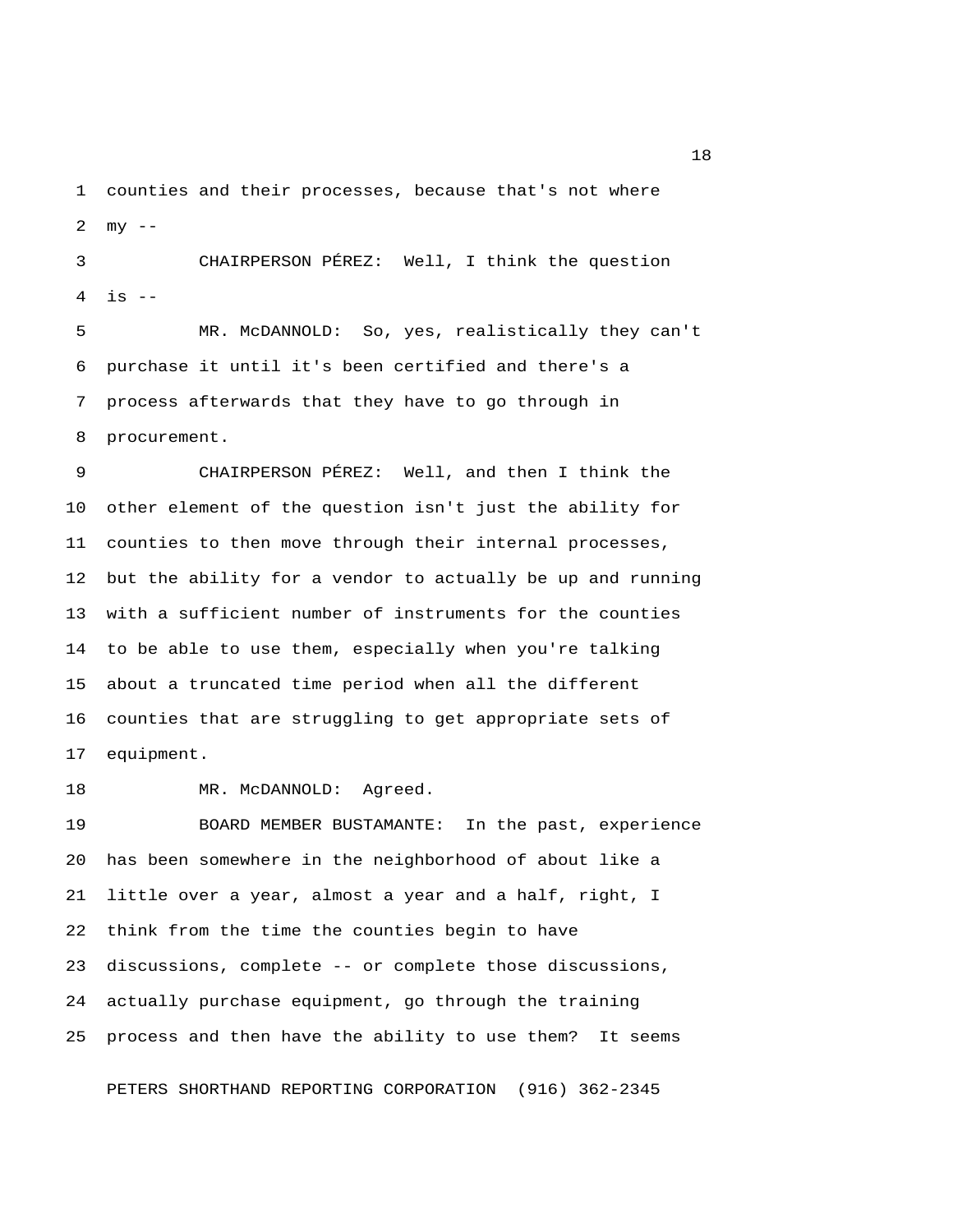1 like nothing has ever happened under a year. And as 2 memory serves, I thought it was -- the process was 3 somewhere in the neighborhood of a year and a half, right? 4 MR. McDANNOLD: I would have to let the counties 5 speak for that. But I again certainly state that the more 6 we compress the schedule, the more risk we're taking of 7 failure in an election.

 8 BOARD MEMBER FINNEY: And what point during that 9 process must the counties submit their project 10 documentation -- I should say formulate their project's -- 11 their Project Documentation Plans? That's the other 12 question, right?

13 CHAIRPERSON PÉREZ: Well, obviously they can't 14 begin that process until there's a system that's available 15 to them.

16 BOARD MEMBER FINNEY: Completely certified and 17 available, but what about approved and contracted and et 18 cetera? I mean that's the question. If we extend out one 19 year longer than we had originally planned, is that still 20 not long enough? I mean that's what I'm asking.

21 But, you know -- I think we originally adopted 22 this policy in the absence of such a provision existing in 23 the initiative and for us to try to incent counties to 24 move as quickly as possible. But of course in those early 25 days we were all filled with stars in our eyes and lots of

PETERS SHORTHAND REPORTING CORPORATION (916) 362-2345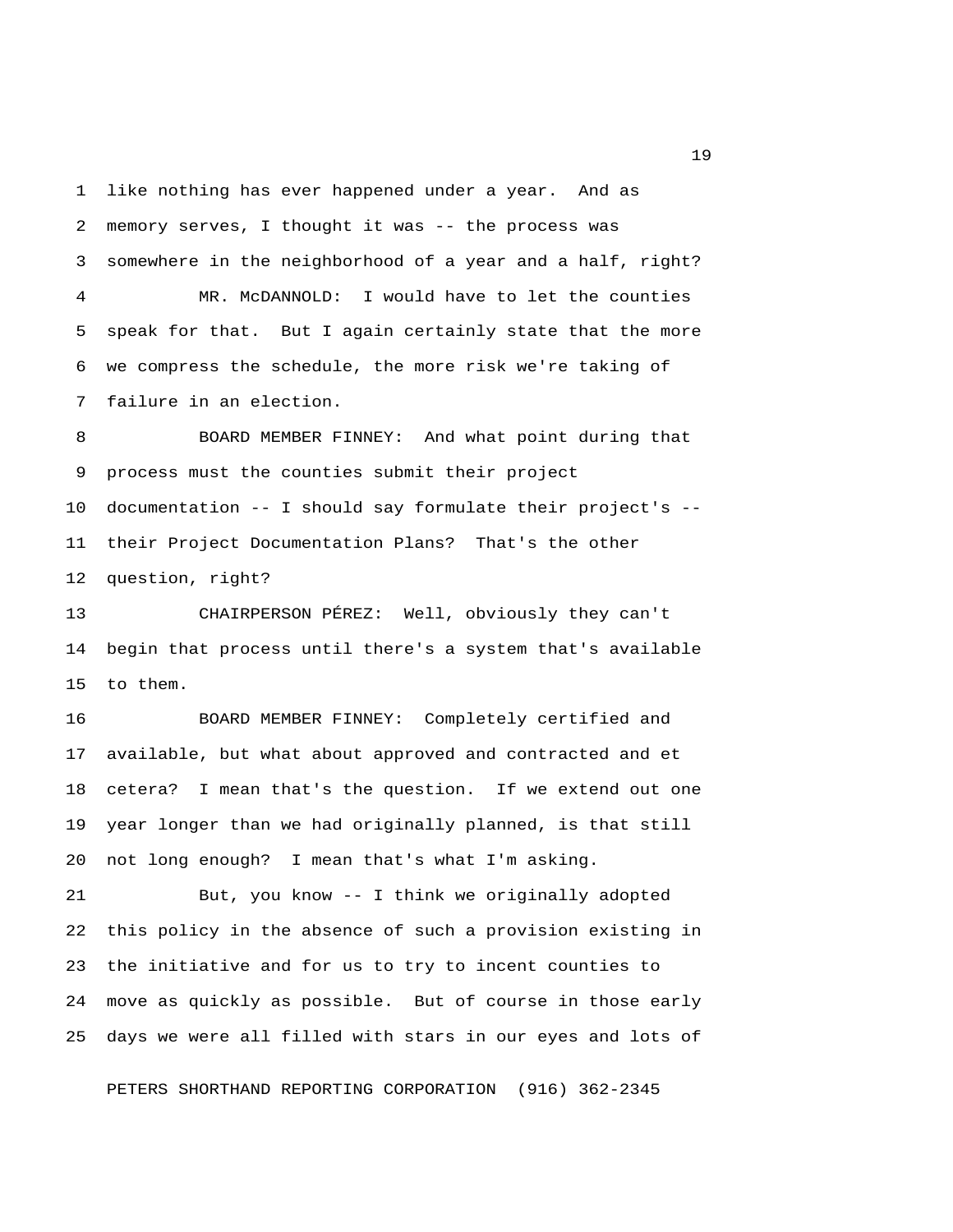1 hopes at the pace at which this process would move.

 2 Having said that and having now watched for a 3 couple of years while it's kind of dragged out on the 4 certification front, you know, I guess the question I 5 would ask is, you know, at what point would counties be 6 comfortable developing and publishing a Project 7 Documentation Plan? Is it after certification of a number 8 of systems and prior to their contracting with an entity?

 9 CHAIRPERSON PÉREZ: Well, I think what we've 10 heard from some counties is that -- that they want 11 obviously: The greater amount of choice they have in 12 figuring out from a variety of different vendors and sets 13 of equipment, the greater their options are to find the 14 appropriate systems for their specific county. I mean we 15 are an incredibly diverse state with respect to the 16 composition of challenges for running elections from 17 county to county.

18 So the item before us or recommendation before us 19 is whether or not to extend out a year. I think that 20 anything less than that year would definitely not afford 21 counties the greatest amount of choice. The reality may 22 very well be that that year ends up not being enough time. 23 BOARD MEMBER FINNEY: Right.

24 CHAIRPERSON PÉREZ: But I feel very comfortable 25 with us moving forward, adopting that one-year extension,

PETERS SHORTHAND REPORTING CORPORATION (916) 362-2345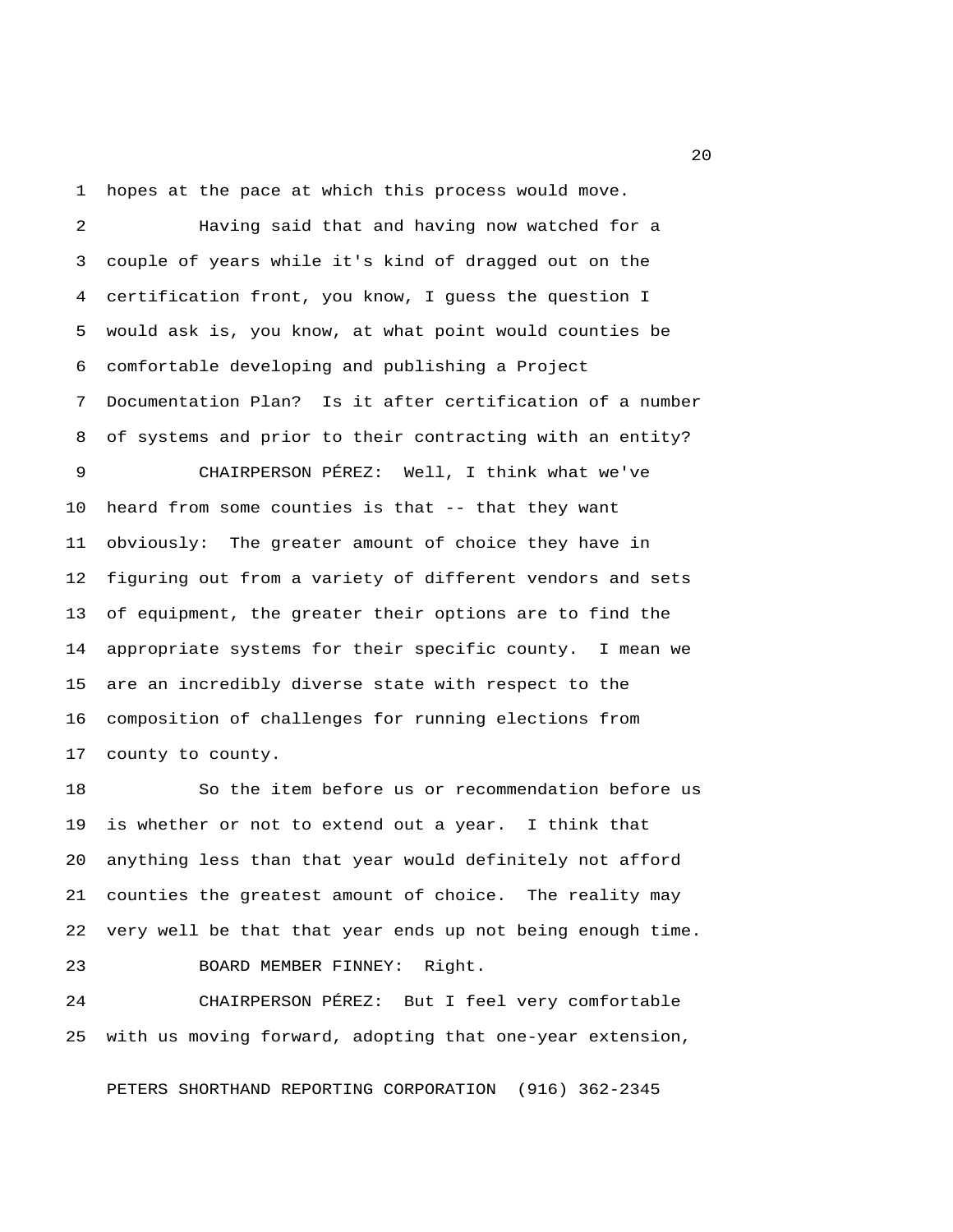1 and revisiting it, if necessary, as we've done now at 2 least twice, to be responsive to the needs of the counties 3 as they move forward through the real world.

 4 BOARD MEMBER FINNEY: And the policy that I think 5 that we originally fleshed out a couple years ago when we 6 first did this could still be kind of -- how shall I say 7 this? I'll have a placeholder given the staff 8 recommendation for quarterly reports. I want their to 9 continue to be -- you know, while I know that the counties 10 are the victims of the certification process right now, I 11 still want there to be some incentive to kind of keep the 12 project moving forward.

13 CHAIRPERSON PÉREZ: I think the staff 14 recommendation has that as an element of it and -- Mr. 15 Kaufman.

16 VICE CHAIRPERSON KAUFMAN: No, I just -- I wanted 17 to comment on whether a year is enough. I would agree, 18 that I think at least a year seems to be sane and 19 reasonable under the circumstances. But we are talking 20 about a deadline for a Project Documentation Plan. 21 Payments can be made well beyond a year to the counties. 22 And I would think, given the federal mandates that are in 23 place, unless something changes on that front, everyone's 24 going to have something in place.

25 BOARD MEMBER FINNEY: Right. I just don't want PETERS SHORTHAND REPORTING CORPORATION (916) 362-2345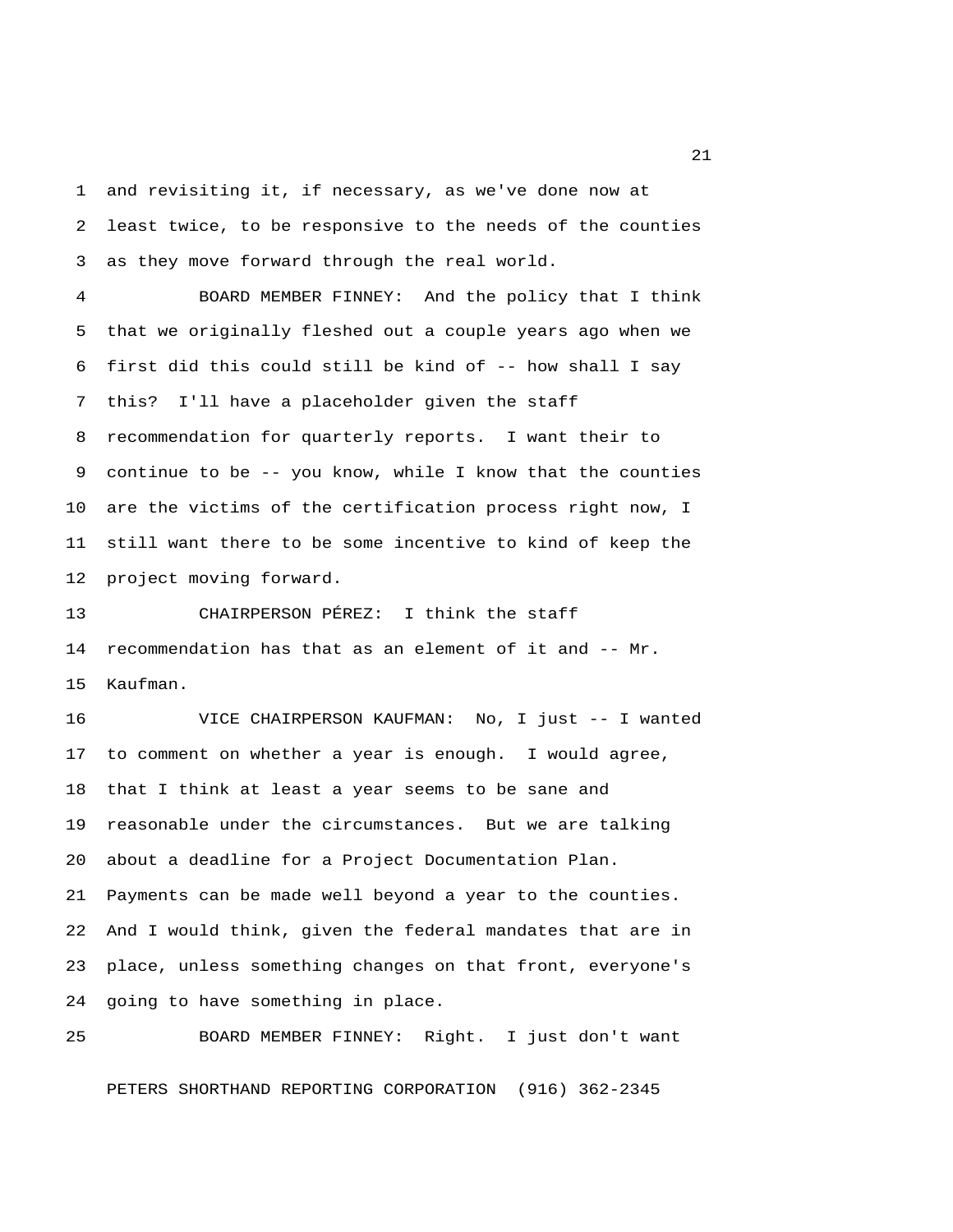1 us to lose site of the impetus behind this initiative. I 2 mean it was the public that voted for this. And we're all 3 here to help implement this.

 4 And I think that it's a concern of the public 5 that our system be modernized. And we had a very 6 interesting presidential election that was associated with 7 this issue. We've had other issues arise since then. And 8 I just -- California's always been at the forefront of 9 just about everything -- I like to brag -- and I'd like to 10 keep us there if possible.

11 CHAIRPERSON PÉREZ: Well, let me respond to the 12 public.

13 Yes, the public, you know, did pass this 14 initiative. Within the initiative they empowered us to 15 make certain actions to implement consistent with the 16 initiative.

17 I think what we've also seen is as we were first 18 impaneled there was a sense that this was going to be a 19 quick move towards DRE's. As a variety of sets of public 20 discussions happened around both the opportunities and the 21 challenges of DRE's, how the public interpreted what they 22 had previously done I think changed over time.

23 BOARD MEMBER FINNEY: I think so too. 24 CHAIRPERSON PÉREZ: And that's, you know, 25 obviously one of the complications in governing by

PETERS SHORTHAND REPORTING CORPORATION (916) 362-2345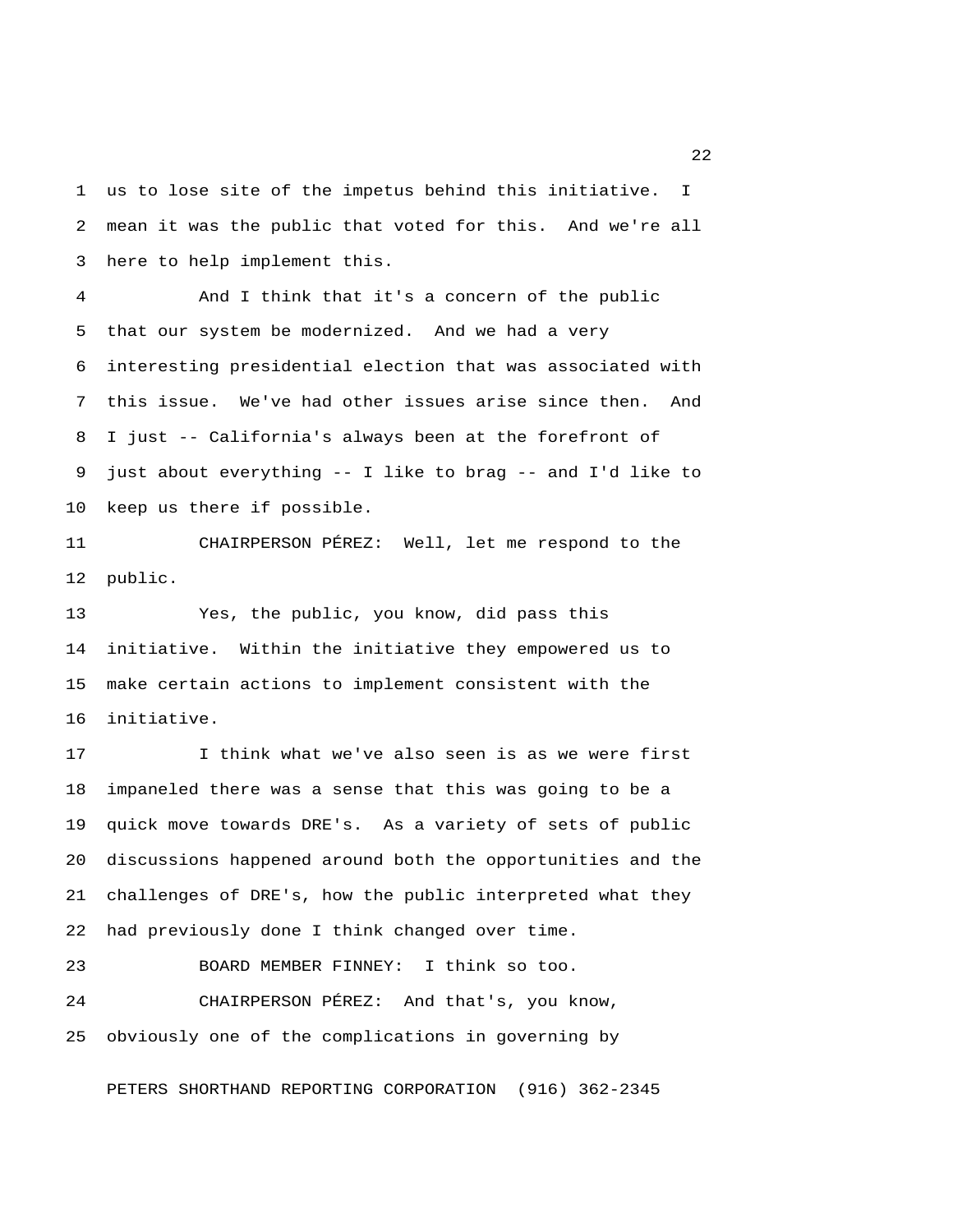1 initiative, is that you give a straight up or down option 2 and unfortunately too often not a chance to figure out the 3 nuances that are necessary for implementing the will, if 4 not the letter. And unfortunately in this case a board 5 was impaneled to figure out those areas. And I think that 6 as long as we continue to be driven by both the mandate of 7 Prop 41 and the spirit of it in terms of how we implement 8 it, that we should continue on in the path that we're 9 going.

10 Is there a motion?

11 VICE CHAIRPERSON KAUFMAN: I'll move to adopt the 12 staff recommendation that the deadline for submittal of 13 Project Documentation Plans be extended from January 1, 14 2006, to January 1, 2007; that quarterly status reports be 15 required of counties that have not submitted Project 16 Documentation Plans by that date; and that we reserve 17 ability to review this again as we progress through 2006. 18 BOARD MEMBER FINNEY: I'll second that. 19 CHAIRPERSON PÉREZ: Mr. Kaufman man moves, Mr.

20 Finney seconds.

21 BOARD MEMBER BUSTAMANTE: Mr. Chairman? 22 CHAIRPERSON PÉREZ: Yes, Mr. Bustamante. 23 BOARD MEMBER BUSTAMANTE: With regard to the 24 status reports then, would it be appropriate to ask the 25 counties to give us a little bit more information than

PETERS SHORTHAND REPORTING CORPORATION (916) 362-2345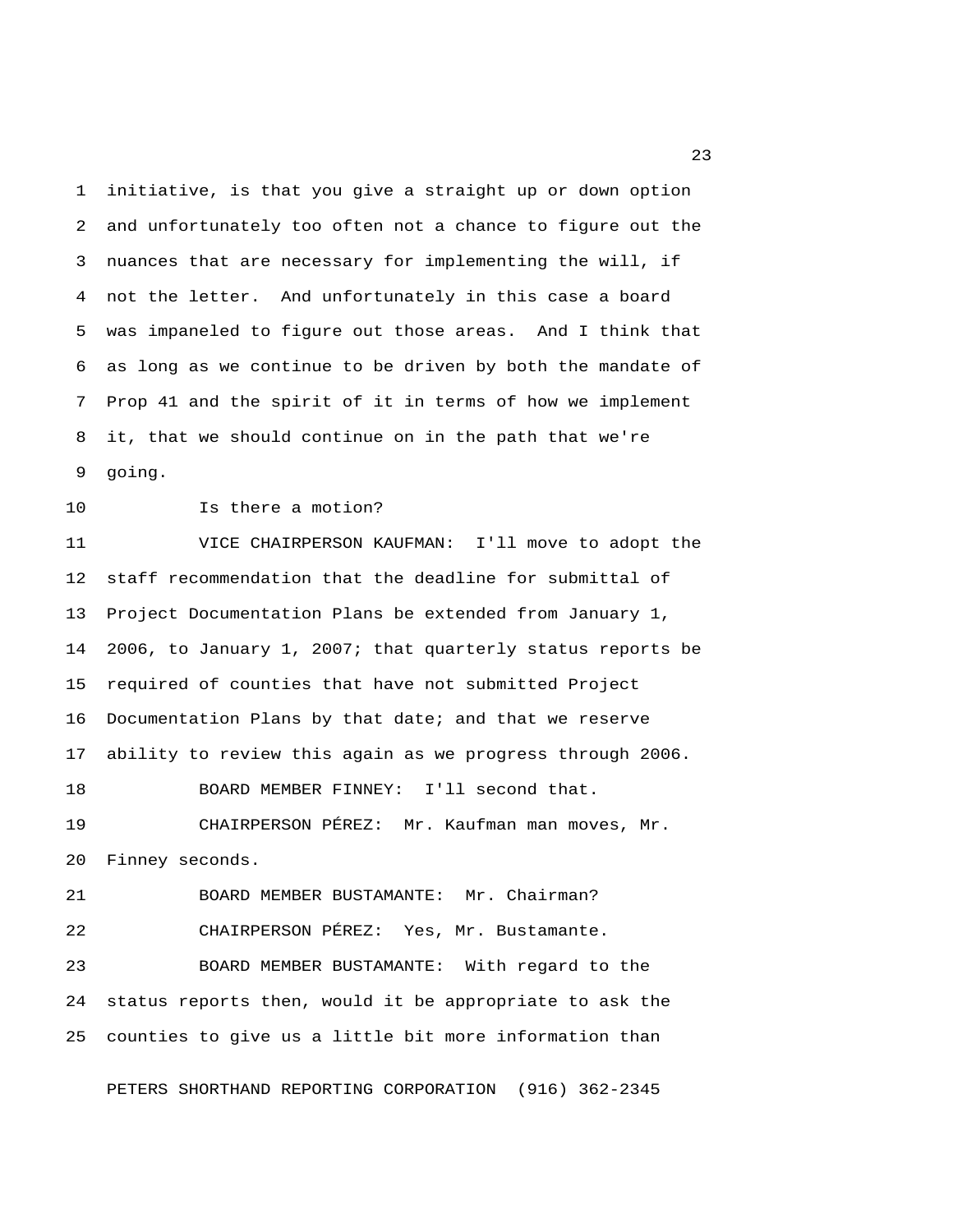1 what they're giving us now? I mean I'd be comfortable -- 2 I'd like to know, for instance, what the status of the 3 discussions are with vendors. I haven't -- you know, just 4 that they're ongoing, you know, they've begun or they 5 intend to have discussions starting on a certain date. 6 And also the question about whether or when they intend to 7 go before the board of supervisors -- with their board of 8 supervisors with any kind of -- any kind of plan. Some of 9 them may already have, but some of them may not have. 10 Because obviously staff has to go through that process. 11 In fact, staff may have to go before the board of 12 supervisors first before any conversation would even take 13 place with a vendor or vendors. So -- 14 MS. LEAN: How about you let us, staff, come up 15 with some proposed language to be in that report, and 16 we'll report back to you at the October meeting. 17 BOARD MEMBER BUSTAMANTE: Great. 18 CHAIRPERSON PÉREZ: Okay. If you'd call the 19 roll. 20 MS. MONTGOMERY: John Perez? 21 CHAIRPERSON PÉREZ: Aye. 22 MS. MONTGOMERY: Stephen Kaufman? 23 VICE CHAIRPERSON KAUFMAN: Aye. 24 MS. MONTGOMERY: Michael Bustamante? 25 BOARD MEMBER BUSTAMANTE: Ayes. PETERS SHORTHAND REPORTING CORPORATION (916) 362-2345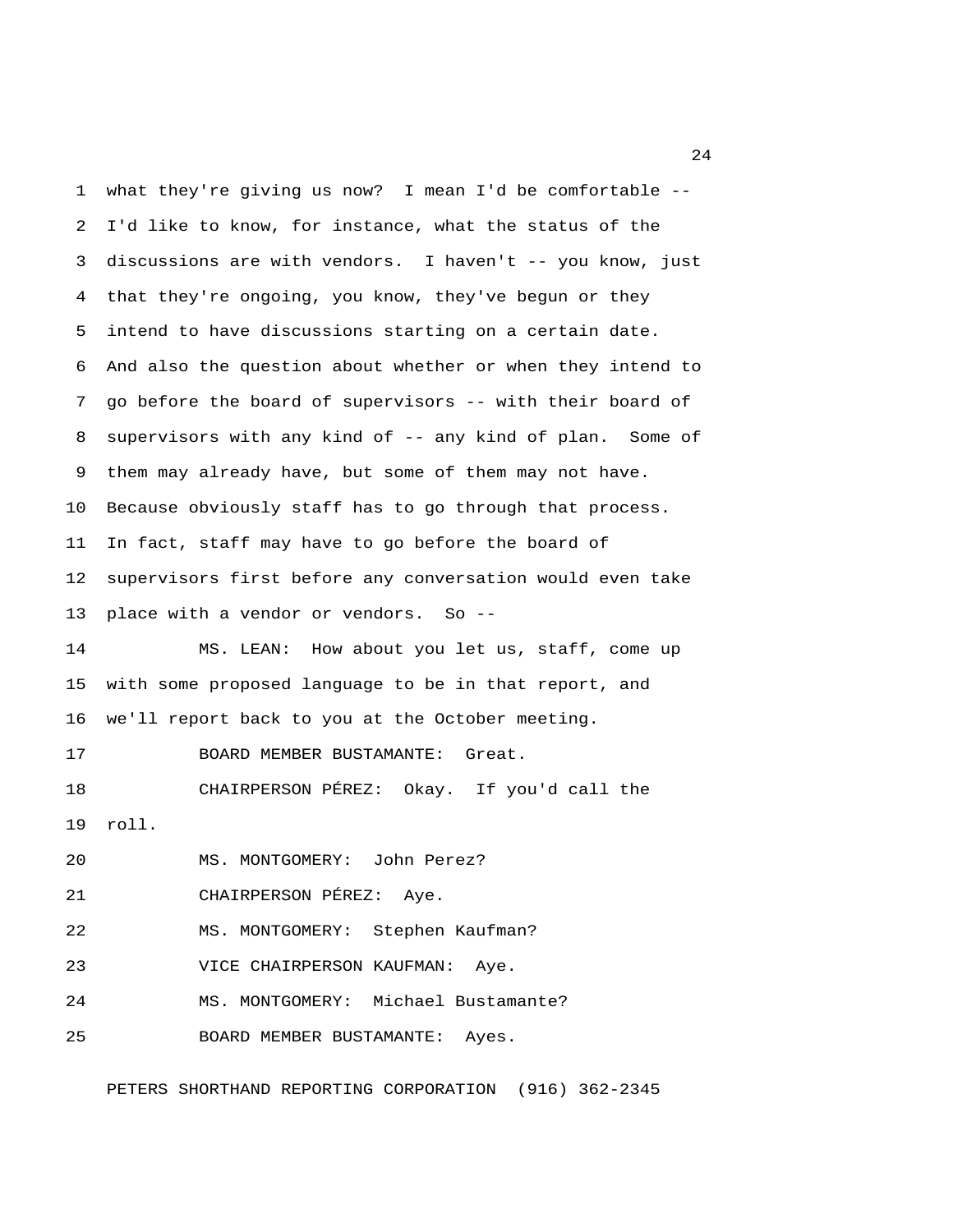1 MS. MONTGOMERY: Tal Finney?

 2 BOARD MEMBER FINNEY: Ayes. 3 MS. MONTGOMERY: Carl Guardino? 4 BOARD MEMBER GUARDINO: Aye. 5 CHAIRPERSON PÉREZ: Very good. 6 The next item we have before us is Item 6, 7 Project Documentation Package Review and Funding Awards. 8 We have two counties to come before us today. 9 The first county is Del Norte County. 10 And, Jana, if you'd walk us through Del Norte. 11 MS. LEAN: Okay. Del Norte County is approved. 12 Voting Modernization Board allocation is for \$164,420.41. 13 They are proposing to purchase the AVC Edge touch 14 screen; units, 64; and the VeriVote printers -- DRE 15 printers, 74 units. They're also proposing to purchase 16 the Optech Insight precinct counters to their absentee 17 system. 18 Del Norte County anticipates receiving their new 19 voting equipment in December of '05. The county plans to 20 begin using this equipment in the June 6, 2006, primary 21 election. 22 Del Norte County projects that their project 23 completion date will be upon certification of the June 6, 24 2006, primary election.

25 The Voter Verified Paper Audit Trail requirements PETERS SHORTHAND REPORTING CORPORATION (916) 362-2345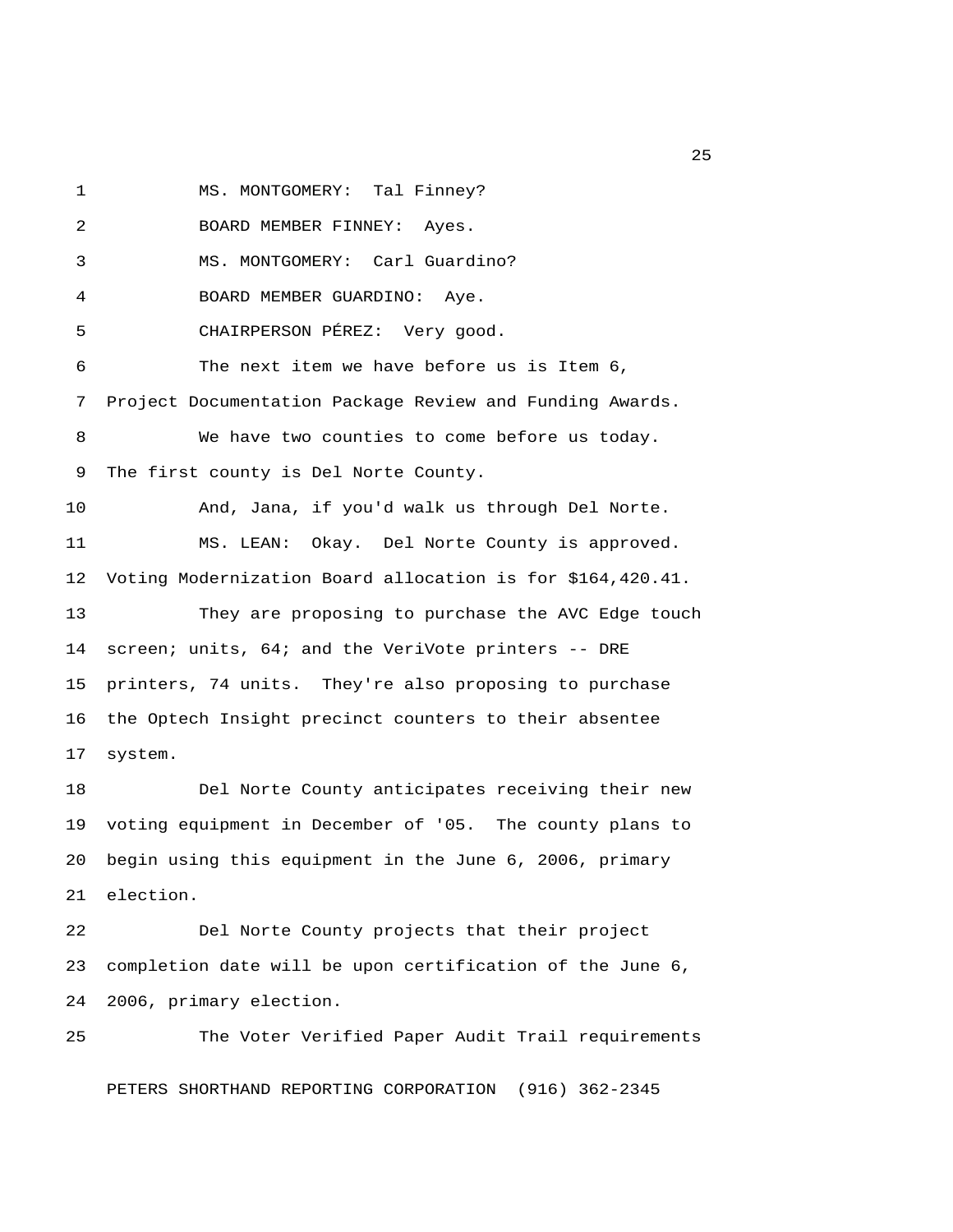1 will be fulfilled with this system as the AVC Edge units 2 being purchased by Del Norte include VeriVote printers, 3 which are a VVPAT component.

 4 Del Norte County Project Documentation Plan meets 5 all the requirements for completeness. The Sequoia AVC 6 Edge units, the VeriVote printers, and the Optech Insight 7 units are certified for use in California.

 8 Please note, as you knew in the previous 9 discussion -- please note that the software used to run 10 the AVC Edge units currently has a condition on the 11 certification for its use, as the system cannot be used in 12 a California primary election. This condition is expected 13 to be resolved before the end of the year.

14 Del Norte County currently uses the Datavote 15 punch card voting system. Del Norte County considered 16 only DRE units for their polling places and optical scan 17 for their absentee and vote-by-mail ballots, as the county 18 believes that it is preferable to have all the votes cast 19 on the ballots on the same equipment in the polling place. 20 The county believes that the new DRE technology will 21 provide a simplified voting experience and increase 22 accessibility and independence for voters with specific 23 needs. In addition, the new DRE system will reduce the 24 burden on poll workers and assist in removing the 25 potential for voter error and ambiguity that is possible

PETERS SHORTHAND REPORTING CORPORATION (916) 362-2345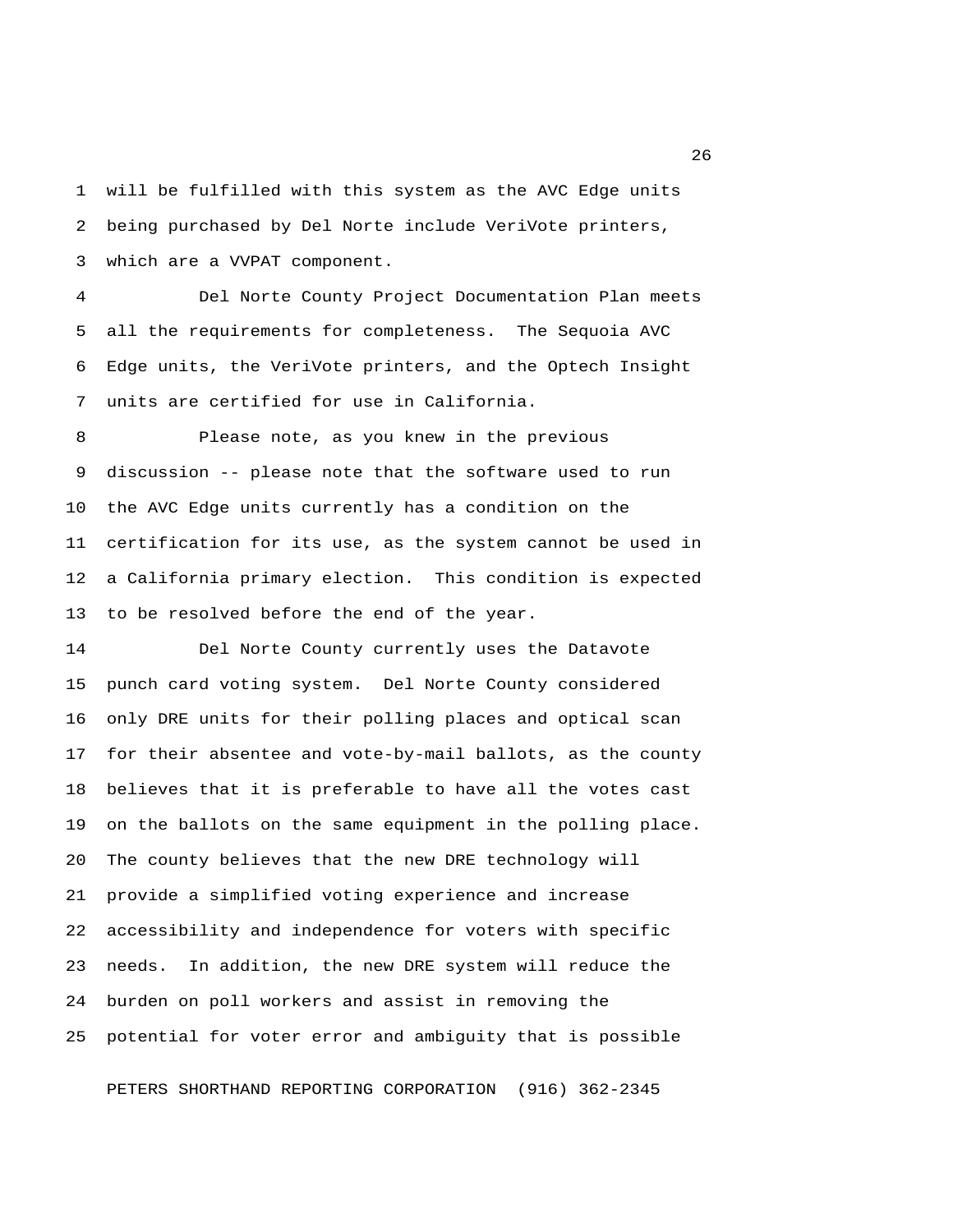1 with the punch card ballots.

 2 Del Norte County will not implement the new 3 system until the June 6th primary. And this will allow 4 the county ample time for testing the new equipment and 5 training staff and poll workers on the new system.

 6 Del Norte County will only receive VMB payments 7 once they have submitted invoices for the purchase of 8 their voting equipment.

 9 I also wanted to note that on August 3rd, 2005, 10 the Secretary of State issued a directive to the counties 11 requiring that certain language be included in any 12 contract between a county and a voting system vendor. The 13 language requires the vendor to be responsible for the 14 cost of any upgrades, retrofits or replacement of any 15 voting system or its component parts that is necessary to 16 bring the system into compliance with federal and state 17 law.

18 The contract that was executed between Del Norte 19 County and Sequoia on August 11th, shortly after the 20 directive was issued, does not conform to this directive. 21 However, nothing in Proposition 41 or the Funding 22 Application and Procedural Guide, adopted by the Board, 23 would prohibit the Board from approving Del Norte County's 24 Project Documentation Plan based on noncompliance with the 25 Secretary of State's directive.

PETERS SHORTHAND REPORTING CORPORATION (916) 362-2345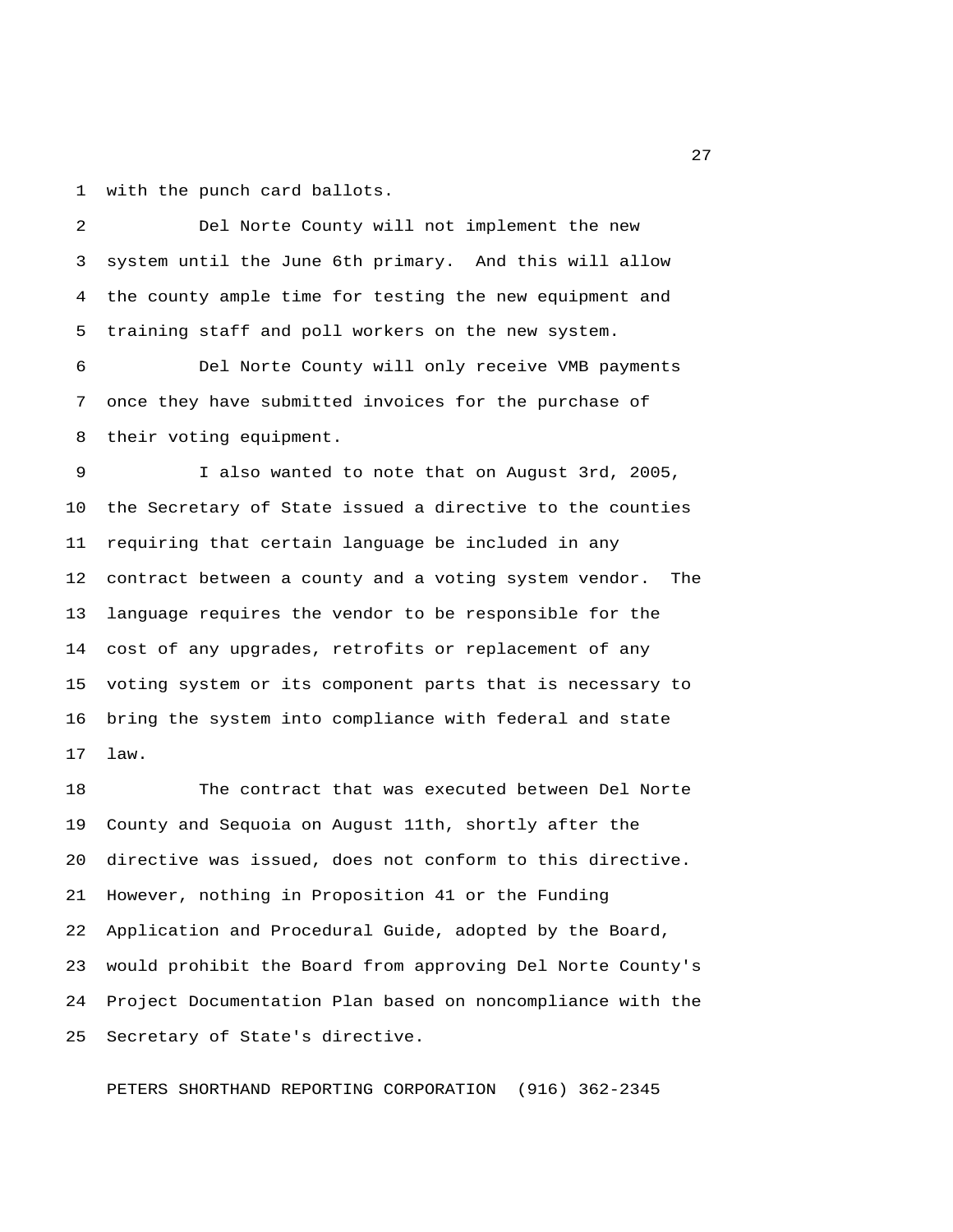1 It is the staff recommendation that Del Norte 2 County's Project Documentation Plan be approved and a 3 Funding Award letter be issued in the amount of 4 \$164,420.41.

 5 I do know there is some comments on this. And 6 there's a person from our Executive Office, Chris 7 Reynolds, who'd like to come forward and talk about the 8 Secretary of State's directive.

 9 CHAIRPERSON PÉREZ: Okay. Why don't we have 10 Bruce come forward first. And then I'd like to have 11 representatives from Del Norte County come forward.

12 I don't have any cards on this though. 13 MS. LEAN: I'm sorry, I didn't give you a card. 14 There is one for Chris Reynolds actually.

15 CHAIRPERSON PÉREZ: Chris Reynolds.

16 MR. REYNOLDS: Good afternoon. Thank you for the 17 opportunity to address you on this issue. As staff told 18 the VMB, on August 3rd, 2005, the Secretary of State's 19 Office did issue a HAVA compliance notice to counties and 20 voting system vendors that articulated specific language 21 to be added to contracts, agreements and voting system 22 certification documents. The language provides that the 23 vendors seeking certification and funding would need to 24 affirmatively state that the voting system they are 25 selling complies with HAVA, the Help America Vote Act of

PETERS SHORTHAND REPORTING CORPORATION (916) 362-2345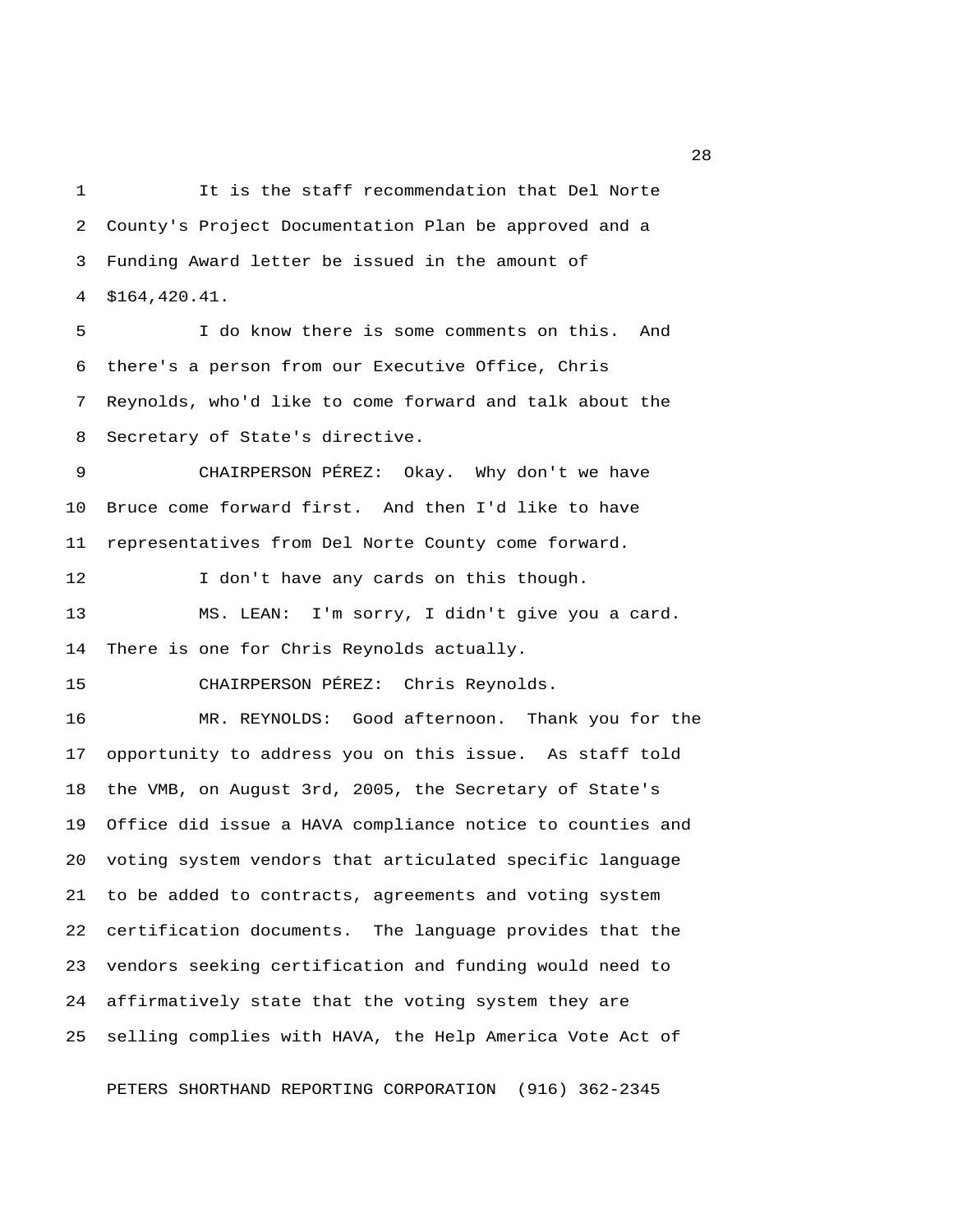1 2002.

 2 The language further provides that should a 3 system be found to be out of compliance, the vendor 4 accepts the responsibility to pay the costs of upgrading 5 the system to achieve compliance.

 6 The intent behind the language is to ensure that 7 the burden for HAVA compliance is equitably distributed.

 8 The Secretary of State's Office believe that 9 vendors are providing a product primarily for the purpose 10 of meeting new voting system standards. They are being 11 compensated with public funds for that product which they 12 designed to build. And we believe that the language that 13 we're recommending be included in contracts and 14 certification documents -- we're requiring be added to 15 those documents is essentially a declaration of those 16 facts.

17 On August 3rd, the directive was issued by the 18 Secretary of State. On August 11th, the contract between 19 Del Norte and Sequoia Voting Systems, which is the basis 20 for the Prop 41 funding allocation request, was executed. 21 We're requesting that the VMB request an 22 amendment to the contract to include the appropriate 23 language. And prior to the meeting's start I had provided

24 that. And I have copies if you can't find it.

25 It could be argued that the Prop 41 process is

PETERS SHORTHAND REPORTING CORPORATION (916) 362-2345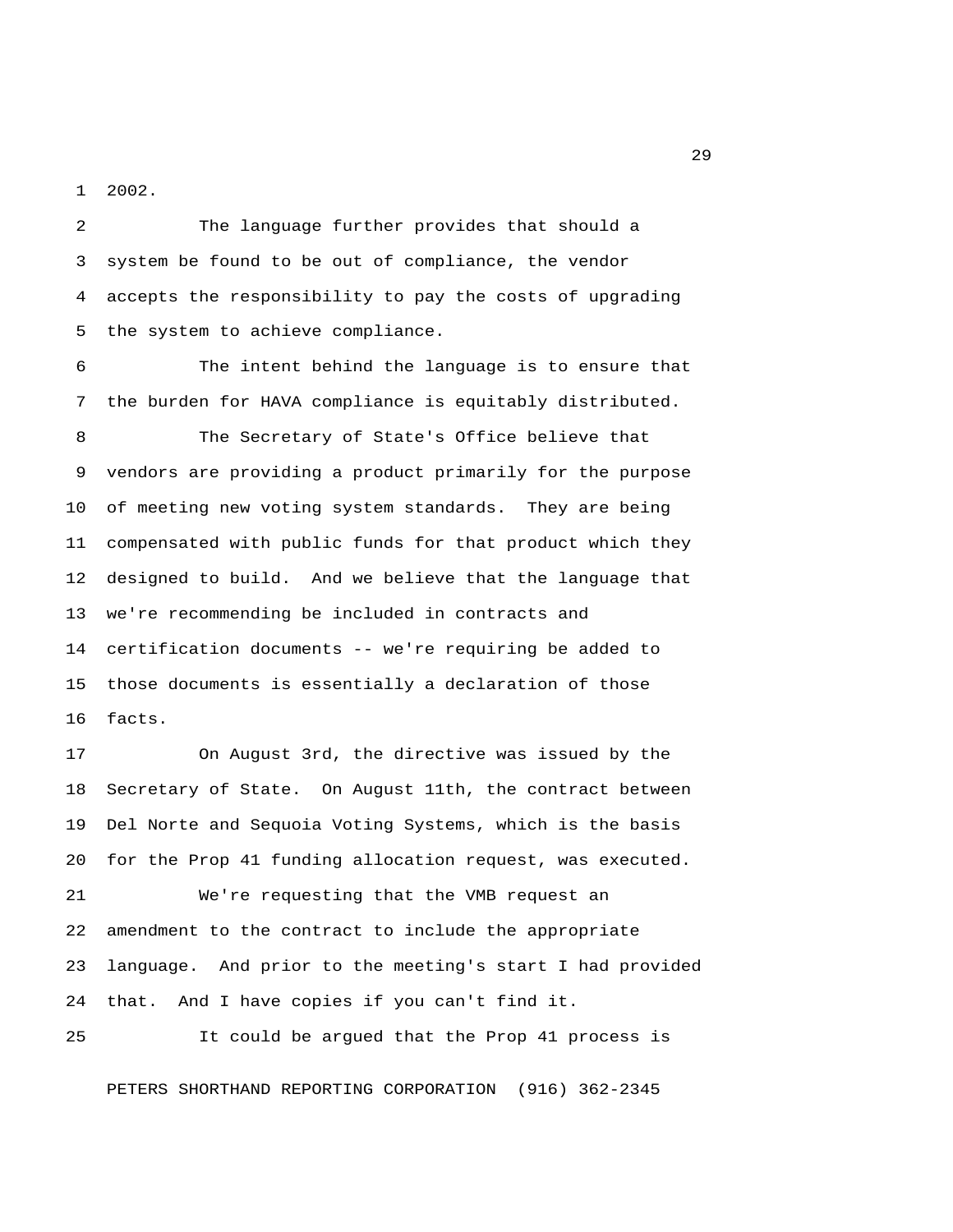1 separate from HAVA. But we believe that the two are 2 inextricably linked. Counties, for instance, are using 3 HAVA funds as a Prop 41 match. The two processes for the 4 sake of consistency and efficient use of taxpayer funds 5 should work in concert, especially because counties may 6 seek funding from both state and federal sources to pay 7 for upgrades for a single voting system.

 8 The federal standard preempts state autonomy in 9 voting system certification by creating minimum standards. 10 All voting systems now, regardless of the source of 11 funding, must meet those minimum federal standards.

12 The Del Norte contract includes a provision that 13 specifies that, quote, the software upgrades and firmware 14 comply with applicable laws in effect at the time the 15 agreement was executed. You'll find that in Section 4d. 16 This is arguably a substitute for the notice 17 language. But we believe it's in the best interests of 18 the public to be consistent and that in any case adding 19 specific language of the notice to this contract should it

20 be found to be a substitute is immaterial since they both 21 mean the same thing.

22 We do not want the VMB to reject this 23 application, but we do urge the Board to adopt it 24 conditioned upon an amendment to the contract.

25 With that, I can answer any questions that the

PETERS SHORTHAND REPORTING CORPORATION (916) 362-2345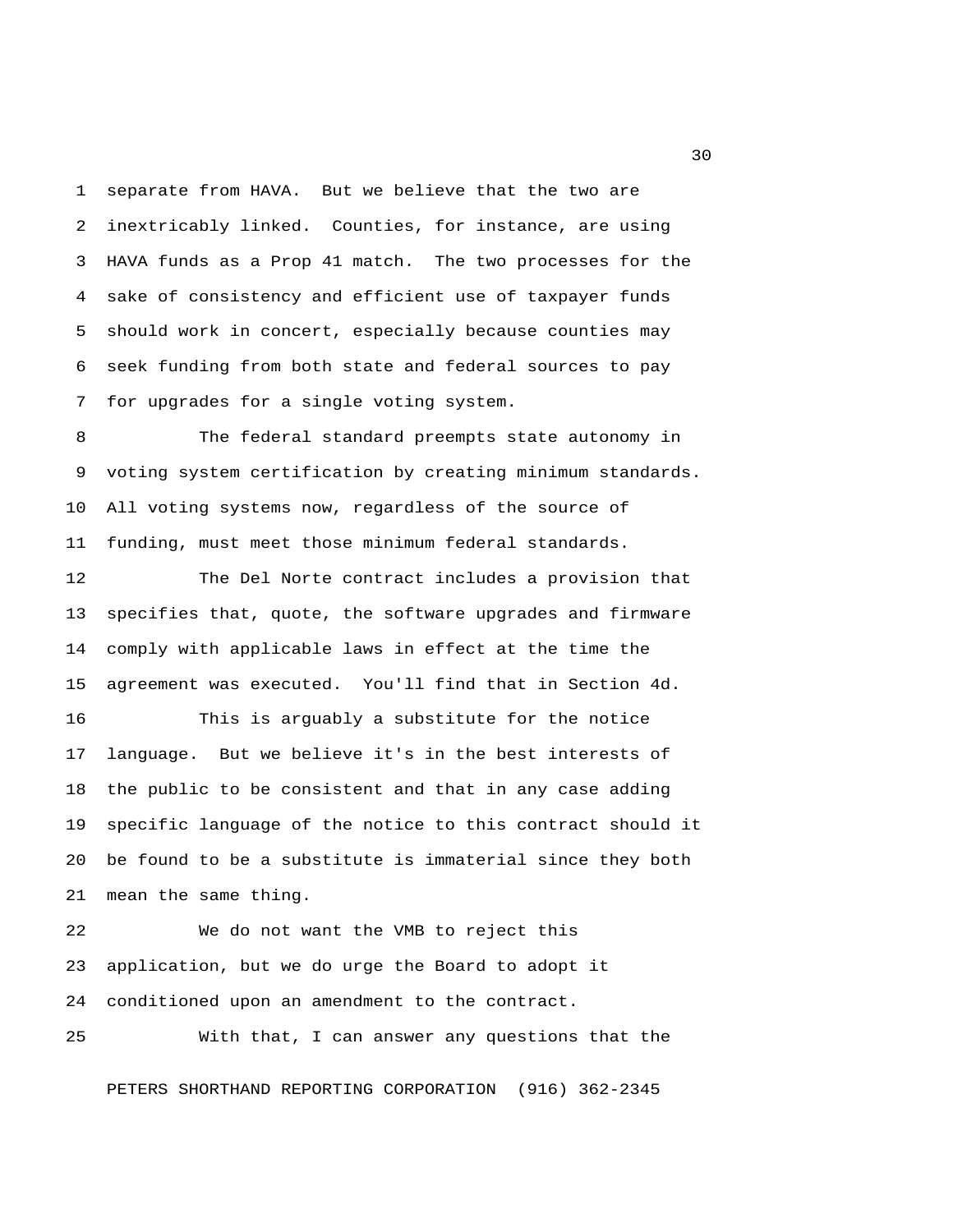1 Board might have.

 2 BOARD MEMBER FINNEY: I'd like to here from the 3 vendor. 4 CHAIRPERSON PÉREZ: Is anybody here from Sequoia? 5 VICE CHAIRPERSON KAUFMAN: Actually before -- 6 CHAIRPERSON PÉREZ: Just identify if you're here. 7 VICE CHAIRPERSON KAUFMAN: Before you go, I did 8 have one question. And maybe this is for the vendor as 9 well. 10 In Section 4d does the term "firmware" -- well, 11 does software upgrades and firmware include the whole 12 product that's being provided to the county? I mean does 13 that encompass everything? And if it doesn't, I guess I'd 14 like to hear what it doesn't encompass. 15 And, Chris, either you can answer that or a 16 representative -- 17 CHAIRPERSON PÉREZ: Well, Bruce could answer it 18 too, because I think we're talking about a term of art 19 that -- 20 BOARD MEMBER FINNEY: What is firmware? 21 CHAIRPERSON PÉREZ: -- also falls before you. 22 MR. McDANNOLD: Firmware is the -- 23 CHAIRPERSON PÉREZ: If the language that we're 24 looking at addressing is with respect to software and 25 firmware, what does that not include?

PETERS SHORTHAND REPORTING CORPORATION (916) 362-2345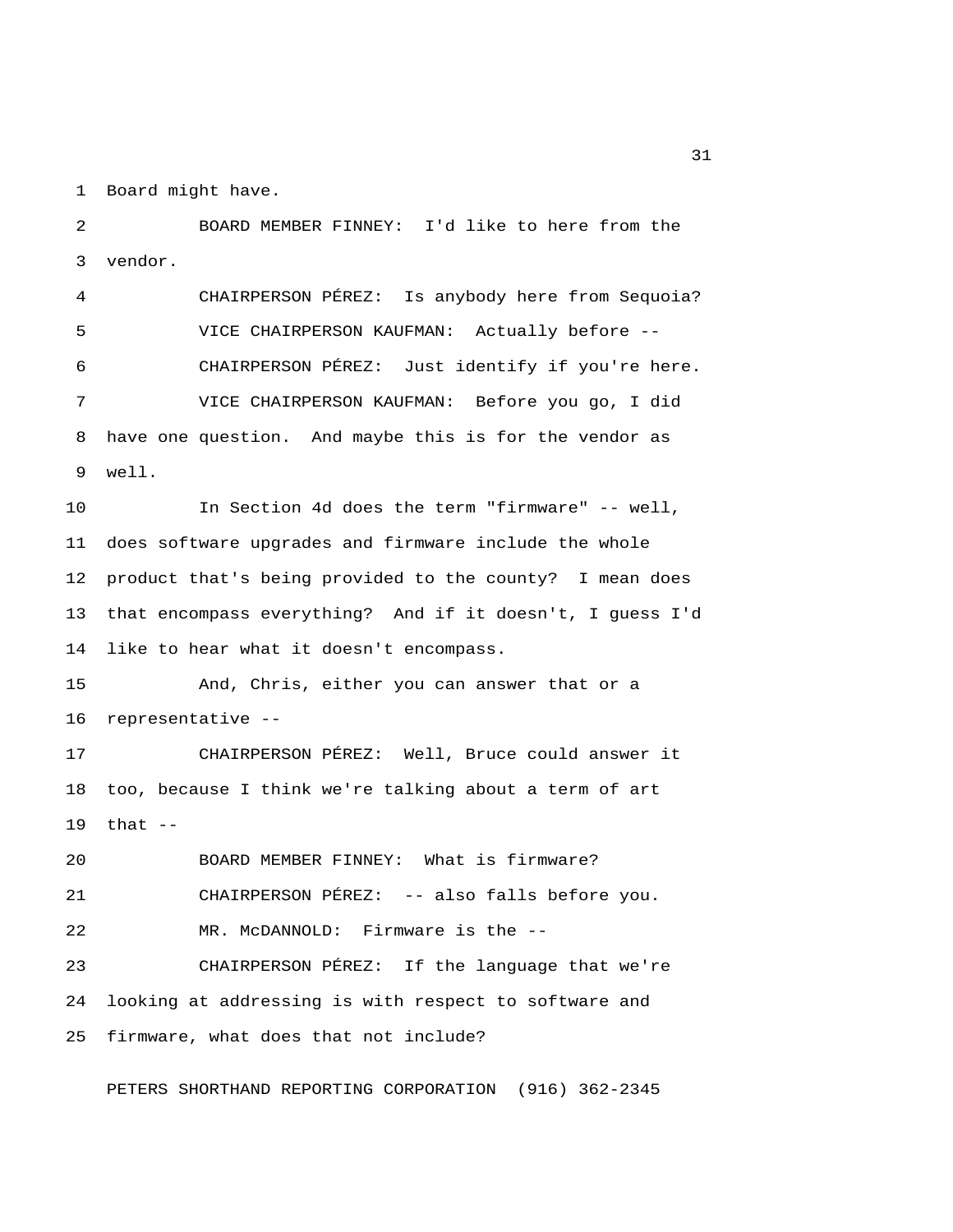1 MR. McDANNOLD: That does not include the 2 hardware itself, the physical machines and devices. 3 CHAIRPERSON PÉREZ: Including the printers and -- 4 BOARD MEMBER FINNEY: So it's the guts of the 5 machine but not the machine itself? It's like furniture 6 in a condo. 7 MR. McDANNOLD: Hardware and firmware are the 8 programing instructions that operate the machine, but not 9 the physical devices. 10 VICE CHAIRPERSON KAUFMAN: When you're talking 11 about certifying a system, is it the firmware that's being 12 certified or -- 13 MR. McDANNOLD: We certify the hardware, the 14 firmware part of the system -- the hardware, the firmware, 15 the software, the documentation around it including the 16 use procedures for using the system. 17 BOARD MEMBER FINNEY: So it includes the 18 hardware? 19 MR. McDANNOLD: Yes. 20 VICE CHAIRPERSON KAUFMAN: Certification -- 21 BOARD MEMBER FINNEY: Certification, right, of 22 course. 23 CHAIRPERSON PÉREZ: Here's what I'd like to do 24 actually, if it meets with everybody's approval. I'd like 25 to have the representative from Del Norte come forward and PETERS SHORTHAND REPORTING CORPORATION (916) 362-2345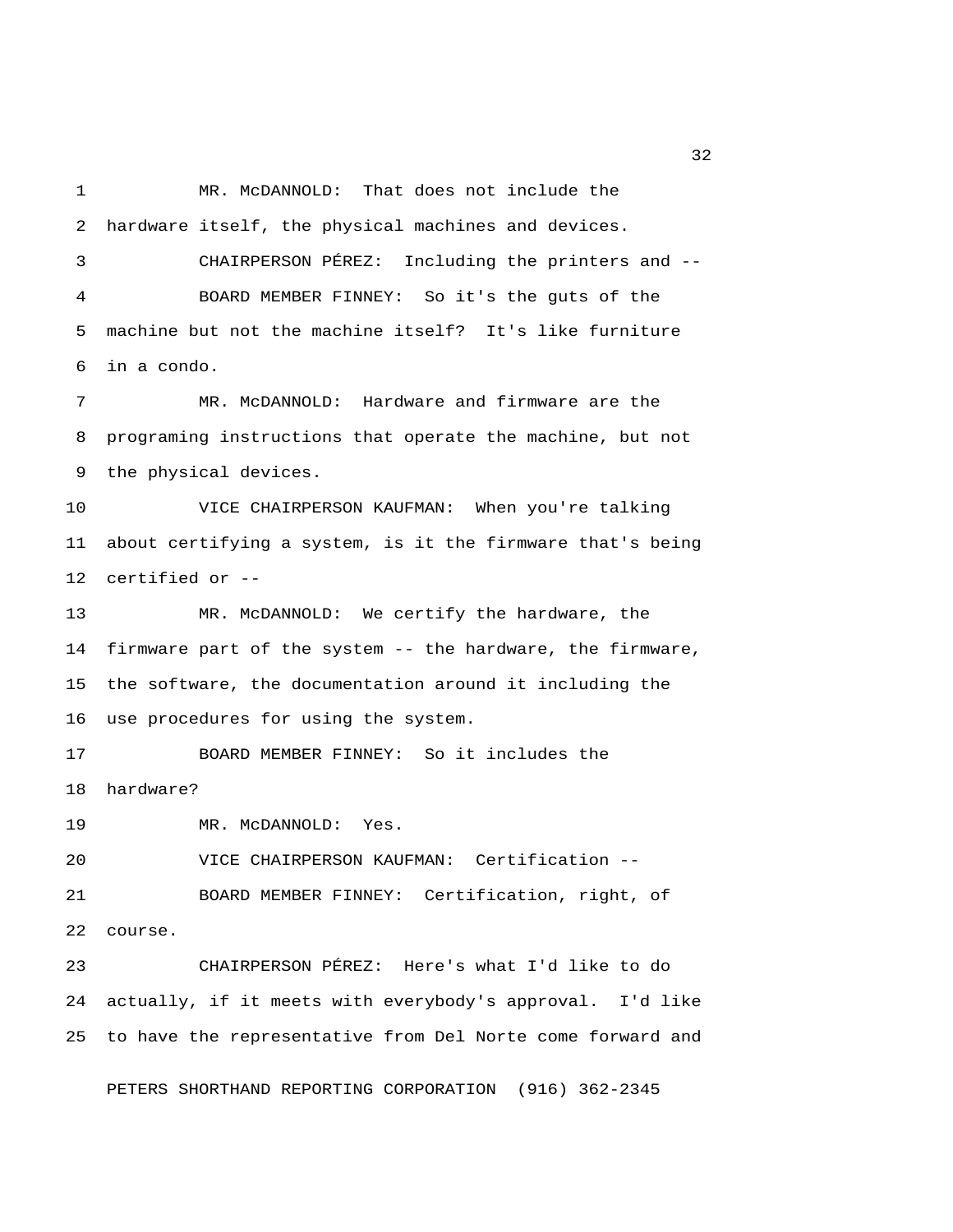1 then the representatives from Sequoia come forward just to 2 make any statements they'd like to make. And that way we 3 will have heard from all of them before we continue on 4 with our questioning.

 5 So who is here on behalf of Del Norte County? 6 And my first question for you after you identify 7 yourself is: Is it Del Norte, Del Norte or Del Norte? 8 MS. FRAISER: Hi. Thank you.

 9 My name's Vicki Fraiser from Del Norte County. 10 And it is Del Norte.

11 And I had a concern when I received the directive 12 from the Secretary of State because I noticed in my 13 contract that I had already signed didn't have and it 14 didn't meet the criteria that he had issued. Chris called 15 me Wednesday night and discussed what him and Sequoia were 16 going over. And I was fine with it if the language could 17 be changed.

18 My problem is Del Norte is a very small county. 19 When you're looking at me, you're looking at the county 20 recorder, you're looking at the county clerk, you're 21 looking at the county registrar of voters and the public 22 administrator with three people in my office.

23 It's a real challenge to do anything and get 24 anything done and get things before the Board with no 25 money up there.

PETERS SHORTHAND REPORTING CORPORATION (916) 362-2345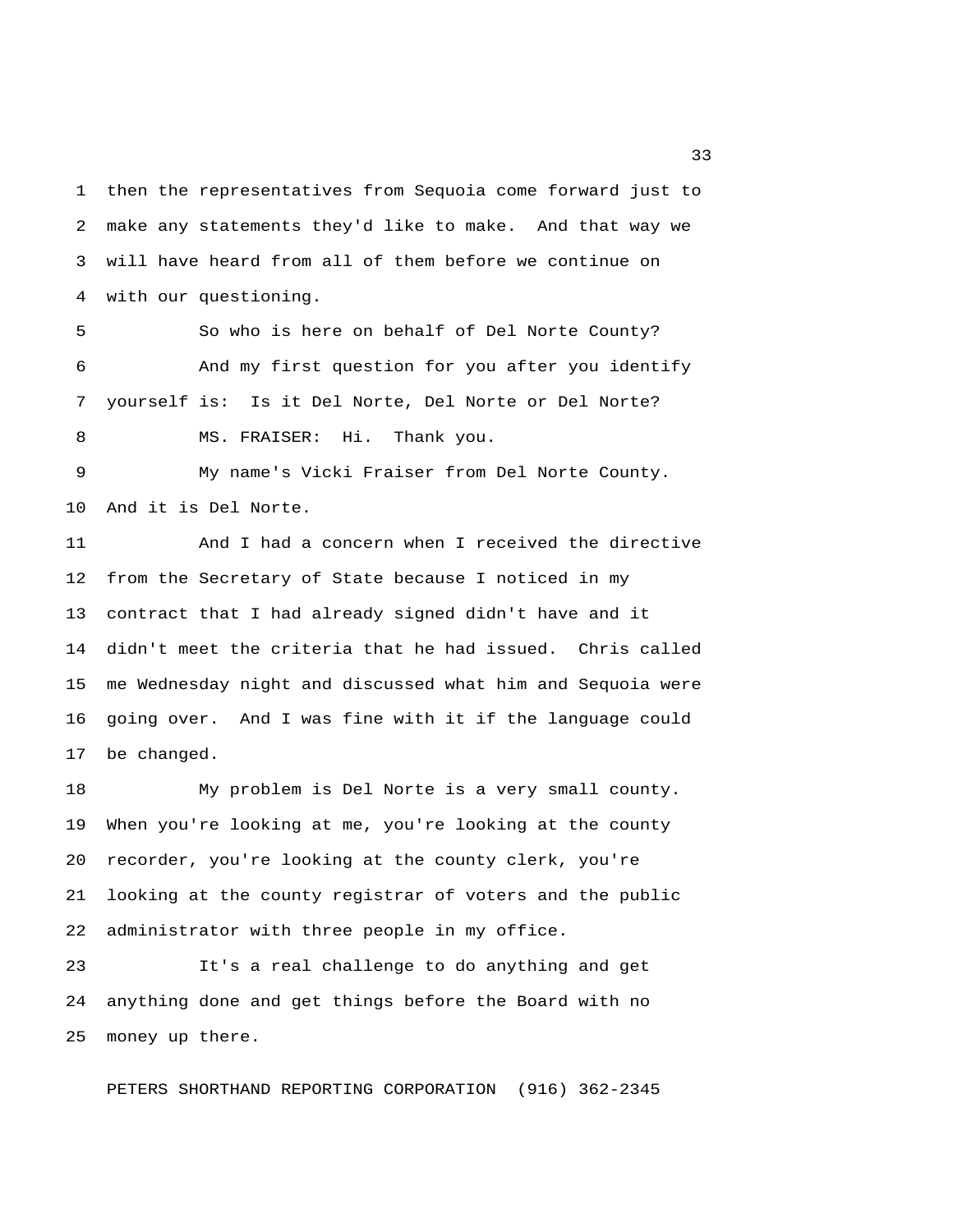1 I wouldn't mind working with Sequoia to meet 2 some -- maybe half and half. But I would really like to 3 have that amended if at all possible. 4 CHAIRPERSON PÉREZ: You'd like the amendment? 5 MS. FRAISER: Yes. 6 CHAIRPERSON PÉREZ: Very good. Thank you. 7 MR. CHARLES: Good afternoon, Mr. Chairman and 8 members of the Board. Alfie Charles with Sequoia Voting 9 Systems.

10 And our concern with the language as it was 11 drafted by the Secretary of State is that it's extremely 12 open-ended. And when we provide a system and we price 13 something so that it's competitive in the state, it's 14 based on what we understand the laws to be, what we 15 understand the requirements to be at the time.

16 The initial language from the secretary was 17 open-ended to the point that any future changes in law 18 would -- the cost for those amendments would be borne by 19 us in a model that we hadn't anticipated.

20 We have no problem agreeing that what we submit 21 is compliant under HAVA regulations that our known to us 22 at the time, that are definitively addressed in some 23 formal way. But our concern is if future court process or 24 future regulatory process imposes regulations that we're 25 not aware of, that have substantial costs to us, we

PETERS SHORTHAND REPORTING CORPORATION (916) 362-2345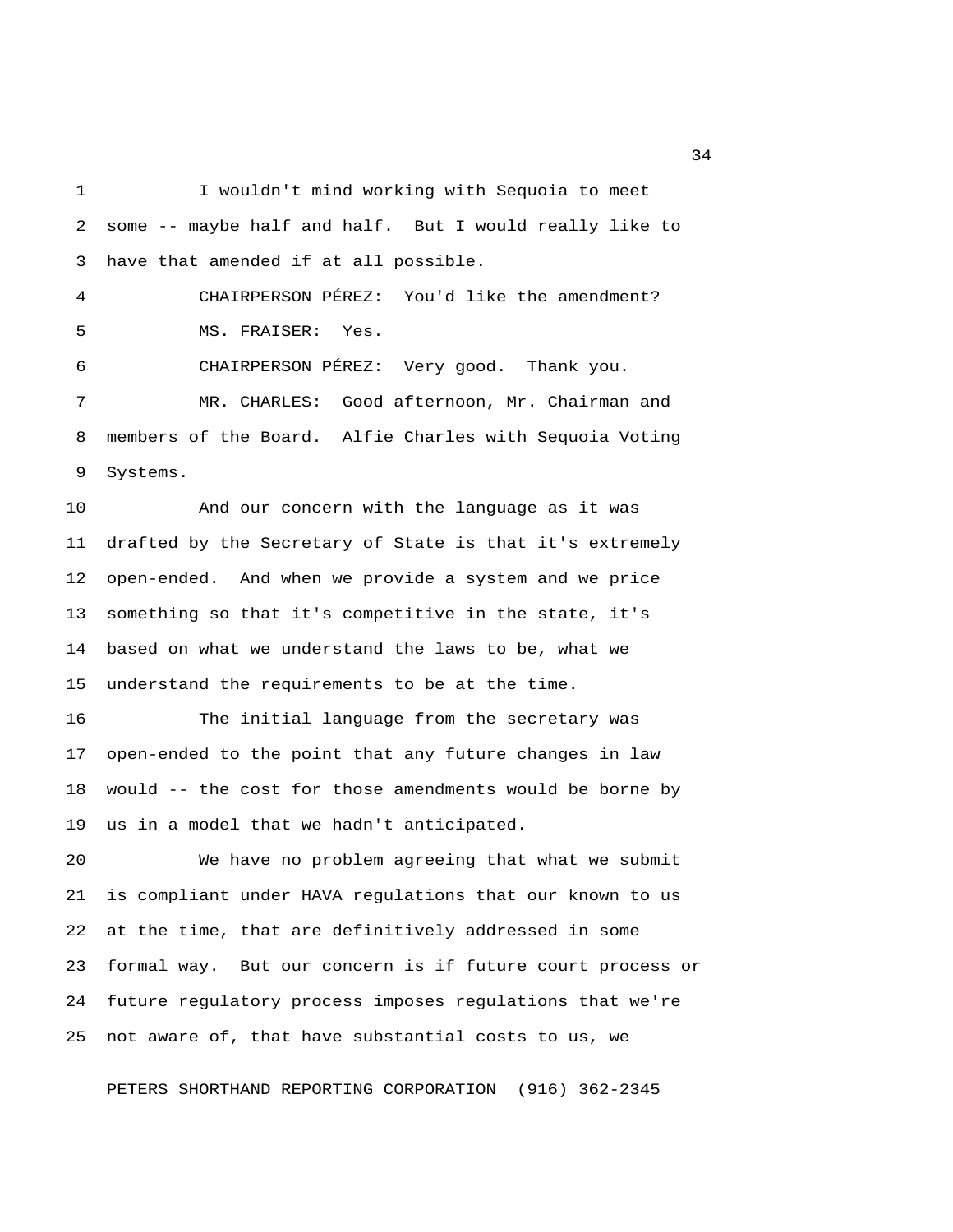1 haven't priced that into the product. So to do that would 2 require a dramatic change in pricing structure in the 3 State of California, which would be difficult for us to 4 determine.

 5 But I think what we would like to do is work with 6 the Secretary of State on mutually agreeable language so 7 that it's clear that the Secretary's order and the 8 contract language we accept is for requirements in place 9 and known to us at the time and not something that can be 10 revised by a future act of the courts or the Legislature, 11 because we simply haven't -- we don't have a way to know 12 what this is and to know what that unknown future 13 liability would be, which potentially could be due to the 14 unilateral act of a government entity. I mean we can't 15 sell something to someone and have them come pack and say, 16 "Our interpretation of this existing law is that you owe 17 us twice as many printers," or whatever that may be.

18 We will, however, and we do, include in all of 19 our contracts language that software upgrades -- as laws 20 are changed and software upgrades are available, we 21 provide that as part of the license agreement. When it 22 comes to fixed costs like hardware, then it becomes a much 23 more difficult item to accept.

24 CHAIRPERSON PÉREZ: Alfie, if you could stay with 25 us for a few minutes, because I've got a couple questions,

PETERS SHORTHAND REPORTING CORPORATION (916) 362-2345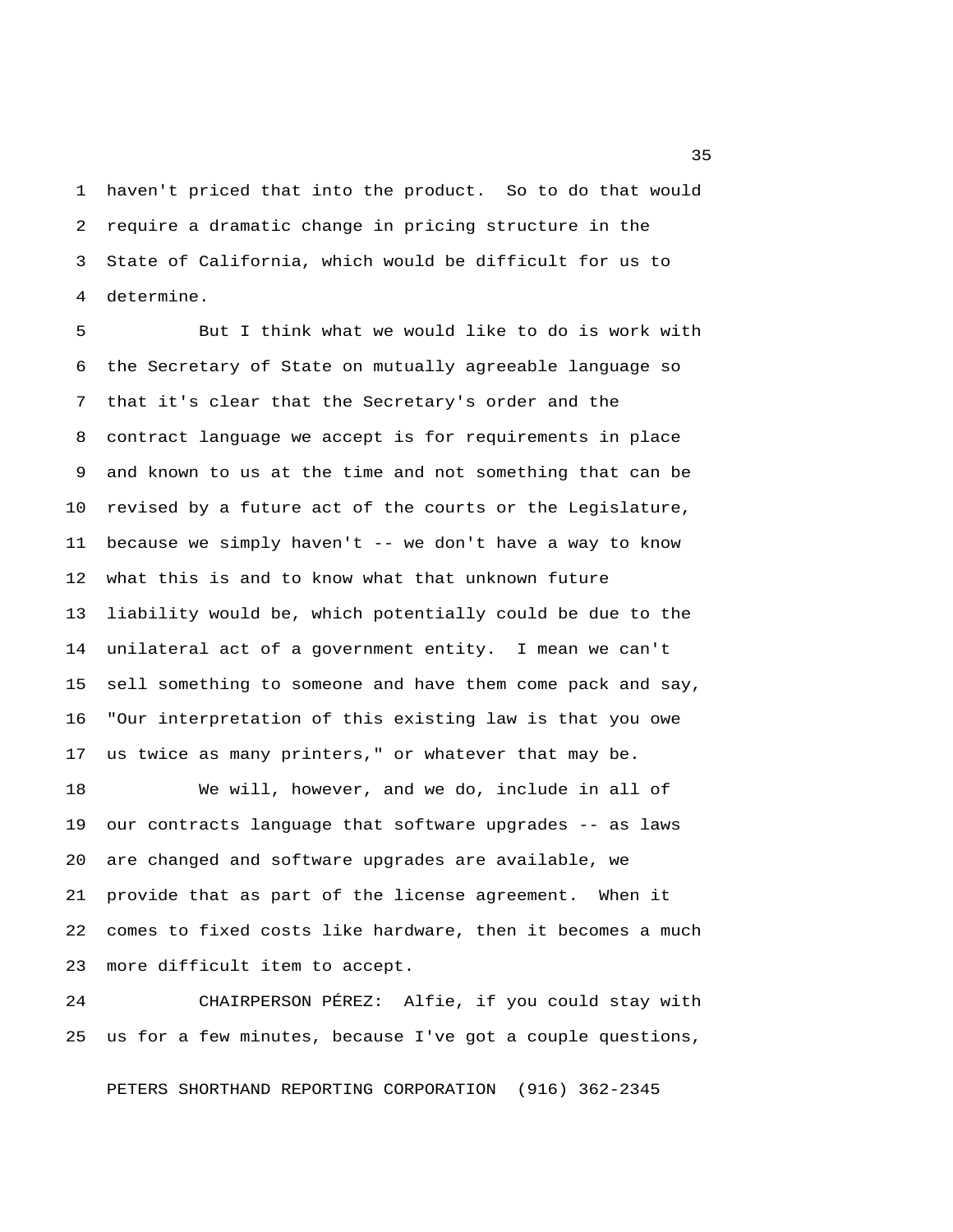1 and I think some of the others do. I'll ask them my way. 2 Perhaps some of the attorneys on the panel would phrase 3 them more elegantly.

 4 But the way I look at it, there's four sets of -- 5 there's four sets of potential language here:

 6 One is the language in the Secretary's directive 7 on the 3rd.

 8 The second is the set of language presented here 9 for amendment into 4d which talks about software and 10 firmware.

11 The third is some other language that addresses 12 current federal and state requirements.

13 And then the forth is what you offered just a 14 minute ago, which is things that are known to you and are 15 definitively expressed.

16 I'm comfortable with the first, second, and 17 third. I'm not comfortable with this idea of you being 18 able to unilaterally tell us what is going to you and what 19 you interpret to be definitively expressed.

20 So my question is this: As it stands today, do 21 you believe that the product that you are entering into 22 this agreement with Del Norte County meets federal and 23 state requirements as they exist today?

24 MR. CHARLES: Yes.

25 CHAIRPERSON PÉREZ: Mr. Kaufman.

PETERS SHORTHAND REPORTING CORPORATION (916) 362-2345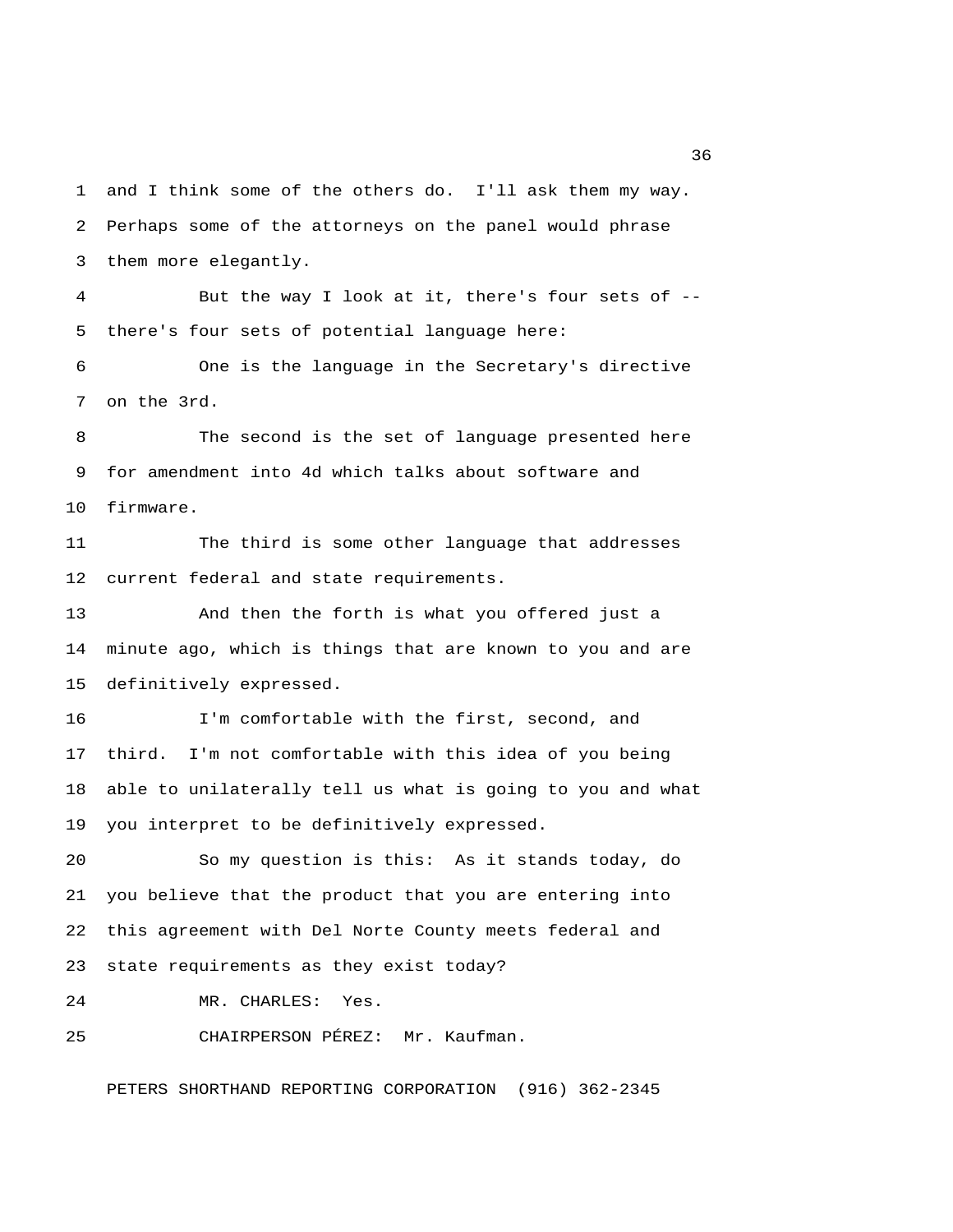1 BOARD MEMBER FINNEY: Into the mike.

 2 VICE CHAIRPERSON KAUFMAN: Yeah, actually why 3 don't you go ahead, Mike, and ask your question. 4 BOARD MEMBER BUSTAMANTE: Do you intend to -- 5 going forward, do you intend to adhere to the Secretary of 6 State's directive from August 3rd with future contracts, 7 if any, that you enter into with counties? 8 MR. CHARLES: Well, we'd like to work with the 9 state to find language that's acceptable. We cannot agree 10 to language that creates an unknown, unlimited liability. 11 BOARD MEMBER BUSTAMANTE: So the answer is no? 12 MR. CHARLES: As expressed in that language of 13 that press release that was issued, we cannot agree to 14 those terms. However, I think the Secretary of State has 15 offered some language that is -- it's much closer to being 16 acceptable, which is laws that are in effect at the time. 17 The only question that we have is: Does that address a 18 future interpretation? I anticipate a whole lot of people 19 getting sued over the next four years trying to understand 20 what HAVA means. 21 We cannot accept a liability that we don't 22 understand. 23 CHAIRPERSON PÉREZ: But you'd want the counties 24 to accept that liability? 25 MR. CHARLES: No, I think that it would be PETERS SHORTHAND REPORTING CORPORATION (916) 362-2345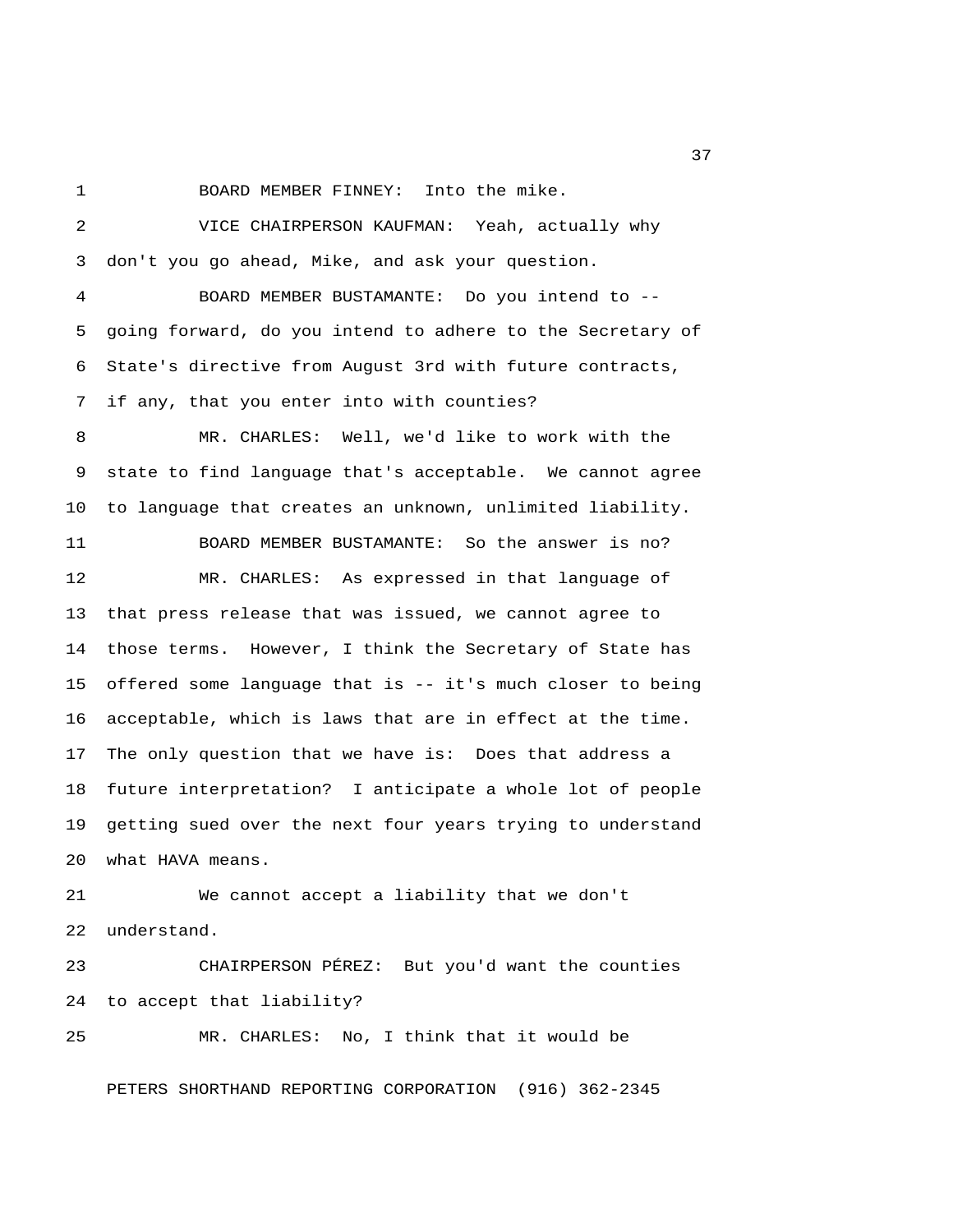1 helpful if government would interpret the laws and tell us 2 what they mean. We can -- we sell a voting system, and we 3 sell a system that is compliant with everything that we 4 know it to be -- what the law's to be today.

 5 If those laws change -- just, for example, if the 6 State of California requires a voter verifiable printer 7 that they didn't require two years ago, is that something 8 that under this directive we would be expected to pay for 9 that we hadn't anticipated at the time initial contracts 10 were signed?

11 VICE CHAIRPERSON KAUFMAN: But isn't there a 12 difference between a new requirement that gets adopted 13 afterwards versus an interpretation of a requirement that 14 clarifies what exactly is required under something that 15 existed at the time the contract was entered into? 16 MR. CHARLES: Ideally if we all knew exactly what 17 the interpretation was -- I think there are a lot of 18 people that -- ourselves included, we think we understand 19 what HAVA says. That doesn't mean that a court two years

21 think it says.

22 And I don't want to be in the position where a 23 county or a state gets sued and because they know that 24 there's an unlimited ability for them to accept whatever 25 they want because someone else is on the hook for it,

20 from now is going to agree with what he and the counties

PETERS SHORTHAND REPORTING CORPORATION (916) 362-2345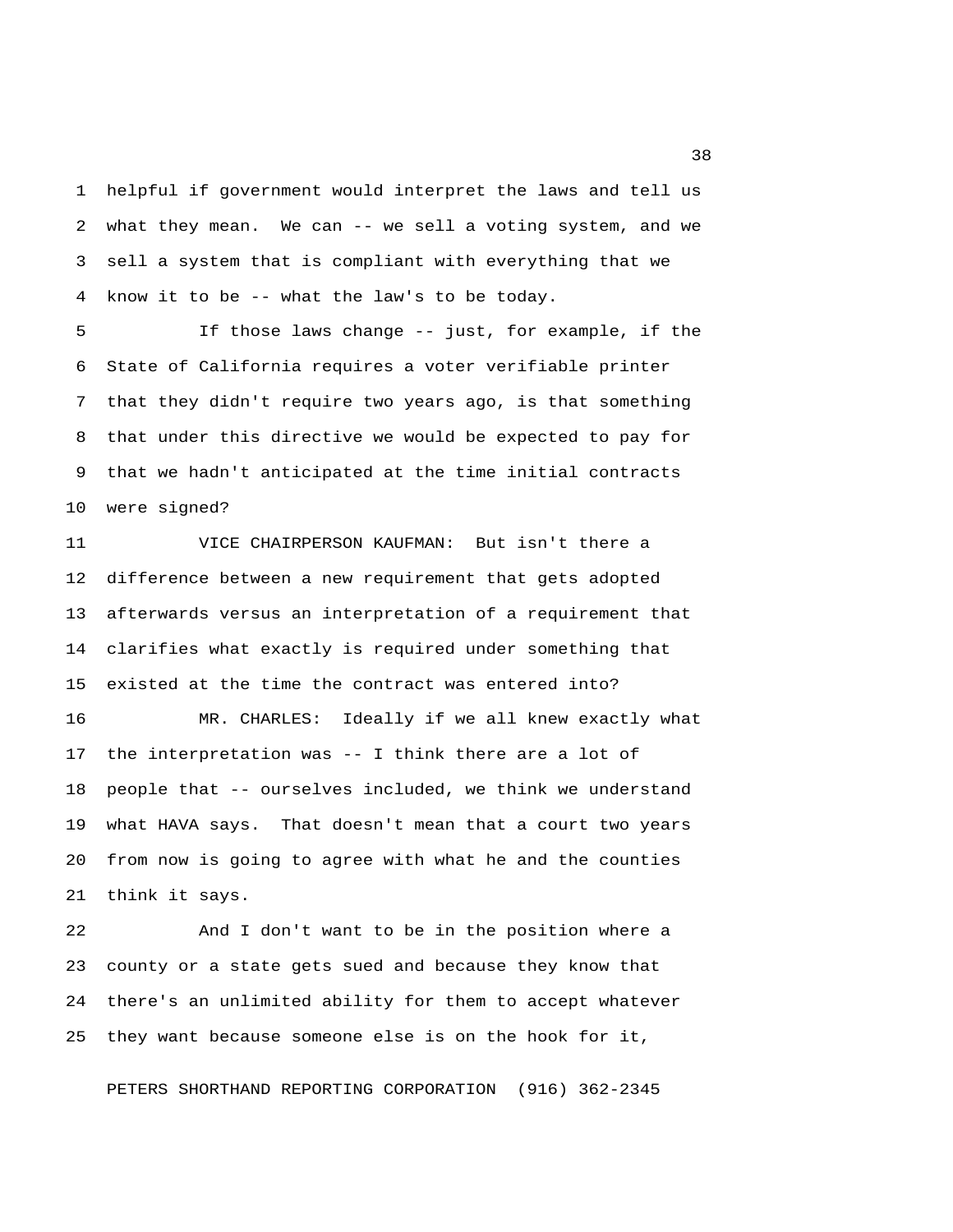1 that's not a tenable business model for anybody, ourselves 2 or any of our competitors.

 3 BOARD MEMBER FINNEY: There is something here -- 4 this is kind of an age-old question. This is like the 5 munitions manufacturers, you know, defending the country 6 by making bombs. They use perchlorate. Twenty, thirty 7 years late we discover that's an environmental hazard. 8 They're all brought back into courts. Typically it's the 9 third branch of government that addresses these issues.

10 It's interesting, because a week and a half -- 11 oh, no, next week -- actually next Friday in Los Angeles 12 we're having a forum with all the top law schools around 13 the country on the justice system, and maybe how there 14 could be preventative justice in the same way as there's 15 preventative medicine. You pay a dollar now, you save 16 three on the back end. This begs that question actually 17 in a business setting. And in a way it's very unfair to 18 ask of a corporate entity, a business entity to anticipate 19 what government is going to do, when, quite frankly, we've 20 been sitting here for two years because we didn't know 21 what government was ultimately going to do.

22 So I understand where they're coming from. At 23 the same time, I think what Mr. Kaufman's getting at -- 24 and I wanted to say -- my question was: What's it all 25 about? But I'll hold off.

PETERS SHORTHAND REPORTING CORPORATION (916) 362-2345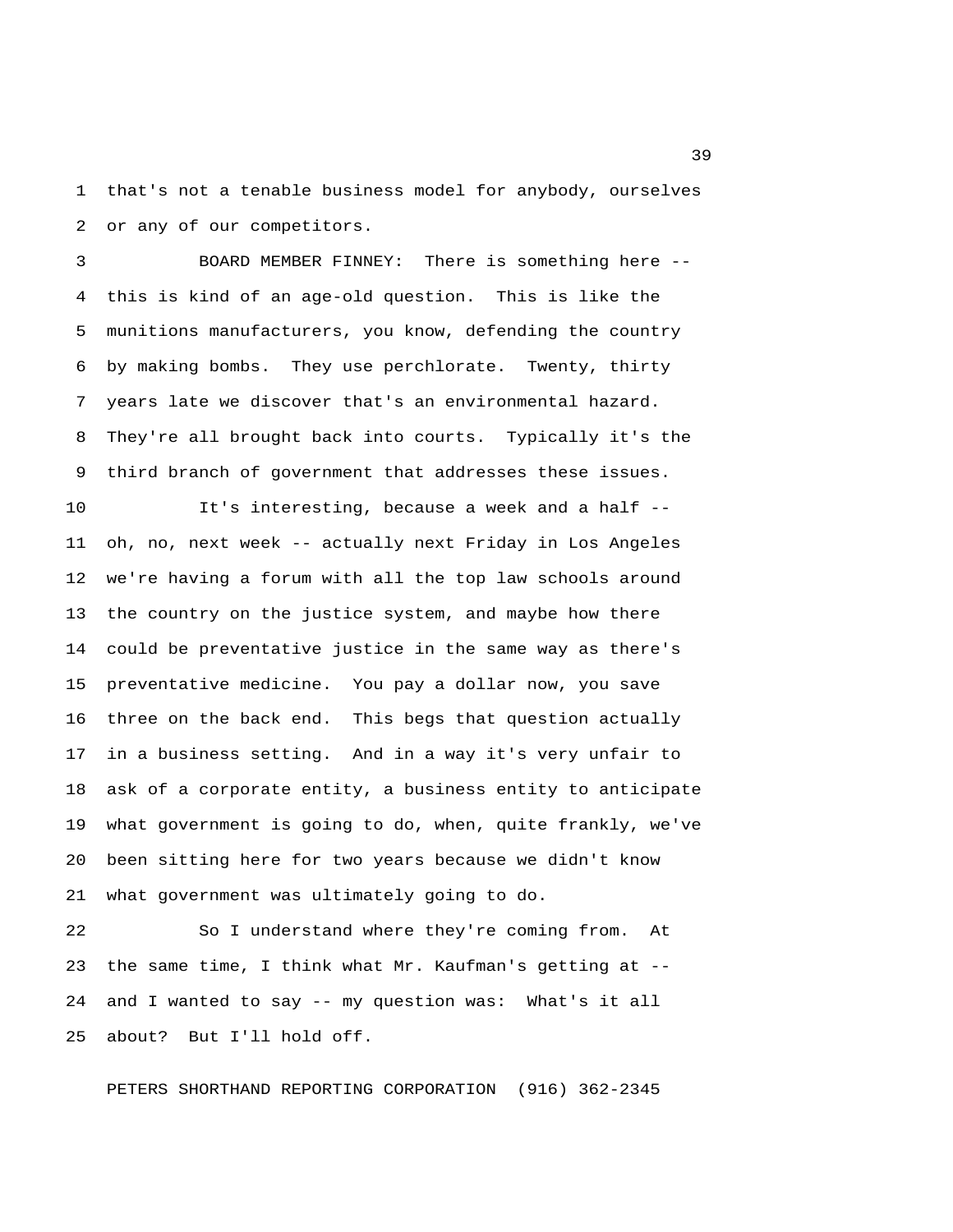1 I think what Mr. Kaufman's question went to is 2 more specific to the circumstances in which we find 3 ourselves right now. Meaning that there's this moving 4 target. You heard us -- you've been here this whole 5 session and you've heard us --

 6 CHAIRPERSON PÉREZ: Been here a lot longer than 7 that.

8 BOARD MEMBER FINNEY: Exactly.

 9 -- wrestling with this notion now, since we were 10 assigned to this Board and then kept on this Board by the 11 next Governor a couple years ago, wrestling with this 12 question of exactly what is certification, when's it going 13 to happen? We're wrestling with the same questions. So I 14 can see the balancing act that we're trying to wrestle 15 with here.

16 Mr. Kaufman's point is very valid in that we are 17 kind of close to the finish line, if you'll have it, on 18 this certification issue. As I understand it, you guys 19 are up for certification like now and might have it by -- 20 we were given an update. What was -- you said December? 21 VICE CHAIRPERSON KAUFMAN: Software -- 22 MR. CHARLES: Before the end of the year. 23 BOARD MEMBER FINNEY: Yeah, possibly by the end. 24 And so we're real close. So -- and then -- 25 CHAIRPERSON PÉREZ: They're already certified for

PETERS SHORTHAND REPORTING CORPORATION (916) 362-2345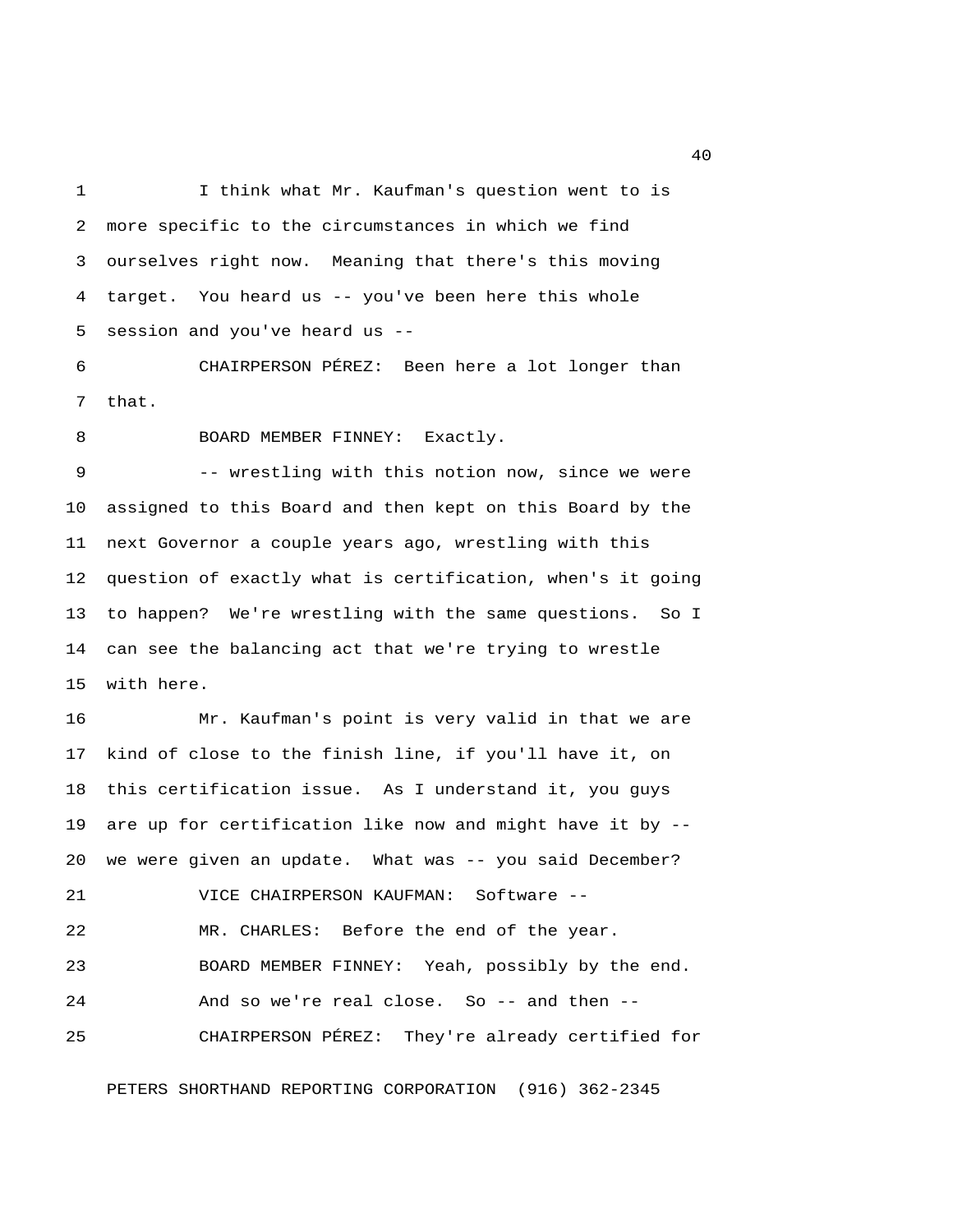1 everything but the primaries.

 2 BOARD MEMBER FINNEY: -- but the primaries, 3 exactly.

 4 And so I understand where they're coming from, 5 and maybe the language is too broad.

 6 CHAIRPERSON PÉREZ: And here's -- because I 7 understand the concern that you expressed with respect to 8 the initial language and whether it was overly broad. And 9 that's why I raised the question with respect to your 10 statements about "known to us" and "definitively 11 expressed," because I think that's overly narrow.

12 And I think that Mr. Kaufman and I asked the same 13 question from two different ways, which is the question 14 of, not new sets of expectations that are later imposed, 15 but -- your statement that you said not wanting to assume 16 liability, for example, if a court were to interpret the 17 contract differently. Well, that's, quite frankly, what 18 courts do. And so I asked the initial question to get at 19 the heart of this, which is whether or not you believe 20 that the system you're putting forward meets federal and 21 state laws. You said it does.

22 So I'd be comfortable if you came back after 23 further discussions with the Secretary of State with 24 language that wasn't brought to the extent that it opens 25 you to unknown sets of potential further challenges, but

PETERS SHORTHAND REPORTING CORPORATION (916) 362-2345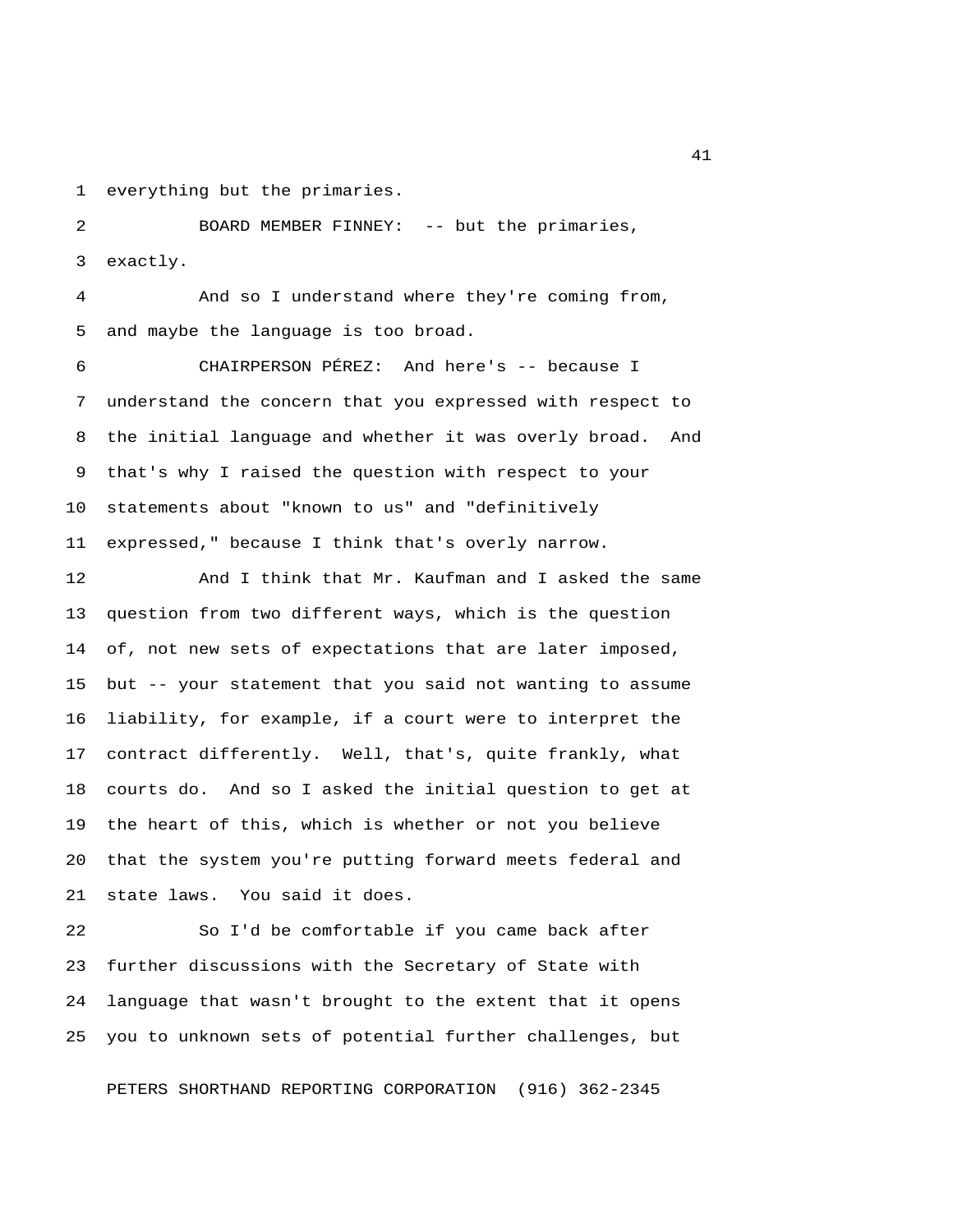1 it was also -- well, we'll get Mr. Garamendi in here to 2 talk about that in a minute -- but that also protects the 3 counties and, quite frankly, the public from you saying, 4 "Well, even though that was already in law, even though 5 that was already in regulation, that wasn't how we 6 interpreted it. Therefore, we have no obligation along 7 those lines."

 8 So my question at this point is: As you're 9 moving forward in this effort to clarify or to correct any 10 concerns with respect to your software for California 11 primaries, what is the harm in us putting this off to a 12 future meeting to allow you to continue in discussions 13 with the Secretary of State to address this language at 14 the same time as you address the issues that need to be 15 addressed with respect to primary elections? And then I'd 16 also like to hear Del Norte County's response to that same 17 question.

18 MR. CHARLES: And probably their answer is more 19 relevant than mine, because they have equipment that they 20 need to receive and prepare for and everything else.

21 I would be comfortable with a condition I think 22 that the Secretary of State's Office pretty -- essentially 23 said, which is approve their application pending the 24 revision to the contract to language that's mutually 25 acceptable to the state and to the vendor. And I don't

PETERS SHORTHAND REPORTING CORPORATION (916) 362-2345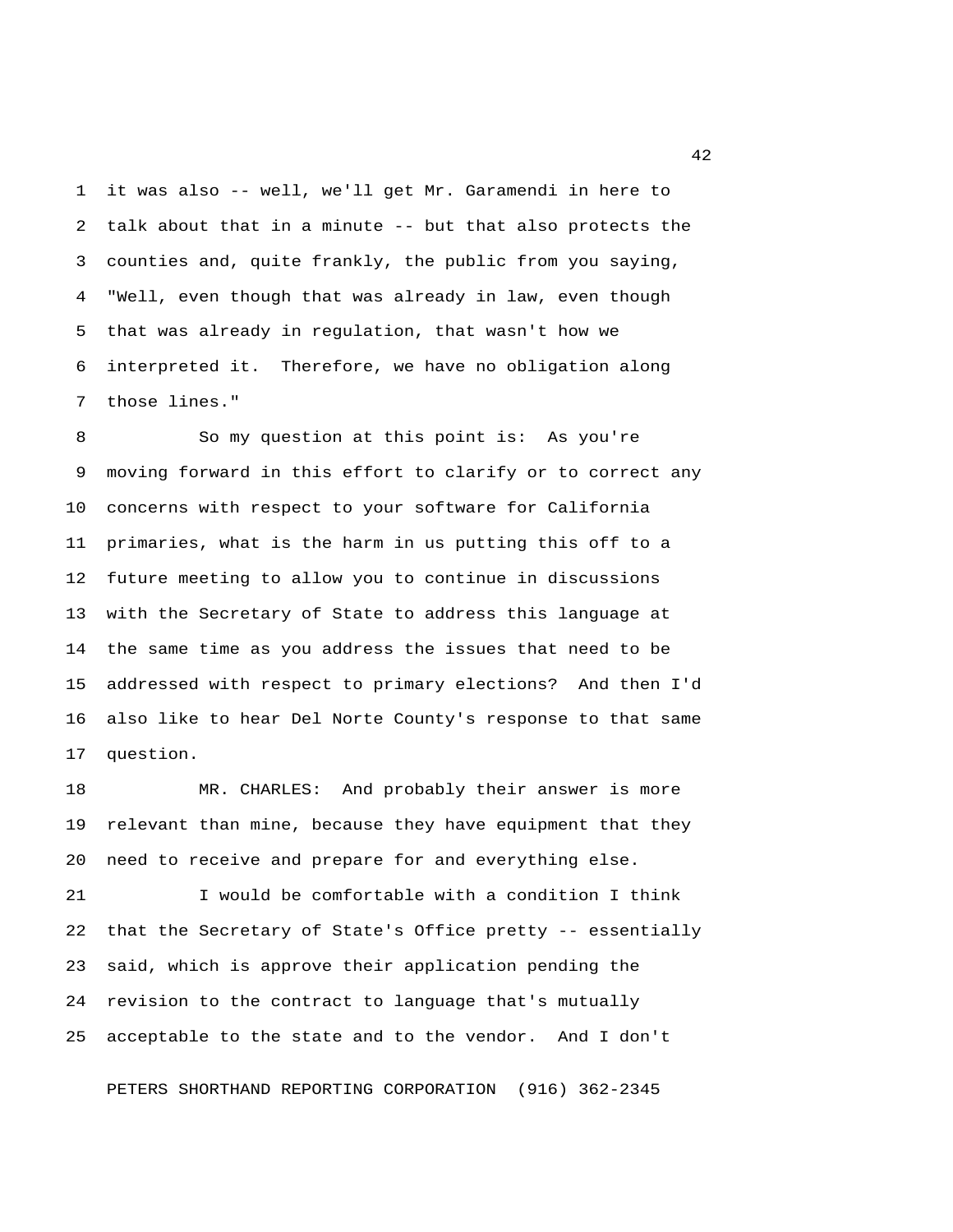1 think that we're the only vendor that would need to be 2 involved in that discussion. I think everybody will have 3 to have the same language. 4 BOARD MEMBER FINNEY: Absolutely, right. 5 And then the question goes to the nature of the 6 language. I mean there's time certain that can be 7 attached to the provision. There's -- I mean there's 8 different, ways I think -- I do think it's possible to 9 tweak the language to make it more, I would hope, amenable 10 to what we'll call the industry, not just you guys. 11 But I actually support his suggestion that we 12 consider, you know, approving subject to something along 13 those lines. And then I think we should hear from Del 14 Norte as well. 15 CHAIRPERSON PÉREZ: If you'd come back down 16 please. 17 VICE CHAIRPERSON KAUFMAN: And I'll say it just 18 while she's approaching. 19 I don't think it's within the purview of this 20 Board to amend any contract by order of this Board anyway. 21 This is a contract between two parties. 22 CHAIRPERSON PÉREZ: Actually there's this little 23 item that I found in the code that says that it is. But 24 that's -- 25 BOARD MEMBER FINNEY: Yes. I was going to agree

PETERS SHORTHAND REPORTING CORPORATION (916) 362-2345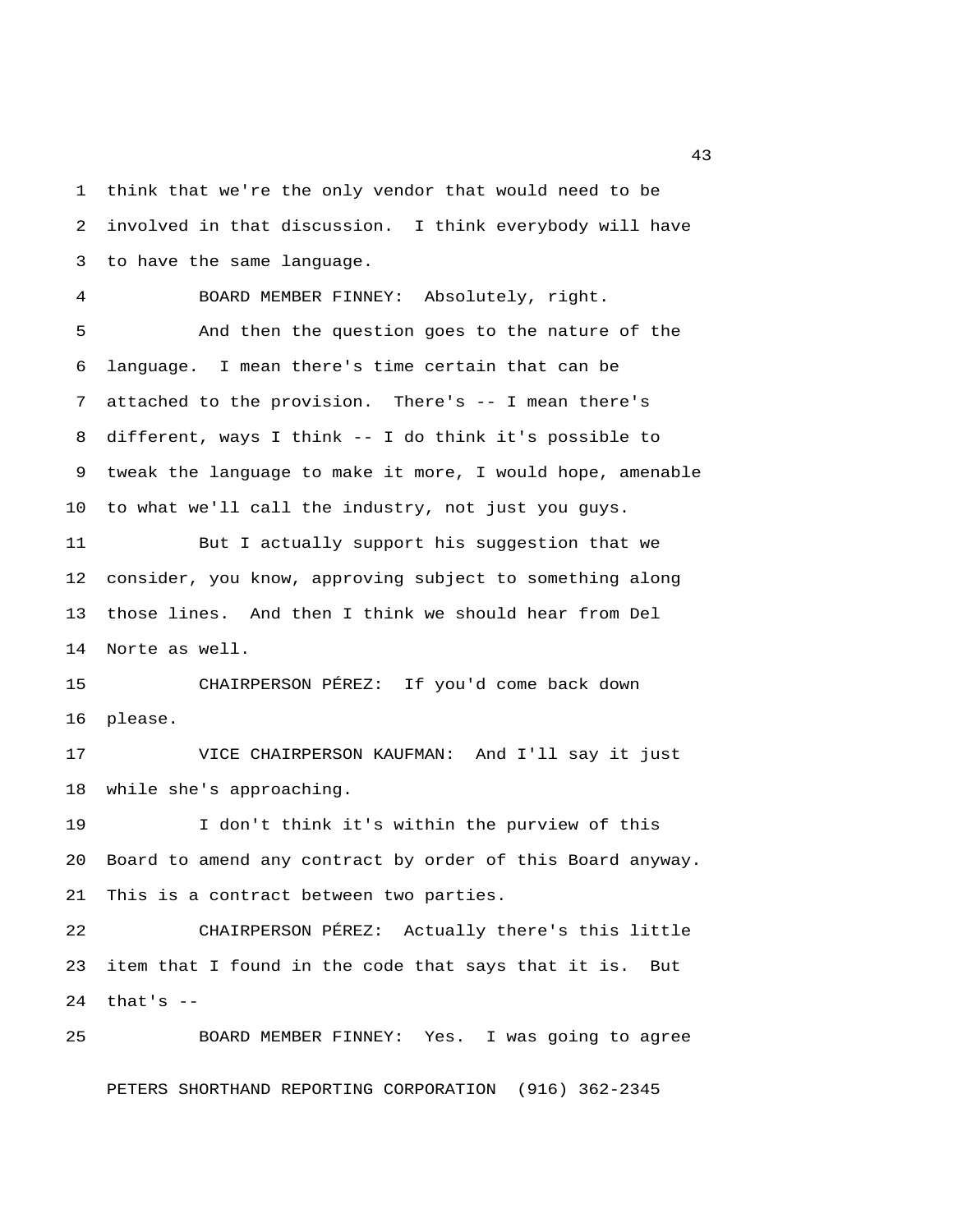1 with the Chairman on that one, only because we have an 2 initiative charge that we have to fulfill. Which might 3 not necessarily require us to get to the nitty-gritty of 4 the amended language, but does require us to have 5 certified equipment -- 6 VICE CHAIRPERSON KAUFMAN: Well, that part I 7 agree. We have to have certified equipment. But I don't 8 know that we can just unilaterally place language in the 9 contract -- 10 BOARD MEMBER FINNEY: -- yeah, I wasn't 11 suggesting that. 12 VICE CHAIRPERSON KAUFMAN: -- that supercedes 13 other -- 14 CHAIRPERSON PÉREZ: No, we could -- we could 15 unilaterally reject a contract -- 16 VICE CHAIRPERSON KAUFMAN: Absolutely. 17 CHAIRPERSON PÉREZ: -- consistent with 19235, 18 right? 19 BOARD MEMBER FINNEY: Yes, that's what we call 20 the -- 21 CHAIRPERSON PÉREZ: Please. 22 MS. FRAISER: I'm not sure of the -- 23 CHAIRPERSON PÉREZ: I guess the question is: 24 What's the harm -- I asked the question one way and Alfie 25 answered it a different way. I think my question was

PETERS SHORTHAND REPORTING CORPORATION (916) 362-2345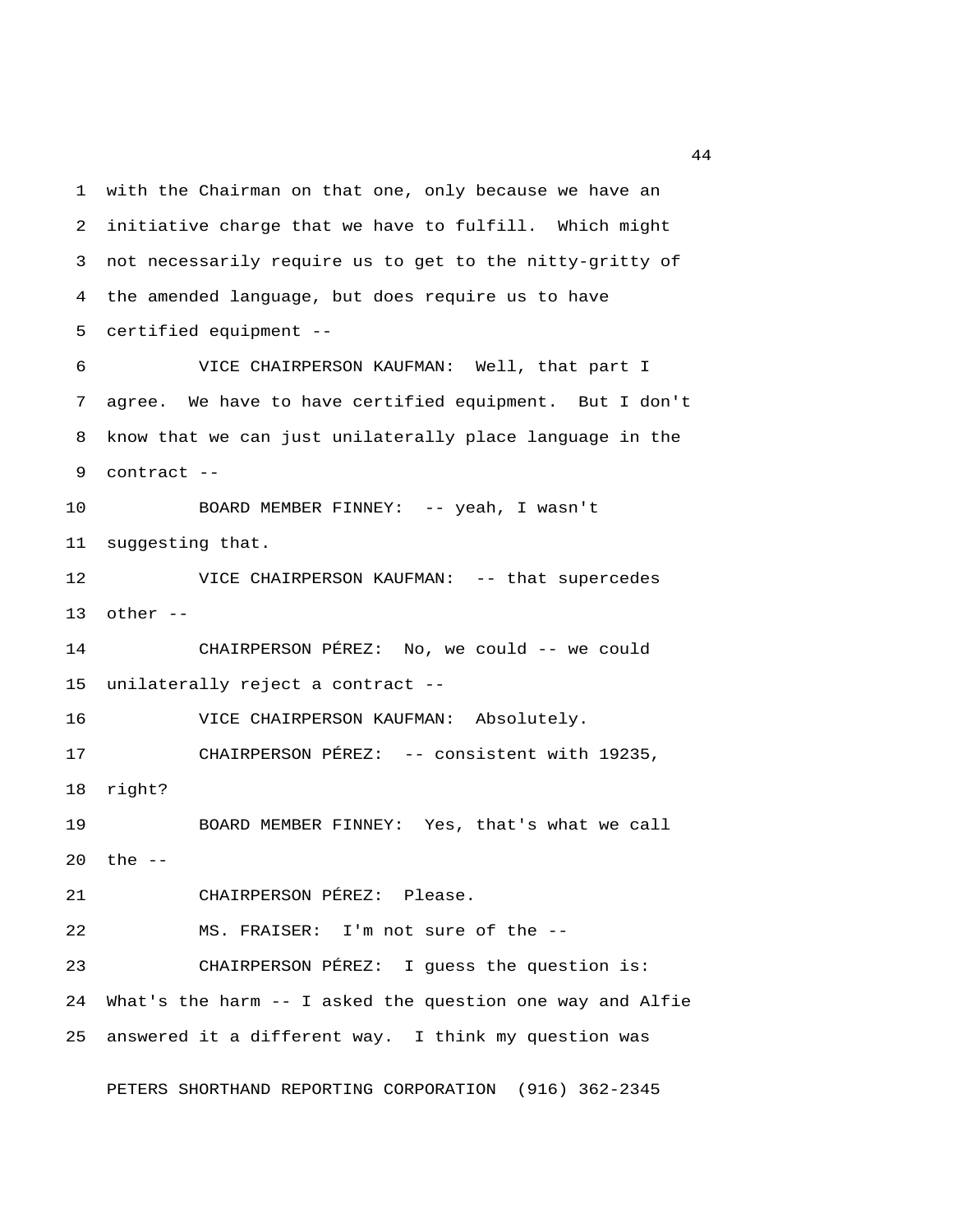1 initially: What's the harm us putting this off till the 2 next Board meeting and giving everybody time to tweak the 3 language. Alfie's response was that he'd be very 4 comfortable with us doing an approval contingent on the 5 resolution of this matter to the satisfaction of the three 6 parties, the Secretary of State, the county and the 7 vendor.

8 Are you comfortable --

 9 BOARD MEMBER FINNEY: Are you under a time 10 pressure right now?

11 VICE CHAIRPERSON KAUFMAN: So that you wouldn't 12 have to come back.

13 CHAIRPERSON PÉREZ: So that you wouldn't have to 14 come back.

15 MS. FRAISER: Okay.

16 BOARD MEMBER FINNEY: Well, what's your timeframe 17 and what's the pressure you're under at the county level? 18 MS. FRAISER: Well, again, like I said -- and 19 Janice said I really sound loud -- my basic problem is I'm 20 the one that has to train the poll workers, I'm the one 21 that has to do everything. I'm the one that has to go 22 into training with Sequoia and still run the recorder's 23 office and the clerk's office and do my public 24 administrative function. So the time is very important to 25 me. I'd like to get this going as soon as I can.

PETERS SHORTHAND REPORTING CORPORATION (916) 362-2345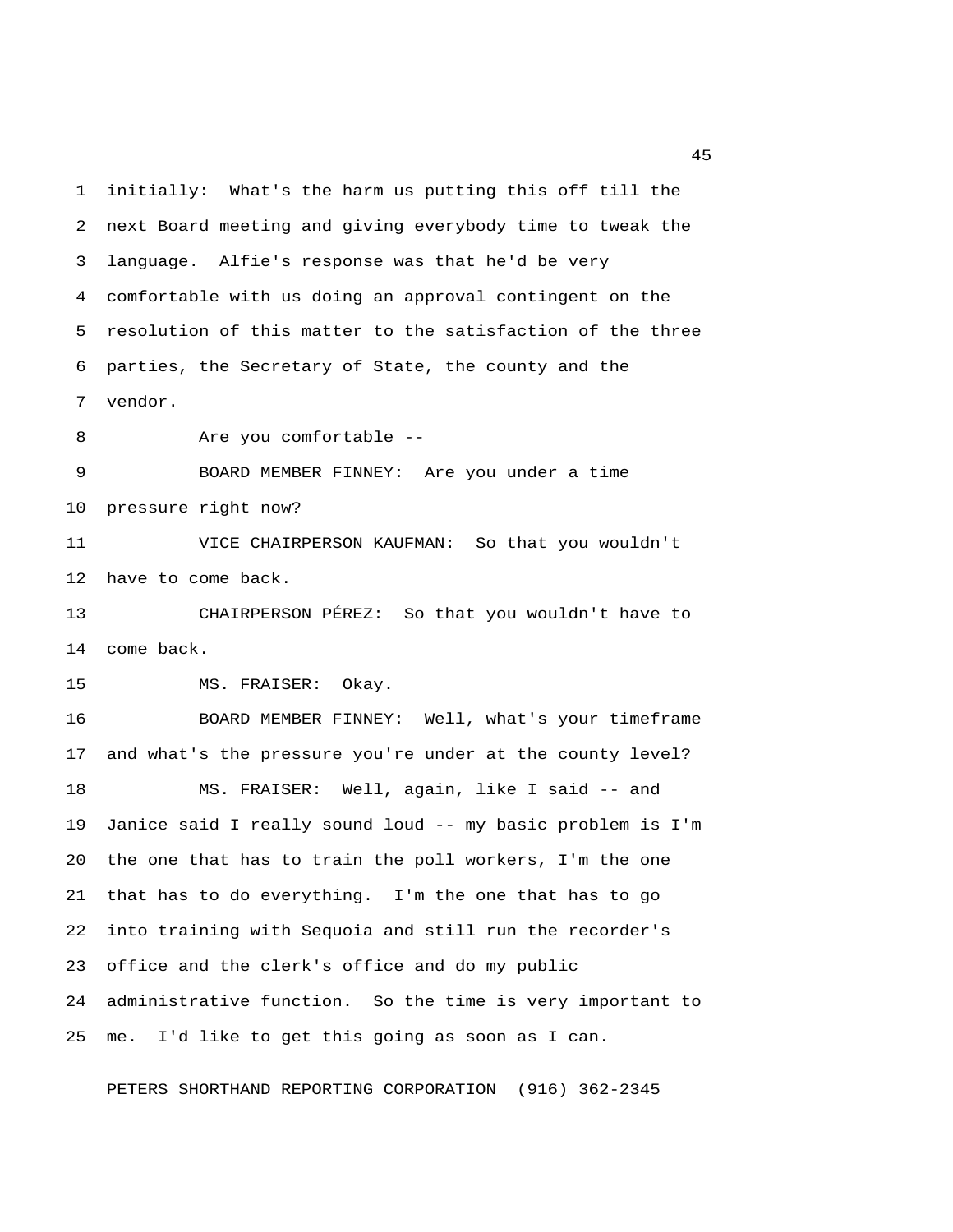1 CHAIRPERSON PÉREZ: But you're not going to do 2 this training before the November special election, for 3 example, correct?

4 MS. FRAISER: No, no --

 5 CHAIRPERSON PÉREZ: Because you don't want to -- 6 MS. FRAISER: -- no.

 7 CHAIRPERSON PÉREZ: So between now and the 8 November special election --

 9 MS. FRAISER: And we're going to go ahead and be 10 doing with us all working together. And I'm probably one 11 of the counties that the language isn't going to really 12 phase a lot, we're so small. But being how it's come up 13 with me, I'd like to say it does -- the language does need 14 to be tweaked.

15 CHAIRPERSON PÉREZ: Well, let me throw out this 16 idea and see how folks feel about it. I mean I feel 17 comfortable approving this contingent upon resolution of 18 this specific element to the contract to the satisfaction 19 of the Secretary of State's Office, the county and the 20 vendor. However, I'm not comfortable making that an 21 indefinite amount of time. We're now at September 23rd -- 22 yeah, I was actually looking at giving -- but having that 23 authorization sunset prior to our November 16th meeting so 24 that if they weren't able to resolve this matter in a way 25 that was to the satisfaction of the three parties, then

PETERS SHORTHAND REPORTING CORPORATION (916) 362-2345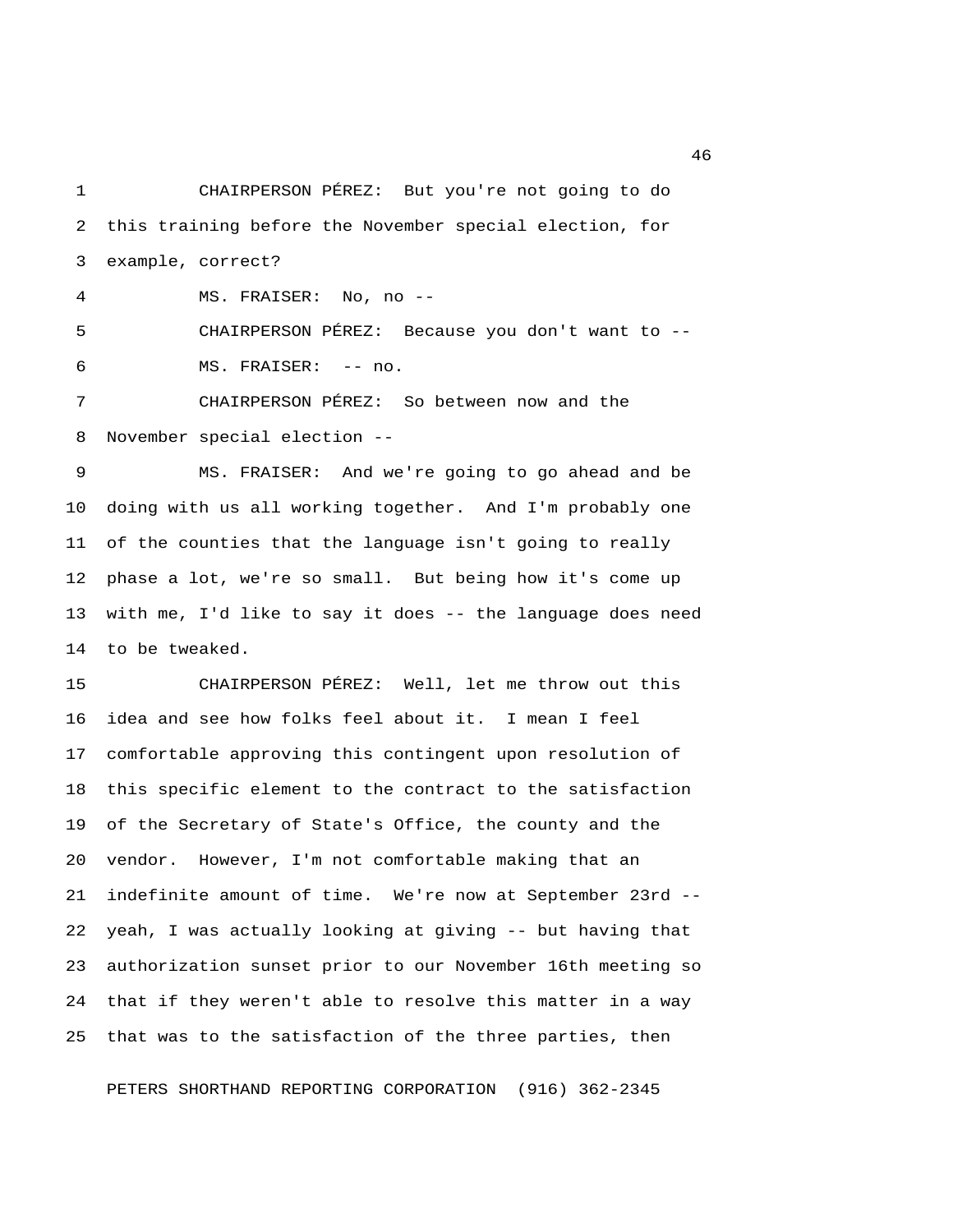1 our authorization sunsets and they'd have to come back to 2 us again. If they were able to resolve it to the 3 satisfaction of the three parties, then they move forward 4 without having to come back to us. 5 VICE CHAIRPERSON KAUFMAN: I'm generally 6 comfortable with that. I was focused on our next meeting, 7 which is the October 17th meeting. I think conceptually 8 if we're going to do something contingent, then there 9 should be -- 10 BOARD MEMBER FINNEY: -- time certain. 11 VICE CHAIRPERSON KAUFMAN: -- yeah, a time 12 certain to report back or, you know, then it goes forward. 13 CHAIRPERSON PÉREZ: Mr. Bustamante. 14 BOARD MEMBER BUSTAMANTE: The Secretary of 15 State's Office. Are there any other contracts that have 16 been entered into between vendors and counties that meet 17 the Secretary of State's directive? 18 MS. LEAN: This is a brand new directive that 19 just came out. So this is the first contract that -- this 20 is the first contract that we've seen come before us that 21 had that issue. 22 CHAIRPERSON PÉREZ: Don't we have another -- 23 VICE CHAIRPERSON KAUFMAN: It's not a DRE. 24 CHAIRPERSON PÉREZ: Oh, it's not a DRE. 25 BOARD MEMBER BUSTAMANTE: The second question

PETERS SHORTHAND REPORTING CORPORATION (916) 362-2345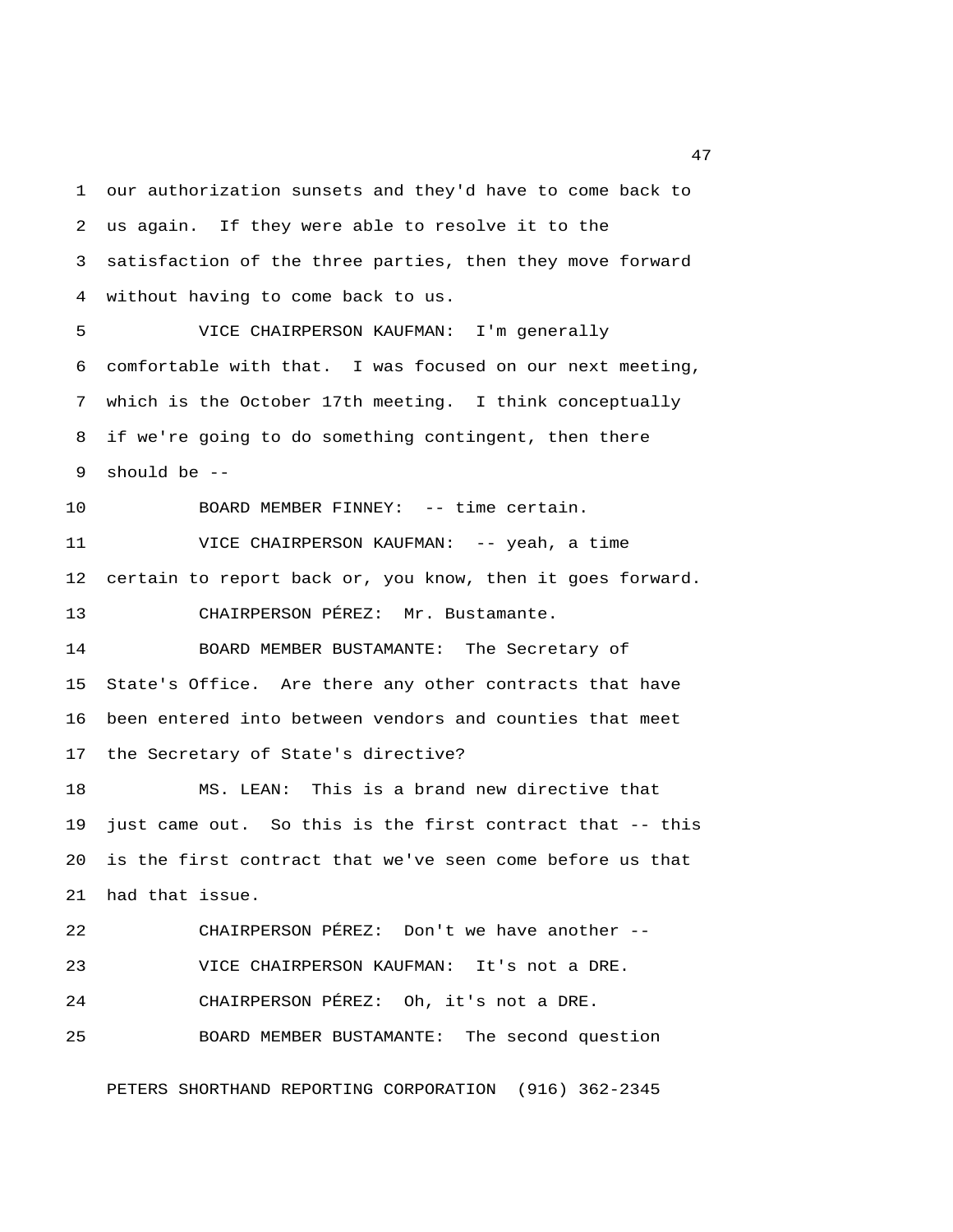$1$   $I$   $-$ 

 2 MS. LEAN: And it was signed before the 3 directive.

 4 BOARD MEMBER BUSTAMANTE: The second question I 5 have is: Does the Secretary of State's Office -- are they 6 entertaining the idea of changing the directive? Because 7 it sounds from Sequoia that this isn't just a one-time 8 deal, that it's going to be in every contract going 9 forward.

10 MR. REYNOLDS: Yeah, to clarify, we do expect -- 11 we do understand the concerns of the vendors, the 12 industry, if you will. It was not our intention that this 13 language be open-ended. We understand there's a number of 14 contingencies that you have to plan for and accommodate 15 for in the policy, some of which Alfie articulated court 16 interpretations. How do you balance a court 17 interpretation that everyone, maybe but the person who 18 brings the suit, considers a clarification declaratory of 19 existing law; except that party who might be an industry 20 party who says, "No, that's not the way to interpret it." 21 So there's a balance there that needs to be achieved. And 22 we would like to have the time to achieve that balance.

23 And we'd also like to prevail upon the Board, 24 which we were going to do in some future time, to come 25 back -- well, actually by the next meeting come back with

PETERS SHORTHAND REPORTING CORPORATION (916) 362-2345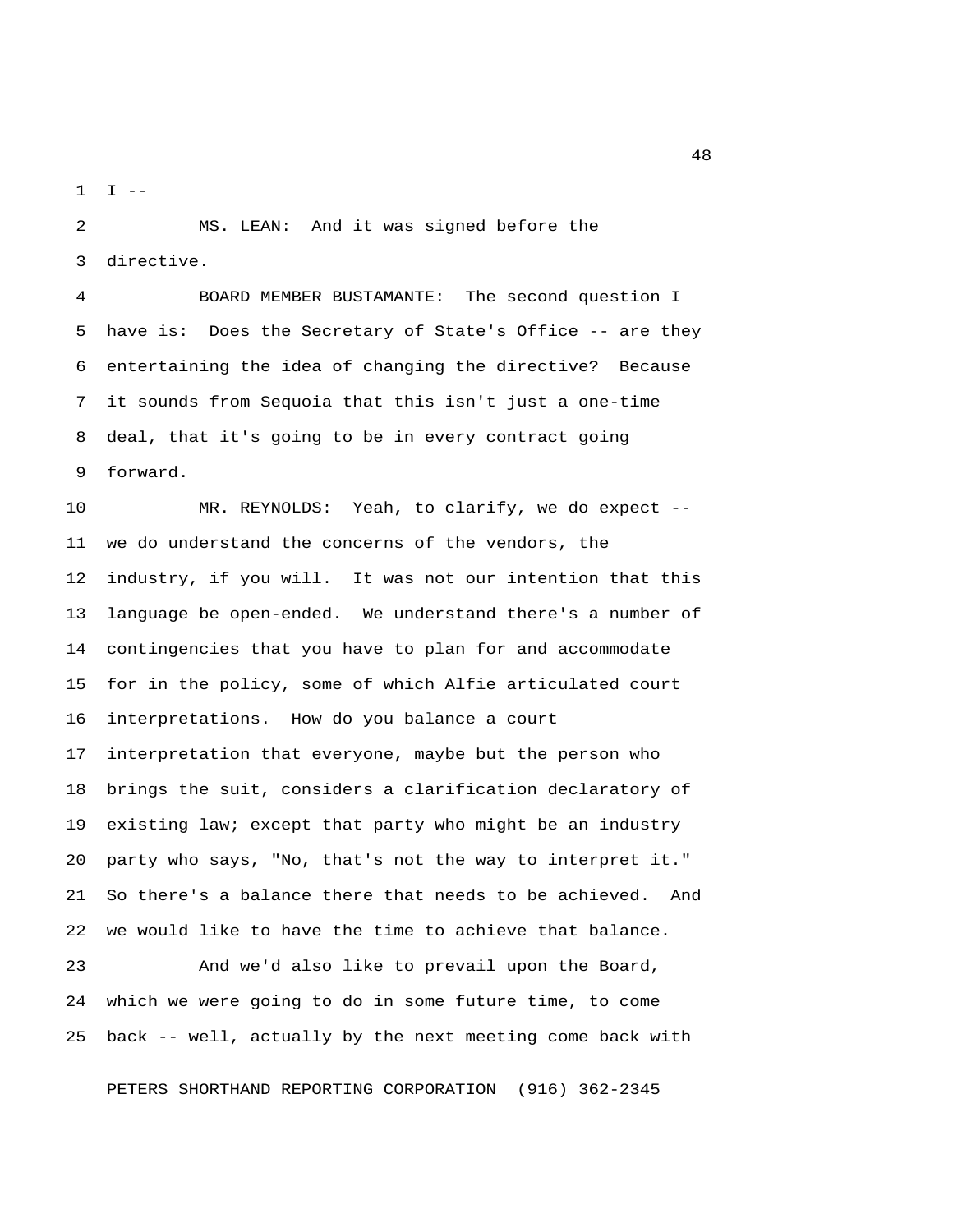1 a policy where we can ask you, "Can you incorporate this, 2 you know, requirement? Would you be willing to 3 accommodate this requirement that" -- you know, we're 4 talking about HAVA-compliant systems and so on and so 5 forth.

 6 And in the brief conversations that I've had with 7 some people, they've raised some very good points about 8 the fact that there's different kinds of voting system 9 standards, for instance, that can be met in different 10 ways. The one voting system standard is, "Can I detect an 11 error in my ballot?" That could be met with a voter 12 education program. The other component is a disabled 13 access, which certainly has to be met with some kind of a 14 technological solution.

15 So there's different things that need to be 16 incorporated into that policy. And it's our intention to 17 try to bring something back to you at your next Board 18 meeting.

19 CHAIRPERSON PÉREZ: Well, in an effort to move us 20 along, do any of the three of you have an objection to my 21 inclination, which is to approve, contingent upon 22 amendments that satisfy each of the three parties that you 23 represent, and that approval sunseting prior -- sunseting 24 on November 15th, so that if you have not resolved that by 25 November 15th, you've lost your approval from us and you'd

PETERS SHORTHAND REPORTING CORPORATION (916) 362-2345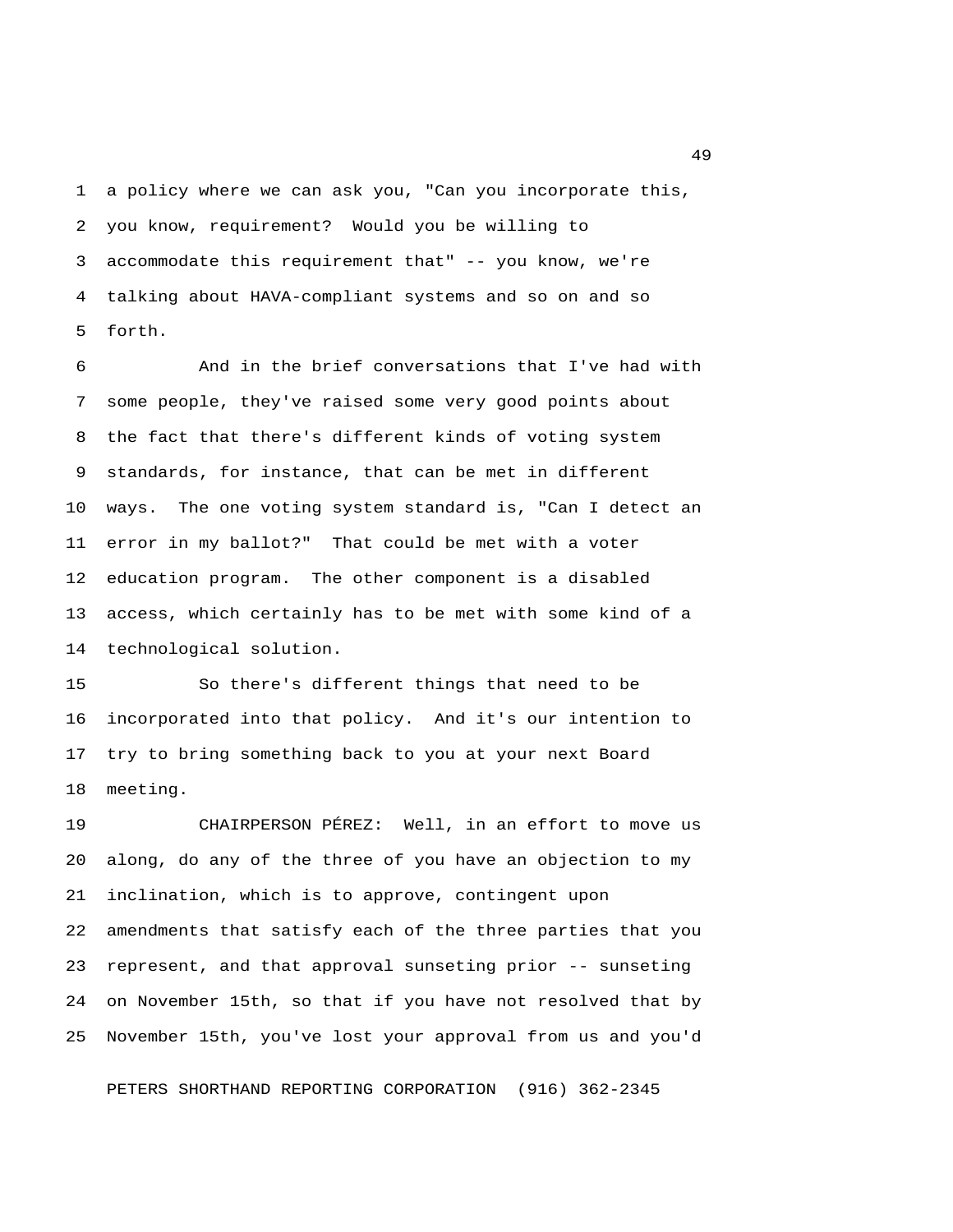1 have to come back to us new?

 2 MR. REYNOLDS: For the Secretary of State, that's 3 a great solution to this dilemma. 4 MS. FRAISER: Del Norte agrees with that. 5 MR. CHARLES: We're fine with it. And hopefully 6 we can do it within the next week. So  $-$ - 7 BOARD MEMBER FINNEY: We anticipate -- 8 CHAIRPERSON PÉREZ: The sooner, the better for 9 us. 10 BOARD MEMBER FINNEY: Do you anticipate your 11 counsel at Sequoia filing a declaratory relief action as 12 soon as we take action? 13 (Laughter.) 14 BOARD MEMBER FINNEY: I'm just asking with a 15 lawyer's hat on to see if we can secure our legal fees in 16 advance. 17 I mean the point I'm trying to make kind of 18 jokingly here is that, you know, in the same way that it's 19 not really our purview I think to try to draft specific 20 language that could go into the amendment of a contract, I 21 would also assume that for the Secretary's part, while we 22 can make recommendations to a particular local government 23 entity to try to embrace certain policies, the 24 nitty-gritty of the legal language, I would hope we can 25 kind of figure out to the best of our abilities so that it

PETERS SHORTHAND REPORTING CORPORATION (916) 362-2345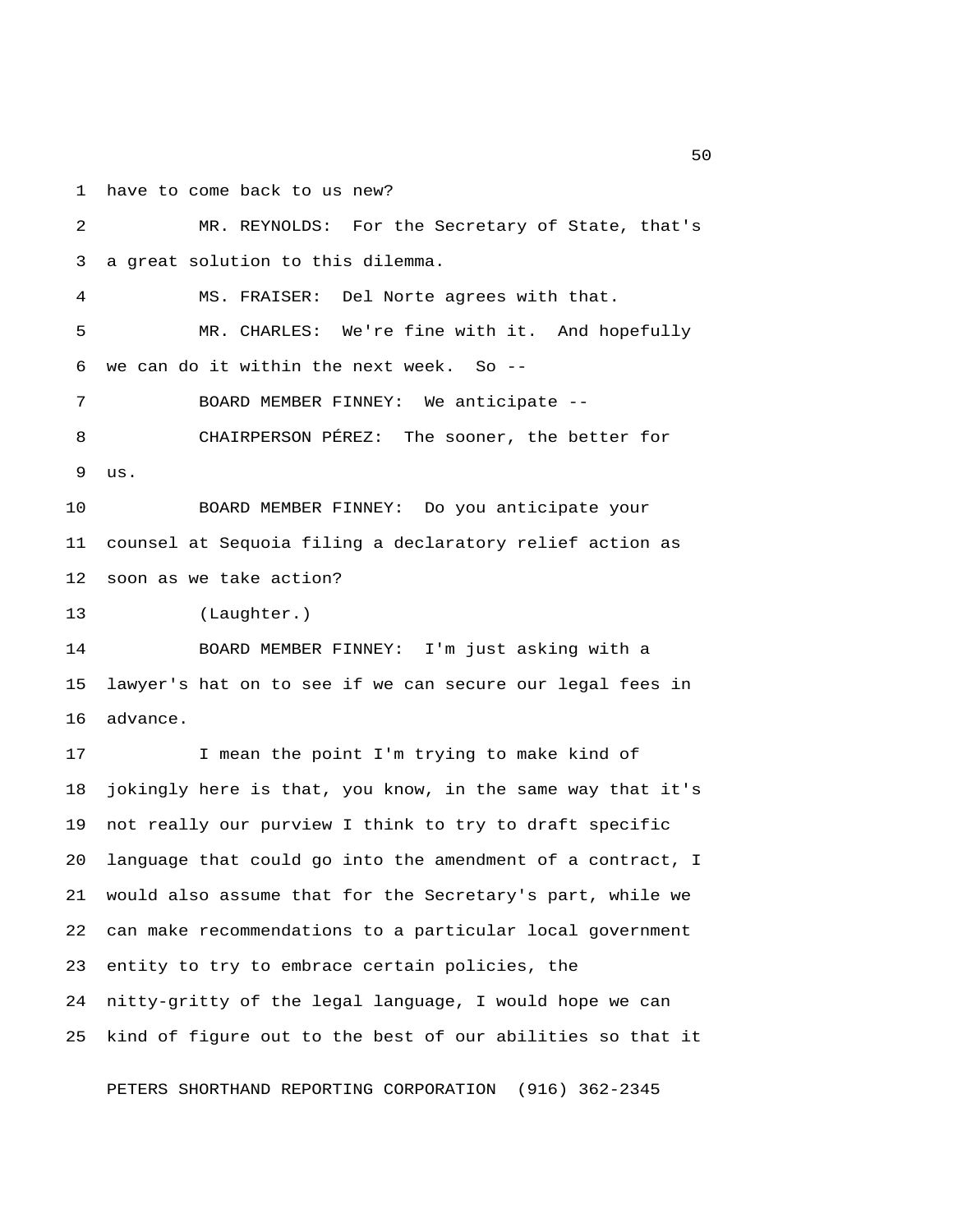1 doesn't draw a dec relief action.

 2 MR. REYNOLDS: We understand that the contract -- 3 the parties to the contract are the county and the vendor. 4 You're absolutely right. That's why I -- maybe I didn't 5 emphasize it enough. But it was a request to the Voting 6 Modernization Board to request the parties to make an 7 amendment to the contract. 8 BOARD MEMBER FINNEY: And then eventually discuss 9 policy -- some type of policy being adopted and 10 implemented. 11 MR. REYNOLDS: And then that would enable the 12 Board as a policy adopted to hold these future proceedings 13 or decisions to some kind of a standard that -- 14 BOARD MEMBER FINNEY: Right. Well, Mr. -- 15 CHAIRPERSON PÉREZ: Mr. Bustamante. 16 BOARD MEMBER BUSTAMANTE: Yes. Would you refresh 17 my memory with regard to funding of counties and compliant 18 and non-compliant equipment. I mean if the system is, 19 quote, technically not compliant, do we still fund the 20 counties or do we -- 21 BOARD MEMBER FINNEY: Or have we still funded the 22 counties is the question. 23 BOARD MEMBER BUSTAMANTE: Or do we wait -- we 24 talked about this one time at great length and -- 25 BOARD MEMBER FINNEY: It's been awhile.

PETERS SHORTHAND REPORTING CORPORATION (916) 362-2345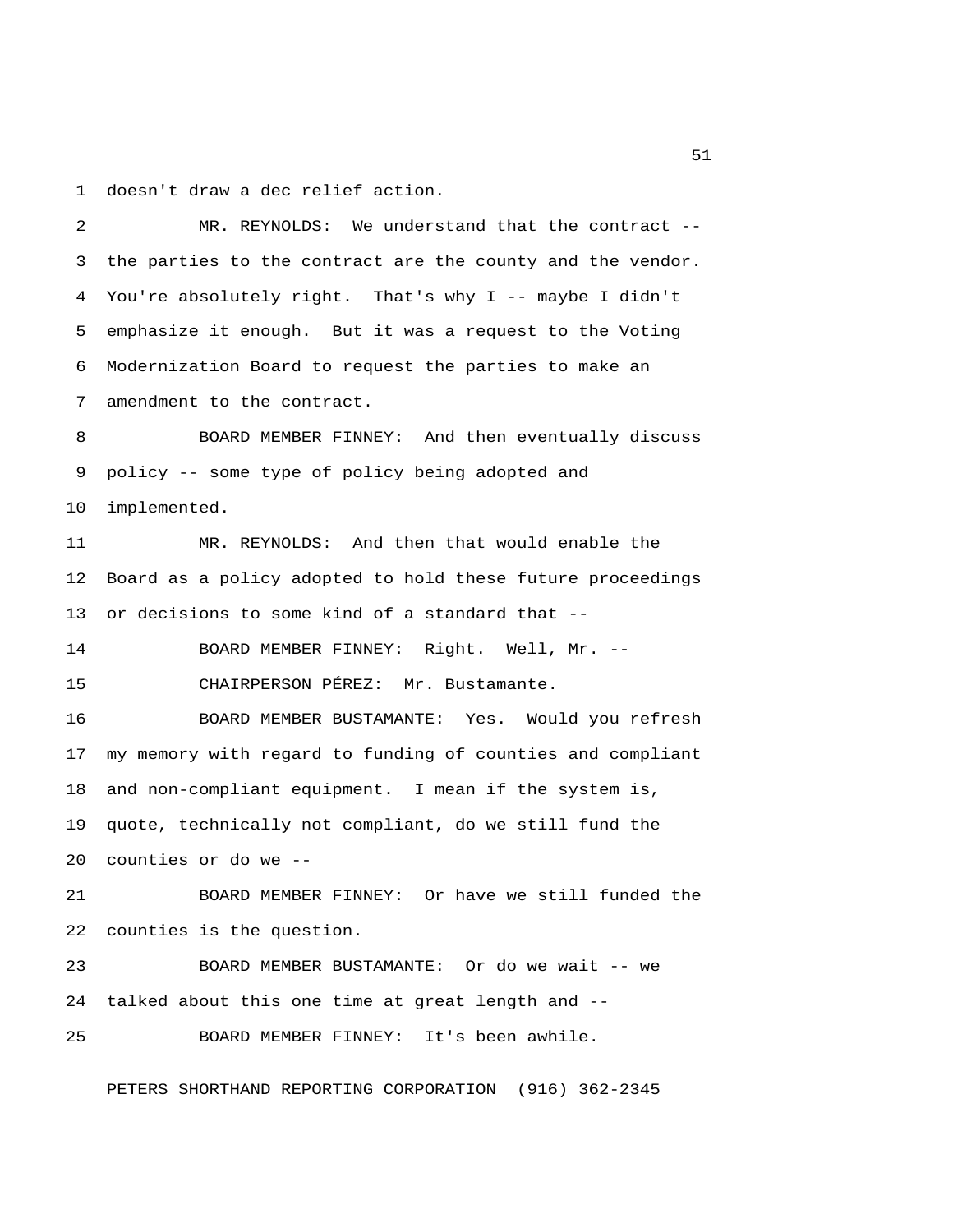1 CHAIRPERSON PÉREZ: I think we last spoke about 2 it with respect to the TSX, right? 3 BOARD MEMBER BUSTAMANTE: And I just don't 4 remember where -- what -- 5 BOARD MEMBER FINNEY: Do you guys recall? 6 MS. LEAN: You're only allowed to fund certified 7 systems. 8 BOARD MEMBER BUSTAMANTE: So the answer's they 9 wouldn't receive any funding until the Secretary of 10 State's Office -- 11 BOARD MEMBER FINNEY: Didn't we do some where it 12 was contingent upon certification? I seam to remember  $13$  us  $-$ 14 CHAIRPERSON PÉREZ: Well, but in this case we 15 have what's been represented to us as a certified system, 16 but there's a condition with respect to its application to 17 primary elections, which, quite frankly, makes me very 18 uncomfortable because of the experience we did have with 19 other systems. 20 BOARD MEMBER FINNEY: Right, as to the absence 21 of -- 22 BOARD MEMBER BUSTAMANTE: Is it considered a 23 certified system, even though that there were -- 24 BOARD MEMBER FINNEY: Yeah, it's certified but 25 not for primaries. PETERS SHORTHAND REPORTING CORPORATION (916) 362-2345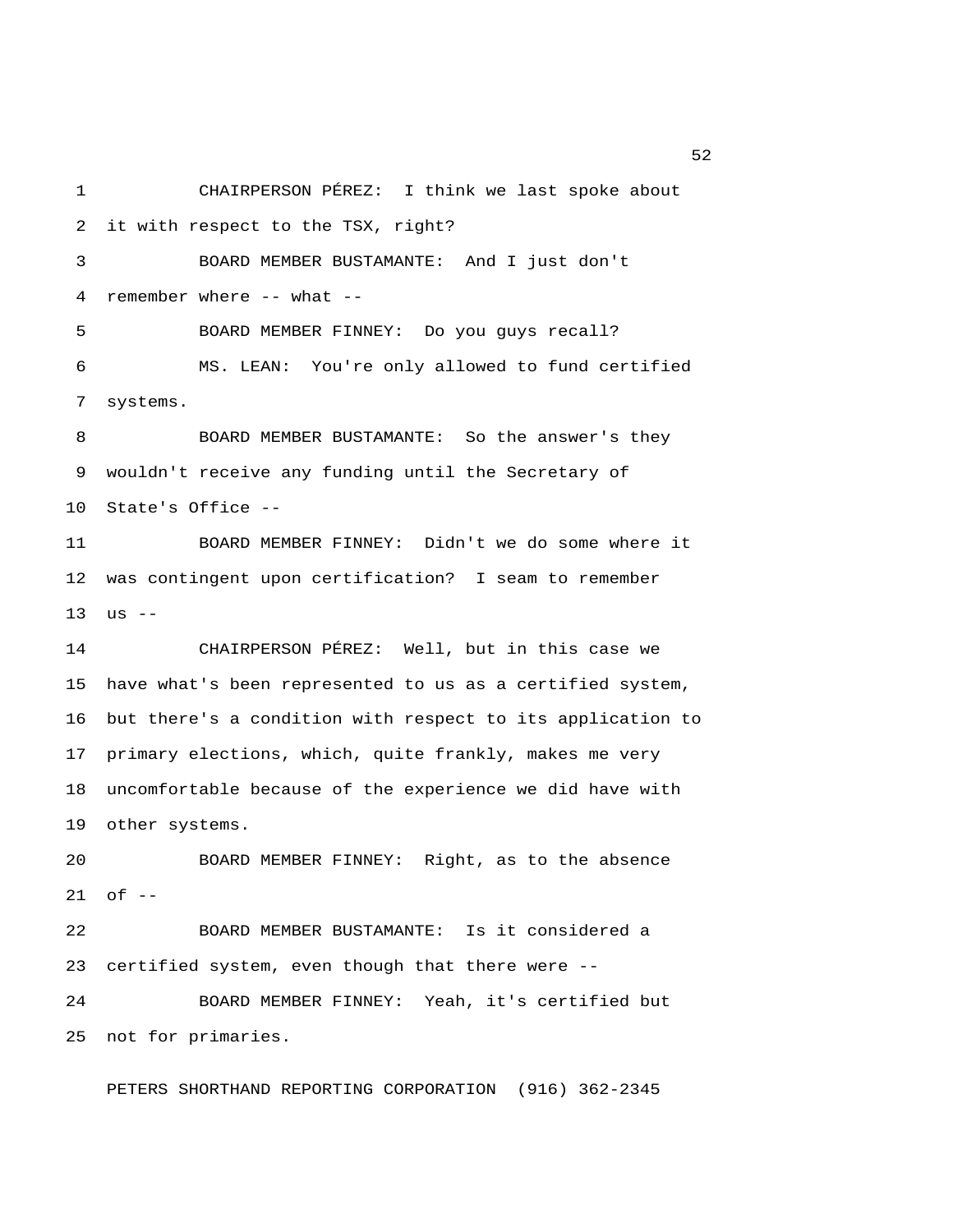1 VICE CHAIRPERSON KAUFMAN: It's certified, but 2 subject to contingency on the software for the primaries. 3 CHAIRPERSON PÉREZ: Mr. McDannold, do you agree 4 with our -- 5 MR. McDANNOLD: Yes. 6 BOARD MEMBER BUSTAMANTE: It is certified? 7 MR. McDANNOLD: Yes. 8 BOARD MEMBER BUSTAMANTE: So, therefore, funding 9 would be made available? 10 MR. REYNOLDS: The other complication that I was 11 trying to identify -- 12 BOARD MEMBER BUSTAMANTE: Whoa. Wait. Just 13 answer that question first. It is certified and so, 14 therefore, funding would be made available under Prop 41? 15 BOARD MEMBER FINNEY: Well, it's conditionally 16 certified. 17 MS. LEAN: No, it's -- it's a certified system 18 according to how we interpret certification. 19 BOARD MEMBER BUSTAMANTE: So the answer's yes? 20 MS. LEAN: That's correct. 21 MR. REYNOLDS: And what I was trying to identify 22 is the fact that HAVA even anticipates that there are 23 different voting system standards that need to be met in 24 different ways. Again, in the case of a person who's got 25 to be able to detect an over-vote or find an error in

PETERS SHORTHAND REPORTING CORPORATION (916) 362-2345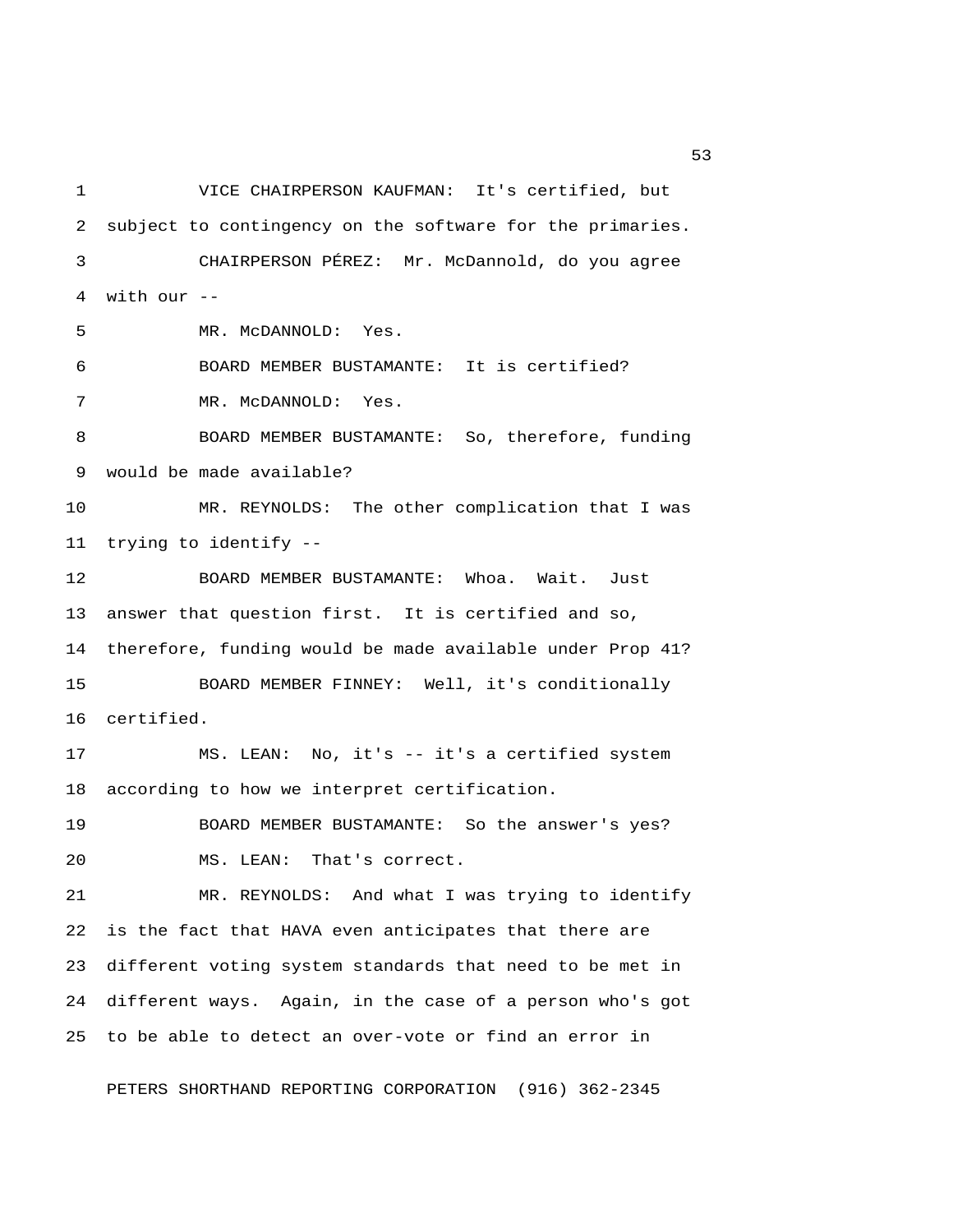1 their ballot, you can meet that condition with a voter 2 education program. As was mentioned earlier, there's a 3 grandfathering that's been articulated by the Secretary of 4 State, which says, in essence, if you have a certified 5 system and you have experience with it, it's okay. It's a 6 system that you can use. And, again, to meet that 7 requirement for detecting an error in your ballot, like an 8 over-vote, you can use a voter education program. But 9 there are other voting system standards in HAVA that deal 10 with disability access. Now, in order to make some -- a 11 system be able to meet that requirement, you're really 12 going to need --

13 CHAIRPERSON PÉREZ: Chris, I'm going to cut you 14 off there because actually you're -- while it's a helpful 15 explanation, it doesn't get to the specific issue that Mr. 16 Bustamante is raising.

17 Let me ask you this question, Bruce: What 18 timeline do you anticipate result -- what timeline do you 19 anticipate result in the issue with respect to the 20 software and its ability to be utilized in California 21 primary elections? And, second, what makes you come up 22 with that timeline?

23 MR. McDANNOLD: The vendor has told us that they 24 anticipate coming forward with revised software that 25 resolves that issue December of this year. So we're

PETERS SHORTHAND REPORTING CORPORATION (916) 362-2345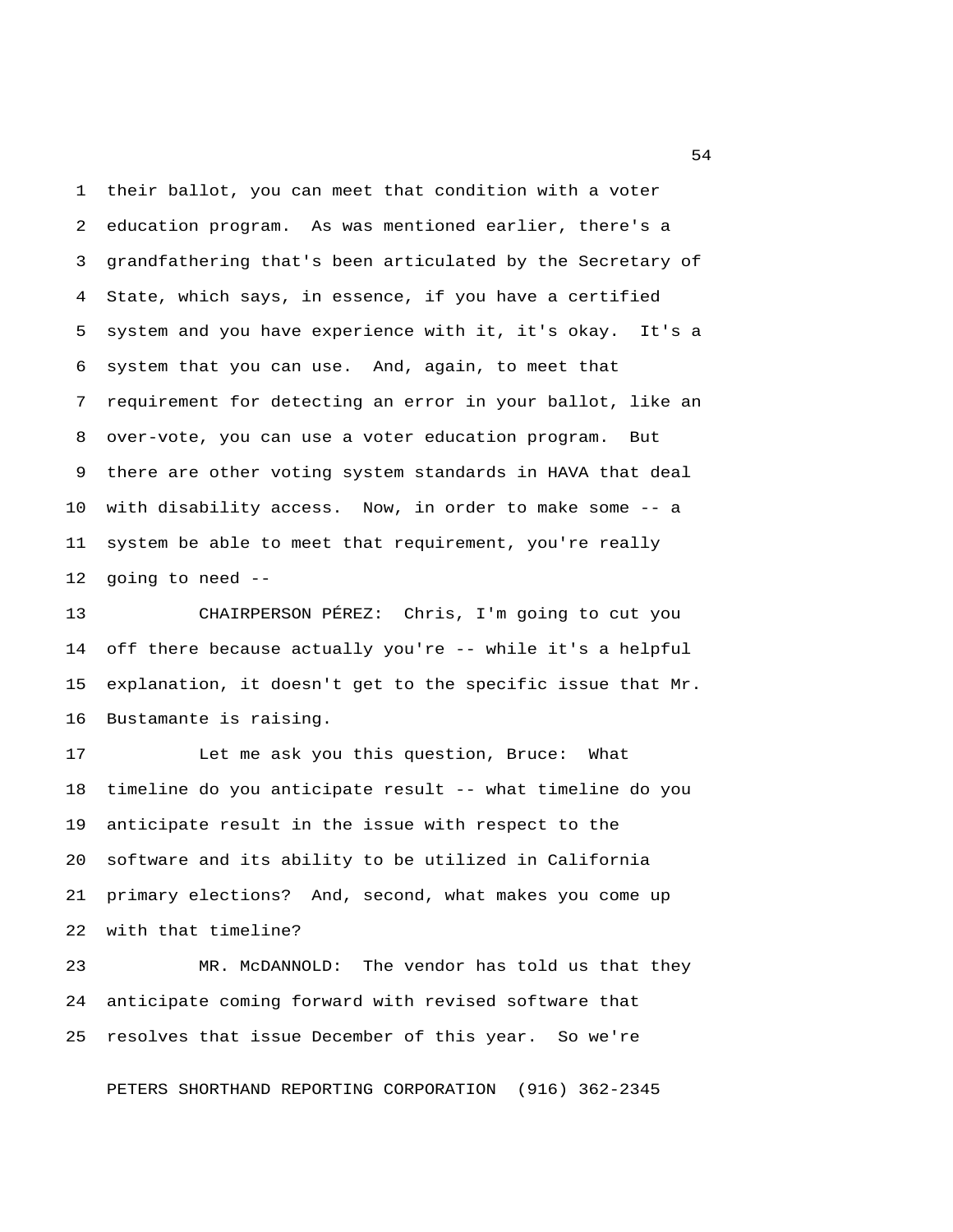1 totally dependent on the vendor completing their software 2 and going through the federal -- completing the federal 3 testing process and qualification process by that 4 deadline. 5 BOARD MEMBER FINNEY: Welcome to the team. 6 VICE CHAIRPERSON KAUFMAN: Yeah, we've approved 7 other funding for counties in the same situation. 8 BOARD MEMBER FINNEY: We have. I recall that we 9 have. 10 MS. LEAN: Yes. 11 VICE CHAIRPERSON KAUFMAN: We have? 12 BOARD MEMBER FINNEY: We have, yes. 13 CHAIRPERSON PÉREZ: And we did it with some 14 trepidation, but we did do it. 15 So I'd like to see if somebody would make my 16 motion. 17 VICE CHAIRPERSON KAUFMAN: You want to give -- 18 BOARD MEMBER FINNEY: I'm trying to remember -- 19 VICE CHAIRPERSON KAUFMAN: The Chair entertains a 20 motion to -- the Chair entertains a motion to accept the 21 staff recommendation contingent upon resolution of items 22 referenced in Section 4d of the contract to the 23 satisfaction of the representatives of Del Norte County 24 Sequoia, and the Secretary of State's Office. Such 25 authorization sunsets November 15th of this year. If the

PETERS SHORTHAND REPORTING CORPORATION (916) 362-2345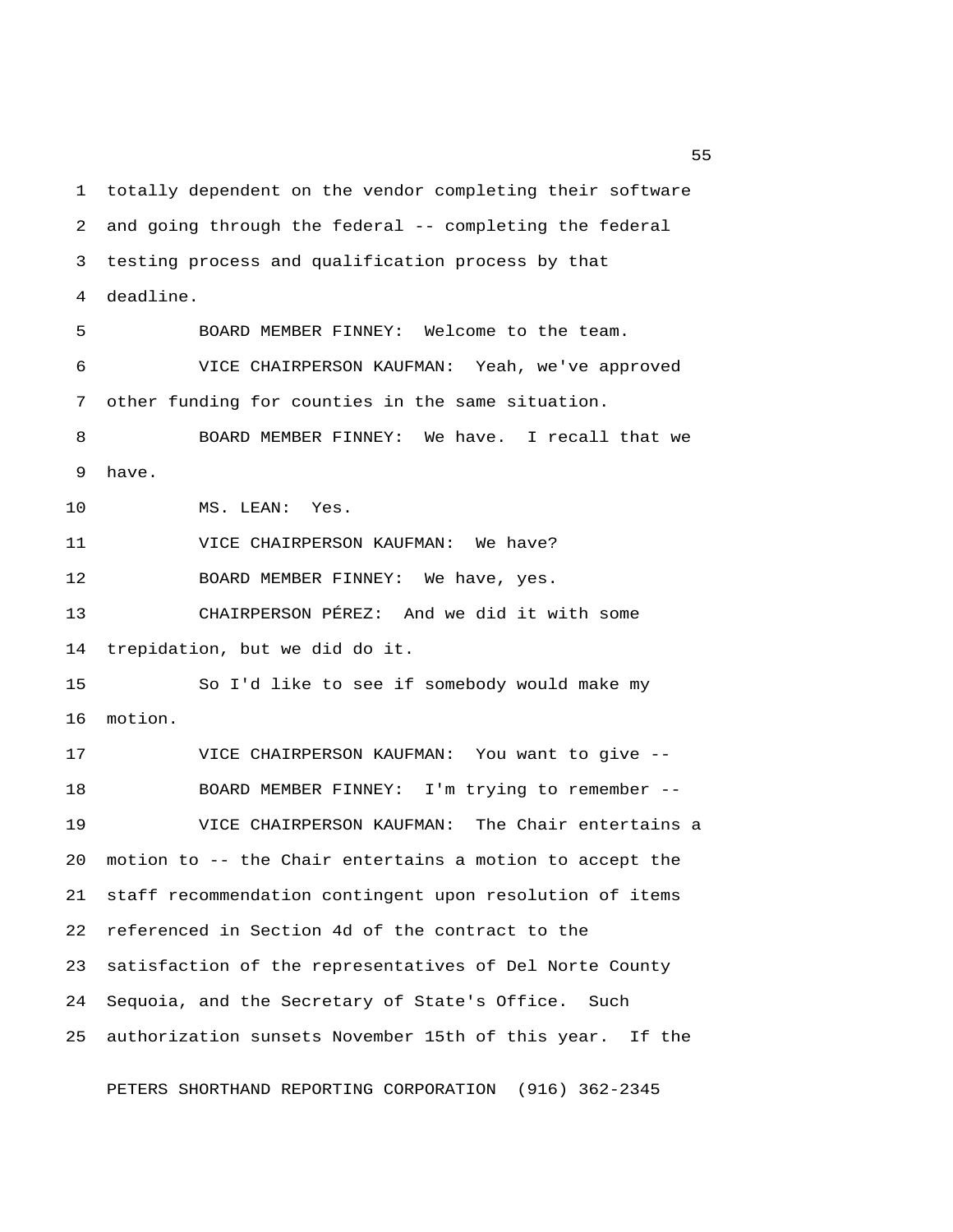1 three parties cannot reach resolution -- failure to reach 2 resolution would require the county to come back before 3 our Board again should they want to avail themselves of 4 Prop 41 monies. 5 Would anybody like to make that motion? 6 VICE CHAIRPERSON KAUFMAN: I'll make the motion. 7 BOARD MEMBER GUARDINO: I'll second that motion. 8 CHAIRPERSON PÉREZ: Thank you. 9 On the motion, if you'd call the roll please. 10 MS. MONTGOMERY: John Perez? 11 CHAIRPERSON PÉREZ: Aye. 12 MS. MONTGOMERY: Stephen Kaufman? 13 VICE CHAIRPERSON KAUFMAN: Aye. 14 MS. MONTGOMERY: Michael Bustamante? 15 CHAIRPERSON PÉREZ: We'll skip Mr. Bustamante and 16 come back to him. 17 MS. MONTGOMERY: Okay. Tal Finney? 18 BOARD MEMBER FINNEY: I'm going to abstain. 19 MS. MONTGOMERY: Carl Guardino? 20 BOARD MEMBER GUARDINO: Aye. 21 CHAIRPERSON PÉREZ: Mr. Bustamante? 22 BOARD MEMBER BUSTAMANTE: Aye -- 23 VICE CHAIRPERSON KAUFMAN: Reluctant aye. 24 BOARD MEMBER BUSTAMANTE: -- reluctantly. 25 BOARD MEMBER GUARDINO: Mr. Chairman, with

PETERS SHORTHAND REPORTING CORPORATION (916) 362-2345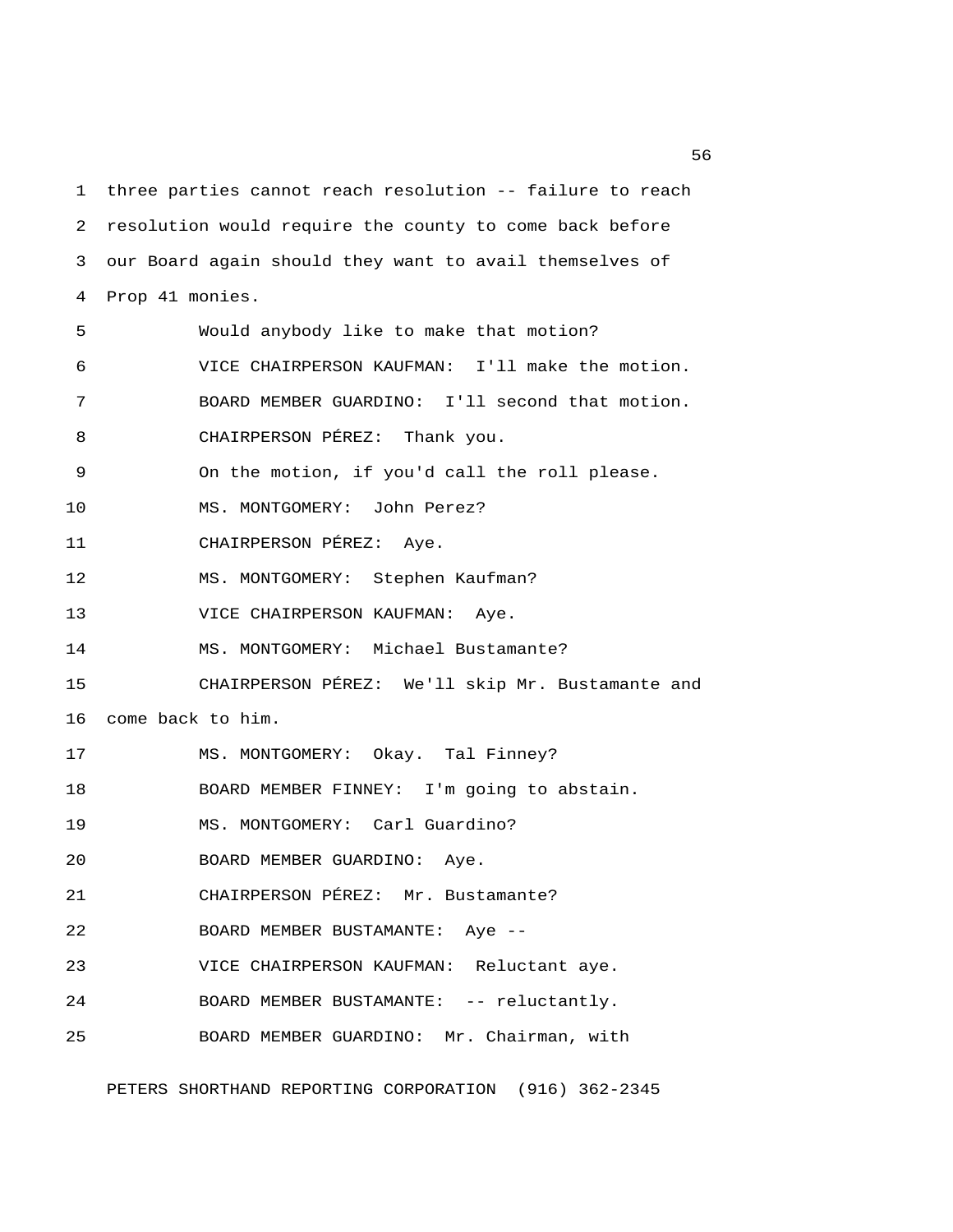1 apologies, I have to sign off and get back into a board 2 meeting that I'm at down here in Silicon Valley, unless 3 you need me on the next vote. 4 CHAIRPERSON PÉREZ: No, I think we'll be okay. 5 Thank you Mr. Guardino. 6 BOARD MEMBER GUARDINO: Thank you, Mr. Chairman. 7 CHAIRPERSON PÉREZ: Okay. Very good. 8 Item 6b, Solano County. 9 MS. LEAN: Can I ask one clarifying question? 10 Upon authorizing this approval, you sign a 11 funding award letter. Would you like to sign that letter 12 with conditions added to it? Would you -- 13 CHAIRPERSON PÉREZ: No, I won't sign the letter 14 until the item's been resolved. 15 MS. LEAN: Okay. Thank you, sir. 16 BOARD MEMBER FINNEY: And I think it would be 17 helpful, Mr. Chairman, if we could have the Secretary's 18 Office, its legal team really flesh out this item with 19 respect to a broader policy if we're going to make a broad 20 policy recommendation; if their counsel can maybe prepare 21 a report for us on what they think the legal ramifications 22 are of our decision today and if we were to adopt a policy 23 along those lines.

24 VICE CHAIRPERSON KAUFMAN: Are you talking about 25 the policy with respect to the language of the contract

PETERS SHORTHAND REPORTING CORPORATION (916) 362-2345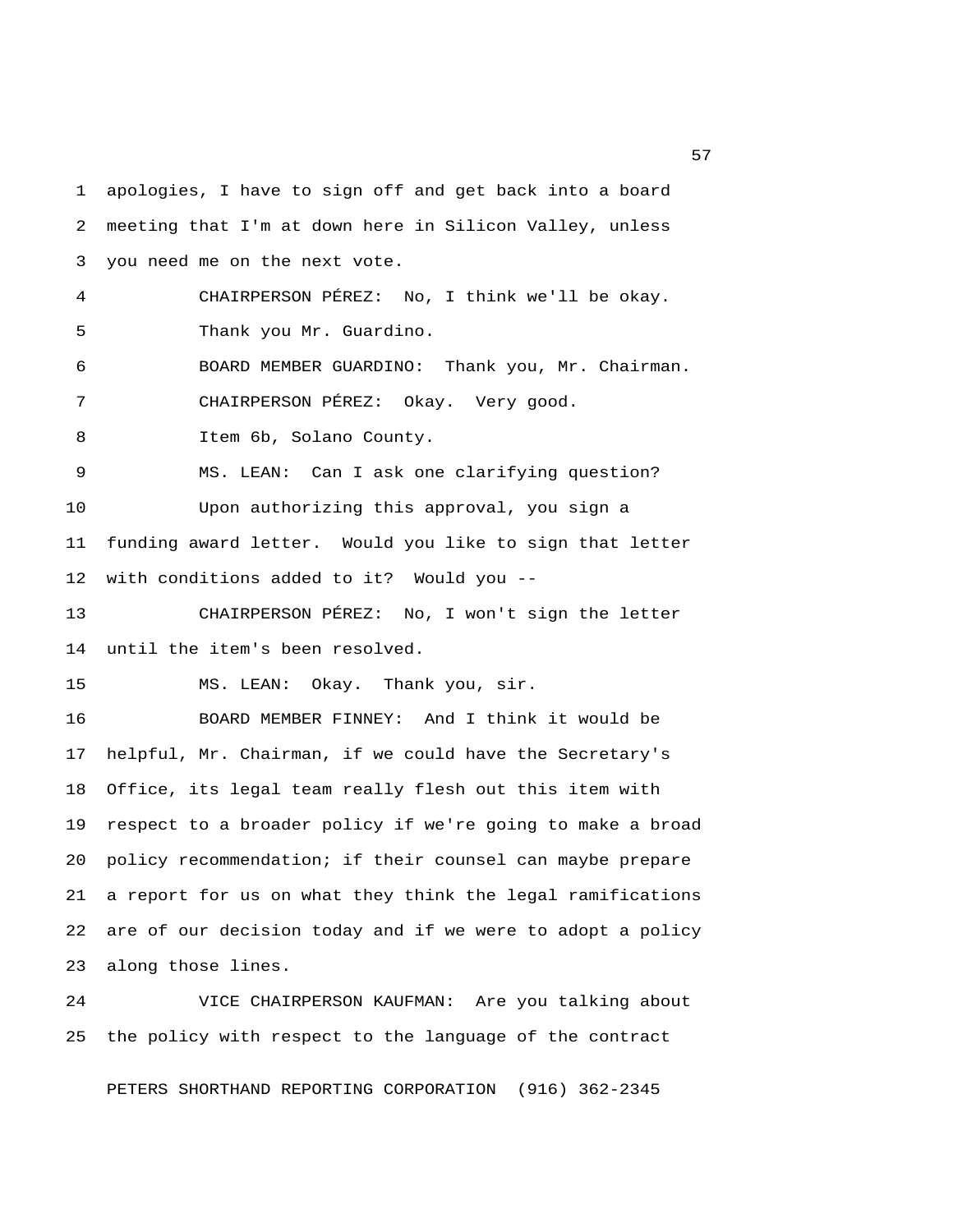1 or --

2 BOARD MEMBER FINNEY: Yes.

 3 VICE CHAIRPERSON KAUFMAN: -- not with respect to 4 this certification subject to contingency?

5 We're on the new issue.

 6 BOARD MEMBER FINNEY: The first issue was the one 7 we just struggled with. We haven't really moved on to the 8 next issue.

 9 The question is, you know, we really need to 10 flesh out all questions of immunity as well as all 11 questions that relate to the ability to -- you know, 12 why -- the company's perspective can be everything from 13 commerce clause violations to -- I'm not sure about this. 14 It depends on how the language is drafted is what I want 15 to get at. So I think rather than just take a letter that 16 we're going to look at, just heard about for the first 17 time today, you know, I think we need a real fleshed out 18 legal analysis on the different directions that, you know, 19 a company and/or county could go and where we think we'd 20 end up in law.

21 CHAIRPERSON PÉREZ: Very good.

22 VICE CHAIRPERSON KAUFMAN: It seems to me just -- 23 before we bury this horse.

24 I mean it seems to me that practically speaking 25 until this issue is resolved, we're not going to be able

PETERS SHORTHAND REPORTING CORPORATION (916) 362-2345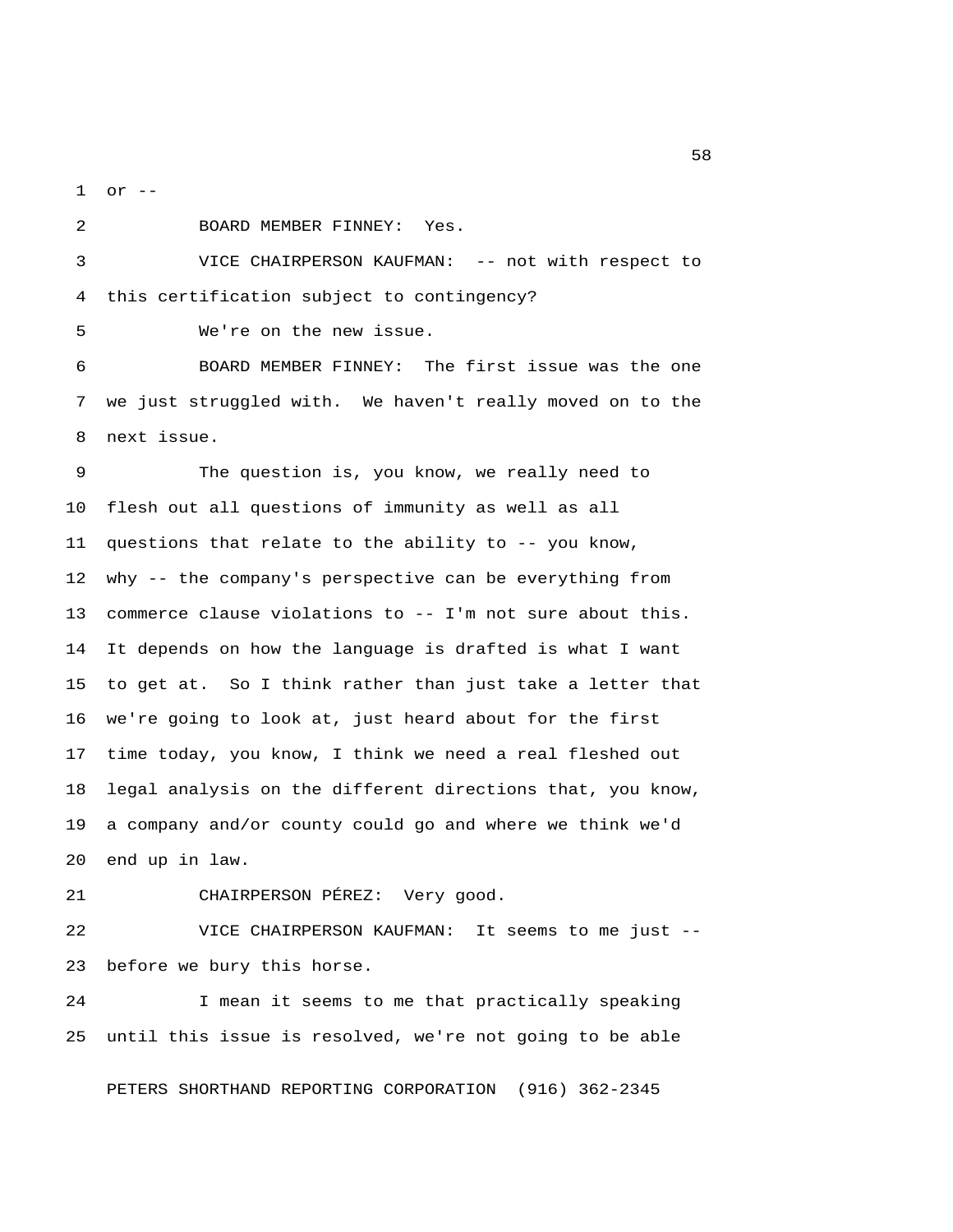1 to have any more counties come before us for approval 2 because this is going to affect essentially every contract 3 that's going to be entered into from this point forward. 4 BOARD MEMBER FINNEY: And we have a meeting in 5 October. And I'm hoping that, you know, we could get some 6 type of report for October so that we can, you know, 7 address this as soon as possible. 8 CHAIRPERSON PÉREZ: Very good. 9 BOARD MEMBER BUSTAMANTE: Anyhow, for the record, 10 my issue wasn't the first, but my issue is still the 11 second one. 12 CHAIRPERSON PÉREZ: No -- and I appreciate that, 13 Mr. Bustamante. I actually share your trepidation, and I 14 think  $-$ - you know, I  $-$ 15 BOARD MEMBER FINNEY: Well, should we address 16 that now? 17 CHAIRPERSON PÉREZ: Let's do this: Let's move on 18 to Item 6b, let's flag this for a full discussion at our 19 October meeting. 20 BOARD MEMBER FINNEY: The second issue? 21 CHAIRPERSON PÉREZ: The second issue. 22 BOARD MEMBER FINNEY: Do you know what the second  $23$  issue  $-$ 24 CHAIRPERSON PÉREZ: And is everybody clear what 25 we mean by the second issue?

PETERS SHORTHAND REPORTING CORPORATION (916) 362-2345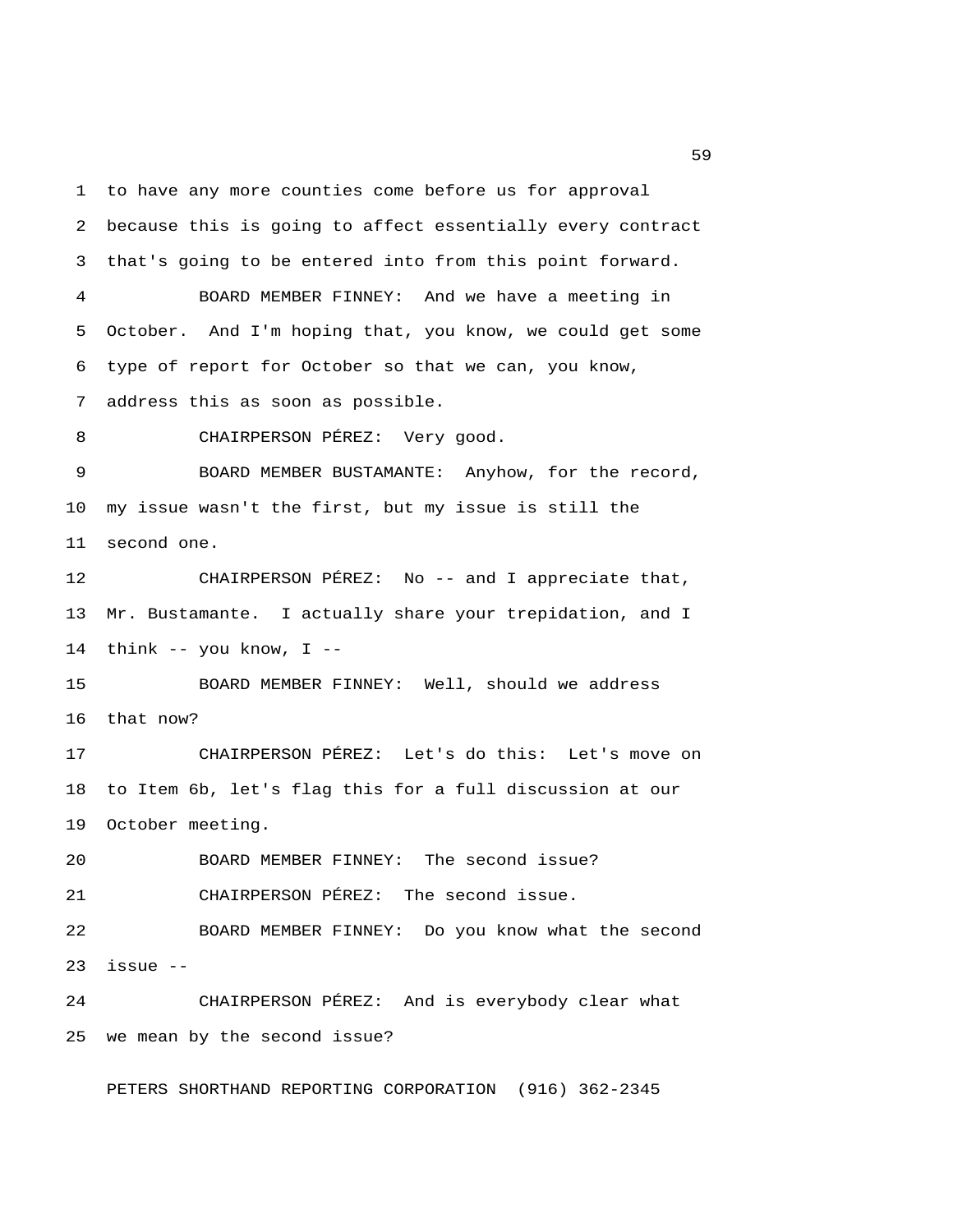1 Okay. Very good.

2 Item 6b, Solano County.

 3 MS. LEAN: Solano County has submitted a 4 five-year documentation in phases. The Phase 1 Project 5 Documentation Plan, what they're planning to purchase is 6 the ES&S precinct ballot counters, 225 units; and the ES&S 7 high speed central count -- ballot counters, 2 units. 8 Solano County has secured a Phase 1 voting 9 equipment, and this new equipment will be used during -- 10 or was used during the November 2nd, 2004, general 11 election. 12 The phase 1 voting system was fully implemented, 13 as I said, during the November 2nd, 2004, general 14 election, and they propose a Phase 2 voting system to be 15 implemented during the June 2006 primary.

16 This current system for Phase 1, the VVPAT does 17 not apply to Solano County's Phase 1 Project Documentation 18 Plan, as the system is a paper-based optical scan voting 19 system.

20 Solano County's Phase 1 Project Documentation 21 Plan meets the requirements for completeness. The ES&S 22 Model 100 and 650 optical scan voting systems are 23 certified for use in California.

24 At the March 19th, 2003, meeting of the VMB 25 Solano County came forward with their Project

PETERS SHORTHAND REPORTING CORPORATION (916) 362-2345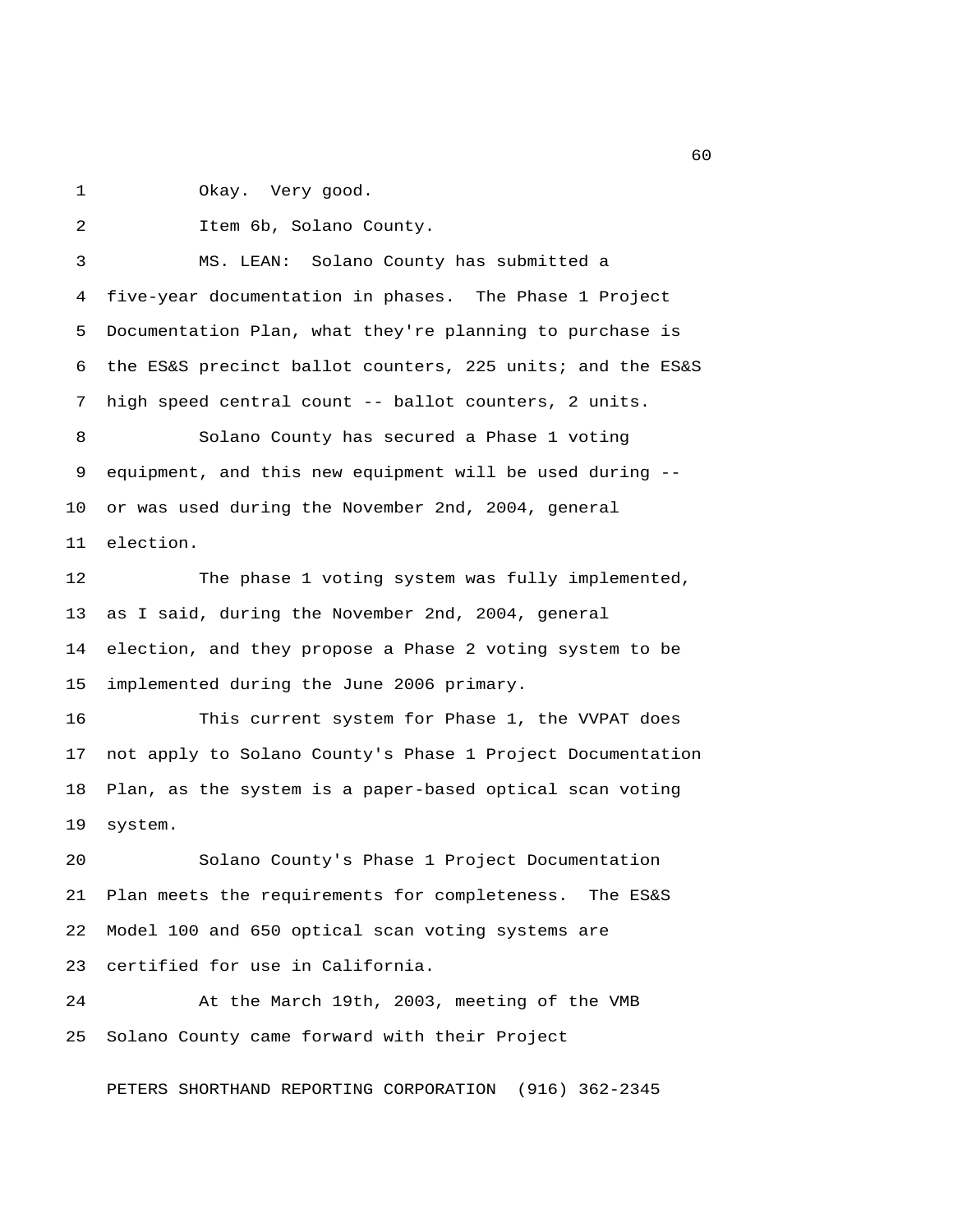1 Documentation Plan to modernize their voting equipment 2 from the decertified Votomatic punch card voting system to 3 the Diebold AccuVote touch screen system. The VMB 4 approved Solano County's Project Documentation Plan and 5 issued a funding award letter to Solano County for its 6 entire approved formula allocation of \$2,297,314.22. 7 Solano County did not submit invoices to be reimbursed for 8 this equipment and was never issued any funds for the 9 approved project.

10 Solano County used the AccuVote TS units in the 11 November -- sorry -- in the March 2004 Presidential 12 Primary Election. However, in April of 2004, the 13 Secretary of State decertified the use of the AccuVote TS 14 units. This decertification motivated Solano County Board 15 of Supervisors to direct the election personnel to replace 16 the touch screen units with the ES&S optical scan system 17 in May of 2004.

18 Solano County acquired their new ES&S optical 19 scan system in September of 2004 and began using their 20 equipment during the November 2004 Presidential General 21 Election. The county made enhanced poll worker training 22 materials to assist with the transition to the new voting 23 equipment -- optical scan voting system. Solano County 24 set up demonstrations and distributed education material 25 on how to use the new system at a variety of venues to

PETERS SHORTHAND REPORTING CORPORATION (916) 362-2345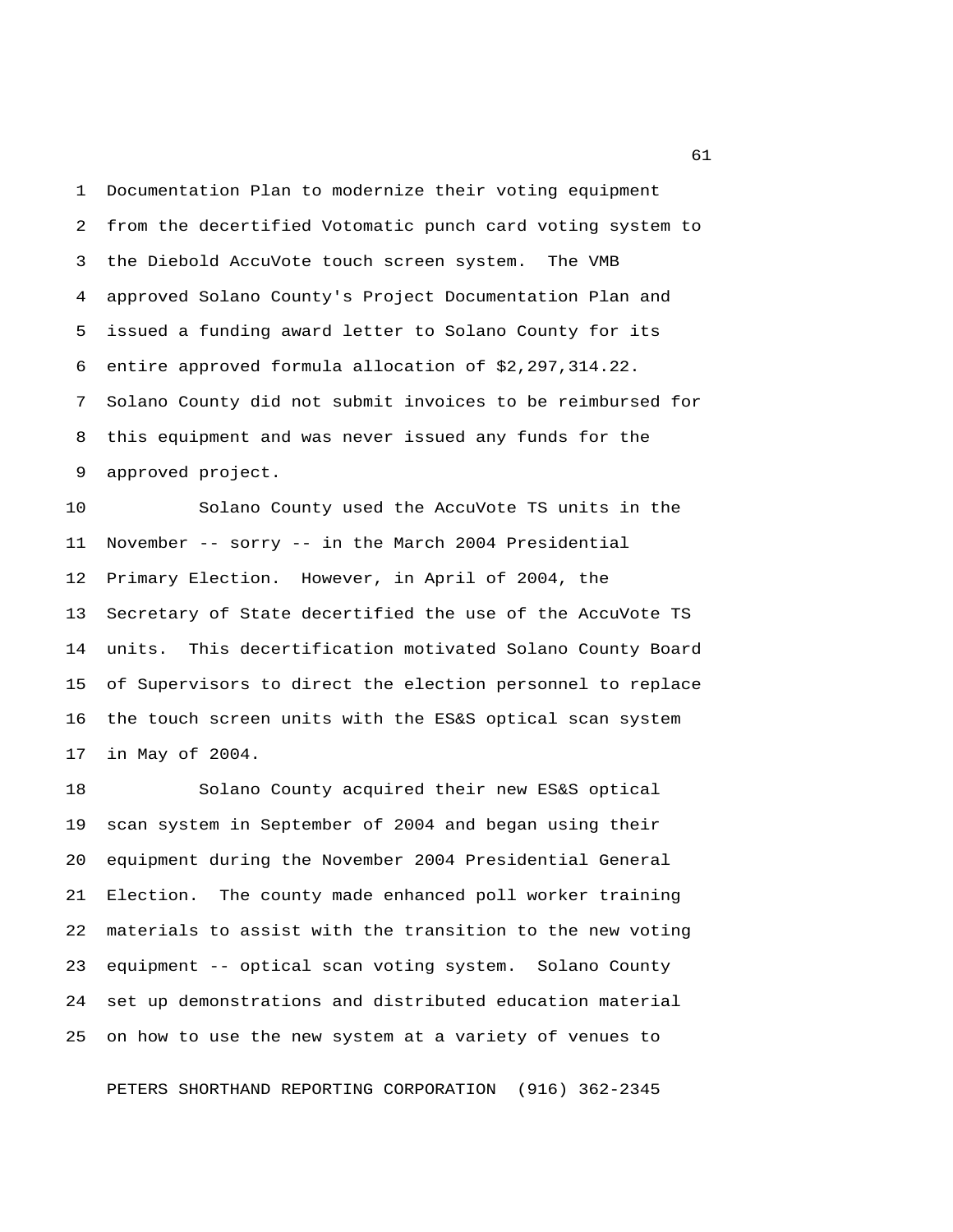1 introduce this new optical scan technology. Of Solano 2 County surveyed voters and pole workers on the new system, 3 the results showed an overall satisfaction with the new 4 optical scan voting system.

 5 Solano County's Phase 1 optical scan equipment 6 does not fully address the new state and federal 7 requirements for accessibility. To fully comply with 8 state and federal law, Solano County plans to incorporate 9 a Phase 2 into their overall plan and intends to purchase 10 one accessible unit for each of their polling places.

11 While Solano County's Phase 1 voting system 12 appears to meet the requirements for reimbursement under 13 Proposition 41, it should be noted that any money 14 allocated for this system would reduce the amount of money 15 the county will have to purchase accessible voting 16 equipment during their second phase; and that a Phase 2 17 Project Documentation Plan will need to be submitted once 18 the county begins receiving their Phase 2 accessible 19 units.

20 Solano County will only receive VMB payments once 21 they have submitted detailed invoices for Phase 1 of 22 their -- for their Phase 1 voting equipment.

23 Please note that the staff proposed Phase 1 24 funding award is based upon allowable reimbursement under 25 Proposition 41 for voting equipment hardware and software

PETERS SHORTHAND REPORTING CORPORATION (916) 362-2345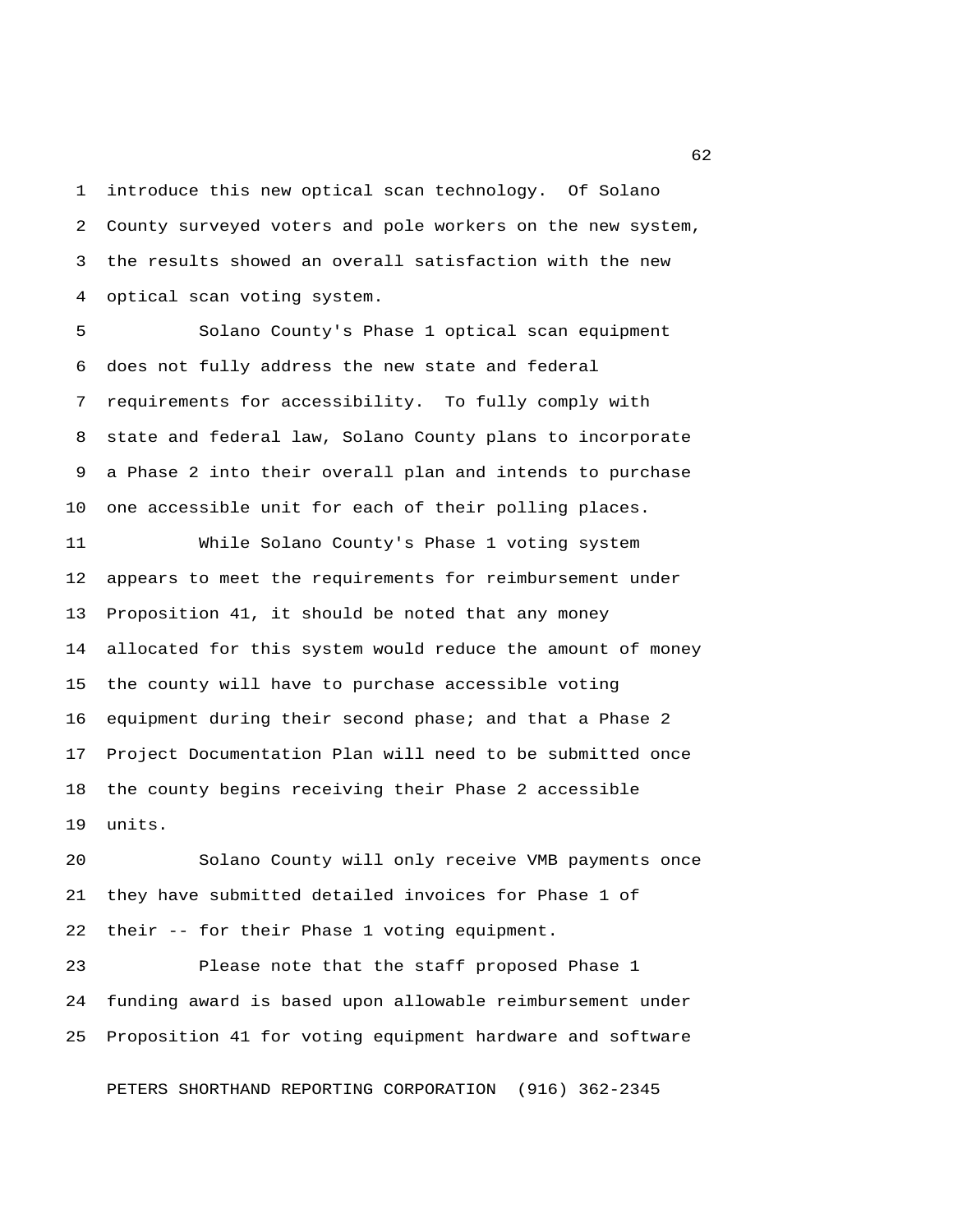1 only. The Election Support Service listed in Solano 2 County's contract with ES&S would not be covered as a 3 reimbursable claim under Proposition 41. 4 With this, it is our staff recommendation that 5 Solano County's Phase 1 Project Documentation Plan be 6 approved and a funding award letter be issued in the 7 amount of \$1,318,533. 8 Any questions? 9 CHAIRPERSON PÉREZ: Mr. Kaufman. 10 VICE CHAIRPERSON KAUFMAN: Yeah, I had one 11 question. And -- first of all, I just wanted to say I 12 think Solano County's to be commended to look at their 13 situation, pull an audible and change systems in order to 14 get the voters what they need. 15 I have one concern legal -- and I'm going to 16 sound like Mr. Finney on this -- 17 (Laughter.) 18 VICE CHAIRPERSON KAUFMAN: -- and just wanted to 19 ask staff or counsel. Because I don't think we've had a 20 situation where we've had somebody come back to us -- 21 after we've awarded funding and then come back to us with 22 a new request for funding for a new system. And I note in 23 the measure and in the Election Code Section  $19234(c)(3)$ 24 it says one of the conditions for awarding money is the 25 county has not previously requested fund money for the

PETERS SHORTHAND REPORTING CORPORATION (916) 362-2345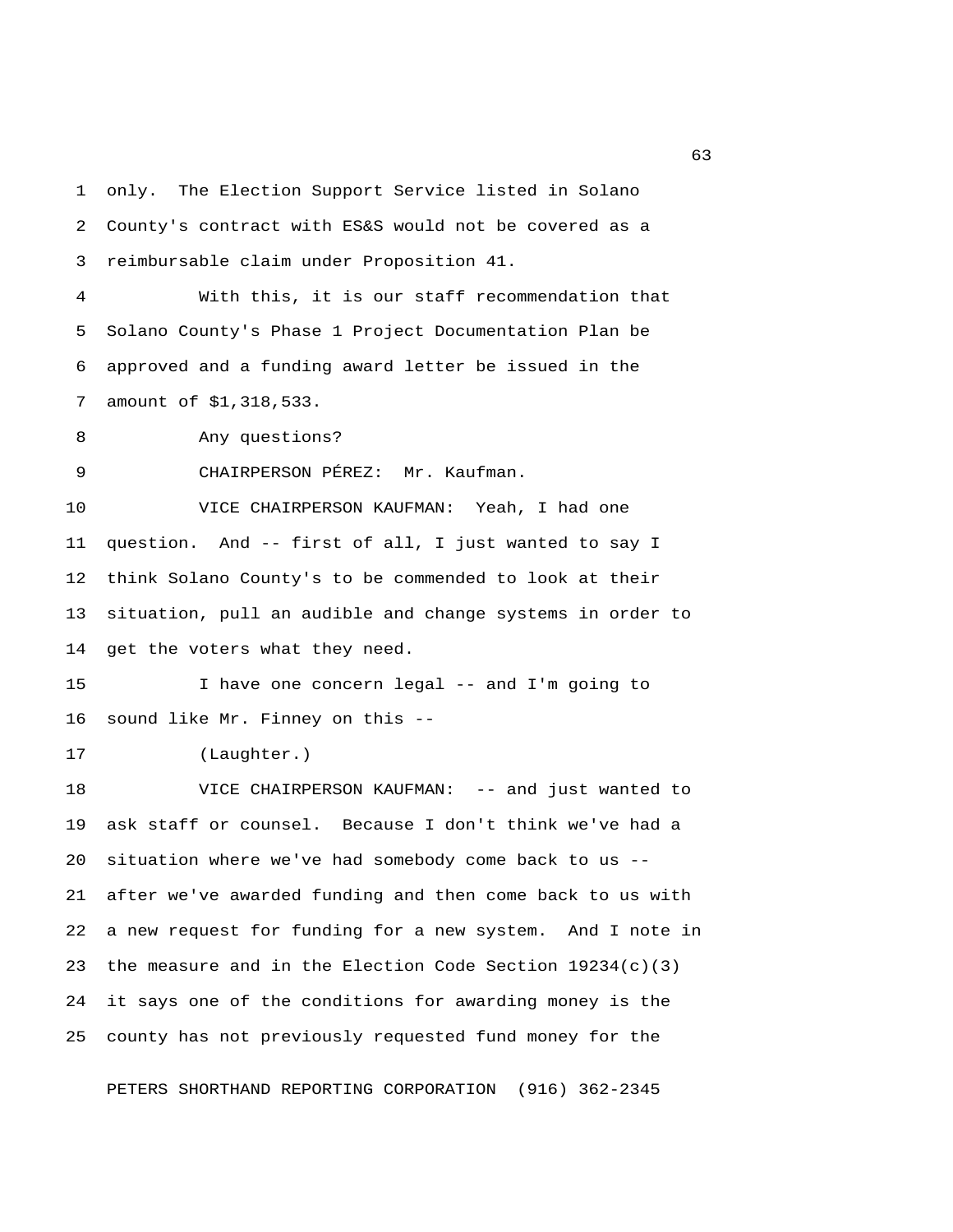1 purchase of a new voting system.

 2 And I guess I'm just wondering whether that's 3 been interpreted to mean they've actually requested the 4 funding in the form of submitting invoices as opposed to 5 submitting Project Documentation Plan approval to us and 6 we've -- we've issued an award based on that. And that 7 was my only concern, whether we would somehow be running 8 afoul of the statute in making this award. 9 MS. LEAN: Can I give you a staff opinion, then 10 I'll turn over to our legal? 11 VICE CHAIRPERSON KAUFMAN: Sure. 12 MS. LEAN: When they resubmitted their 13 application of the project documentation, it was under a 14 caveat under the Funding Application Procedural Guide we 15 allowed them to amend their plan. And since they never 16 received any funding -- that was why it was pointed out in 17 the staff report that they were issued a funding award but 18 they never actually submitted any invoices or received any 19 of the funding. So their project plan actually 20 substantially changed, because they got totally different 21 equipment. 22 So there is a caveat in the application package 23 that allows for that. 24 CHAIRPERSON PÉREZ: So, again, given that, you 25 interpreted it as being a modification of the initial? PETERS SHORTHAND REPORTING CORPORATION (916) 362-2345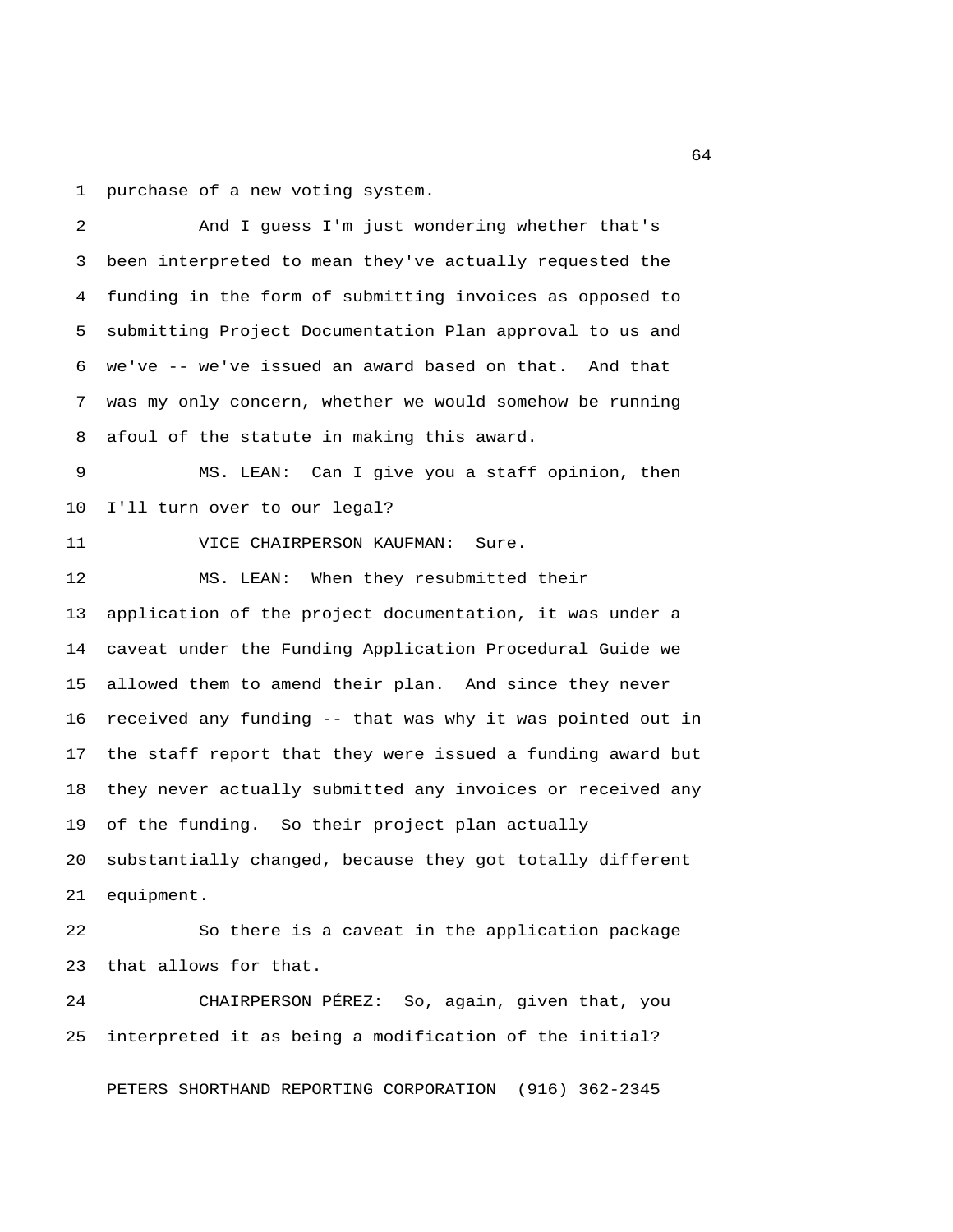1 MS. LEAN: (Nods head.)

 2 VICE CHAIRPERSON KAUFMAN: Of the initial 3 request.

4 MS. LEAN: Correct.

 5 VICE CHAIRPERSON KAUFMAN: Okay. Because the 6 statute does refer to requesting funding, not awarding or 7 receiving funding.

8 Counsel.

 9 STAFF COUNSEL KANOTZ: Michael Kanotz, Staff 10 Counsel.

11 I think another thing to keep in mind here is 12 when we're talking about the eligibility provision, that 13 does not take into account the -- although I think the 14 procedures the Board have adopted are certainly consistent 15 with that provision, it does not take into account those 16 procedures. So when we have a situation where an 17 application is made personally to procedures that were 18 adopted by the Board, I don't think that necessarily 19 equals a request for fund money under the code section. 20 And it seems to me in this case if what is being amended 21 is the original plan that was submitted, in other words we 22 had approval for this plan but before we actually submit 23 the invoices for the funds, we're changing our mind and 24 amending the plan and bringing it back to the Board, it 25 doesn't seem to me that in that instance this provision

PETERS SHORTHAND REPORTING CORPORATION (916) 362-2345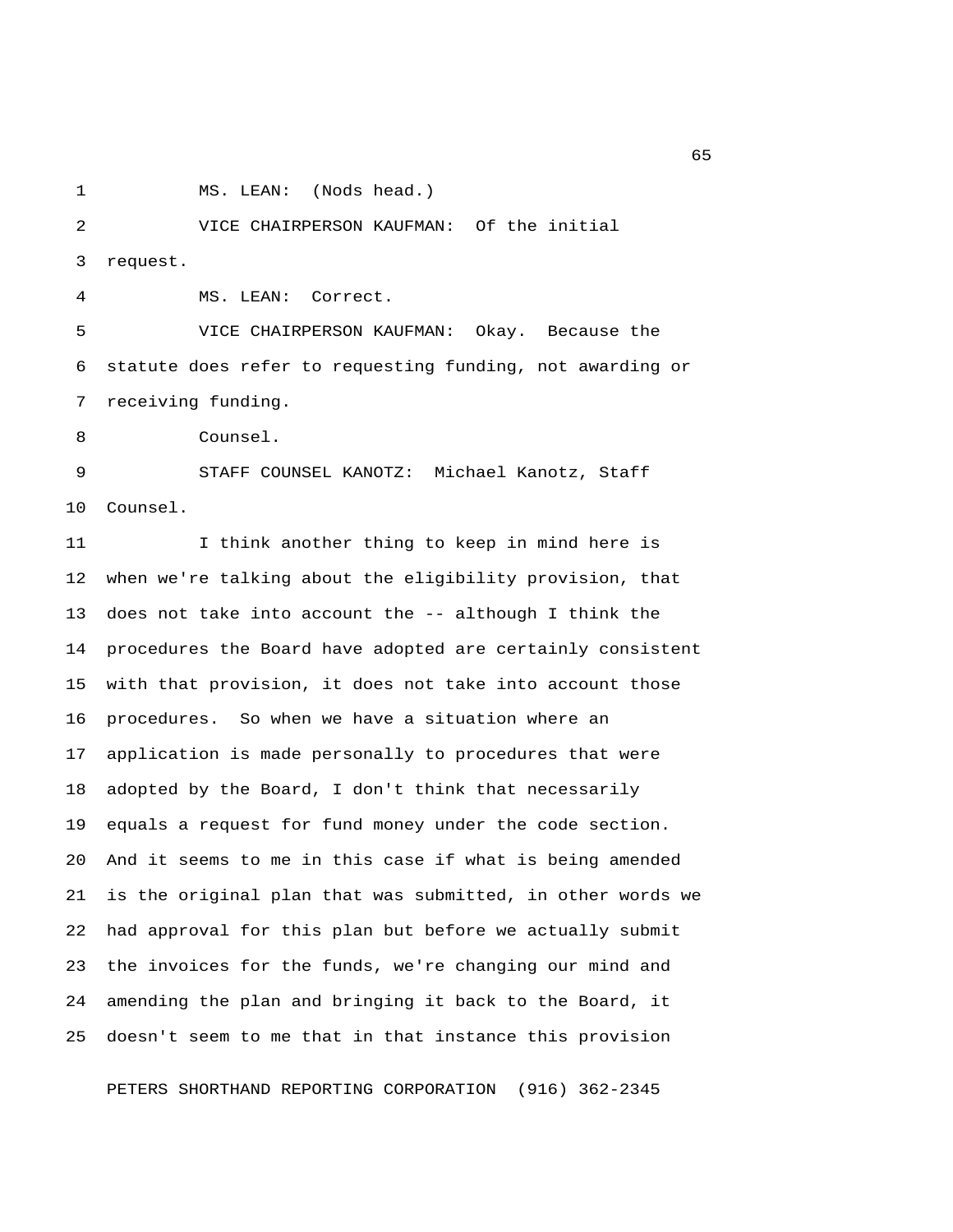1 would render a county ineligible for the funds.

| 2  | VICE CHAIRPERSON KAUFMAN: My concern is simply             |
|----|------------------------------------------------------------|
| 3  | that we've considered this issue and that we feel that it  |
| 4  | is appropriate and legal under the provisions of the       |
| 5  | statute. And if that's what I'm getting, then I'm          |
| 6  | satisfied with that. I just want to make sure we've        |
| 7  | thought about it.                                          |
| 8  | CHAIRPERSON PÉREZ: And I just want to draw                 |
| 9  | everybody's attention at the same time to the next item on |
| 10 | our agenda, which also relates to the same section but in  |
| 11 | a much broader sense than the discussion of this           |
| 12 | modification.                                              |
| 13 | Any other questions?                                       |
| 14 | BOARD MEMBER BUSTAMANTE: Move the staff                    |
| 15 | recommendation.                                            |
| 16 | CHAIRPERSON PÉREZ: Mr. Bustamante moves.                   |
| 17 | VICE CHAIRPERSON KAUFMAN: I'll second.                     |
| 18 | CHAIRPERSON PÉREZ: Mr. Kaufman seconds.                    |
| 19 | MS. MONTGOMERY: Roll call?                                 |
| 20 | CHAIRPERSON PÉREZ: If you would.                           |
| 21 | MS. MONTGOMERY: John Perez?                                |
| 22 | CHAIRPERSON PÉREZ:<br>Aye.                                 |
| 23 | Stephen Kaufman?<br>MS. MONTGOMERY:                        |
| 24 | VICE CHAIRPERSON KAUFMAN:<br>Aye.                          |
| 25 | Michael Bustamante?<br>MS. MONTGOMERY:                     |

PETERS SHORTHAND REPORTING CORPORATION (916) 362-2345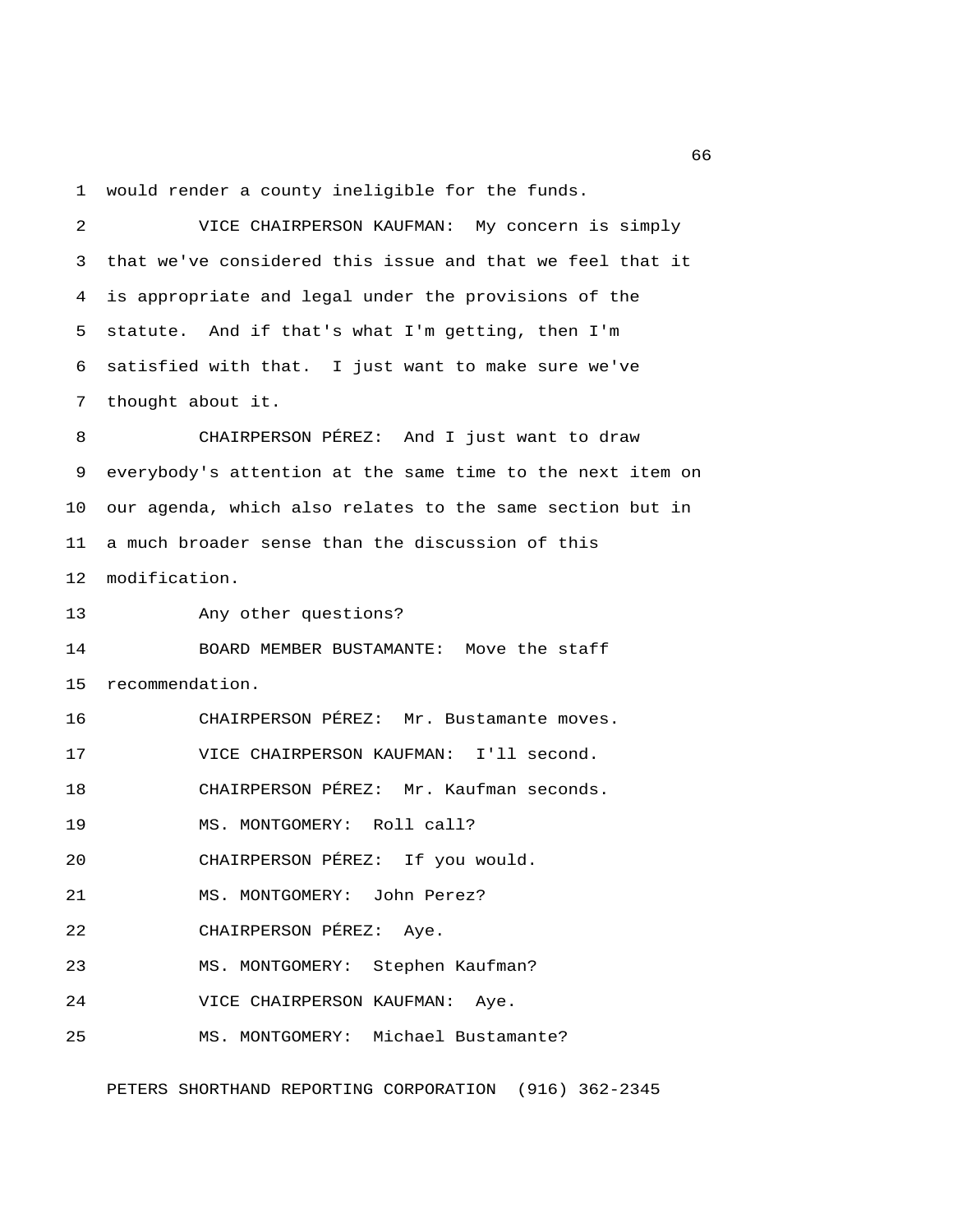1 BOARD MEMBER BUSTAMANTE: Aye.

2 MS. MONTGOMERY: Tal Finney?

3 BOARD MEMBER FINNEY: Aye.

4 CHAIRPERSON PÉREZ: Very good.

5 MS. MONTGOMERY: Carl Guardino's out.

 6 CHAIRPERSON PÉREZ: Okay. Item 7a -- 7a is a VMB 7 policy question about what constitutes an expansion of an 8 existing system or components related to a previously 9 approved application. And we're going to have a little 10 bit of a legal discussion.

11 I just want to draw everybody's attention to the 12 fact that it's now 3:30. At just about 4 o'clock I'm 13 going to need to leave. Mr. Kaufman will Chair the 14 balance of the meeting at that point. And he's going to 15 need to leave soon thereafter himself. So hopefully we 16 can get through this item as quickly as possible.

17 Jana, do you want to start us off or is Michael 18 going to walk us through this discussion?

19 MS. LEAN: I'll start the discussion.

20 A policy question came up. It specifically -- 21 it's a question we wanted to raise as a general policy 22 question to the Board. It did -- it was raised because of 23 a request to review a letter from Santa Barbara County 24 that's also in your packet.

25 But what the basic policy question is is what PETERS SHORTHAND REPORTING CORPORATION (916) 362-2345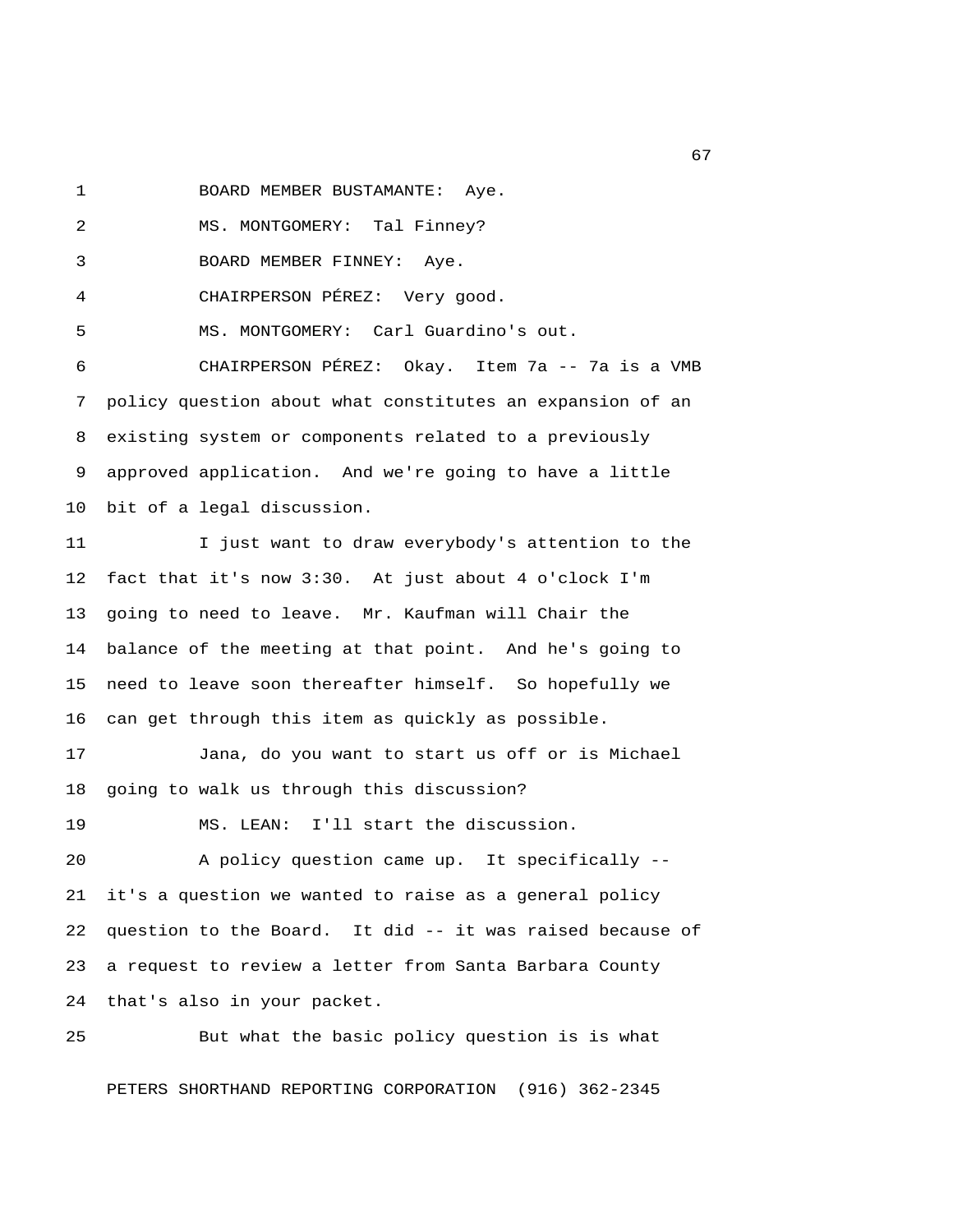1 constitutes an expansion of an existing system or

 2 components related to a previously approved application? 3 For example, if the county has received approval 4 on a Project Documentation Plan and was issued a funding 5 award allocation and was reimbursed for that voting 6 equipment secured under that plan, and if the county's 7 current voting system is still certified for use in 8 California, can the county be reimbursed for a new voting 9 system if they want to replace the voting system 10 identified in their original Project Documentation Plan? 11 BOARD MEMBER FINNEY: So as If Solano had

12 actually spent the money?

13 MS. LEAN: Correct.

14 Election Code section 19234 was enacted upon the 15 passage of Proposition 41. Proposition 41 established the 16 criteria for eligibility for counties to apply for the 17 voting modernization fund monies. And it's listed here in 18 your county what those provisions are.

19 Under the Proposition 41 the VMB was given the 20 authority to reject any applications for fund money if 21 deemed inappropriate, excessive, it did not comply with 22 this article or intent. This is something you were 23 discussing earlier. And the proposition further states 24 that a county whose application is rejected shall be 25 allowed to submit an amended application.

PETERS SHORTHAND REPORTING CORPORATION (916) 362-2345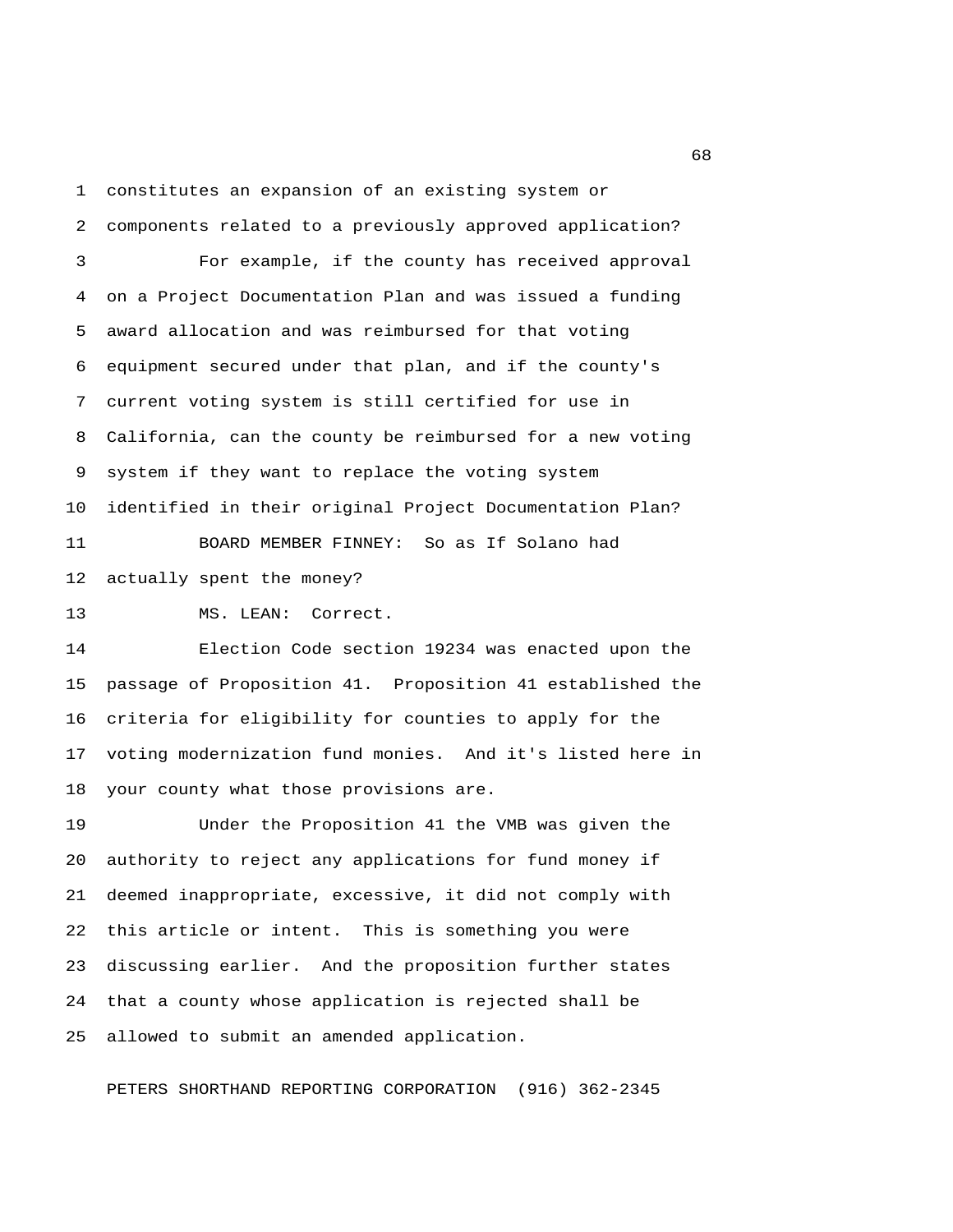1 I will turn over the legal interpretation of 2 19234(c)(3) to our new staff attorney.

 3 STAFF COUNSEL KANOTZ: I'll just go ahead and 4 continue on with the report from there.

 5 Section 19234(c)(3) of the Elections Code 6 provides that a county is ineligible to receive funds if 7 it has previously requested Proposition 41 funds for the 8 purchase of a new voting system, unless the application is 9 for an expansion of an existing system or for the purchase 10 of components related to a previously approved 11 application. Therefore, a county that has previously 12 received Proposition 41 funds for a new voting system may 13 not receive additional funds to replace that system, 14 meaning the system that was purchased with Proposition 41 15 funds. However, the county may receive additional -- may 16 receive funds to add additional components to that system, 17 as these would be considered components related to a 18 previously approved application.

19 In addition, regardless of whether the county has 20 previously applied for funds, it may receive Proposition 21 41 funds for the expansion of an existing system that was 22 purchased by the county.

23 CHAIRPERSON PÉREZ: Not being burdened with a 24 legal education --

25 (Laughter.)

PETERS SHORTHAND REPORTING CORPORATION (916) 362-2345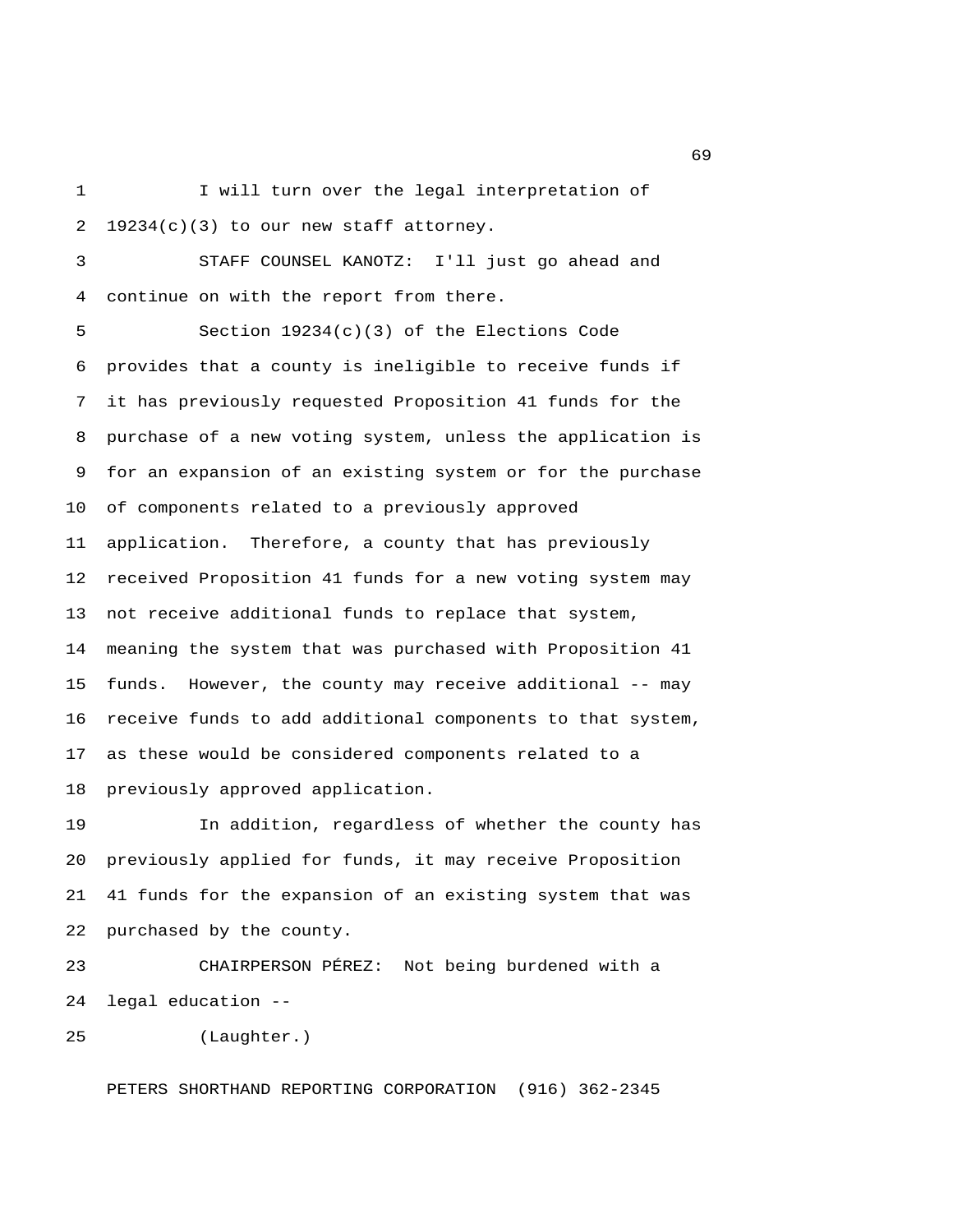1 BOARD MEMBER FINNEY: If this is for short phone 2 calls.

 3 STAFF COUNSEL KANOTZ: The initiative very 4 broadly defines a voting system to mean any voting 5 machine, voting device or vote tabulating device that does 6 not utilize prescored punch card ballots. Over the last 7 portion is just limiting the type that's used. 8 So I think what -- 9 CHAIRPERSON PÉREZ: But in that sense the system 10 can be a device as opposed to a network of devices, 11 correct? 12 STAFF COUNSEL KANOTZ: Correct. 13 CHAIRPERSON PÉREZ: So how do we get at -- how do 14 we get at the distinction between expanding the system 15 versus substantially changing the complement of devices 16 that you use? 17 STAFF COUNSEL KANOTZ: Well, it strikes me that 18 the eligibility provision here, first of all, states a 19 general rule, which in -- you know, you can put it in 20 colloquial terms by saying you only get one bite at the 21 apple, essentially. If you've previously requested -- 22 CHAIRPERSON PÉREZ: What if you change the apple? 23 VICE CHAIRPERSON KAUFMAN: That's what just 24 happened.

25 CHAIRPERSON PÉREZ: No, I --

PETERS SHORTHAND REPORTING CORPORATION (916) 362-2345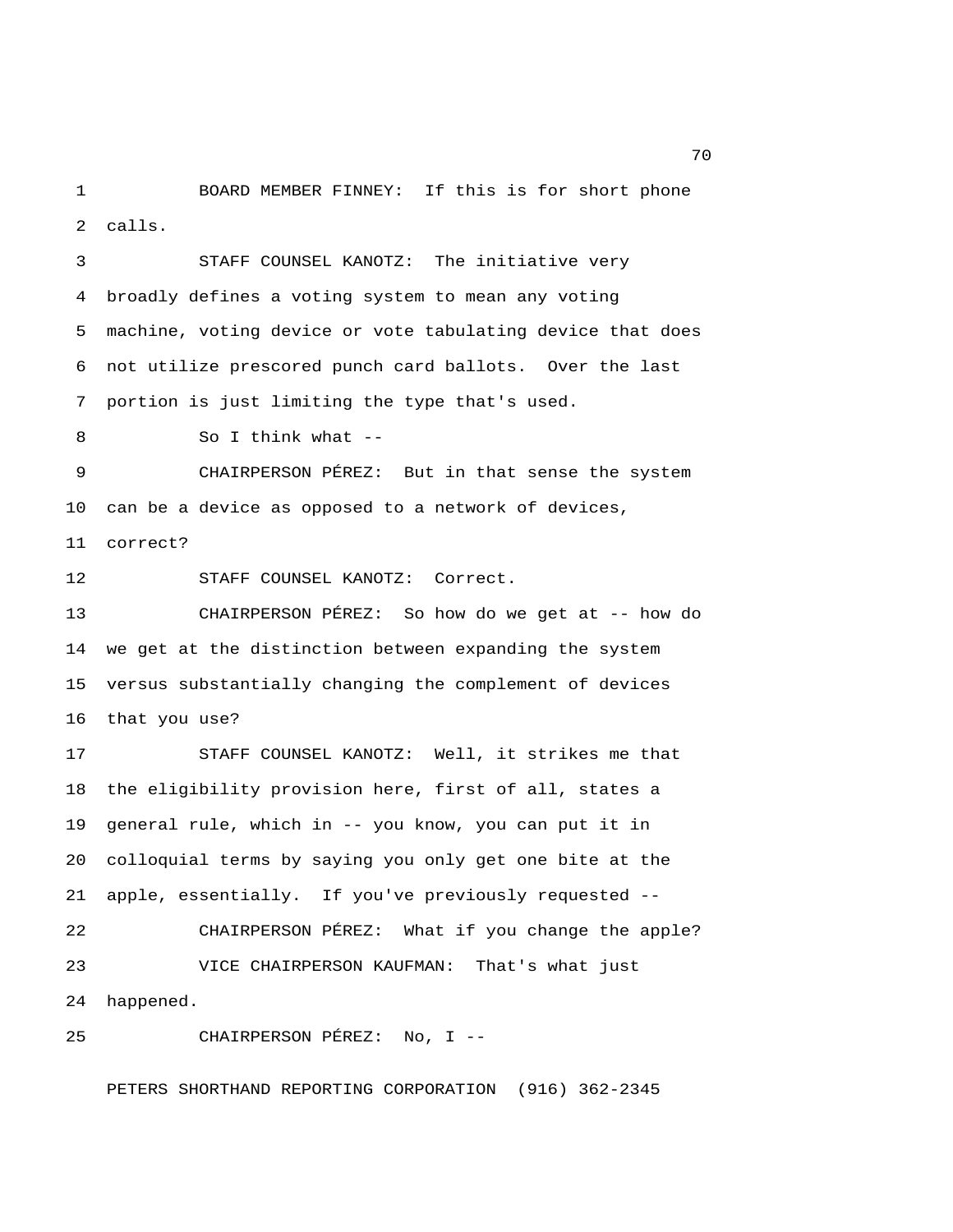1 VICE CHAIRPERSON KAUFMAN: Before, I mean. 2 STAFF COUNSEL KANOTZ: But that general rule also 3 has two, and I read as, mutually exclusive exceptions. 4 One, an application for an expansion of an existing 5 system; or, two, components that are related to a 6 previously approved application.

 7 CHAIRPERSON PÉREZ: So then the question becomes 8 what is -- you know, so if I bought a Diebold system and 9 now there's not a system that's certified, and I wanted to 10 actually become compliant with the law and actually run an 11 election that served the purpose of the voters in my 12 county, am I not allowed to put in new equipment that's 13 actually compliant with the state and federal standards 14 and come before this Board?

15 STAFF COUNSEL KANOTZ: Under the rule of 16 eligibility, if you haven't previously requested funds 17 under the initiative --

18 CHAIRPERSON PÉREZ: I guess the question, you 19 know, in a very real term becomes if a county has done 20 everything that they believed they should do to be 21 compliant with the law, it actually in some ways gets at 22 the issue that Alfie raised with respect to liability for 23 unforeseen changes in the law, right?

24 So if a county purchased a system after the point 25 in time in which we were eligible to reimburse them for a

PETERS SHORTHAND REPORTING CORPORATION (916) 362-2345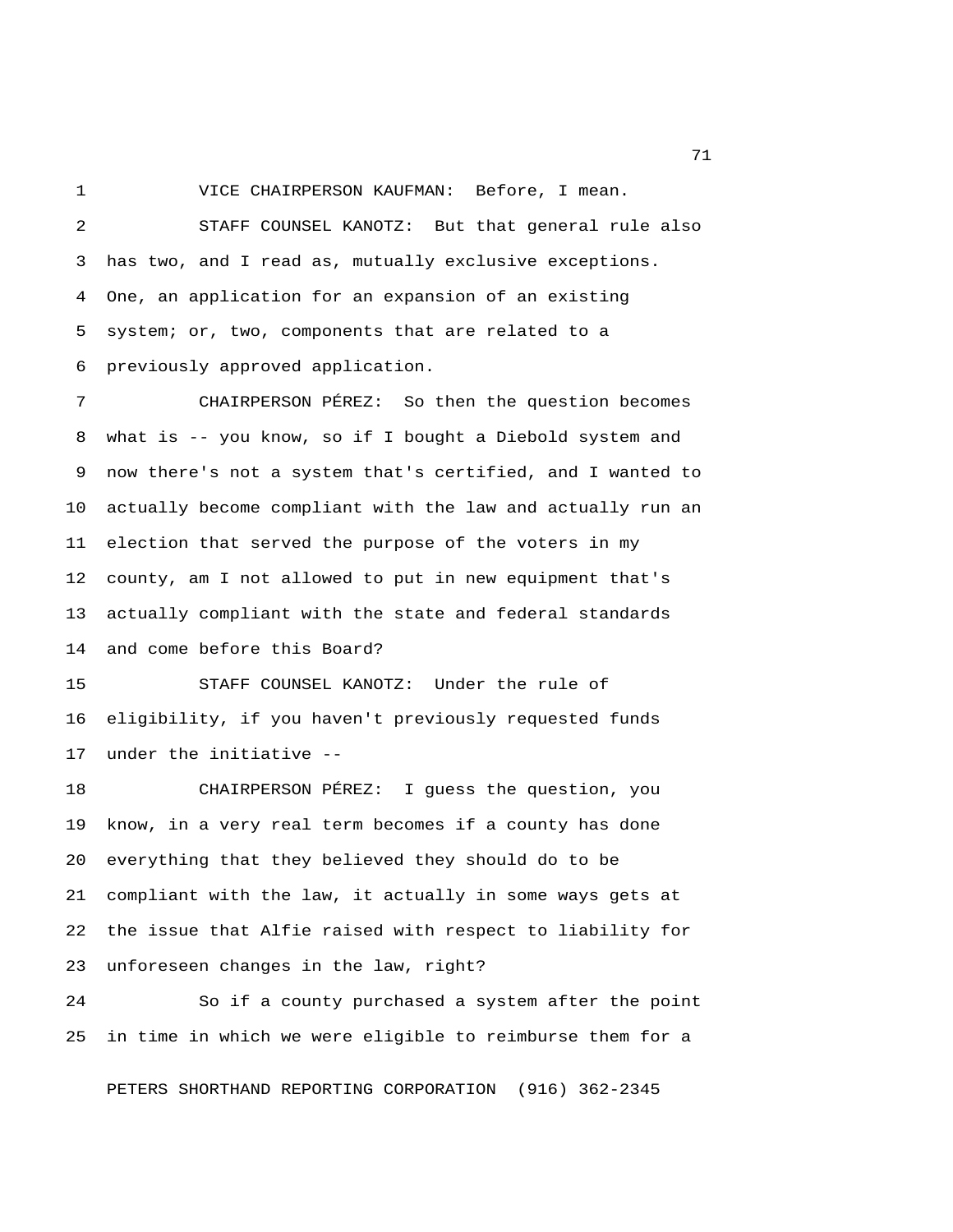1 portion of that acquisition, they did so in good faith to 2 modernize their equipment, they did so in a way by 3 purchasing a system or series of systems or complement of 4 devices that were certified for use by both state and 5 federal regs, and now the rules change, you know, their 6 system is no longer certified, should there previous 7 efforts to receive reimbursement completely consistent 8 with the law preclude them from being able to avail 9 themselves of further funding to actually comply with 10 other elements of the law and afford the voters in their 11 county the equipment that they need to be able to vote?

12 STAFF COUNSEL KANOTZ: Well, I think to some 13 extent -- and to a large extent that's a policy question 14 for the Board. But to the extent that it deals with the 15 eligibility provision in this section of the Elections 16 Code, it would depend on whether or not it could be 17 characterized as an expansion of an existing system or a 18 component related to a previously approved application.

19 CHAIRPERSON PÉREZ: And who is the arbiter of 20 that definition?

21 STAFF COUNSEL KANOTZ: Well, it strikes me that 22 the Bond Act, while containing -- while containing these 23 eligibility provisions, it gives the Board authority to -- 24 BOARD MEMBER FINNEY: I knew that was coming. 25 (Laughter.)

PETERS SHORTHAND REPORTING CORPORATION (916) 362-2345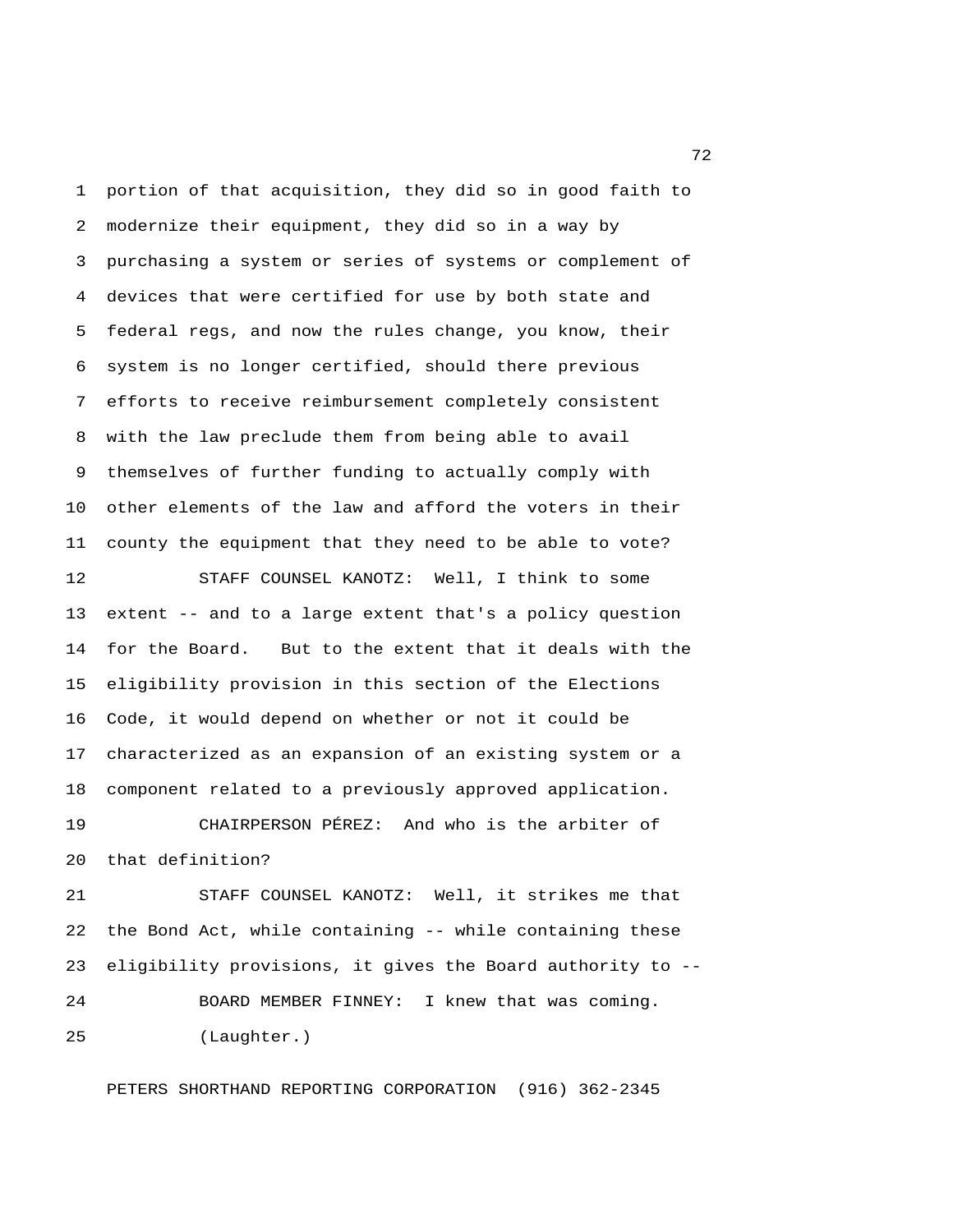1 BOARD MEMBER FINNEY: Is Santa Barbara County 2 here? I knew you all were here.

 3 VICE CHAIRPERSON KAUFMAN: Just so I can have 4 some context here. I mean we're talking about a county 5 that comes back under Phase 1, there's an unused Phase 1 6 funding and they come back for more based on whatever 7 expansion -- whatever that means -- in their voting 8 system. And are we talking about, for example, the county 9 that purchased DRE equipment that didn't have the audit 10 capability and is now seeking to get additional funding to 11 add on the audit?

12 CHAIRPERSON PÉREZ: That would -- that would 13 clearly -- why don't we do this: We have a card in from 14 Joe Holland from Santa Barbara. Why don't we ask him to 15 come forward and kind of explain their dilemma to us, and 16 maybe that will help.

17 BOARD MEMBER FINNEY: Is he coming with counsel? 18 MR. HOLLAND: Yes.

19 BOARD MEMBER FINNEY: So we can announce all -- 20 CHAIRPERSON PÉREZ: You're welcome to bring up 21 whoever you'd like to bring up.

22 BOARD MEMBER FINNEY: Is that our chief deputy 23 here?

24 MR. HOLLAND: Good afternoon. I'm Joe Holland, 25 Santa Barbara County Clerk, Recorder and Assessor and the

PETERS SHORTHAND REPORTING CORPORATION (916) 362-2345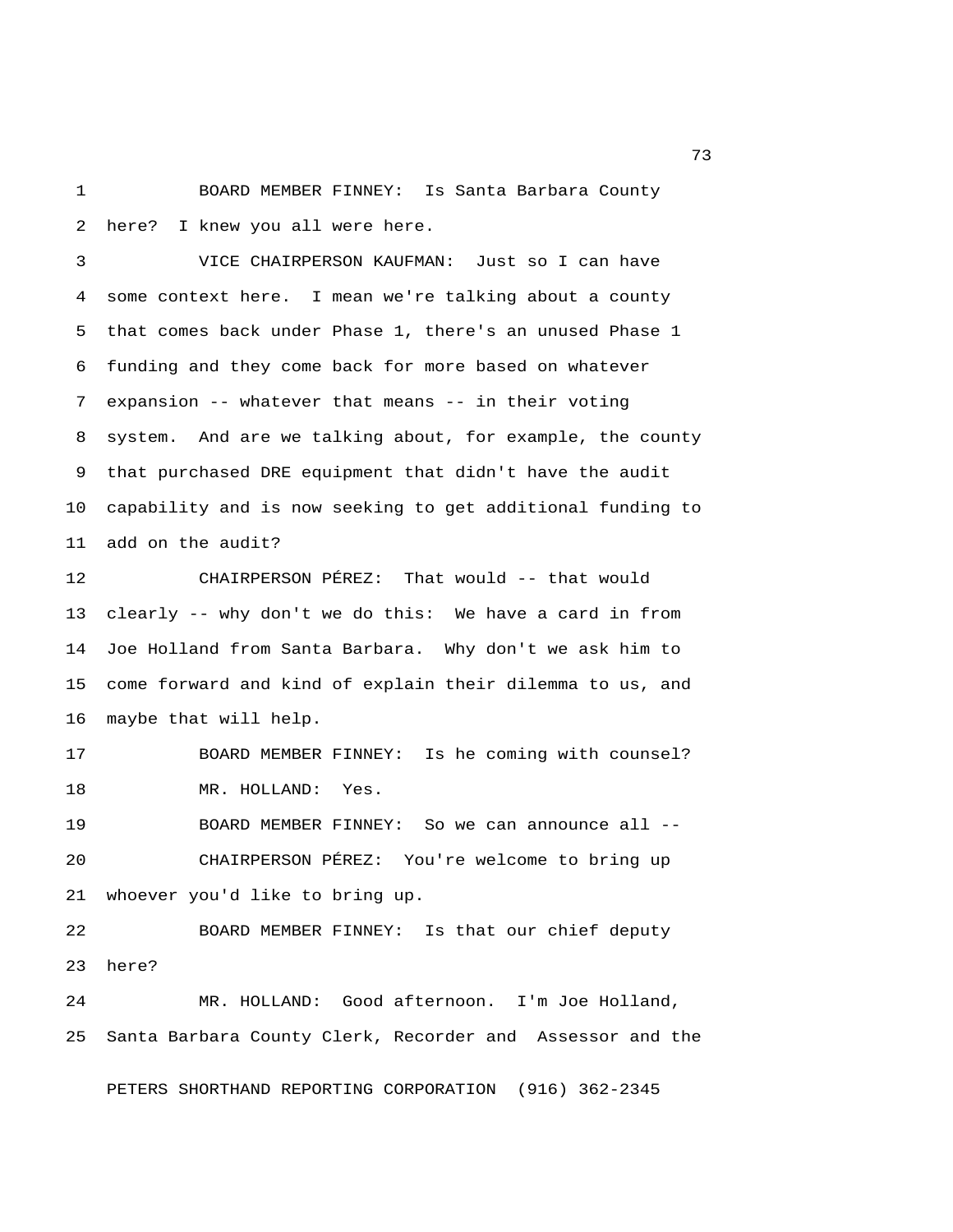1 Registrar of Voters. Mr. Lavayen is counsel with the 2 county.

 3 And what I'll do -- let me just kind of lay it 4 out for you real quick. And then I'll have -- if you have 5 questions of me, or Woody may be able to add something to 6 it.

 7 BOARD MEMBER FINNEY: Your other folks here are 8 registrar folks or county counsel folks?

 9 MR. HOLLAND: Bob Smith, Division Manager for our 10 Elections Division; and Billie Alvarez, our HAVA Project 11 Manager, who is actually --

12 BOARD MEMBER FINNEY: A lucky job. 13 MR. HOLLAND: -- doing the search on these 14 systems and is very knowledgeable on -- about voting 15 systems.

16 We purchased a Diebold optical scan system in 17 December 1999. That system is currently not HAVA 18 compliant, of course, and it does not meet the 2002 voting 19 system standards that we're going to have to have in place 20 by June the 2006.

21 So what we plan to do to -- we plan to meet the 22 federal deadline for HAVA by January 1, 2006. We also 23 want to upgrade our optical scan system to meet the 2002 24 voting system standards.

25 To become HAVA compliant what we want to do is PETERS SHORTHAND REPORTING CORPORATION (916) 362-2345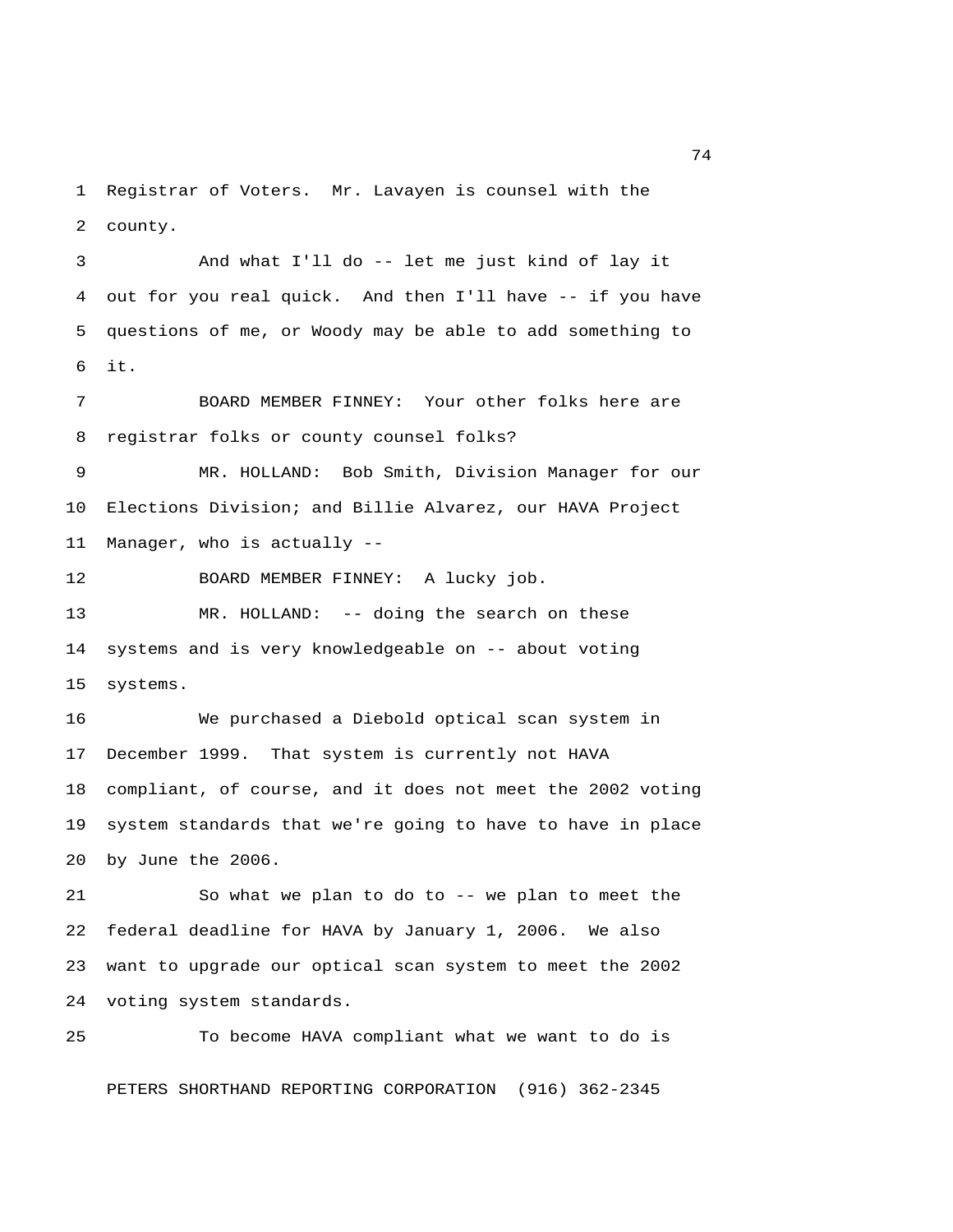1 purchase the AutoMARK that is consistent and can only be 2 used with ES&S optical scan system. The ES&S optical scan 3 system, in our view, expands the scope of the existing 4 Diebold optical scan system, as ES&S optical scan system 5 does meet the 2002 voting system standards. The Diebold 6 optical scan system right now does not have an option for 7 us to be compliant with those.

 8 So right now what we are seeing is you have ES&S 9 optical scan, you have an AutoMARK. There is a solution 10 for us right now to become HAVA compliant and to meet the 11 2002 voting system standards, what we can consider an 12 expansion and an upgrade of our current system.

13 BOARD MEMBER FINNEY: And you'll continue to use 14 the Diebold products for purposes of absentee and -- what 15 was the other program?

16 MR. HOLLAND: The Vote Remote?

17 BOARD MEMBER FINNEY: Yeah.

18 MR. HOLLAND: Yes.

19 BOARD MEMBER FINNEY: So what they're doing, Mr. 20 Chairman, is they're not -- they're not throwing away any 21 of the equipment that they purchased through us. They are 22 attempting to address an issue with which we continue to 23 be plagued, issues of noncompliance with respect to the 24 technology that's out there. And so they're claiming that 25 it's an expansion of their system consistent with

PETERS SHORTHAND REPORTING CORPORATION (916) 362-2345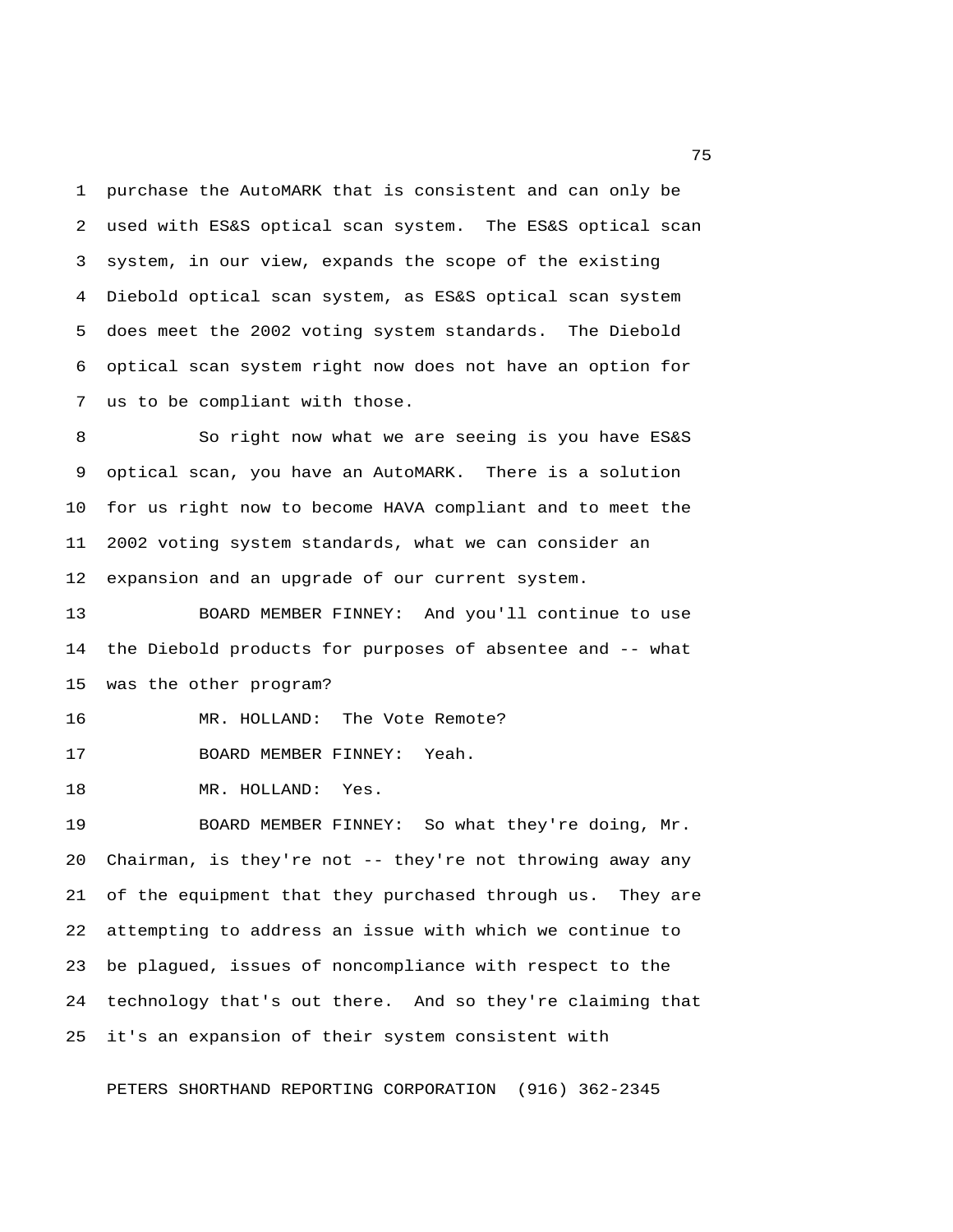1 increasing the size, extent, the scope and capabilities of 2 an existing system. 3 CHAIRPERSON PÉREZ: Go ahead -- Mr. Bustamante, 4 go ahead. 5 BOARD MEMBER BUSTAMANTE: When we allocated the 6 2.75 million to the county, what did it spend the money 7 on? 8 MR. HOLLAND: We got reimbursement for the 9 Diebold optical scan system to the -- about a million 10 dollars. So there's still 1.7 that's available for the 11 Phase 2. 12 BOARD MEMBER BUSTAMANTE: Right. But -- okay, so 13 you spent 1.7 on the Diebold reimbursement that you 14 purchased -- 15 MR. HOLLAND: One million. 16 BOARD MEMBER BUSTAMANTE: -- oh, 1 million that 17 you purchased in '99? 18 MR. HOLLAND: 1999, right. 19 CHAIRPERSON PÉREZ: Now, that Diebold system -- 20 I'm not supposed to ask questions I don't want to know the 21 answers to, right? 22 (Laughter.) 23 VICE CHAIRPERSON KAUFMAN: Depends on who you're 24 defending. 25 (Laughter.)

PETERS SHORTHAND REPORTING CORPORATION (916) 362-2345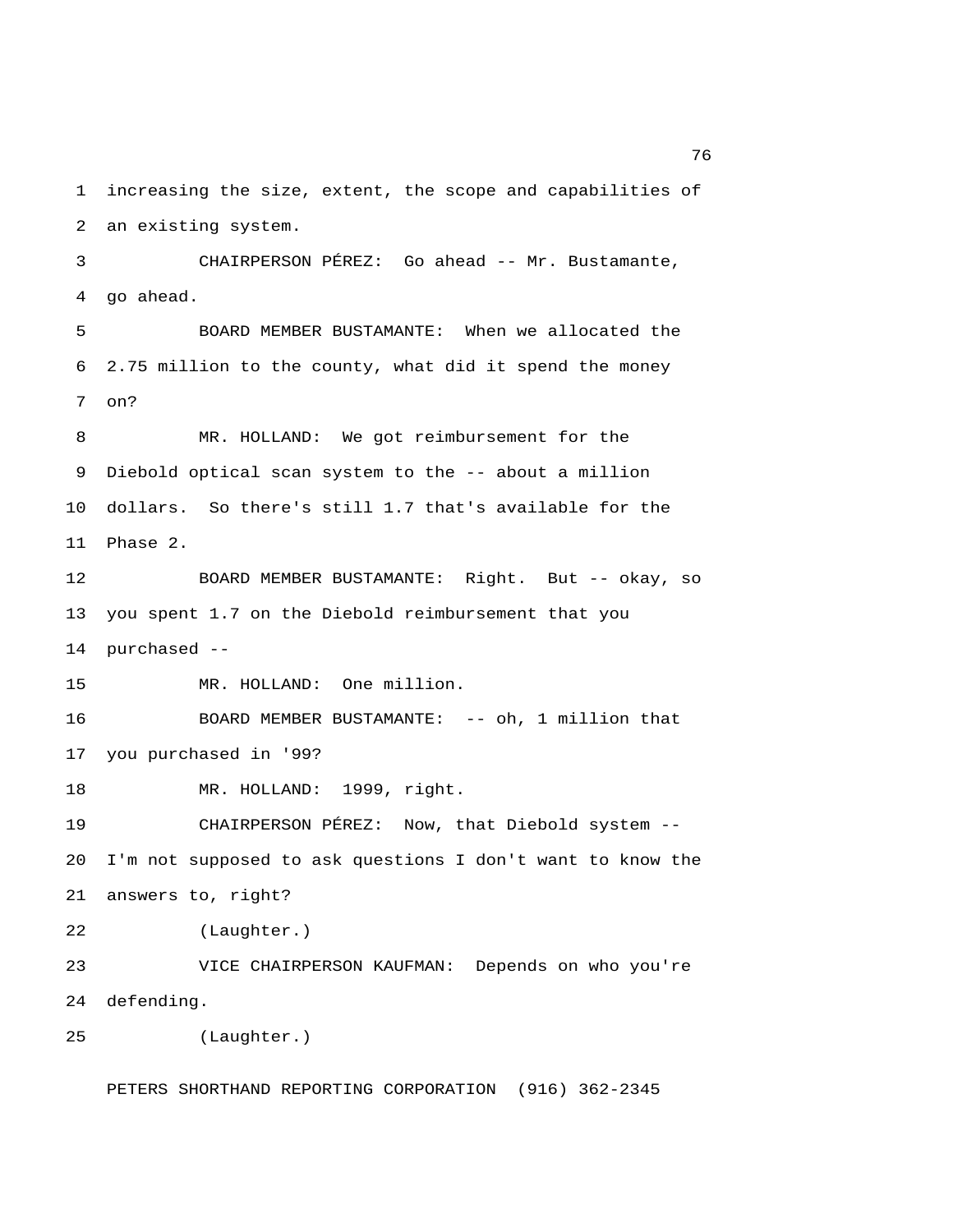1 CHAIRPERSON PÉREZ: Anybody else have any 2 questions? 3 BOARD MEMBER FINNEY: Yeah, is Kris Daley doing 4 well in her D.A.'s race? 5 MR. LAVAYEN: I haven't really heard. I think 6 she -- 7 MR. HOLLAND: I think she's the only one that's 8 filed. 9 BOARD MEMBER FINNEY: That's what I heard. 10 That's why I asked it. I knew the answer before I asked 11 it. 12 But having said that, I'd like to ask a question. 13 At what point -- at what point did you become 14 aware that you were going to have a timing issue with 15 respect to the Diebold equipment? 16 MR. HOLLAND: A timing issue? 17 BOARD MEMBER FINNEY: Meaning that it might not 18 become compliant in time for you to do what you need to do 19 by your 2006 deadline. 20 MR. HOLLAND: Well, Billie Alvarez, our project 21 manager, she's been looking at all the different systems. 22 We actually -- she was actually running our -- a good 23 portion of our elections with Bob Smith. And we took her 24 off line, made her a project manager. She looked at all 25 the different systems. And, you know, as it became

PETERS SHORTHAND REPORTING CORPORATION (916) 362-2345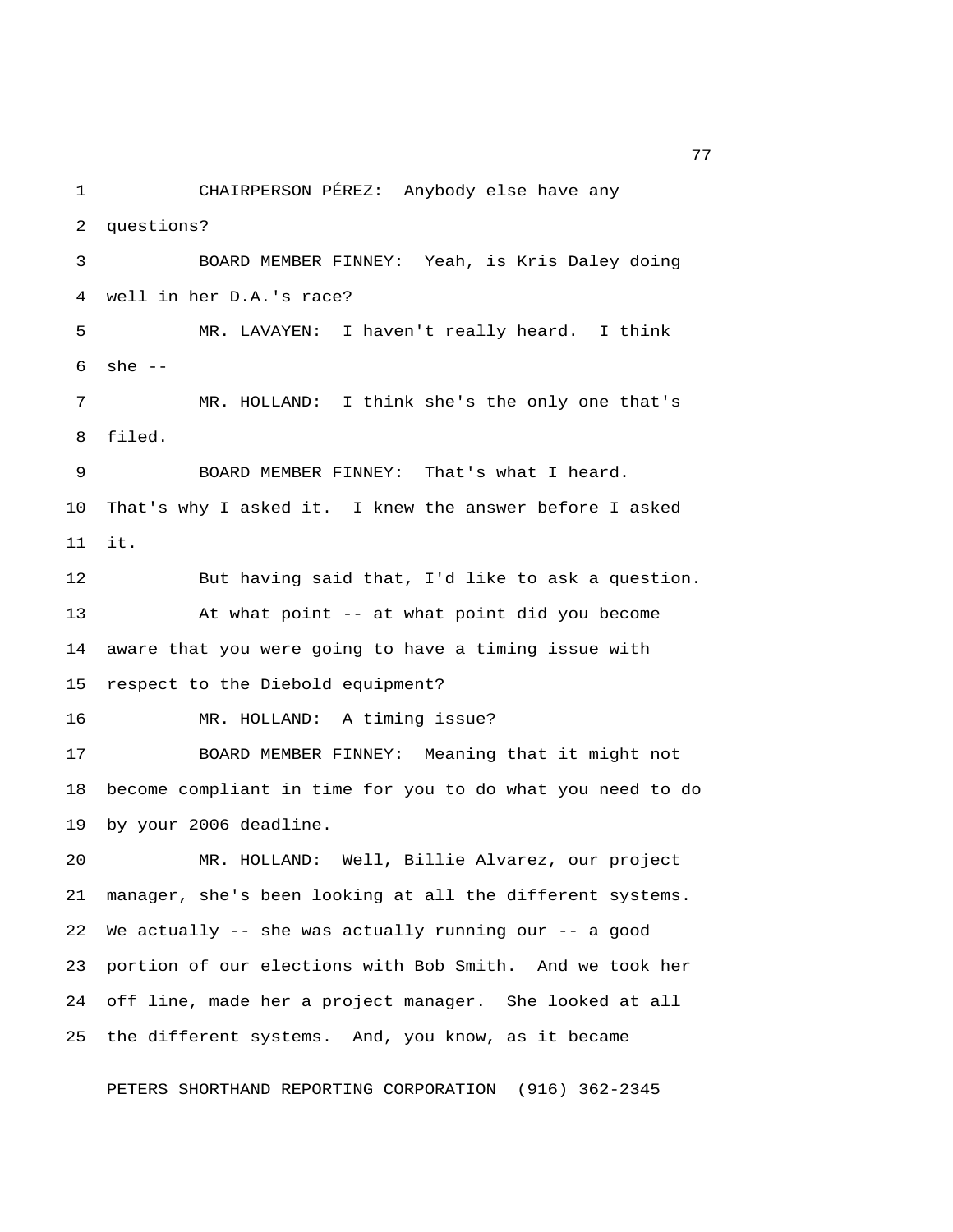1 apparent that Diebold did not get certified for the touch 2 screens and that they still don't have a solution for -- 3 that we're aware of -- for upgrading our optical scan 4 system to become 2002 compliant. So what we were looking 5 at was an option of having -- keeping our current optical 6 scan system and getting one touch screen with Diebold. 7 They're not certified for their touch screens, and they 8 don't have their optical scan systems ready for 2002 9 voting system standards, which is required by June 2006. 10 And we don't even know what that would cost for 11 us to do that upgrade. 12 BOARD MEMBER FINNEY: Right. 13 CHAIRPERSON PÉREZ: Well, let me ask the question 14 I wasn't sure I wanted to ask anyway. 15 When you purchased the Diebold equipment in '99, 16 how many units was that? 17 MR. HOLLAND: Two hundred twenty-one. 18 CHAIRPERSON PÉREZ: If you move forward as you 19 anticipate attempting to move forward, how many of those 20 221 units are you going to continue to use? 21 MR. HOLLAND: Probably -- only some of them at 22 our absentee counter. We'll keep a few of those, like 23 six. 24 VICE CHAIRPERSON KAUFMAN: Just for my own 25 education here. I mean what is it about the Diebold --

PETERS SHORTHAND REPORTING CORPORATION (916) 362-2345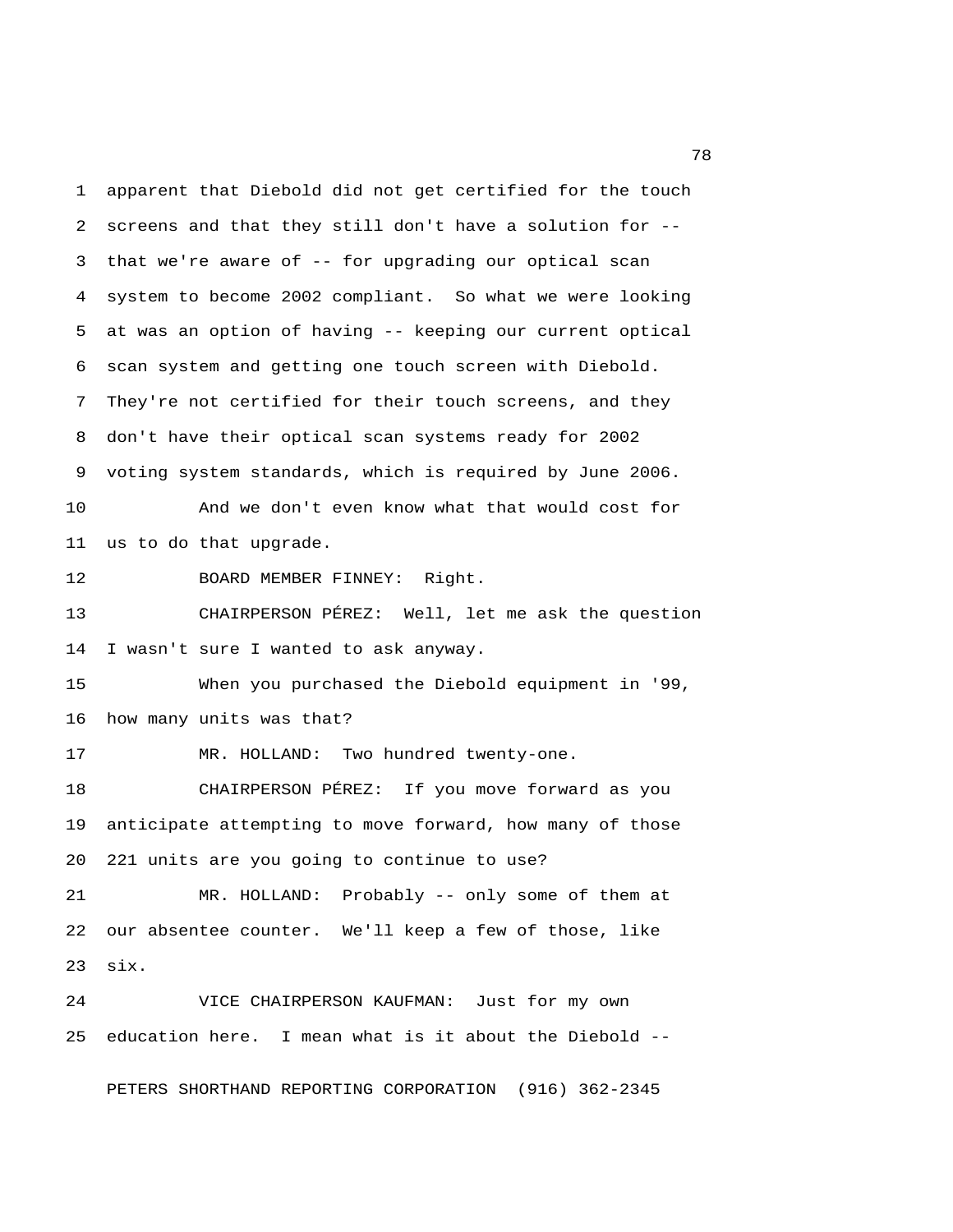1 what is it about the system that you purchased that is not 2 capable of being compliant? And how is the new optical 3 scan system different from the one you purchased in terms 4 of compliance? What is it about the two systems that, you 5 know, enables you under a new system to be compliant 6 through an optical scan when the old one doesn't?

 7 CHAIRPERSON PÉREZ: And let's actually let Bruce 8 take the first crack at that answer if you would, Bruce, 9 and then come back to Santa Barbara.

10 MR. McDANNOLD: The existing Diebold optical scan 11 system requires that the ballots be filled out by hand 12 with a pen or pencil. The AutoMARK system has a voter -- 13 the AutoMARK is a voter assist device that's electronic 14 for those with visual impairment. It has an interface for 15 people with physical disabilities to plug into. It's got 16 an audio component for people who are blind to vote 17 unassisted, as required by HAVA. And then it marks the 18 ballot for them.

19 VICE CHAIRPERSON KAUFMAN: So it's a function of 20 the accessibility issue that -- it's the accessibility 21 point that's at issue, not --

22 MR. McDANNOLD: The AutoMARK provides the 23 accessibility component of one device per polling place 24 required under HAVA for people with disabilities to vote 25 unassisted.

PETERS SHORTHAND REPORTING CORPORATION (916) 362-2345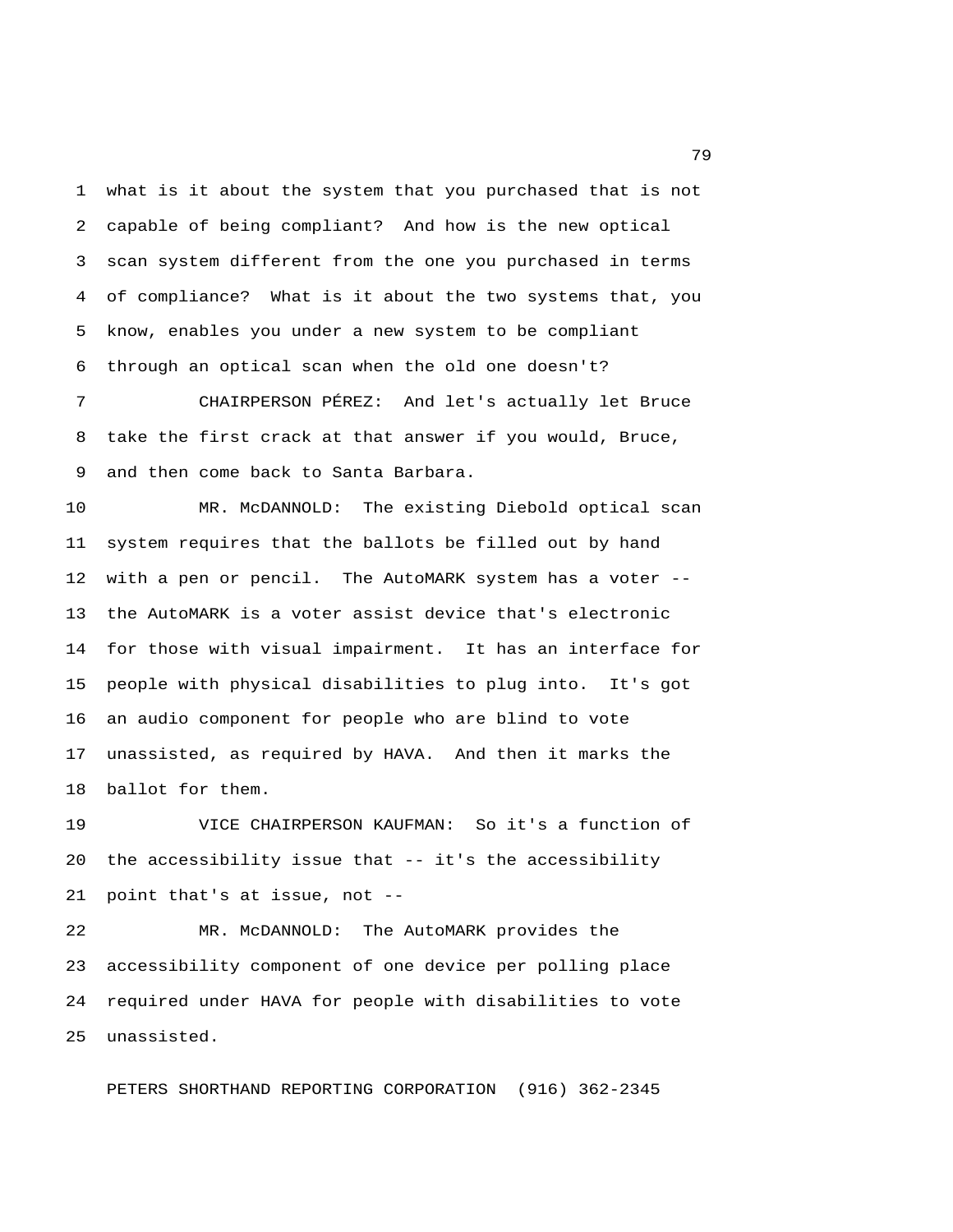1 BOARD MEMBER FINNEY: That's the ES&S product is 2 the only one that can function in conjunction with the 3 AutoMARK, is that what -- that's their --

 4 MR. McDANNOLD: That's the only system that the 5 AutoMARK has been certified to work with.

 6 VICE CHAIRPERSON KAUFMAN: So is the point here 7 that it's kind of silly to have one kind of optical scan 8 machine in each precinct that is compliant while you have 9 other types of optical scan -- because we've seen a lot of 10 counties go to optical scan and then they put one DRE 11 machine -- or they want to put one DRE if they ever get 12 certified -- they want to put one DRE machine in a 13 precinct to meet the HAVA requirement but still have 14 optical scan for basically all the other voters. Is the 15 point here that it would be odd to have one kind of 16 optical scan machine in each precinct that's HAVA 17 compliant versus all the other noncompliant optical scan 18 machines?

19 MR. McDANNOLD: No, what I -- well, what I'm 20 hearing is they would be not deploying the Diebold 21 machines in the polling places --

22 BOARD MEMBER FINNEY: Well, yeah, it would be the 23 absentee, Steve.

24 MR. McDANNOLD: -- because they're two different 25 ballots. They're not compatible.

PETERS SHORTHAND REPORTING CORPORATION (916) 362-2345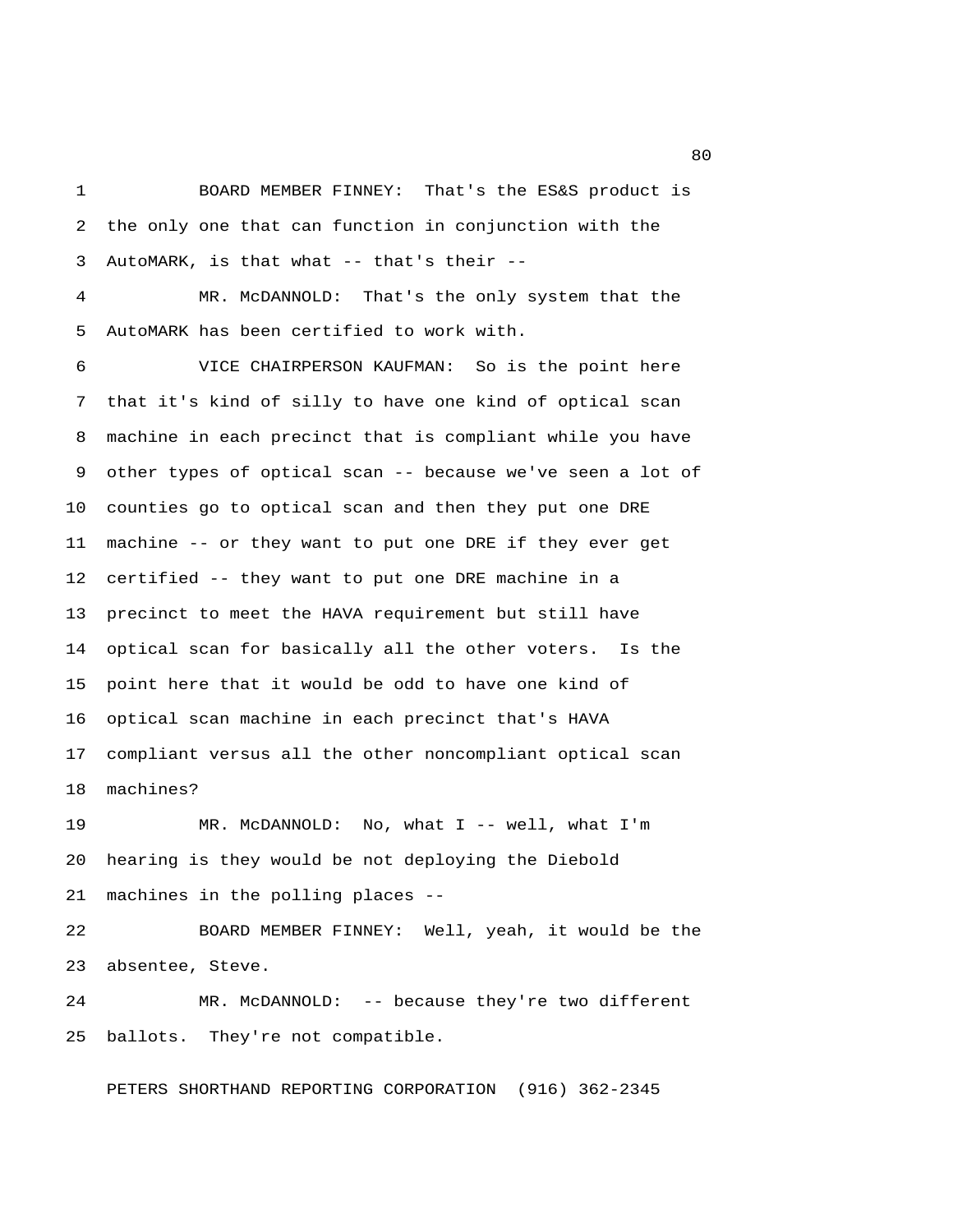1 BOARD MEMBER FINNEY: It's just on the absentee 2 and the vote counting programs.

 3 MR. McDANNOLD: So they would be taking their 4 remaining -- what I heard, was their remaining Diebold 5 machines or some of them using them to tabulate one form 6 of the ballot that's used only for absentees. They would 7 issue a different ballot, a completely different 8 technology for use in the polling places. 9 CHAIRPERSON PÉREZ: Well, let me take another

10 crack at the question that Mr. Kaufman's getting at. 11 How many polling locations do you have? Roughly

13 MR. HOLLAND: One hundred seventy, plus or minus. 14 CHAIRPERSON PÉREZ: See, if you have 170, that's 15 why you have 221 Diebold machines now. If you go to the 16 ES&S, how many ES&S instruments are you looking at

17 acquiring?

18 MR. HOLLAND: They'll be one in each precinct.

19 CHAIRPERSON PÉREZ: Okay.

12 the two hundred and some?

20 MR. HOLLAND: One in each polling place.

21 VICE CHAIRPERSON KAUFMAN: So there's only one.

22 CHAIRPERSON PÉREZ: So otherwise -- so, yes? The 23 answer is yes?

24 VICE CHAIRPERSON KAUFMAN: The answer is yes. 25 You are going to have only one in each precinct?

PETERS SHORTHAND REPORTING CORPORATION (916) 362-2345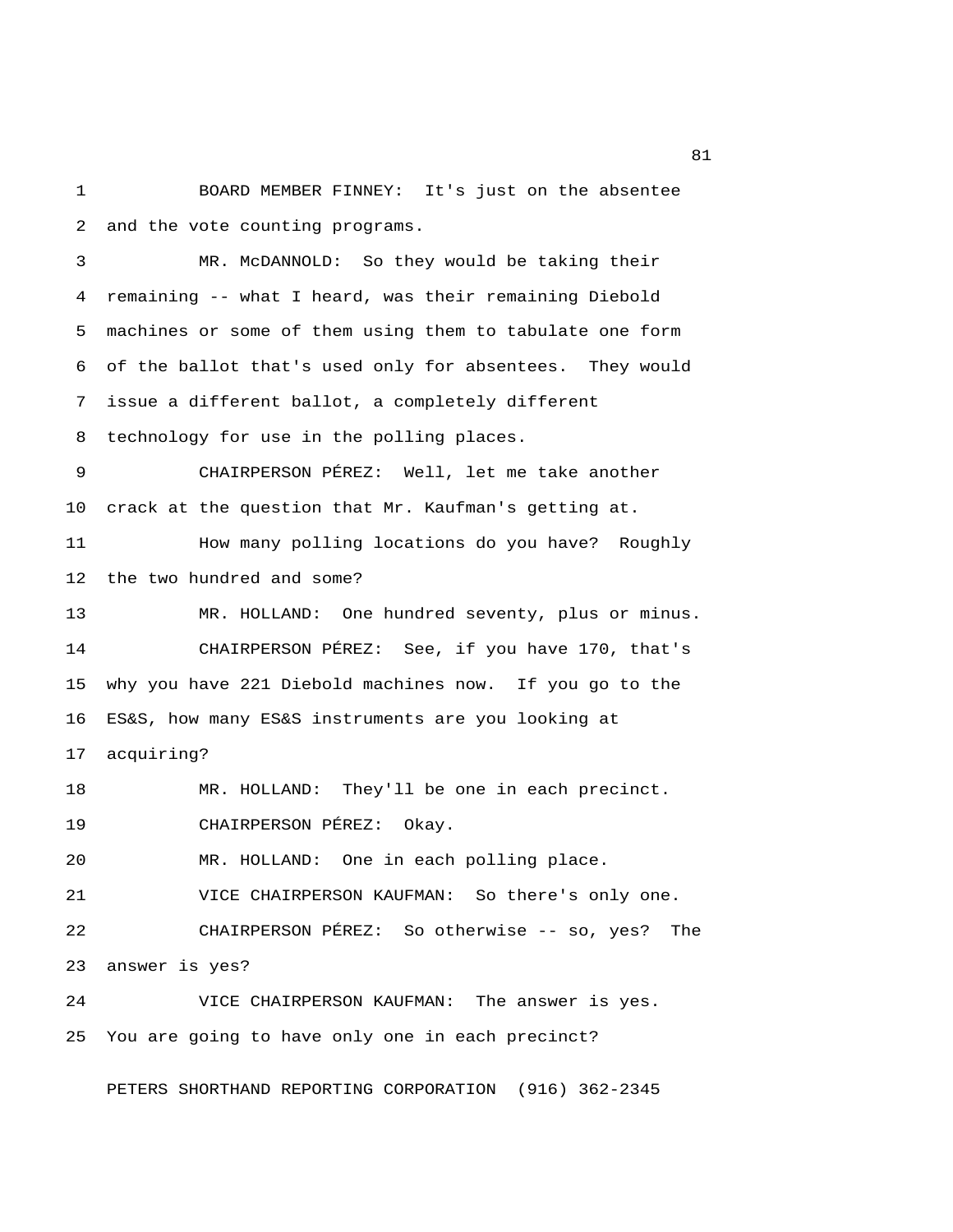1 MR. HOLLAND: Right. But then the current ones 2 that we have in house we cannot use.

 3 CHAIRPERSON PÉREZ: No, no. The one per precinct 4 actually helped clarify a question that was in the back of 5 both Mr. Kaufman's and my minds about whether you could 6 mix and match at locations. But when you're only looking 7 at one device per polling location, it's absurd.

8 VICE CHAIRPERSON KAUFMAN: That's correct.

9 (Laughter.)

10 CHAIRPERSON PÉREZ: Okay. Any other questions to 11 Santa Barbara before we move on?

12 Here's my sense, is -- you know, I understand 13 where Santa Barbara's going with this. Obviously their 14 plan isn't before us so we can't act on it. But it seems 15 that -- I understand the logic of where they're looking at 16 getting. I understand what our counsel has suggested with 17 respect to the interpretation of what system is or isn't.

18 I don't know that we need to take -- I don't know 19 personally that we need to take definitive action on this 20 rather large question contained within 7a beyond the 21 discussion we've had.

22 What specific action was anybody looking at? 23 MS. LEAN: The reason why this was brought up is 24 that they do plan to submit a Project Documentation Plan, 25 and it was a suggestion of staff that this come before you

PETERS SHORTHAND REPORTING CORPORATION (916) 362-2345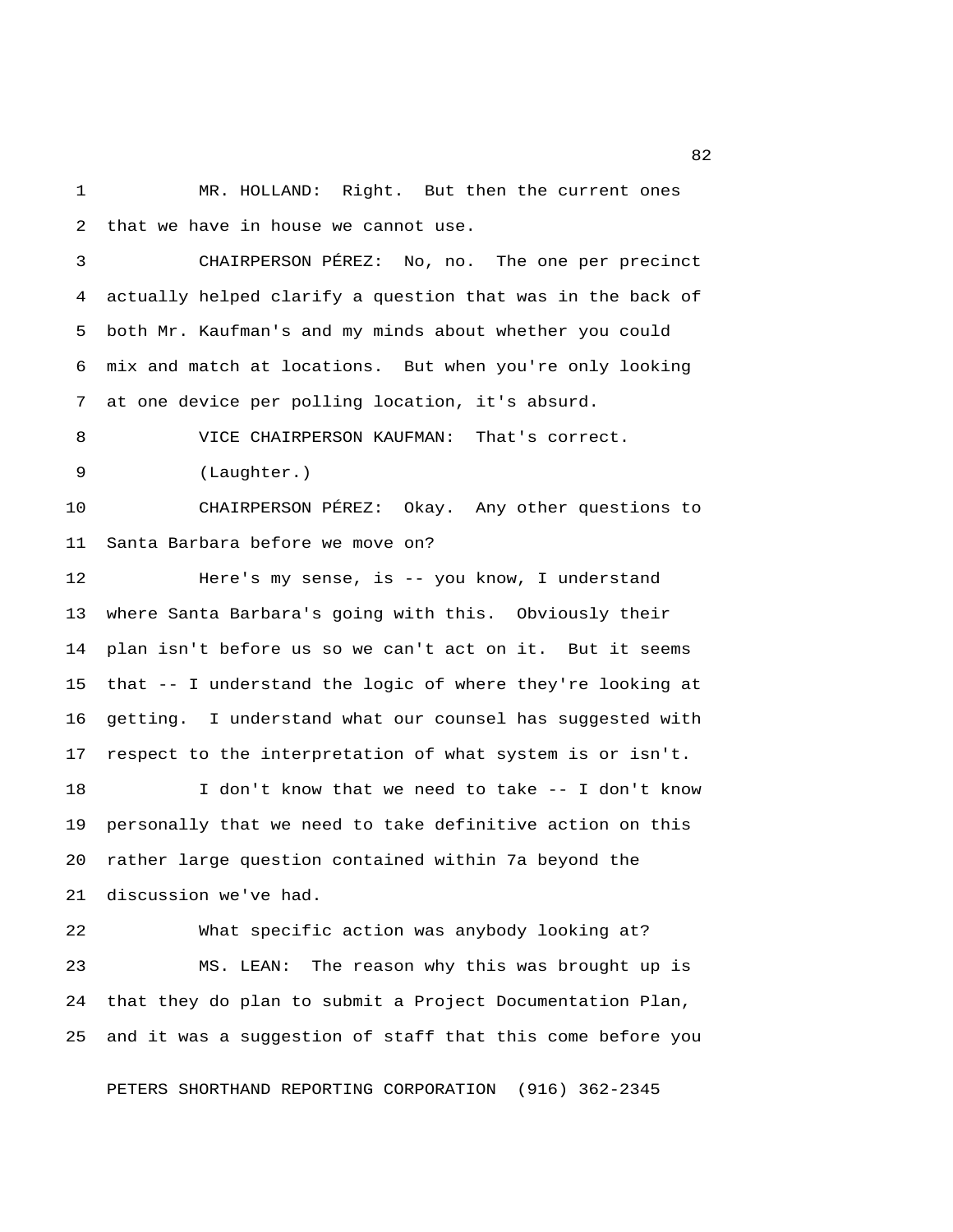1 so that this question was resolved before they submitted a 2 plan that could have potentially been rejected.

 3 BOARD MEMBER FINNEY: But this is -- Mr. 4 Chairman, with all due respect, this is calling for a 5 major policy decision. We have to develop policy with 6 respect to what I'll call second bites at the apple. And 7 I think in this case -- you know, we've done a little bit 8 of deposing, and I think we've found more or less that 9 there's pretty good grounds for why we should take this 10 into consideration, specifically with respect to Santa 11 Barbara County. But we continue to be plagued by a 12 nascent industry involved in technology, involved with one 13 of the most treasured rights of the American people, which 14 is the right to have your vote counted and have it be 15 real, you know.

16 CHAIRPERSON PÉREZ: And have voter confidence in 17 the process.

18 BOARD MEMBER FINNEY: That's my point, voter 19 confidence in the process.

20 So, you know, in a way I'm very appreciative of 21 Santa Barbara County for bringing this before us and also 22 having your ducks lined up before you got here. We 23 appreciate that, because it makes it a little easier to 24 address your questions when maybe you come back to us. 25 But it does -- once again, the camel's nose is now under

PETERS SHORTHAND REPORTING CORPORATION (916) 362-2345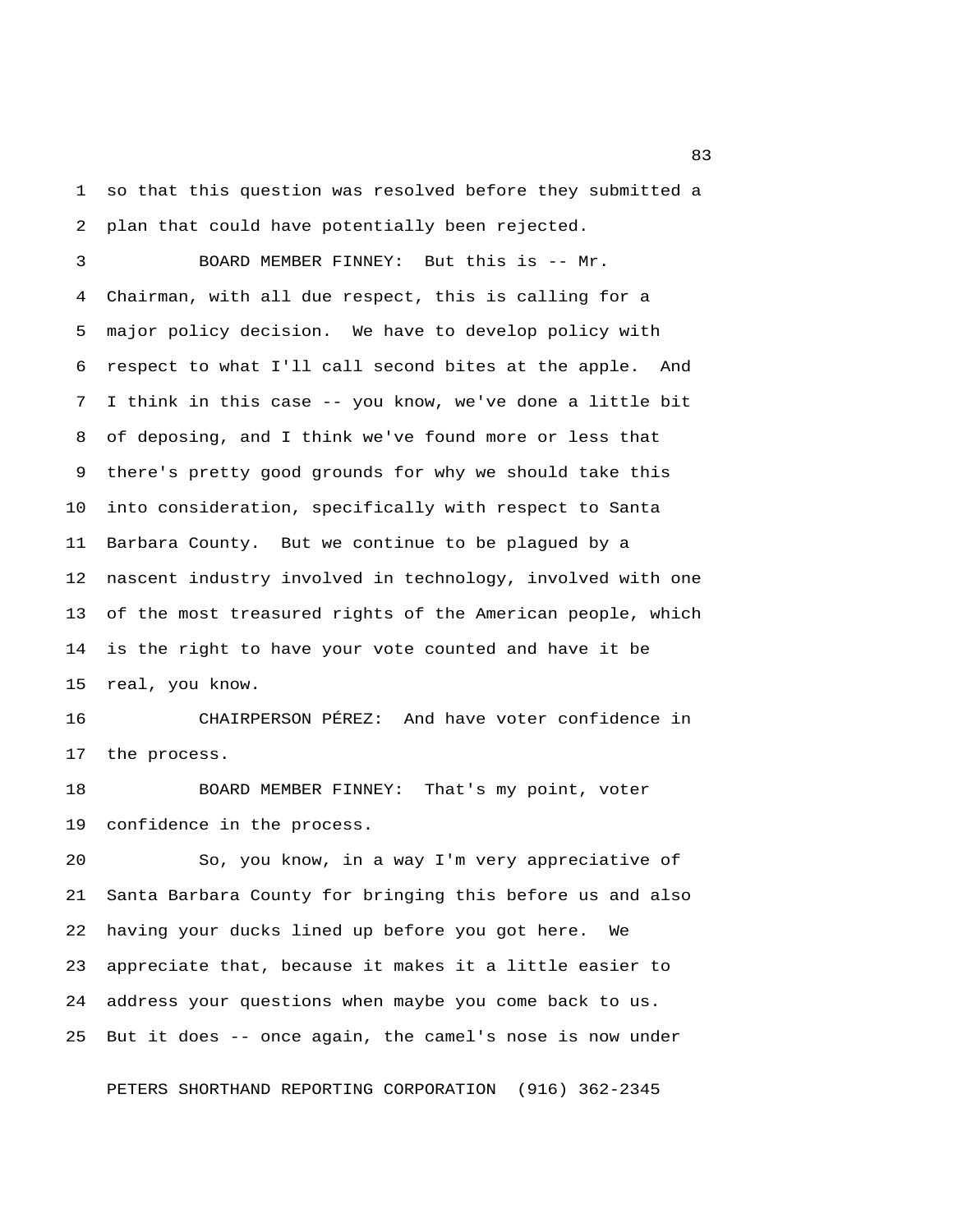1 the tent, and we're going to have to decide what to do. 2 This relates directly in my opinion back to our whole 3 discussion today -- 4 CHAIRPERSON PÉREZ: Well, we -- 5 BOARD MEMBER FINNEY: -- and the second question 6 that we left on the table. 7 CHAIRPERSON PÉREZ: Right. The second question 8 we didn't leave on the table. The second question we put 9 off till October. 10 BOARD MEMBER FINNEY: That's what I meant. 11 CHAIRPERSON PÉREZ: And so we've brought it back 12 for us to take some definitive action. 13 BOARD MEMBER FINNEY: Now we have some real -- 14 CHAIRPERSON PÉREZ: Right. 15 BOARD MEMBER FINNEY: -- circumstances to 16 address. 17 CHAIRPERSON PÉREZ: So are folks comfortable with 18 us moving forward and adding this to the broader 19 discussion we have with respect to the second question? 20 BOARD MEMBER FINNEY: I think it has to be part 21 of it. 22 VICE CHAIRPERSON KAUFMAN: Yeah, I guess my 23 answer to that question is yes, because I -- frankly, 24 based on what's been presented us, I don't really see it 25 as any issue for us to decide. An interpretation is being

PETERS SHORTHAND REPORTING CORPORATION (916) 362-2345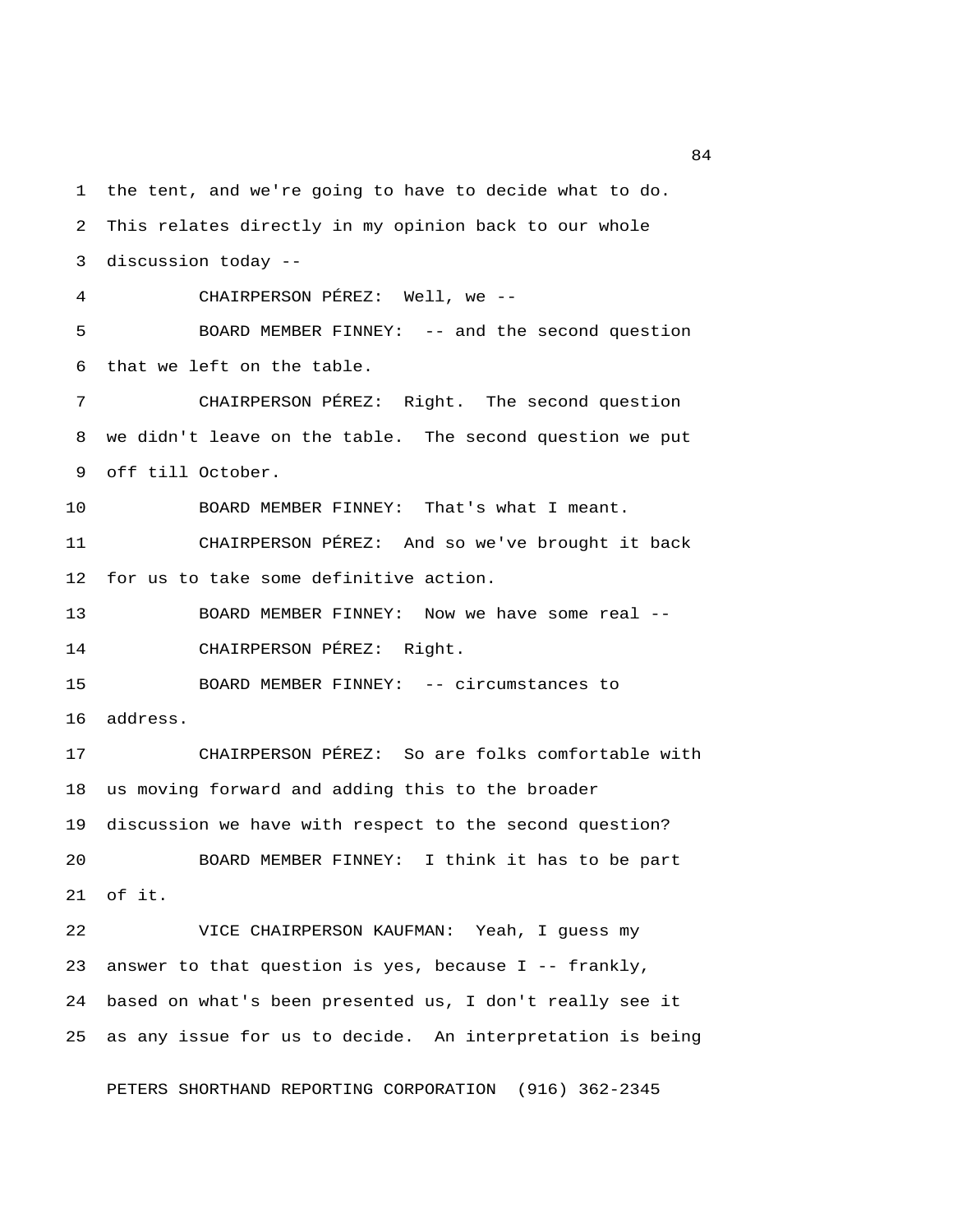1 given as to what the Election Code provision means, and 2 the interpretation that's been presented is if something 3 is expanding the system, then it should be permitted. But 4 it seems to me that's a factual analysis.

 5 BOARD MEMBER FINNEY: So we're becoming a court, 6 more or less, that's going to have to make a decision on a 7 case-by-case basis, depending on the facts, every time one 8 of these applications comes before us. All I'm suggesting 9 is it's about to happen for the first time.

10 VICE CHAIRPERSON KAUFMAN: And I understand that. 11 And I think it's good that we're having this discussion 12 and I think it's good that we include it in the broader 13 discussion. But I don't know what kind of, quote, policy 14 we can really adopt --

15 BOARD MEMBER FINNEY: Well, some type of -- some 16 type of -- I mean, you know, some state boards and 17 commissions adopt regulations. Not that we should go that 18 far. But I'm just saying sometimes you can provide some 19 sense of certainty, an interpretation outside of the 20 specific language of a statute --

21 VICE CHAIRPERSON KAUFMAN: Well, I think if it's 22 specific to a scenario, in the event that a county, you 23 know, has X and needs to do Y, you know, we'll accept it.

24 BOARD MEMBER FINNEY: That might be the right way 25 to go. But I do think it should be at least part of the

PETERS SHORTHAND REPORTING CORPORATION (916) 362-2345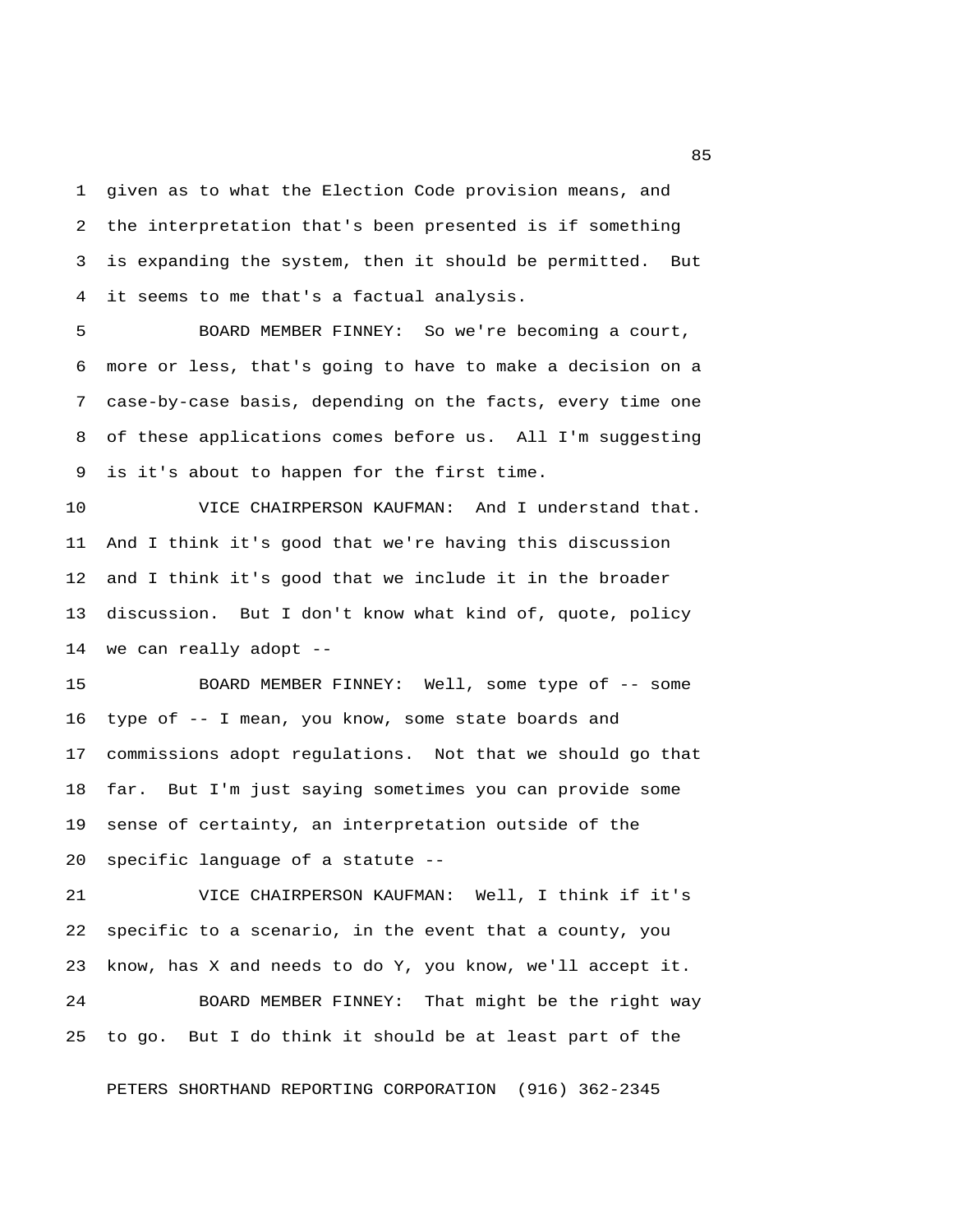1 broader discussion. Maybe we don't adopt a policy. But 2 we should thoroughly discuss this, because I see the 3 future and it's not going to be the counties' faults. I 4 have a feeling they're going to come back to us because 5 certain equipment's not going to get certified or --

 6 VICE CHAIRPERSON KAUFMAN: Well, that's right. 7 And, again -- I said it before about Solano. But I mean I 8 commend Santa Barbara County for trying to do the right 9 thing and deliver a voting system to its people --

10 BOARD MEMBER FINNEY: -- on a timely basis. 11 VICE CHAIRPERSON KAUFMAN: -- yeah, on a timely 12 basis and something that will give people confidence. And  $13$  so  $-$ 

14 CHAIRPERSON PÉREZ: If I may, I'd like to 15 actually go a step further. I also want to commend Santa 16 Barbara for raising this to us as early as they did so 17 that it wasn't only tied to a question proposed that they 18 brought forward. It's really helped us I think frame some 19 of our thinking around this. And I can appreciate that.

20 BOARD MEMBER FINNEY: I'd like to ask our counsel 21 to toy with the concepts here and, you know, kind of get 22 where we're going, how deep do we go. As Mr. Kaufman's 23 initial gut on this, the wiser way, just let's keep it 24 under case by case.

25 BOARD MEMBER BUSTAMANTE: Or if at all, yeah. PETERS SHORTHAND REPORTING CORPORATION (916) 362-2345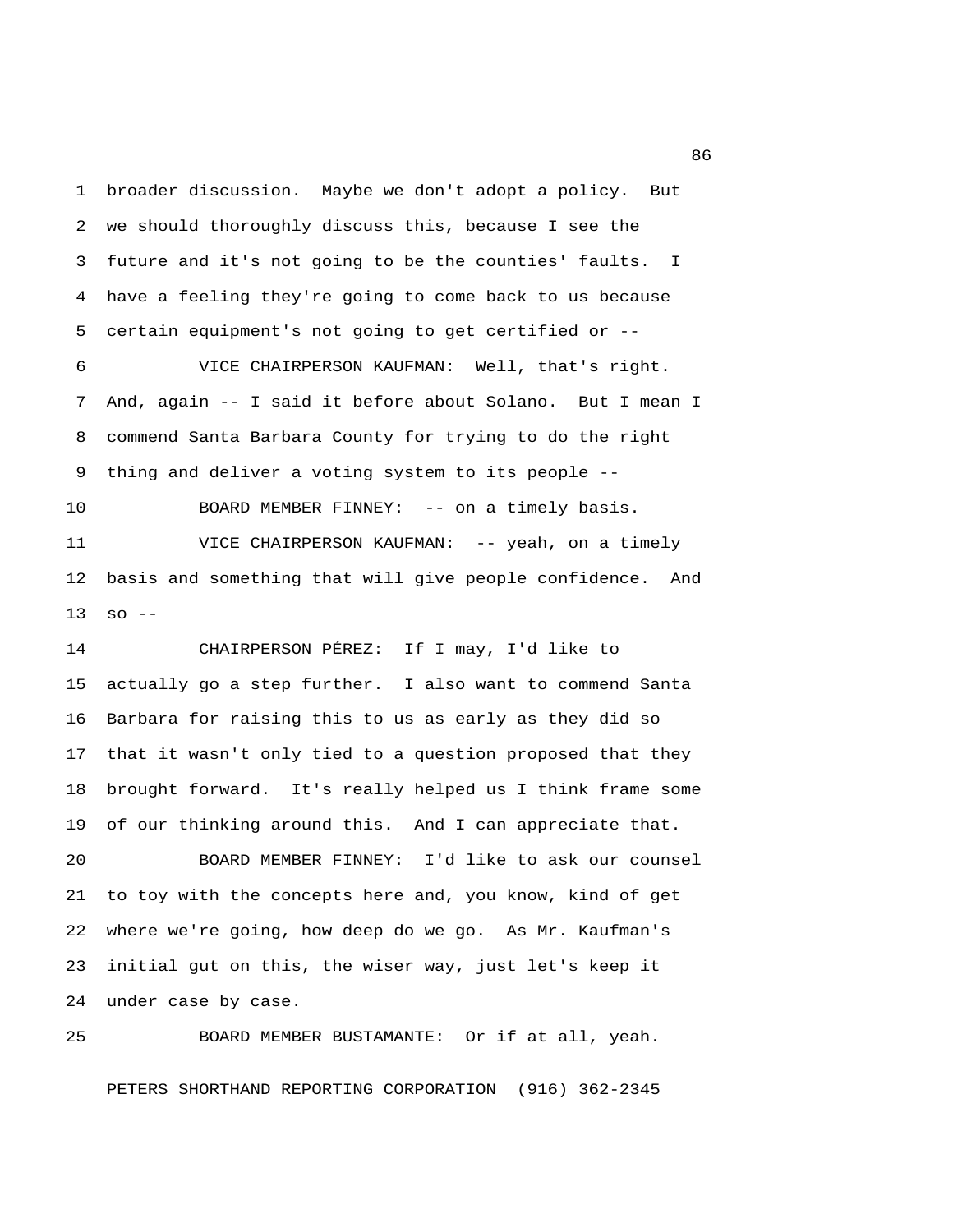1 BOARD MEMBER FINNEY: But I think some 2 substantive thinking would be --

 3 CHAIRPERSON PÉREZ: Before you respond, let me 4 just allow Mr. Holland any final words before we move on. 5 MR. HOLLAND: You know, in coming up here we were 6 kind of asking ourselves: What do we expect to walk out

7 of here with?

 8 But what I'd like is just some kind of general 9 guidance on -- you know, Billie's going to go ahead and 10 put -- we are putting together a contract right now. And 11 we -- it's our interpretation we don't need to go to our 12 board of supervisors to get that approved. We will -- 13 we're in negotiations right now.

14 If we go in this general direction we may even 15 bring this back October 17th. Would that be something 16 that you think we should do?

17 CHAIRPERSON PÉREZ: Look, I don't want to get us 18 in a position of pre-approving plans that aren't before 19 us.

20 I will say for myself that I understand the logic 21 of the approach that Santa Barbara's taking. And it makes 22 sense to me and I feel comfortable with it within my 23 understanding of the limitations.

24 MR. HOLLAND: And I'd also -- you know, you 25 thanked us for bringing this forward. I'd like thank to

PETERS SHORTHAND REPORTING CORPORATION (916) 362-2345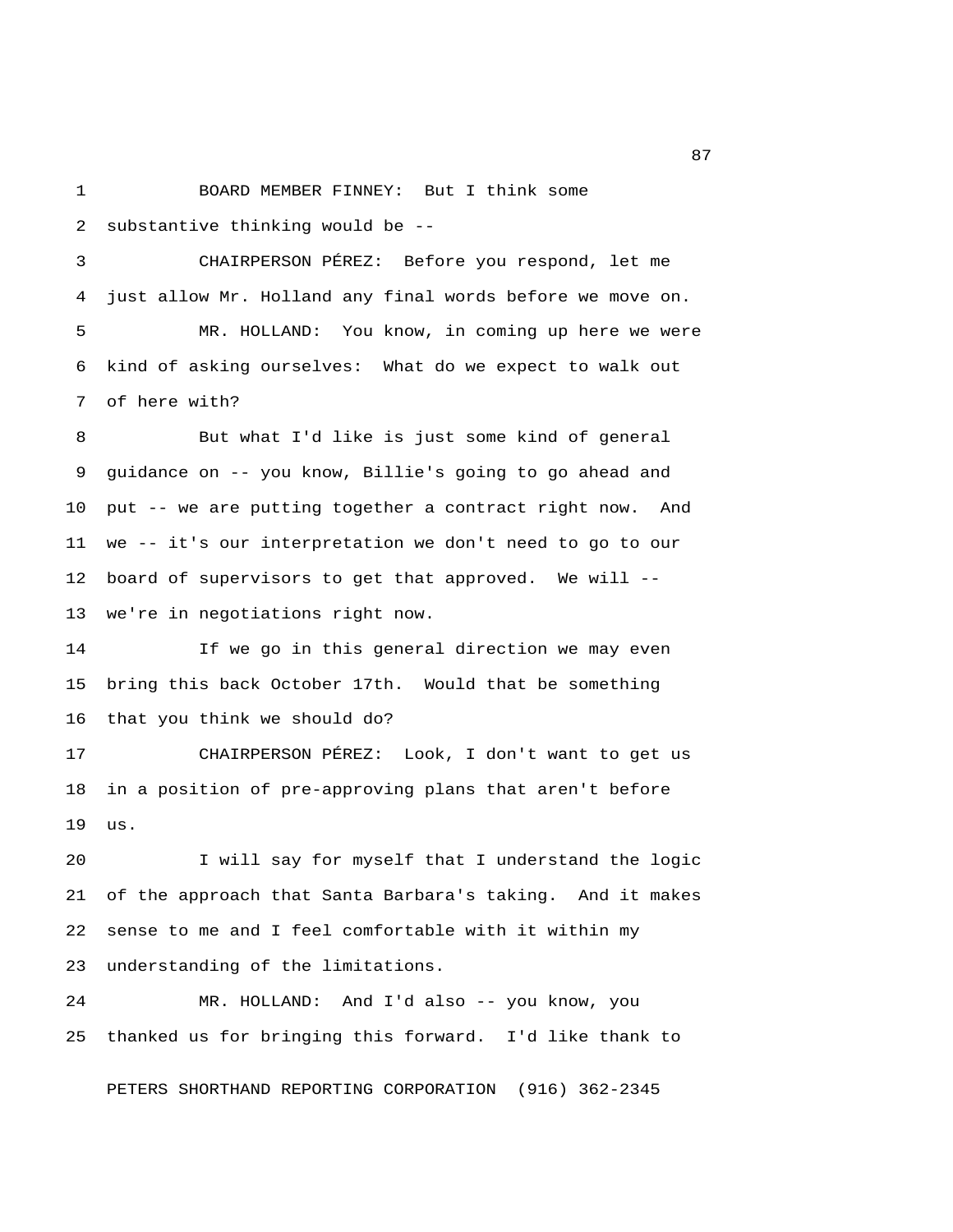1 thank Billie Alvarez. She's the project manager that 2 really has gotten into this very deeply. And she's been 3 sharing her information with other counties and allowing 4 them through her research and analysis to help make 5 decisions on some of their voting systems. So some of the 6 counties that you are going to see coming up here have 7 used her analysis.

 8 BOARD MEMBER FINNEY: I think it's -- I do think 9 it's timely and it's good and we should have this. I mean 10 one of the purposes of a board like this, and I think the 11 voters contemplated it in the initiative, is to wrestle 12 with these kind of questions, have a forum.

13 CHAIRPERSON PÉREZ: You think the voters 14 contemplated us being here beyond the time that we 15 contemplated us being here?

16 BOARD MEMBER FINNEY: I think they contemplated 17 us taking responsibility for wresting with this issue. 18 And I appreciate Billie's work as well.

19 I would like to hear from the counties. You 20 know, maybe we could put out something that can be food 21 for thought that we send out to folks in advance of the 22 meeting to look at. Because this is a big issue. This is 23 going to continue.

24 MS. LEAN: That's why it's on the agenda, because 25 this is more than just one county issue. And it will

PETERS SHORTHAND REPORTING CORPORATION (916) 362-2345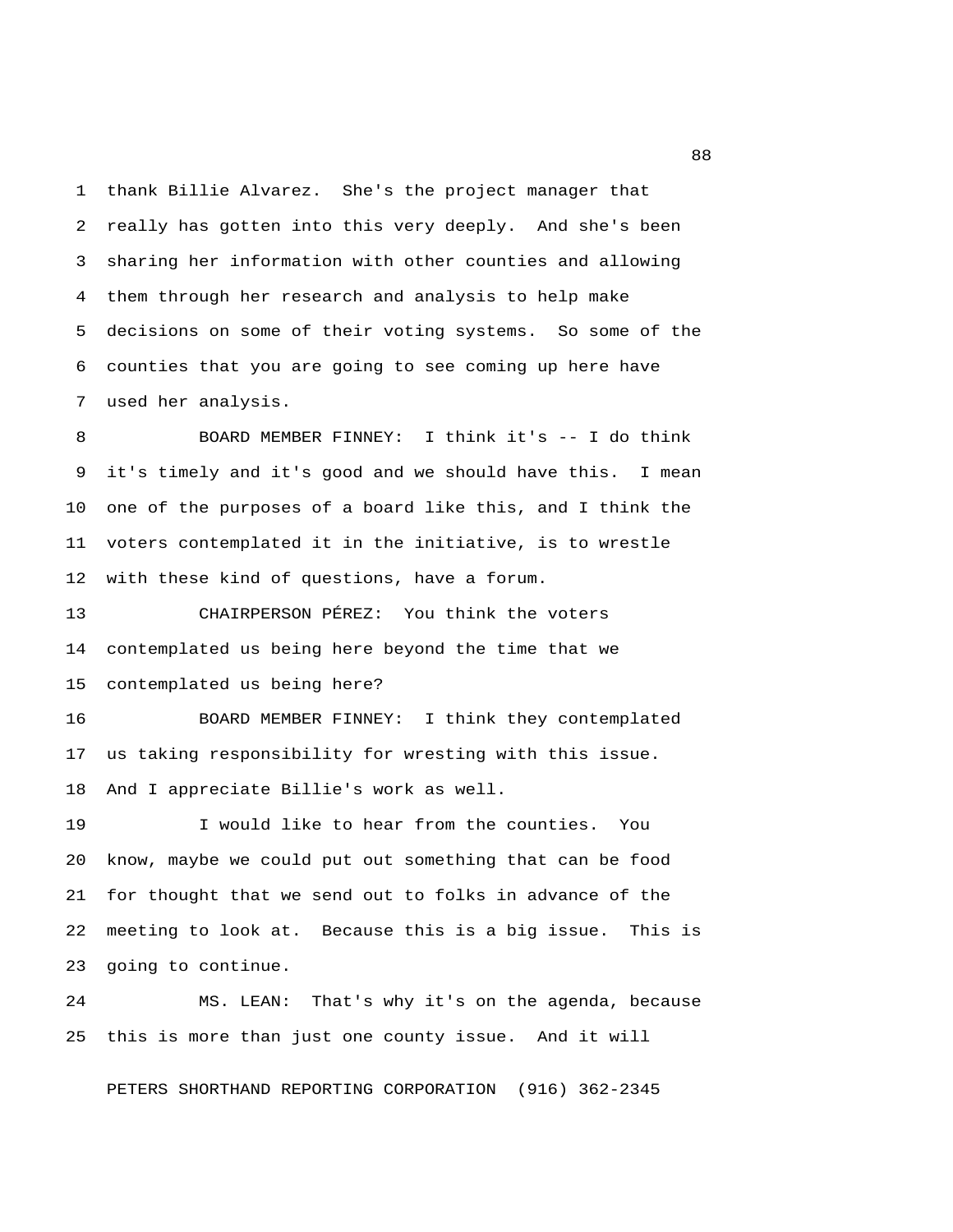1 address -- this will be addressed by other counties. And 2 that's why it was brought forward as a policy question to 3 discuss.

 4 CHAIRPERSON PÉREZ: And just for the other 5 counties here, I mean when you submit to us your ideas on 6 these issues -- and members of the public -- when you 7 submit to us your ideas on the issues that are before us, 8 we do take them into consideration, we do read them. We 9 don't always discuss each of them as thoroughly, but we do 10 give them thought.

11 MR. HOLLAND: And I'd just like to invite the 12 counsel for the Board and Secretary of State to get in 13 touch with Woody. He's been researching this pretty 14 thoroughly and -- you know.

15 BOARD MEMBER FINNEY: Does that mean we get to go 16 to Santa Barbara?

17 MR. HOLLAND: Let's hold the next meeting there. 18 BOARD MEMBER FINNEY: I'm a lawyer.

19 CHAIRPERSON PÉREZ: Okay. Did you have something 20 to add to that?

21 STAFF COUNSEL KANOTZ: No, I don't.

22 CHAIRPERSON PÉREZ: Okay. Very good.

23 Next and final item.

24 Thank you.

25 MR. HOLLAND: Thank you.

PETERS SHORTHAND REPORTING CORPORATION (916) 362-2345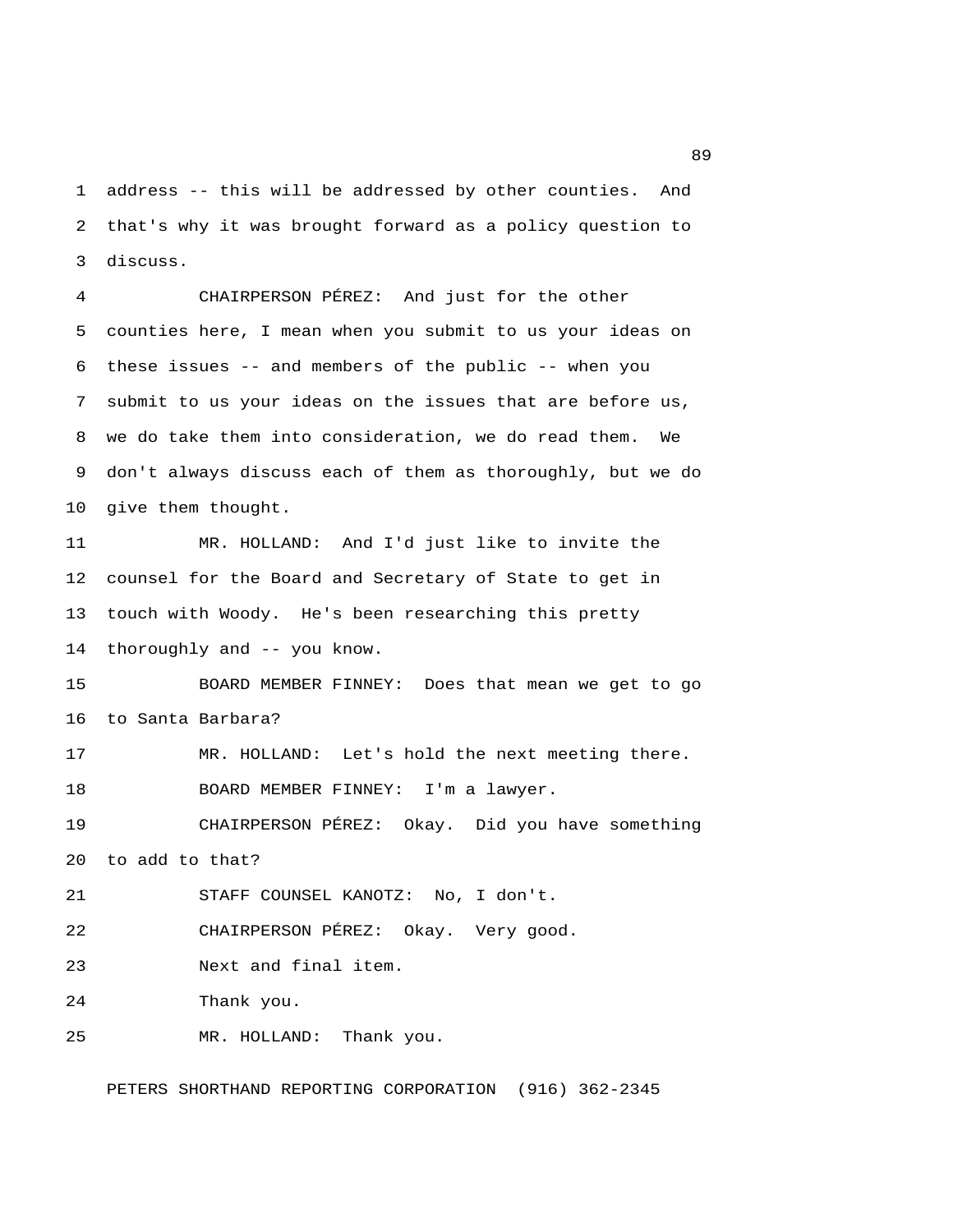1 BOARD MEMBER FINNEY: Thank you very much. 2 CHAIRPERSON PÉREZ: VMB Conflict of Interest Code 3 Finalization -- or finalized. 4 MS. LEAN: It's final. 5 The Code was finally finalized, and I have almost 6 all of the members' Form 700. I will talk to the members 7 who I don't have 700s and get that sent to the Fair 8 Political Practices Commission as soon as possible. So I 9 just wanted to give that -- 10 CHAIRPERSON PÉREZ: Mine's in, right? 11 MS. LEAN: Yes. 12 VICE CHAIRPERSON KAUFMAN: You have the election 13 laws -- 14 BOARD MEMBER BUSTAMANTE: And I think any member 15 who doesn't -- who hasn't given it, you ought to fine them 16 hard. 17 BOARD MEMBER FINNEY: Can we stay afterwards and 18 work with you. 19 (Laughter.) 20 CHAIRPERSON PÉREZ: Okay. Anything else to come 21 before we adjourn? 22 MS. LEAN: Just that our next meeting is October 23 17th at 10 a.m. 24 BOARD MEMBER BUSTAMANTE: And I'm not going to be 25 here.

PETERS SHORTHAND REPORTING CORPORATION (916) 362-2345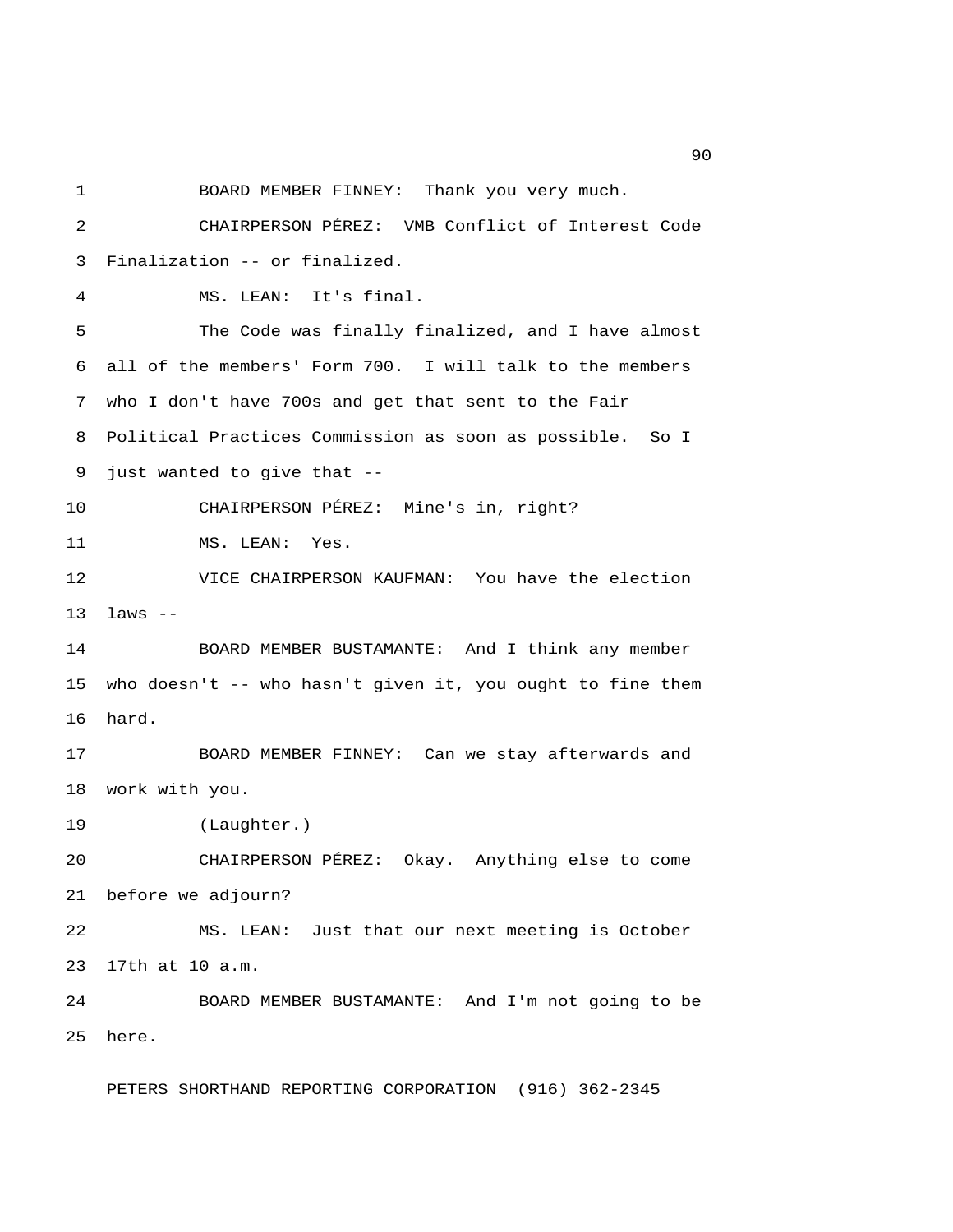| 1              | CHAIRPERSON PÉREZ: Okay. I forgot. Do we      |
|----------------|-----------------------------------------------|
| $\overline{a}$ | always take motions for adjournment?          |
| 3              | BOARD MEMBER FINNEY: I motion to adjourn.     |
| 4              | BOARD MEMBER BUSTAMANTE: Second.              |
| 5              | CHAIRPERSON PÉREZ: All in favor?              |
| 6              | (Ayes.)                                       |
| 7              | BOARD MEMBER FINNEY: Thank you all for wading |
| 8              | through this one.                             |
| 9              | CHAIRPERSON PÉREZ: Thank you.                 |
| 10             | (Thereupon the California Secretary of State, |
| 11             | Voting Modernization Board meeting adjourned  |
| 12             | at 3:50 p.m.)                                 |
| 13             |                                               |
| 14             |                                               |
| 15             |                                               |
| 16             |                                               |
| 17             |                                               |
| 18             |                                               |
| 19             |                                               |
| 20             |                                               |
| 21             |                                               |
| 22             |                                               |
| 23             |                                               |
| 24             |                                               |
| 25             |                                               |